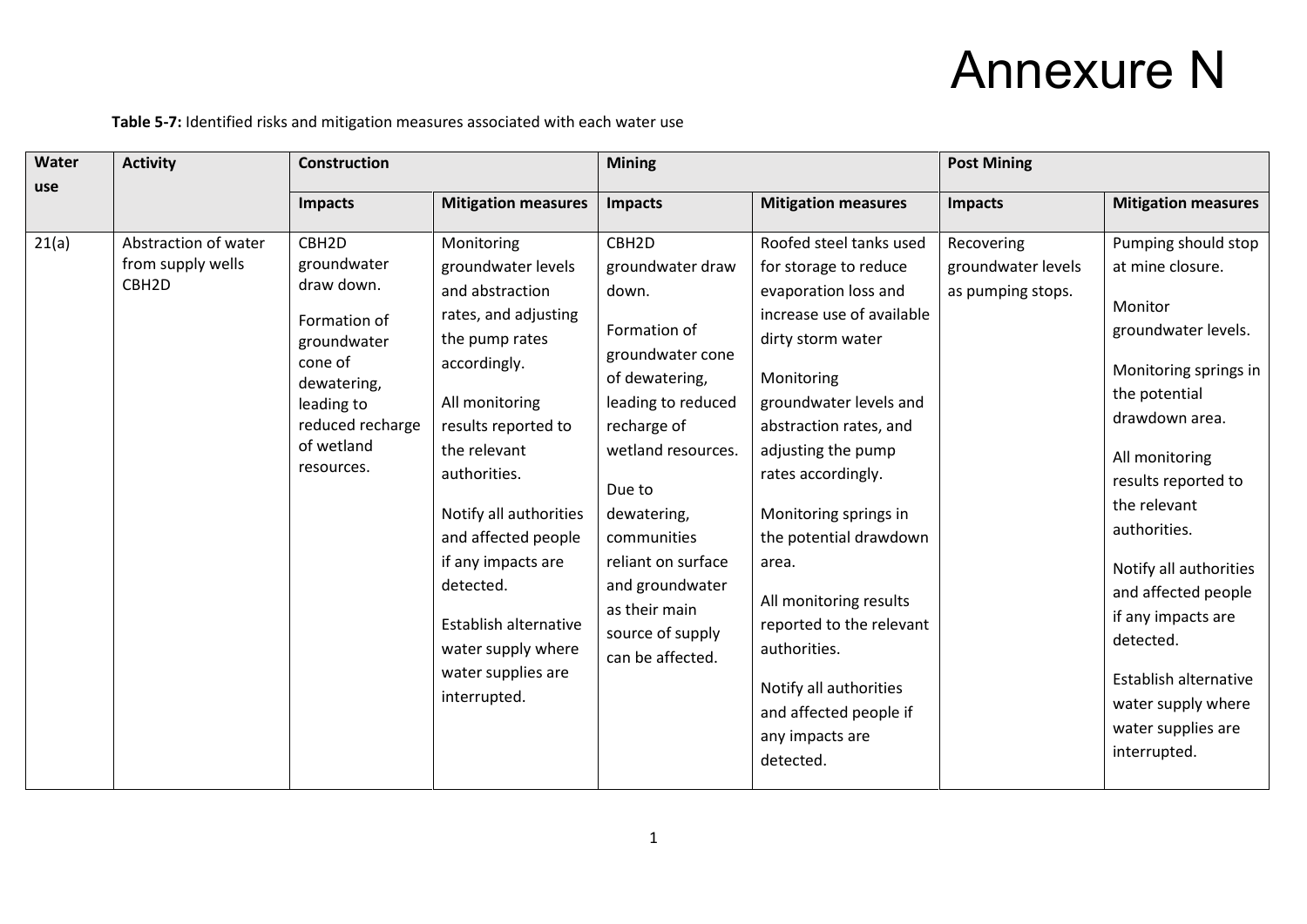| Water<br>use | <b>Activity</b>                                    | <b>Construction</b>                                                                                                                                       |                                                                                                                                                                                                                                                                                                                           | <b>Mining</b>                                                                                                                                                                                                                                                                                 |                                                                                                                                                                                                                                                                                                                                                                            | <b>Post Mining</b>                                    |                                                                                                                                                                                                                                                                                                    |  |
|--------------|----------------------------------------------------|-----------------------------------------------------------------------------------------------------------------------------------------------------------|---------------------------------------------------------------------------------------------------------------------------------------------------------------------------------------------------------------------------------------------------------------------------------------------------------------------------|-----------------------------------------------------------------------------------------------------------------------------------------------------------------------------------------------------------------------------------------------------------------------------------------------|----------------------------------------------------------------------------------------------------------------------------------------------------------------------------------------------------------------------------------------------------------------------------------------------------------------------------------------------------------------------------|-------------------------------------------------------|----------------------------------------------------------------------------------------------------------------------------------------------------------------------------------------------------------------------------------------------------------------------------------------------------|--|
|              |                                                    | <b>Impacts</b>                                                                                                                                            | <b>Mitigation measures</b>                                                                                                                                                                                                                                                                                                | <b>Impacts</b>                                                                                                                                                                                                                                                                                | <b>Mitigation measures</b>                                                                                                                                                                                                                                                                                                                                                 | <b>Impacts</b>                                        | <b>Mitigation measures</b>                                                                                                                                                                                                                                                                         |  |
|              |                                                    |                                                                                                                                                           |                                                                                                                                                                                                                                                                                                                           |                                                                                                                                                                                                                                                                                               | Establish alternative<br>water supply where<br>water supplies are<br>interrupted.                                                                                                                                                                                                                                                                                          |                                                       |                                                                                                                                                                                                                                                                                                    |  |
| 21(a)        | Abstraction of water<br>from supply wells<br>CBH3S | CBH3S<br>groundwater<br>draw down.<br>Formation of<br>groundwater<br>cone of<br>dewatering,<br>leading to<br>reduced recharge<br>of wetland<br>resources. | Monitoring<br>groundwater levels<br>and abstraction<br>rates, and adjusting<br>the pump rates<br>accordingly.<br>All monitoring<br>results reported to<br>the relevant<br>authorities.<br>Notify all authorities<br>and affected people<br>if any impacts are<br>detected.<br>Establish alternative<br>water supply where | CBH3S<br>groundwater draw<br>down.<br>Formation of<br>groundwater cone<br>of dewatering,<br>leading to reduced<br>recharge of<br>wetland resources.<br>Due to<br>dewatering,<br>communities<br>reliant on surface<br>and groundwater<br>as their main<br>source of supply<br>can be affected. | Roofed steel tanks used<br>for storage to reduce<br>evaporation loss and<br>increase use of available<br>dirty storm water<br>Monitoring<br>groundwater levels and<br>abstraction rates, and<br>adjusting the pump<br>rates accordingly.<br>All monitoring results<br>reported to the relevant<br>authorities.<br>Monitoring springs in<br>the potential drawdown<br>area. | Recovering<br>groundwater levels<br>as pumping stops. | Pumping should stop<br>at mine closure.<br>Monitor<br>groundwater levels.<br>Monitoring springs in<br>the potential<br>drawdown area.<br>All monitoring<br>results reported to<br>the relevant<br>authorities.<br>Notify all authorities<br>and affected people<br>if any impacts are<br>detected. |  |
|              |                                                    |                                                                                                                                                           | water supplies are<br>interrupted.                                                                                                                                                                                                                                                                                        |                                                                                                                                                                                                                                                                                               | Notify all authorities<br>and affected people if                                                                                                                                                                                                                                                                                                                           |                                                       | Establish alternative<br>water supply where                                                                                                                                                                                                                                                        |  |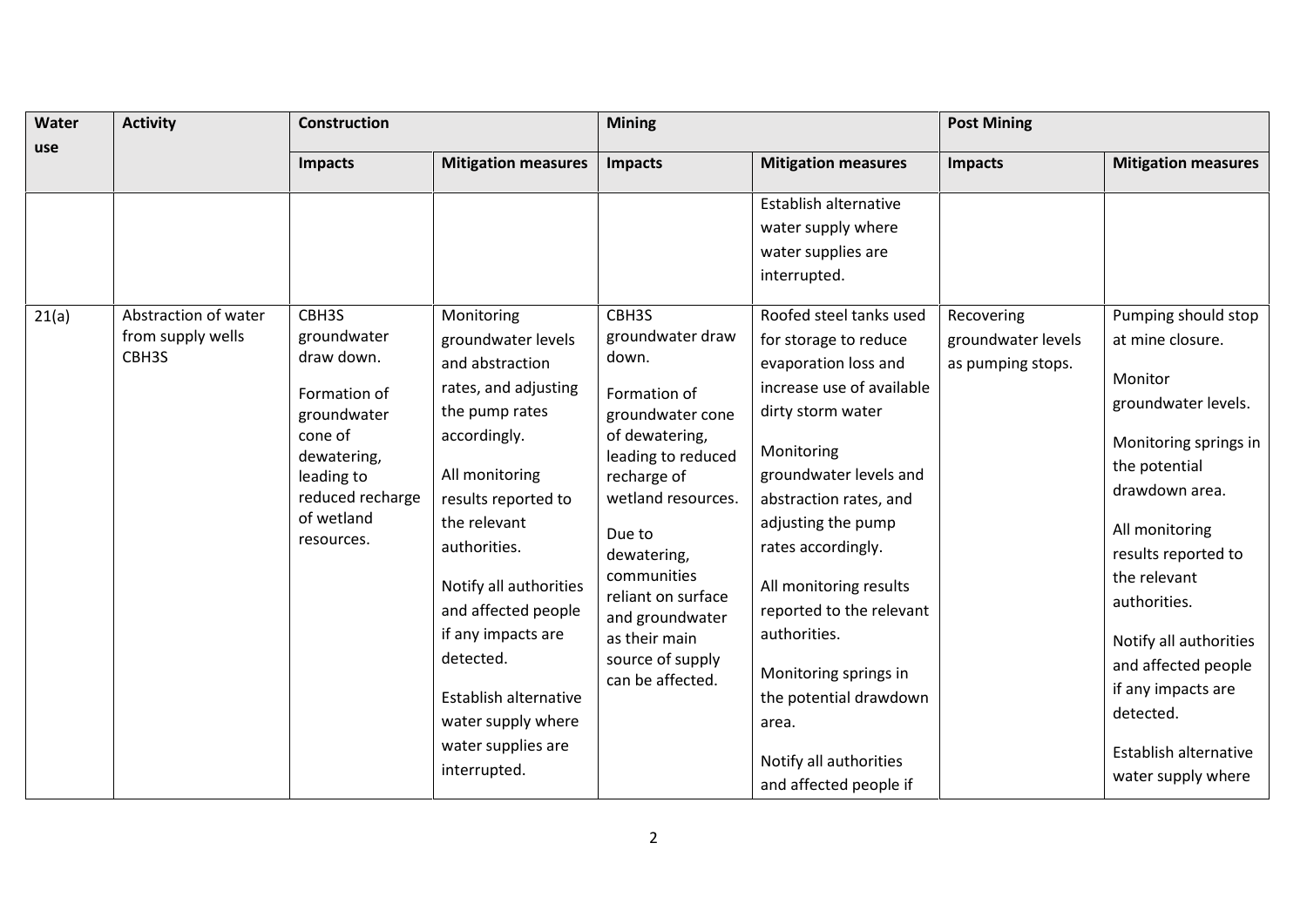| Water<br><b>Activity</b> |                                                                                                                                                 | <b>Construction</b>                                                                                                                                                                                                                                                                                                          |                                                                                                                                                                                                                                                                                                                                          | <b>Mining</b>                                                                                                                                                                                                                                                                                         |                                                                                                                                                                                                                                                                                                                                                           | <b>Post Mining</b>                                                                                                                                                                                                                                                                                                                    |                                                                                                                                                                                                                                                                                                                                  |  |
|--------------------------|-------------------------------------------------------------------------------------------------------------------------------------------------|------------------------------------------------------------------------------------------------------------------------------------------------------------------------------------------------------------------------------------------------------------------------------------------------------------------------------|------------------------------------------------------------------------------------------------------------------------------------------------------------------------------------------------------------------------------------------------------------------------------------------------------------------------------------------|-------------------------------------------------------------------------------------------------------------------------------------------------------------------------------------------------------------------------------------------------------------------------------------------------------|-----------------------------------------------------------------------------------------------------------------------------------------------------------------------------------------------------------------------------------------------------------------------------------------------------------------------------------------------------------|---------------------------------------------------------------------------------------------------------------------------------------------------------------------------------------------------------------------------------------------------------------------------------------------------------------------------------------|----------------------------------------------------------------------------------------------------------------------------------------------------------------------------------------------------------------------------------------------------------------------------------------------------------------------------------|--|
| use                      |                                                                                                                                                 | <b>Impacts</b>                                                                                                                                                                                                                                                                                                               | <b>Mitigation measures</b>                                                                                                                                                                                                                                                                                                               | <b>Impacts</b>                                                                                                                                                                                                                                                                                        | <b>Mitigation measures</b>                                                                                                                                                                                                                                                                                                                                | <b>Impacts</b>                                                                                                                                                                                                                                                                                                                        | <b>Mitigation measures</b>                                                                                                                                                                                                                                                                                                       |  |
|                          |                                                                                                                                                 |                                                                                                                                                                                                                                                                                                                              |                                                                                                                                                                                                                                                                                                                                          |                                                                                                                                                                                                                                                                                                       | any impacts are                                                                                                                                                                                                                                                                                                                                           |                                                                                                                                                                                                                                                                                                                                       | water supplies are                                                                                                                                                                                                                                                                                                               |  |
|                          |                                                                                                                                                 |                                                                                                                                                                                                                                                                                                                              |                                                                                                                                                                                                                                                                                                                                          |                                                                                                                                                                                                                                                                                                       | detected.<br>Establish alternative<br>water supply where<br>water supplies are<br>interrupted.                                                                                                                                                                                                                                                            |                                                                                                                                                                                                                                                                                                                                       | interrupted.                                                                                                                                                                                                                                                                                                                     |  |
| $21(c)$ & (i)            | <b>Circular Sectional Steel</b><br>Tanks associated with<br>the PCD system for<br>the purpose of water<br>conservation reducing<br>evaporation. | Partial<br>destruction of<br>wetland system<br>1; Seep wetland<br>(S1) (SAS, May<br>$2015$ ).<br>Change in plant<br>species<br>composition with<br>a reduced water<br>impact into the<br>wetland areas.<br>Impacting on<br>terrestrial faunal<br>communities<br>through<br>transformation<br>(degradation) of<br>grasslands, | Stripping and<br>stockpiling of topsoil<br>according the<br>wetland<br>rehabilitation plan.<br>Limit disturbed area<br>to the immediate<br>footprint of the steel<br>tank platform.<br>Rehabilitation of<br>area not directly<br>affected by the steel<br>tanks structure.<br>Ensure no pollution<br>enters the wetland<br>through lined | Partial covering of<br>wetland system 1<br>with infrastructure;<br>Seep wetland (S1)<br>(SAS, May 2015).<br>Ongoing<br>disturbances to<br>soils, resulting in<br>increased<br>sedimentation and<br>risk of<br>erosion, arising<br>from mining<br>activities.<br>Alien vegetation<br>infesting wetland | Ensure no pollution<br>enters the wetland<br>through liners system.<br>Monitor vegetation and<br>groundwater levels.<br>Implement erosion<br>control and silt<br>management -<br>revegetate areas with<br>poor cover.<br>Clean water cut-off<br>drain systems to re-<br>route shallow<br>groundwater to<br>downstream wetland.<br>Recharge of the wetland | Rehabilitation of<br>wetland system 1<br>after removing<br>infrastructure; Seep<br>wetland (S1) (SAS,<br>May 2015).<br>Disturbance of soils<br>as part of demolition<br>activities and<br>backfilling.<br>Decommissioning<br>activities may lead to<br>wetland habitat<br>transformation and<br>alien plant species<br>proliferation. | Limit disturbed area<br>to the immediate<br>footprint of the steel<br>tank platform.<br>Replacing soil in<br>sequence of removal<br>and revegetating<br>according to wetland<br>rehabilitation plan<br>(Appendix U).<br>Erosion and silt<br>management to<br>ensure no topsoil<br>gets washed onto<br>adjacent wetland<br>areas. |  |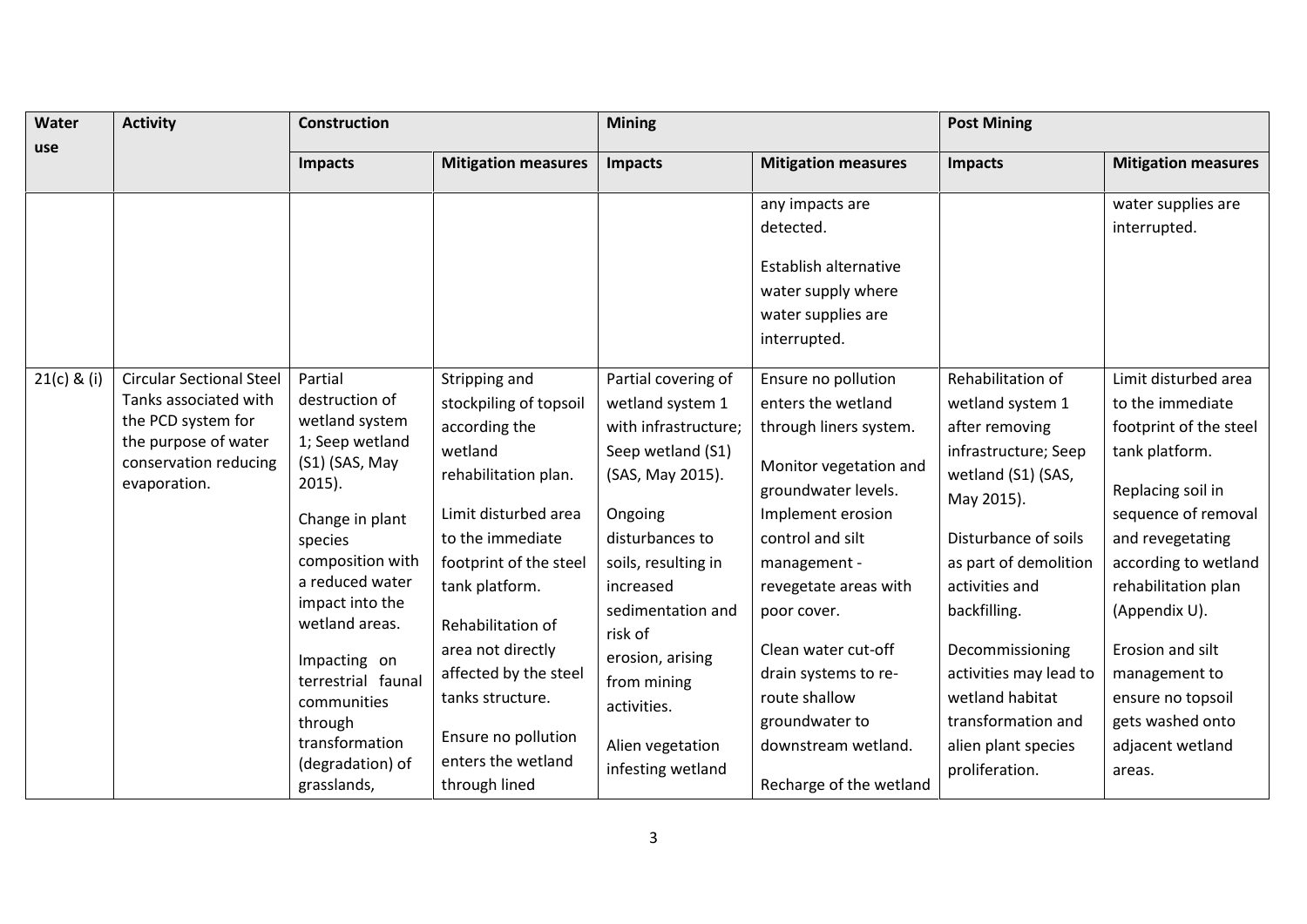| Water | <b>Activity</b> | <b>Construction</b>                                                                                                                                                                                                                                                                                                                                                                                                                    |                                                                                                                                                                                                                     | <b>Mining</b>  |                                                                                                           | <b>Post Mining</b>                                                                                              |                                                                                                                                                              |  |
|-------|-----------------|----------------------------------------------------------------------------------------------------------------------------------------------------------------------------------------------------------------------------------------------------------------------------------------------------------------------------------------------------------------------------------------------------------------------------------------|---------------------------------------------------------------------------------------------------------------------------------------------------------------------------------------------------------------------|----------------|-----------------------------------------------------------------------------------------------------------|-----------------------------------------------------------------------------------------------------------------|--------------------------------------------------------------------------------------------------------------------------------------------------------------|--|
| use   |                 | <b>Impacts</b>                                                                                                                                                                                                                                                                                                                                                                                                                         | <b>Mitigation measures</b>                                                                                                                                                                                          | <b>Impacts</b> | <b>Mitigation measures</b>                                                                                | Impacts                                                                                                         | <b>Mitigation measures</b>                                                                                                                                   |  |
|       |                 | wetlands and<br>riverine habitat.<br>Site clearing, the<br>removal of<br>vegetation, and<br>associated<br>disturbances to<br>soils, leading to<br>increased runoff<br>and erosion and<br>consequent<br>sedimentation of<br>wetland habitat.<br>Topsoil<br>stockpiling<br>adjacent to<br>wetlands and<br>runoff from<br>stockpiles.<br>Dewatering of<br>wetland habitat<br>down gradient of<br>mining activities,<br>leading to loss of | facilities.<br>Erosion and silt<br>management to<br>ensure no topsoil<br>gets washed onto<br>adjacent wetland<br>areas.<br>Develop a<br>rehabilitation<br>procedure for the<br>existing alien-<br>invaded wetlands. | areas.         | system with clean<br>(treated) excess mine<br>water.<br>Implement alien<br>vegetation<br>management plan. | Ineffective<br>rehabilitation may<br>lead to habitat<br>transformation and<br>alien vegetation<br>encroachment. | Monitoring the<br>rehabilitated site and<br>taking corrective<br>action based on<br>monitoring results.<br>Implement alien<br>vegetation<br>management plan. |  |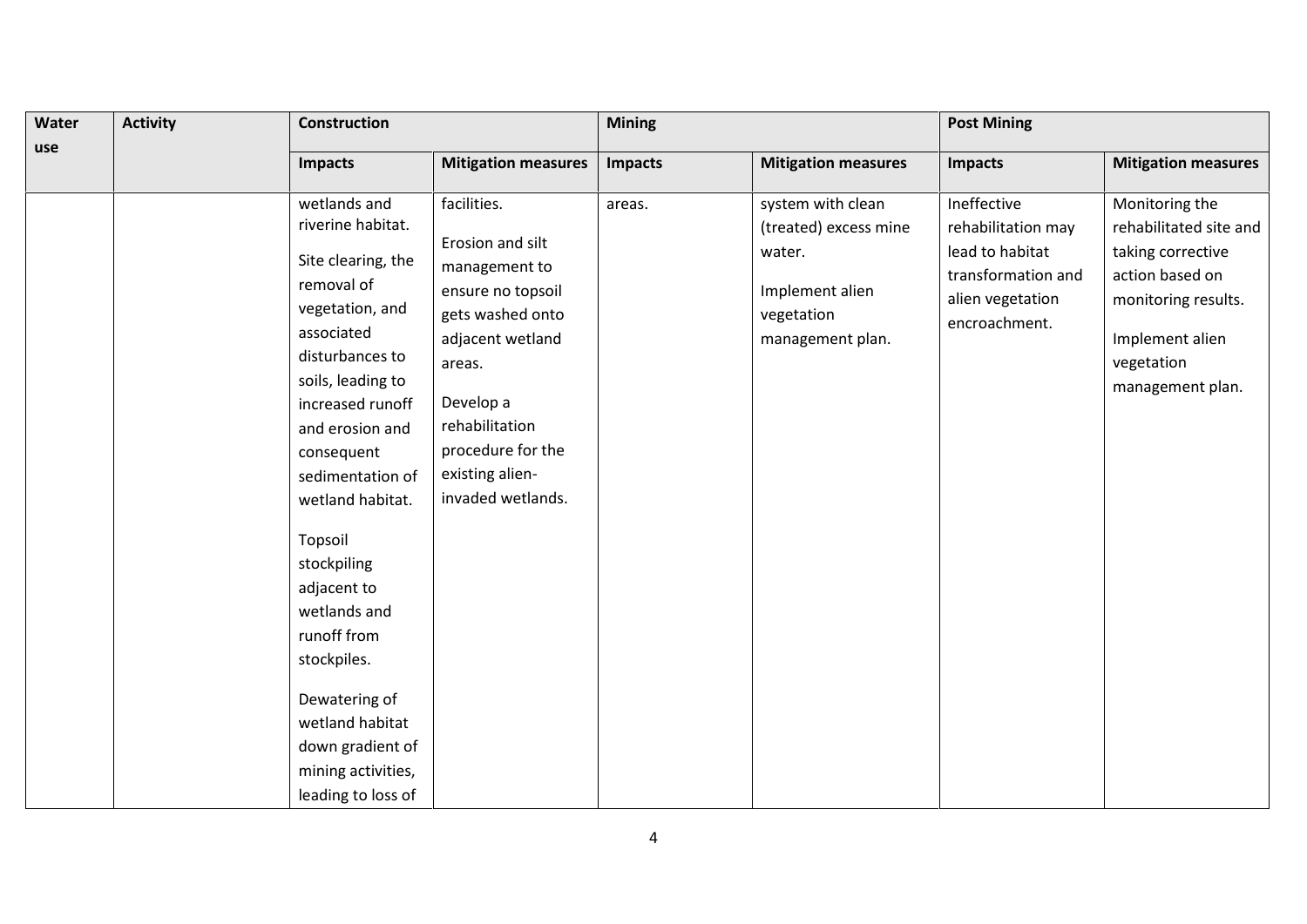| <b>Mitigation measures</b><br><b>Mitigation measures</b><br><b>Impacts</b><br><b>Impacts</b><br><b>Impacts</b><br>water within<br>wetland habitat<br>and altered<br>hydrological<br>patterns.<br>Limit disturbed area<br>Rehabilitation of<br>PCD, silt trap and<br>Partial<br>Partial covering of<br>Ensure no pollution<br>drying slab for waste<br>destruction of<br>enters the wetland<br>to the immediate<br>wetland system 1<br>wetland system 1<br>water pollution<br>wetland system<br>footprint of the PCD,<br>by infrastructure;<br>through liners system.<br>after removing<br>1; Seep wetland<br>control<br>infrastructure; Seep<br>silt trap and drying<br>Seep wetland (S1)<br>(S1) (SAS, May<br>Monitor vegetation and<br>wetland (S1) (SAS,<br>(SAS, May 2015).<br>slab.<br>slab.<br>$2015$ ).<br>groundwater levels.<br>May 2015).<br>Rehabilitation of<br>Ongoing<br>Implement erosion<br>Change in plant<br>control and silt<br>area not directly<br>disturbances to<br>Disturbance of soils<br>species<br>composition with<br>affected by PCD, silt<br>as part of demolition<br>soils, resulting in<br>management -<br>a reduced water<br>activities and<br>trap and drying slab.<br>increased<br>revegetate areas with<br>impact into the<br>sedimentation and<br>backfilling.<br>poor cover.<br>wetland areas.<br>Ensure no pollution<br>risk of<br>(Appendix U).<br>enters the wetland<br>Clean water cut-off<br>Decommissioning<br>erosion, arising<br>Impacting on<br>through lined<br>drain systems to re-<br>activities may lead to<br>Erosion and silt<br>terrestrial faunal<br>from mining<br>route shallow<br>wetland habitat<br>facilities.<br>communities<br>activities.<br>transformation and<br>groundwater to | Water       | <b>Activity</b> | <b>Construction</b> |                  | <b>Mining</b> | <b>Post Mining</b> |                                                                                                                                                                                                                                                                                        |
|--------------------------------------------------------------------------------------------------------------------------------------------------------------------------------------------------------------------------------------------------------------------------------------------------------------------------------------------------------------------------------------------------------------------------------------------------------------------------------------------------------------------------------------------------------------------------------------------------------------------------------------------------------------------------------------------------------------------------------------------------------------------------------------------------------------------------------------------------------------------------------------------------------------------------------------------------------------------------------------------------------------------------------------------------------------------------------------------------------------------------------------------------------------------------------------------------------------------------------------------------------------------------------------------------------------------------------------------------------------------------------------------------------------------------------------------------------------------------------------------------------------------------------------------------------------------------------------------------------------------------------------------------------------------------------------------------------------------------------------------------|-------------|-----------------|---------------------|------------------|---------------|--------------------|----------------------------------------------------------------------------------------------------------------------------------------------------------------------------------------------------------------------------------------------------------------------------------------|
|                                                                                                                                                                                                                                                                                                                                                                                                                                                                                                                                                                                                                                                                                                                                                                                                                                                                                                                                                                                                                                                                                                                                                                                                                                                                                                                                                                                                                                                                                                                                                                                                                                                                                                                                                  | use         |                 |                     |                  |               |                    | <b>Mitigation measures</b>                                                                                                                                                                                                                                                             |
|                                                                                                                                                                                                                                                                                                                                                                                                                                                                                                                                                                                                                                                                                                                                                                                                                                                                                                                                                                                                                                                                                                                                                                                                                                                                                                                                                                                                                                                                                                                                                                                                                                                                                                                                                  |             |                 |                     |                  |               |                    |                                                                                                                                                                                                                                                                                        |
| transformation<br>Alien vegetation<br>alien plant species<br>downstream wetland.<br>management to<br>(degradation) of<br>infesting wetland<br>proliferation.<br>Recharge of the wetland<br>grasslands,<br>ensure no topsoil<br>areas.<br>areas.<br>wetlands and<br>Ineffective<br>system with clean<br>gets washed onto<br>(treated) excess mine<br>rehabilitation may<br>adjacent wetland<br>Monitoring the                                                                                                                                                                                                                                                                                                                                                                                                                                                                                                                                                                                                                                                                                                                                                                                                                                                                                                                                                                                                                                                                                                                                                                                                                                                                                                                                     | 21(c) & (i) |                 | through             | Erosion and silt |               |                    | Limit disturbed area<br>to the immediate<br>footprint of the PCD,<br>silt trap and drying<br>Replacing soil in<br>sequence of removal<br>and revegetating<br>according to wetland<br>rehabilitation plan<br>management to<br>ensure no topsoil<br>gets washed onto<br>adjacent wetland |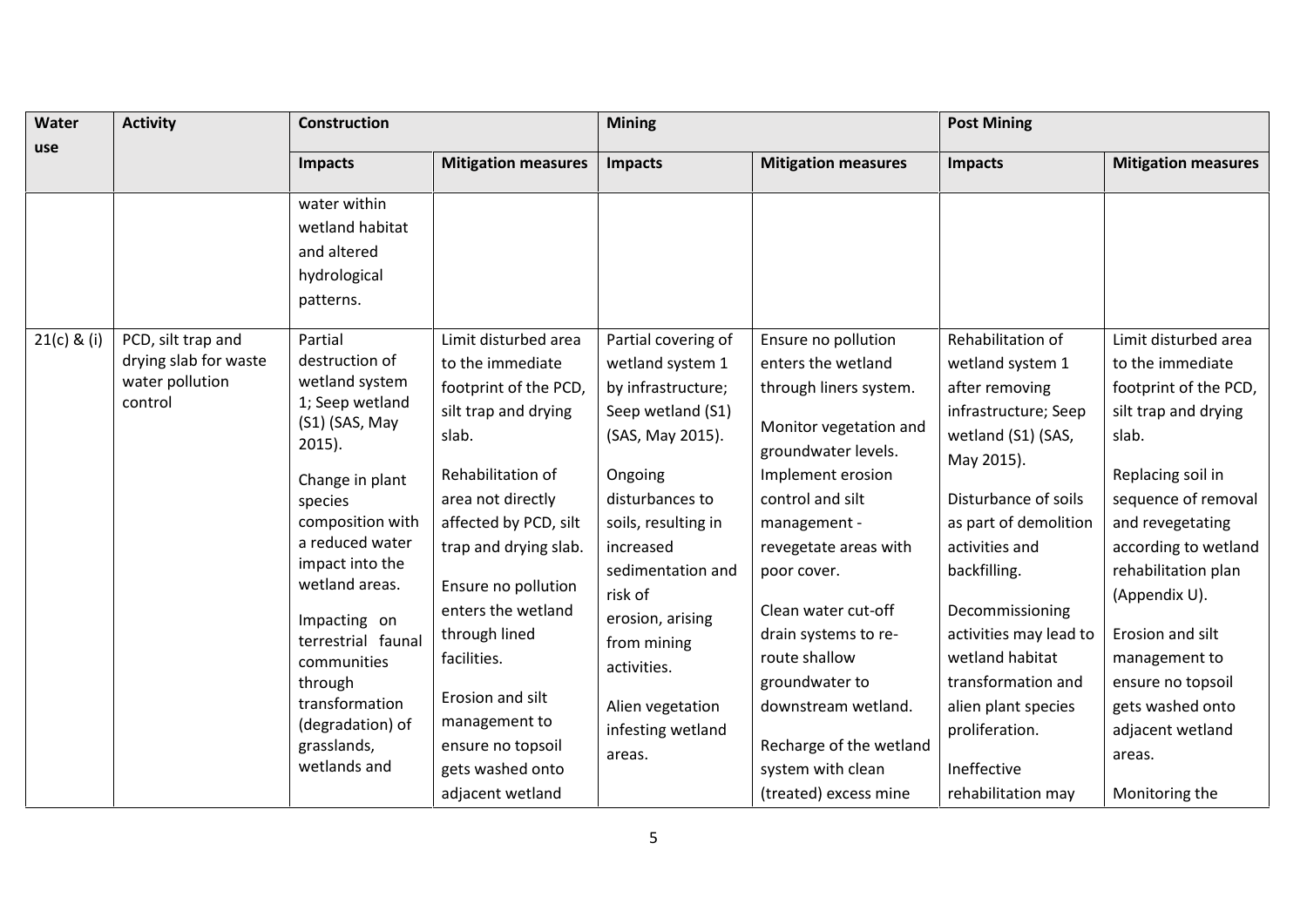| Water | <b>Activity</b> | <b>Construction</b>                                                                                                                                                                                                                                                                                                                 |                                                                                                       | <b>Mining</b>  |                                                             | <b>Post Mining</b>                                                         |                                                                                                                                            |  |
|-------|-----------------|-------------------------------------------------------------------------------------------------------------------------------------------------------------------------------------------------------------------------------------------------------------------------------------------------------------------------------------|-------------------------------------------------------------------------------------------------------|----------------|-------------------------------------------------------------|----------------------------------------------------------------------------|--------------------------------------------------------------------------------------------------------------------------------------------|--|
| use   |                 | <b>Impacts</b>                                                                                                                                                                                                                                                                                                                      | <b>Mitigation measures</b>                                                                            | <b>Impacts</b> | <b>Mitigation measures</b>                                  | <b>Impacts</b>                                                             | <b>Mitigation measures</b>                                                                                                                 |  |
|       |                 | riverine habitat.<br>Site clearing, the<br>removal of<br>vegetation, and<br>associated<br>disturbances to<br>soils, leading to<br>increased runoff<br>and erosion and<br>consequent<br>sedimentation of<br>wetland habitat.<br>Topsoil<br>stockpiling<br>adjacent to<br>wetlands and<br>runoff from<br>stockpiles.<br>Dewatering of | areas.<br>Stripping and<br>stockpiling of topsoil<br>according the<br>wetland<br>rehabilitation plan. |                | water.<br>Implement alien<br>vegetation<br>management plan. | lead to habitat<br>transformation and<br>alien vegetation<br>encroachment. | rehabilitated site and<br>taking corrective<br>action based on<br>monitoring results.<br>Implement alien<br>vegetation<br>management plan. |  |
|       |                 | wetland habitat<br>down gradient of<br>mining activities,<br>leading to loss of<br>water within                                                                                                                                                                                                                                     |                                                                                                       |                |                                                             |                                                                            |                                                                                                                                            |  |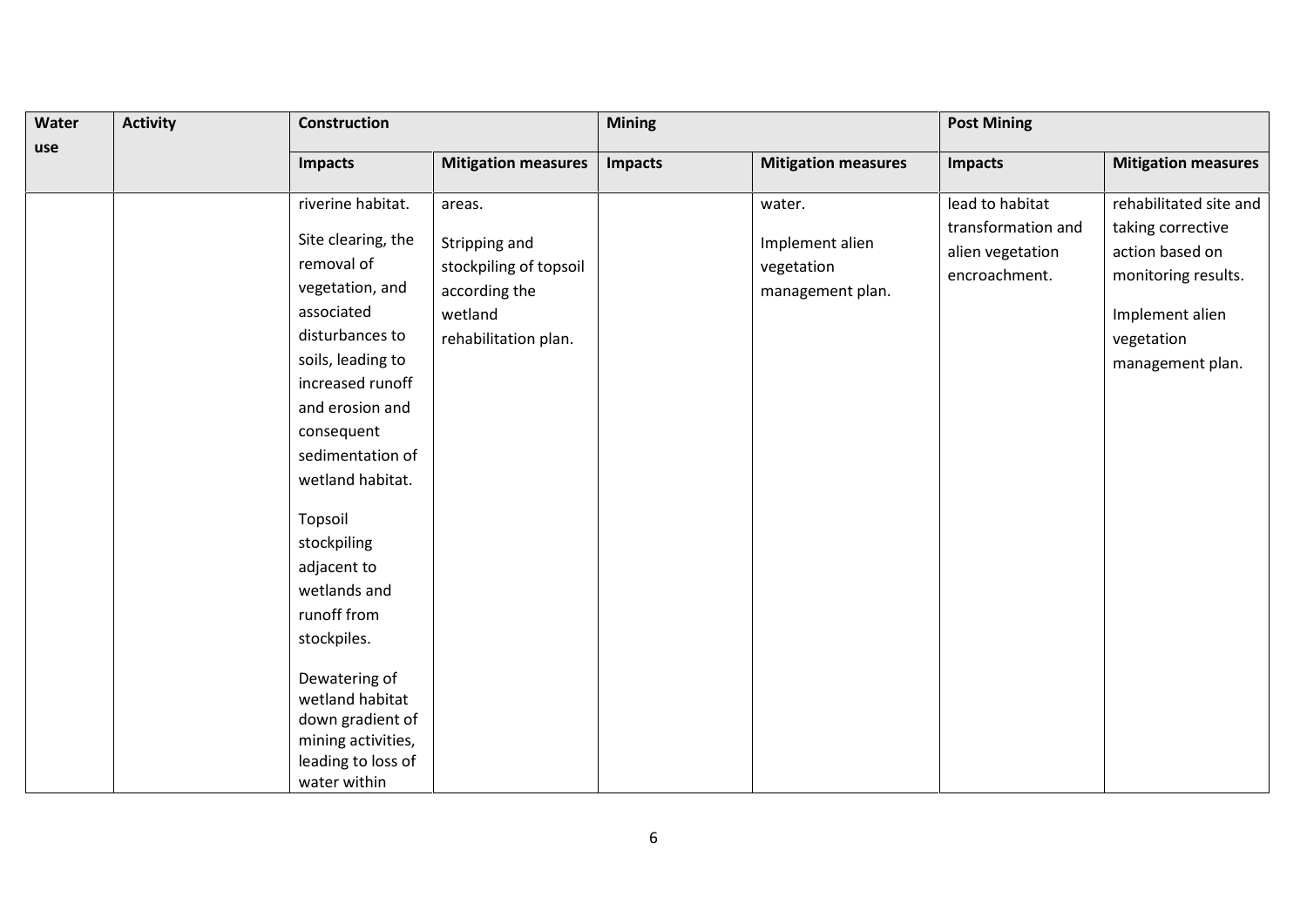| Water         | <b>Activity</b>                               | <b>Construction</b>                                                                                                                                                                                                                                                                                                                                |                                                                                                                                                                                                                                                                                                                                                | <b>Mining</b>                                                                                                                                                                                                                                              |                                                                                                                                                                                                                                                                                                                                                | <b>Post Mining</b>                                                                                                                                                                                                                                                                                                                                  |                                                                                                                                                                                                                                                                                                                                            |
|---------------|-----------------------------------------------|----------------------------------------------------------------------------------------------------------------------------------------------------------------------------------------------------------------------------------------------------------------------------------------------------------------------------------------------------|------------------------------------------------------------------------------------------------------------------------------------------------------------------------------------------------------------------------------------------------------------------------------------------------------------------------------------------------|------------------------------------------------------------------------------------------------------------------------------------------------------------------------------------------------------------------------------------------------------------|------------------------------------------------------------------------------------------------------------------------------------------------------------------------------------------------------------------------------------------------------------------------------------------------------------------------------------------------|-----------------------------------------------------------------------------------------------------------------------------------------------------------------------------------------------------------------------------------------------------------------------------------------------------------------------------------------------------|--------------------------------------------------------------------------------------------------------------------------------------------------------------------------------------------------------------------------------------------------------------------------------------------------------------------------------------------|
| use           |                                               | <b>Impacts</b>                                                                                                                                                                                                                                                                                                                                     | <b>Mitigation measures</b>                                                                                                                                                                                                                                                                                                                     | <b>Impacts</b>                                                                                                                                                                                                                                             | <b>Mitigation measures</b>                                                                                                                                                                                                                                                                                                                     | <b>Impacts</b>                                                                                                                                                                                                                                                                                                                                      | <b>Mitigation measures</b>                                                                                                                                                                                                                                                                                                                 |
| $21(c)$ & (i) | Construction and<br>operation of the adit     | wetland habitat<br>and altered<br>hydrological<br>patterns.<br>Within 500m of<br>wetland system 1                                                                                                                                                                                                                                                  | Limit disturbed area<br>to the immediate                                                                                                                                                                                                                                                                                                       | Within 500m of<br>wetland system 1 &                                                                                                                                                                                                                       | Monitor vegetation and<br>groundwater levels.                                                                                                                                                                                                                                                                                                  | Within 500m of<br>wetland system 1 &                                                                                                                                                                                                                                                                                                                | Sealing the adit in a<br>manner to allow for                                                                                                                                                                                                                                                                                               |
|               | for access to<br>underground mine<br>workings | & 2; Seep<br>wetland (S1 & S2)<br>(SAS, May 2015).<br>Potential<br>dewatering as a<br>result of<br>intersecting a<br>water bearing<br>fault that could<br>be connected<br>with a shallow<br>aquifer which<br>feeds the seep<br>wetlands.<br>Change in plant<br>species<br>composition with<br>a reduced water<br>impact into the<br>wetland areas. | footprint of the adit.<br>Rehabilitation of<br>area not directly<br>affected by the adit.<br>Ensure no pollution<br>enters the wetland<br>through lined<br>facilities.<br>Erosion and silt<br>management to<br>ensure no topsoil<br>gets washed onto<br>adjacent wetland<br>areas.<br>Stripping and<br>stockpiling of topsoil<br>according the | 2; Seep wetland (S1<br>& S2) (SAS, May<br>$2015$ ).<br>Ongoing<br>disturbances to<br>soils, resulting in<br>increased<br>sedimentation and<br>risk of<br>erosion, arising<br>from mining<br>activities.<br>Alien vegetation<br>infesting wetland<br>areas. | Implement erosion<br>control and silt<br>management -<br>revegetate areas with<br>poor cover.<br>Clean water cut-off<br>drain systems to re-<br>route shallow<br>groundwater to<br>downstream wetland.<br>Recharge of the wetland<br>system with clean<br>(treated) excess mine<br>water.<br>Implement alien<br>vegetation<br>management plan. | 2; Seep wetland (S1<br>& S2) (SAS, May<br>$2015$ ).<br>Disturbance of soils<br>as part of demolition<br>activities and<br>backfilling.<br>Decommissioning<br>activities may lead to<br>wetland habitat<br>transformation and<br>alien plant species<br>proliferation.<br>Ineffective<br>rehabilitation may<br>lead to habitat<br>transformation and | controlled release of<br>decanting mine<br>water into the water<br>treatment plant.<br>Recharge of the<br>wetland system with<br>clean (treated)<br>decant water mine<br>water.<br>Monitoring of<br>decanting water<br>quality and flow<br>volume.<br>Replacing soil in<br>sequence of removal<br>and revegetating<br>according to wetland |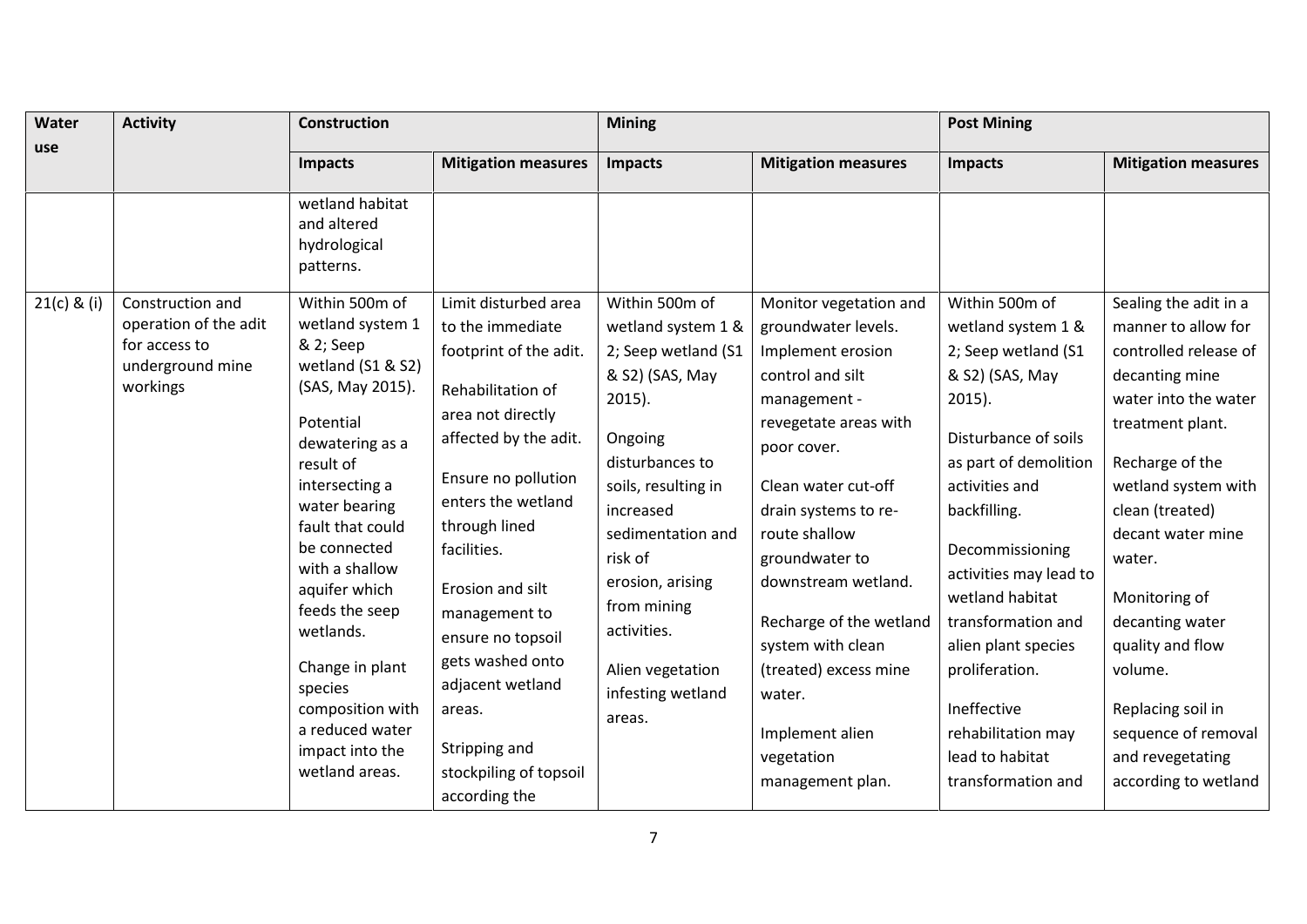| <b>Water</b> | <b>Activity</b> | <b>Construction</b>               |                            | <b>Mining</b> |                            | <b>Post Mining</b>  |                            |  |
|--------------|-----------------|-----------------------------------|----------------------------|---------------|----------------------------|---------------------|----------------------------|--|
| use          |                 | <b>Impacts</b>                    | <b>Mitigation measures</b> | Impacts       | <b>Mitigation measures</b> | <b>Impacts</b>      | <b>Mitigation measures</b> |  |
|              |                 | Impacting on                      | wetland                    |               |                            | alien vegetation    | rehabilitation plan        |  |
|              |                 | terrestrial faunal<br>communities | rehabilitation plan.       |               |                            | encroachment.       | (Appendix U).              |  |
|              |                 | through                           | <b>Strict blasting</b>     |               |                            | Potential decant of | Erosion and silt           |  |
|              |                 | transformation                    | protocol to be             |               |                            | contaminated water  | management to              |  |
|              |                 | (degradation) of                  | followed to ensure         |               |                            | from the adit.      | ensure no topsoil          |  |
|              |                 | grasslands,<br>wetlands and       | the lowest possible        |               |                            |                     | gets washed onto           |  |
|              |                 | riverine habitat.                 | impact from noise          |               |                            |                     | adjacent wetland           |  |
|              |                 |                                   | and vibration.             |               |                            |                     | areas.                     |  |
|              |                 | Site clearing, the                |                            |               |                            |                     |                            |  |
|              |                 | removal of                        |                            |               |                            |                     | Monitoring the             |  |
|              |                 | vegetation, and                   |                            |               |                            |                     | rehabilitated site and     |  |
|              |                 | associated                        |                            |               |                            |                     | taking corrective          |  |
|              |                 | disturbances to                   |                            |               |                            |                     | action based on            |  |
|              |                 | soils, leading to                 |                            |               |                            |                     | monitoring results.        |  |
|              |                 | increased runoff                  |                            |               |                            |                     | Implement alien            |  |
|              |                 | and erosion and                   |                            |               |                            |                     | vegetation                 |  |
|              |                 | consequent                        |                            |               |                            |                     |                            |  |
|              |                 | sedimentation of                  |                            |               |                            |                     | management plan.           |  |
|              |                 | wetland habitat.                  |                            |               |                            |                     |                            |  |
|              |                 | Topsoil                           |                            |               |                            |                     |                            |  |
|              |                 | stockpiling                       |                            |               |                            |                     |                            |  |
|              |                 | adjacent to                       |                            |               |                            |                     |                            |  |
|              |                 | wetlands and                      |                            |               |                            |                     |                            |  |
|              |                 | runoff from                       |                            |               |                            |                     |                            |  |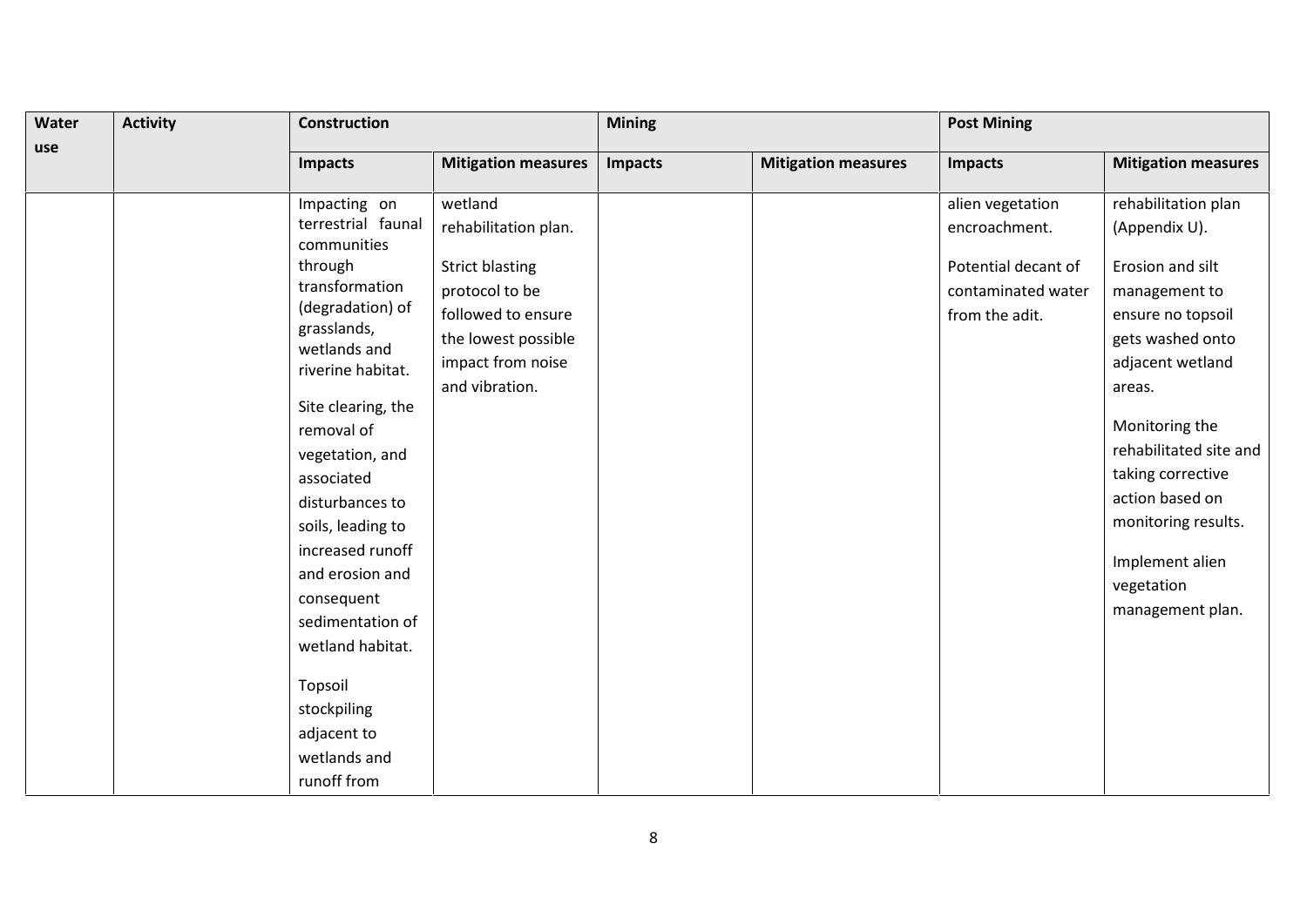| Water         | <b>Activity</b>                                                | <b>Construction</b>                                                                                                                                                                                                                                                |                                                                                                                                                                                                                                      | <b>Mining</b>                                                                                                                                                                                                                    |                                                                                                                                                                                                                                                                                       | <b>Post Mining</b>                                                                                                                                                                                                                                                   |                                                                                                                                                                                                                                                                         |
|---------------|----------------------------------------------------------------|--------------------------------------------------------------------------------------------------------------------------------------------------------------------------------------------------------------------------------------------------------------------|--------------------------------------------------------------------------------------------------------------------------------------------------------------------------------------------------------------------------------------|----------------------------------------------------------------------------------------------------------------------------------------------------------------------------------------------------------------------------------|---------------------------------------------------------------------------------------------------------------------------------------------------------------------------------------------------------------------------------------------------------------------------------------|----------------------------------------------------------------------------------------------------------------------------------------------------------------------------------------------------------------------------------------------------------------------|-------------------------------------------------------------------------------------------------------------------------------------------------------------------------------------------------------------------------------------------------------------------------|
| use           |                                                                | <b>Impacts</b>                                                                                                                                                                                                                                                     | <b>Mitigation measures</b>                                                                                                                                                                                                           | <b>Impacts</b>                                                                                                                                                                                                                   | <b>Mitigation measures</b>                                                                                                                                                                                                                                                            | <b>Impacts</b>                                                                                                                                                                                                                                                       | <b>Mitigation measures</b>                                                                                                                                                                                                                                              |
|               |                                                                | stockpiles.<br>Dewatering of<br>wetland habitat<br>down gradient of<br>mining activities,<br>leading to loss of<br>water within<br>wetland habitat<br>and altered<br>hydrological<br>patterns.                                                                     |                                                                                                                                                                                                                                      |                                                                                                                                                                                                                                  |                                                                                                                                                                                                                                                                                       |                                                                                                                                                                                                                                                                      |                                                                                                                                                                                                                                                                         |
| $21(c)$ & (i) | Construction and<br>operation of the main<br>workshop platform | Within 500m of<br>wetland system 1<br>& 2; Seep<br>wetland (S1 & S2)<br>(SAS, May 2015).<br>Change in plant<br>species<br>composition with<br>a reduced water<br>impact into the<br>wetland areas.<br>Impacting on<br>terrestrial faunal<br>communities<br>through | Limit the disturbed<br>area to the<br>immediate footprint<br>of the platform.<br>Rehabilitation of<br>area not directly<br>affected by the<br>platform.<br>Ensure no pollution<br>enters the wetland<br>through lined<br>facilities. | Within 500m of<br>wetland system 1 &<br>2; Seep wetland (S1<br>& S2) (SAS, May<br>$2015$ ).<br>Ongoing<br>disturbances to<br>soils, resulting in<br>increased<br>sedimentation and<br>risk of<br>erosion, arising<br>from mining | Ensure no pollution<br>enters the wetland<br>through liners system.<br>Monitor vegetation and<br>groundwater levels.<br>Implement erosion<br>control and silt<br>management -<br>revegetate areas with<br>poor cover.<br>Clean water cut-off<br>drain systems to re-<br>route shallow | Within 500m of<br>wetland system 1 &<br>2; Seep wetland (S1<br>& S2) (SAS, May<br>$2015$ ).<br>Disturbance of soils<br>as part of demolition<br>activities and<br>backfilling.<br>Decommissioning<br>activities may lead to<br>wetland habitat<br>transformation and | Limit the disturbed<br>area to the<br>immediate footprint<br>of the platform.<br>Replacing soil in<br>sequence of removal<br>and revegetating<br>according to wetland<br>rehabilitation plan<br>(Appendix U).<br>Erosion and silt<br>management to<br>ensure no topsoil |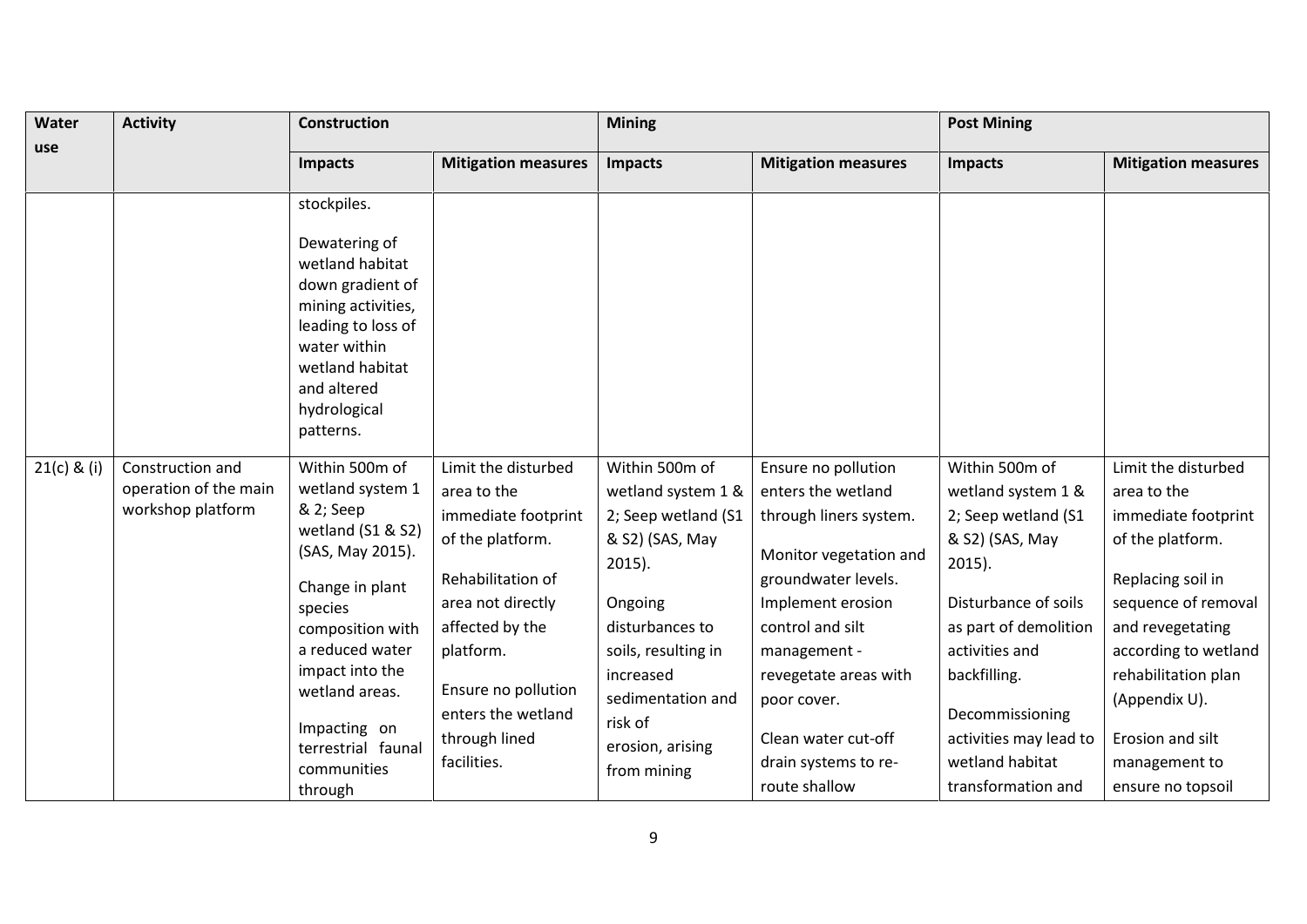| Water | <b>Activity</b> | <b>Construction</b>                                                                                                                                                                                                                                                                                                                                                                                      |                                                                                                                                                                                                         |                                                                | <b>Mining</b>                                                                                                                                                                 |                                                                                                                                                          | <b>Post Mining</b>                                                                                                                                                                                             |  |  |
|-------|-----------------|----------------------------------------------------------------------------------------------------------------------------------------------------------------------------------------------------------------------------------------------------------------------------------------------------------------------------------------------------------------------------------------------------------|---------------------------------------------------------------------------------------------------------------------------------------------------------------------------------------------------------|----------------------------------------------------------------|-------------------------------------------------------------------------------------------------------------------------------------------------------------------------------|----------------------------------------------------------------------------------------------------------------------------------------------------------|----------------------------------------------------------------------------------------------------------------------------------------------------------------------------------------------------------------|--|--|
| use   |                 | Impacts                                                                                                                                                                                                                                                                                                                                                                                                  | <b>Mitigation measures</b>                                                                                                                                                                              | Impacts                                                        | <b>Mitigation measures</b>                                                                                                                                                    | Impacts                                                                                                                                                  | <b>Mitigation measures</b>                                                                                                                                                                                     |  |  |
|       |                 | transformation<br>(degradation) of<br>grasslands,<br>wetlands and<br>riverine habitat.<br>Site clearing, the<br>removal of<br>vegetation, and<br>associated<br>disturbances to<br>soils, leading to<br>increased runoff<br>and erosion and<br>consequent<br>sedimentation of<br>wetland habitat.<br>Topsoil<br>stockpiling<br>adjacent to<br>wetlands and<br>runoff from<br>stockpiles.<br>Dewatering of | Erosion and silt<br>management to<br>ensure no topsoil<br>gets washed onto<br>adjacent wetland<br>areas.<br>Stripping and<br>stockpiling of topsoil<br>according the<br>wetland<br>rehabilitation plan. | activities.<br>Alien vegetation<br>infesting wetland<br>areas. | groundwater to<br>downstream wetland.<br>Recharge of the wetland<br>system with clean<br>(treated) excess mine<br>water.<br>Implement alien<br>vegetation<br>management plan. | alien plant species<br>proliferation.<br>Ineffective<br>rehabilitation may<br>lead to habitat<br>transformation and<br>alien vegetation<br>encroachment. | gets washed onto<br>adjacent wetland<br>areas.<br>Monitoring the<br>rehabilitated site and<br>taking corrective<br>action based on<br>monitoring results.<br>Implement alien<br>vegetation<br>management plan. |  |  |
|       |                 | wetland habitat                                                                                                                                                                                                                                                                                                                                                                                          |                                                                                                                                                                                                         |                                                                |                                                                                                                                                                               |                                                                                                                                                          |                                                                                                                                                                                                                |  |  |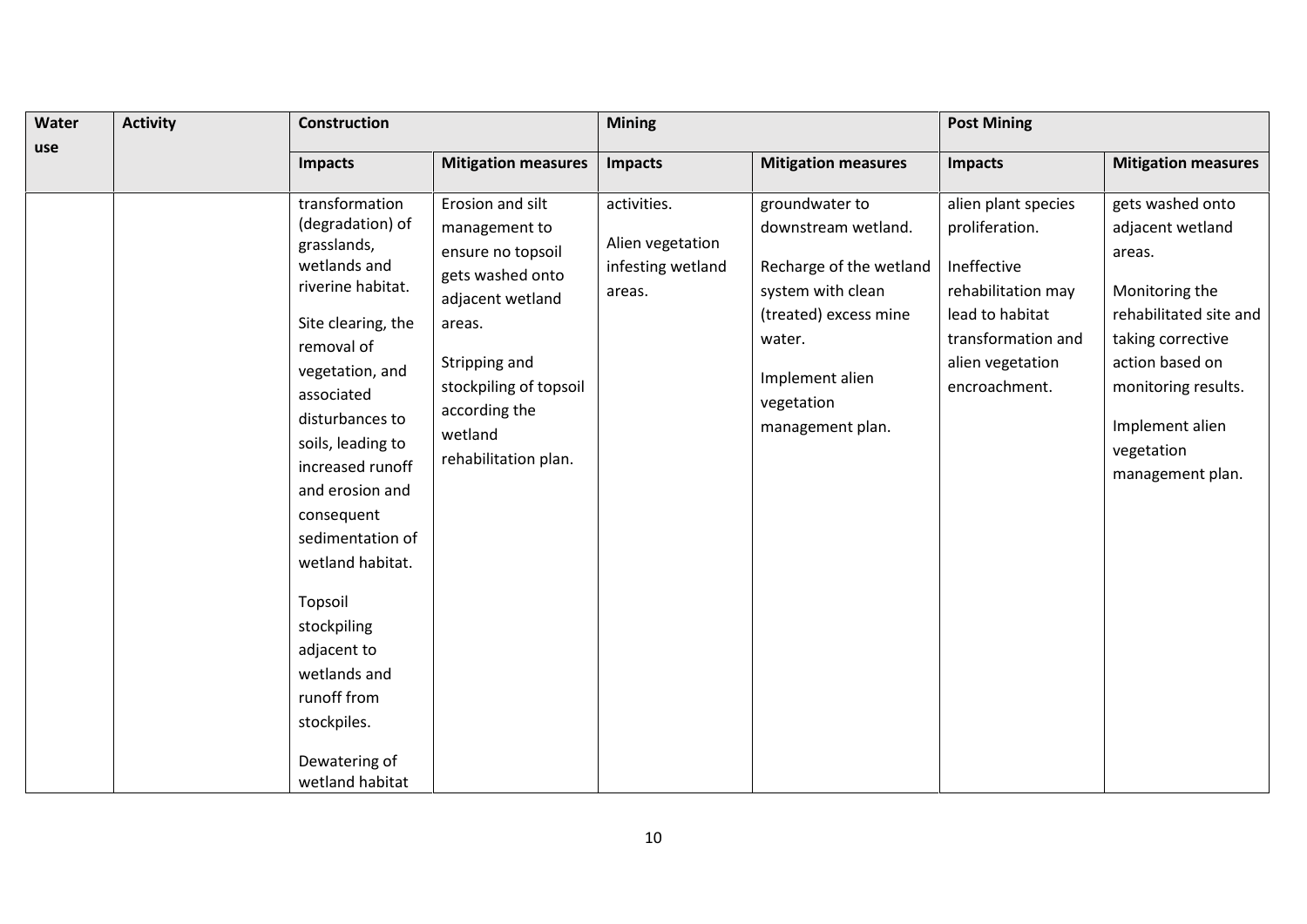| Water         | <b>Activity</b>                    | <b>Construction</b>                                                                                                                                                                                                                                                                                                     |                                                                                                                                                                                                                                                                                                         | <b>Mining</b>                                                                                                                                                                                                                                                                            |                                                                                                                                                                                                                                                                                                                                | <b>Post Mining</b>                                                                                                                                                                                                                                                                                            |                                                                                                                                                                                                                                                                                                                       |
|---------------|------------------------------------|-------------------------------------------------------------------------------------------------------------------------------------------------------------------------------------------------------------------------------------------------------------------------------------------------------------------------|---------------------------------------------------------------------------------------------------------------------------------------------------------------------------------------------------------------------------------------------------------------------------------------------------------|------------------------------------------------------------------------------------------------------------------------------------------------------------------------------------------------------------------------------------------------------------------------------------------|--------------------------------------------------------------------------------------------------------------------------------------------------------------------------------------------------------------------------------------------------------------------------------------------------------------------------------|---------------------------------------------------------------------------------------------------------------------------------------------------------------------------------------------------------------------------------------------------------------------------------------------------------------|-----------------------------------------------------------------------------------------------------------------------------------------------------------------------------------------------------------------------------------------------------------------------------------------------------------------------|
| use           |                                    | <b>Impacts</b>                                                                                                                                                                                                                                                                                                          | <b>Mitigation measures</b>                                                                                                                                                                                                                                                                              | <b>Impacts</b>                                                                                                                                                                                                                                                                           | <b>Mitigation measures</b>                                                                                                                                                                                                                                                                                                     | <b>Impacts</b>                                                                                                                                                                                                                                                                                                | <b>Mitigation measures</b>                                                                                                                                                                                                                                                                                            |
|               |                                    | down gradient of<br>mining activities,<br>leading to loss of<br>water within<br>wetland habitat<br>and altered<br>hydrological<br>patterns.                                                                                                                                                                             |                                                                                                                                                                                                                                                                                                         |                                                                                                                                                                                                                                                                                          |                                                                                                                                                                                                                                                                                                                                |                                                                                                                                                                                                                                                                                                               |                                                                                                                                                                                                                                                                                                                       |
| $21(c)$ & (i) | RoM Stockpile slab A<br>(Raw Coal) | Within 500m of<br>wetland system 1<br>& 2; Seep<br>wetland (S1 & S2)<br>(SAS, May 2015).<br>Change in plant<br>species<br>composition with<br>a reduced water<br>impact into the<br>wetland areas.<br>Impacting on<br>terrestrial faunal<br>communities<br>through<br>transformation<br>(degradation) of<br>grasslands, | Limit the disturbed<br>area to the<br>immediate footprint<br>of the slab.<br>Rehabilitation of<br>area not directly<br>affected by the slab.<br>Ensure no pollution<br>enters the wetland<br>through lined<br>facilities.<br>Erosion and silt<br>management to<br>ensure no topsoil<br>gets washed onto | Within 500m of<br>wetland system 1 &<br>2; Seep wetland (S1<br>& S2) (SAS, May<br>$2015$ ).<br>Ongoing<br>disturbances to<br>soils, resulting in<br>increased<br>sedimentation and<br>risk of<br>erosion, arising<br>from mining<br>activities.<br>Alien vegetation<br>infesting wetland | Ensure no pollution<br>enters the wetland<br>through liners system.<br>Monitor vegetation and<br>groundwater levels.<br>Implement erosion<br>control and silt<br>management -<br>revegetate areas with<br>poor cover.<br>Clean water cut-off<br>drain systems to re-<br>route shallow<br>groundwater to<br>downstream wetland. | Within 500m of<br>wetland system 1 &<br>2; Seep wetland (S1<br>& S2) (SAS, May<br>$2015$ ).<br>Disturbance of soils<br>as part of demolition<br>activities and<br>backfilling.<br>Decommissioning<br>activities may lead to<br>wetland habitat<br>transformation and<br>alien plant species<br>proliferation. | Limit the disturbed<br>area to the<br>immediate footprint<br>of the slab.<br>Replacing soil in<br>sequence of removal<br>and revegetating<br>according to wetland<br>rehabilitation plan<br>(Appendix U).<br>Erosion and silt<br>management to<br>ensure no topsoil<br>gets washed onto<br>adjacent wetland<br>areas. |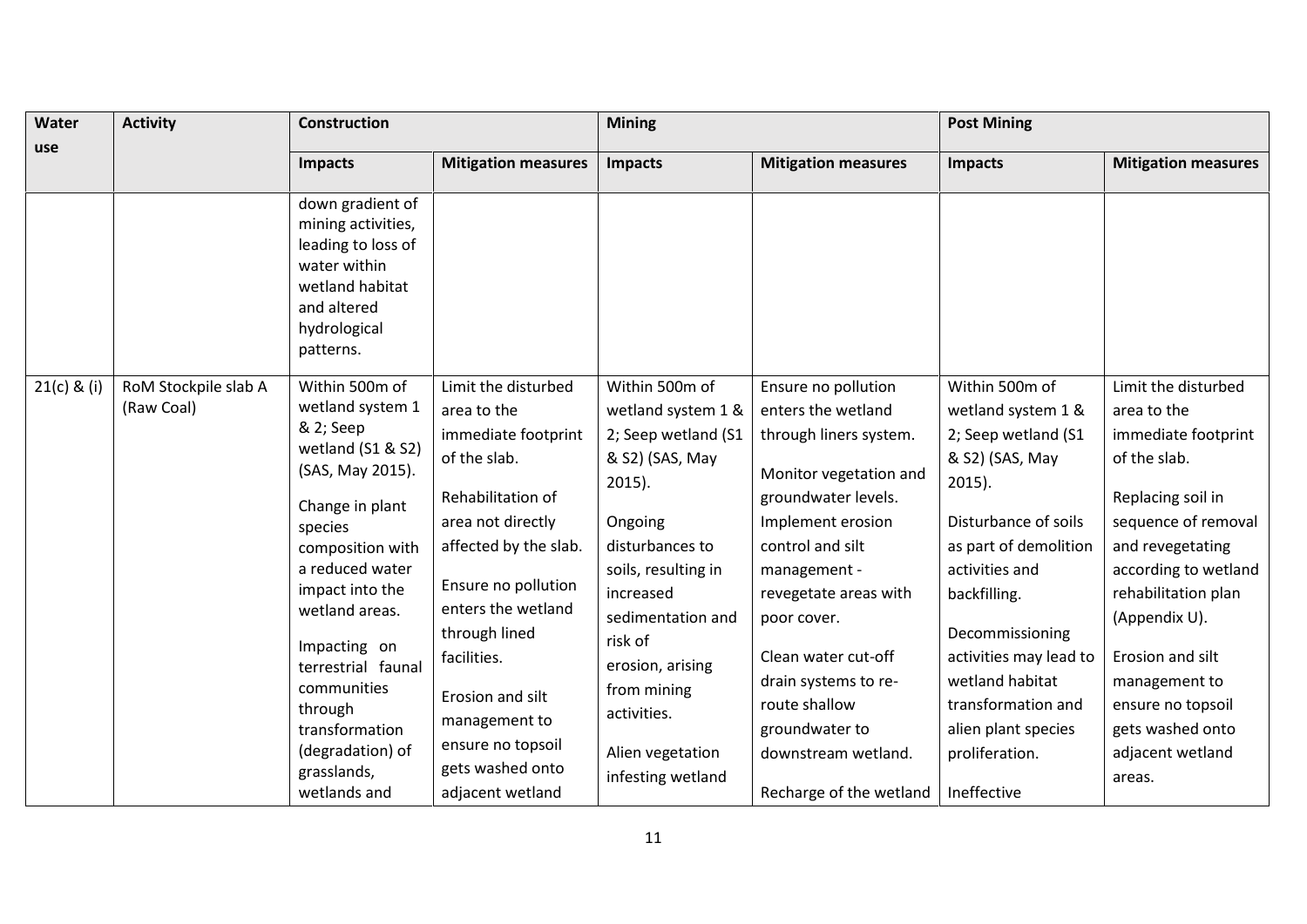| Water | <b>Activity</b> | <b>Construction</b>                                                                                                                                                                                                                                                                                                                                    |                                                                                                       |                | <b>Mining</b>                                                                                             |                                                                                                  | <b>Post Mining</b>                                                                                                                                           |  |  |
|-------|-----------------|--------------------------------------------------------------------------------------------------------------------------------------------------------------------------------------------------------------------------------------------------------------------------------------------------------------------------------------------------------|-------------------------------------------------------------------------------------------------------|----------------|-----------------------------------------------------------------------------------------------------------|--------------------------------------------------------------------------------------------------|--------------------------------------------------------------------------------------------------------------------------------------------------------------|--|--|
| use   |                 | <b>Impacts</b>                                                                                                                                                                                                                                                                                                                                         | <b>Mitigation measures</b>                                                                            | <b>Impacts</b> | <b>Mitigation measures</b>                                                                                | <b>Impacts</b>                                                                                   | <b>Mitigation measures</b>                                                                                                                                   |  |  |
|       |                 | riverine habitat.<br>Site clearing, the<br>removal of<br>vegetation, and<br>associated<br>disturbances to<br>soils, leading to<br>increased runoff<br>and erosion and<br>consequent<br>sedimentation of<br>wetland habitat.<br>Topsoil<br>stockpiling<br>adjacent to<br>wetlands and<br>runoff from<br>stockpiles.<br>Dewatering of<br>wetland habitat | areas.<br>Stripping and<br>stockpiling of topsoil<br>according the<br>wetland<br>rehabilitation plan. | areas.         | system with clean<br>(treated) excess mine<br>water.<br>Implement alien<br>vegetation<br>management plan. | rehabilitation may<br>lead to habitat<br>transformation and<br>alien vegetation<br>encroachment. | Monitoring the<br>rehabilitated site and<br>taking corrective<br>action based on<br>monitoring results.<br>Implement alien<br>vegetation<br>management plan. |  |  |
|       |                 | down gradient of<br>mining activities,<br>leading to loss of<br>water within                                                                                                                                                                                                                                                                           |                                                                                                       |                |                                                                                                           |                                                                                                  |                                                                                                                                                              |  |  |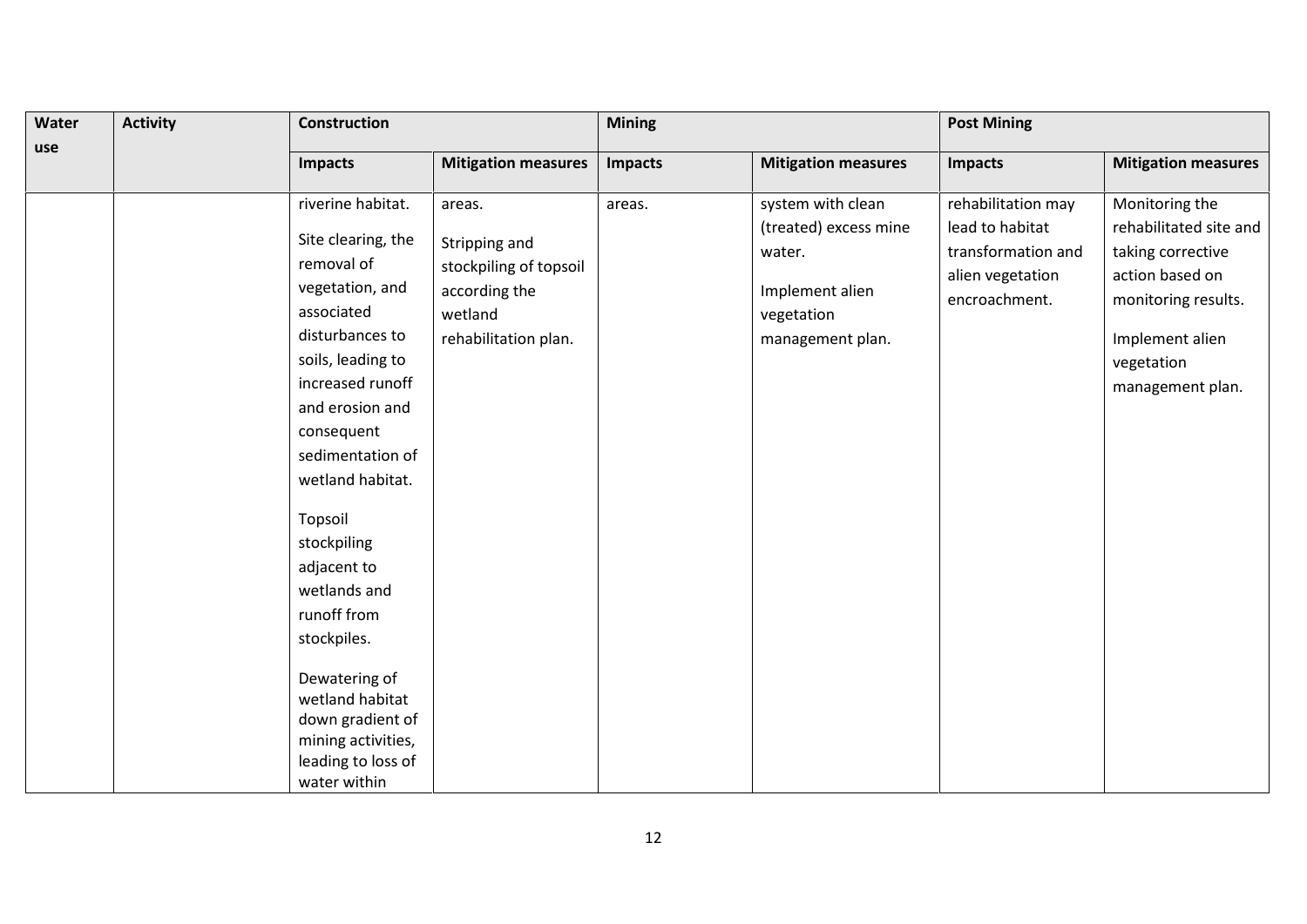| Water         | <b>Activity</b>                             | <b>Construction</b>                                                                                                                                                                                                                                                                                                                                        |                                                                                                                                                                                                                                                                                                                                            | <b>Mining</b>                                                                                                                                                                                                                                              |                                                                                                                                                                                                                                                                                                                                                                      | <b>Post Mining</b>                                                                                                                                                                                                                                                                                                                                  |                                                                                                                                                                                                                                                                                                                                                 |
|---------------|---------------------------------------------|------------------------------------------------------------------------------------------------------------------------------------------------------------------------------------------------------------------------------------------------------------------------------------------------------------------------------------------------------------|--------------------------------------------------------------------------------------------------------------------------------------------------------------------------------------------------------------------------------------------------------------------------------------------------------------------------------------------|------------------------------------------------------------------------------------------------------------------------------------------------------------------------------------------------------------------------------------------------------------|----------------------------------------------------------------------------------------------------------------------------------------------------------------------------------------------------------------------------------------------------------------------------------------------------------------------------------------------------------------------|-----------------------------------------------------------------------------------------------------------------------------------------------------------------------------------------------------------------------------------------------------------------------------------------------------------------------------------------------------|-------------------------------------------------------------------------------------------------------------------------------------------------------------------------------------------------------------------------------------------------------------------------------------------------------------------------------------------------|
| use           |                                             | Impacts                                                                                                                                                                                                                                                                                                                                                    | <b>Mitigation measures</b>                                                                                                                                                                                                                                                                                                                 | Impacts                                                                                                                                                                                                                                                    | <b>Mitigation measures</b>                                                                                                                                                                                                                                                                                                                                           | <b>Impacts</b>                                                                                                                                                                                                                                                                                                                                      | <b>Mitigation measures</b>                                                                                                                                                                                                                                                                                                                      |
| $21(c)$ & (i) | RoM Stockpile slab B<br>(Processed product) | wetland habitat<br>and altered<br>hydrological<br>patterns.<br>Within 500m of<br>wetland system 1                                                                                                                                                                                                                                                          | Limit the disturbed<br>area to the                                                                                                                                                                                                                                                                                                         | Within 500m of<br>wetland system 1 &                                                                                                                                                                                                                       | Ensure no pollution<br>enters the wetland                                                                                                                                                                                                                                                                                                                            | Within 500m of<br>wetland system 1 &                                                                                                                                                                                                                                                                                                                | Limit the disturbed<br>area to the                                                                                                                                                                                                                                                                                                              |
|               |                                             | & 2; Seep<br>wetland (S1 & S2)<br>(SAS, May 2015).<br>Change in plant<br>species<br>composition with<br>a reduced water<br>impact into the<br>wetland areas.<br>Impacting on<br>terrestrial faunal<br>communities<br>through<br>transformation<br>(degradation) of<br>grasslands,<br>wetlands and<br>riverine habitat.<br>Site clearing, the<br>removal of | immediate footprint<br>of the slab.<br>Rehabilitation of<br>area not directly<br>affected by the slab.<br>Ensure no pollution<br>enters the wetland<br>through lined<br>facilities.<br>Erosion and silt<br>management to<br>ensure no topsoil<br>gets washed onto<br>adjacent wetland<br>areas.<br>Stripping and<br>stockpiling of topsoil | 2; Seep wetland (S1<br>& S2) (SAS, May<br>$2015$ ).<br>Ongoing<br>disturbances to<br>soils, resulting in<br>increased<br>sedimentation and<br>risk of<br>erosion, arising<br>from mining<br>activities.<br>Alien vegetation<br>infesting wetland<br>areas. | through liners system.<br>Monitor vegetation and<br>groundwater levels.<br>Implement erosion<br>control and silt<br>management -<br>revegetate areas with<br>poor cover.<br>Clean water cut-off<br>drain systems to re-<br>route shallow<br>groundwater to<br>downstream wetland.<br>Recharge of the wetland<br>system with clean<br>(treated) excess mine<br>water. | 2; Seep wetland (S1<br>& S2) (SAS, May<br>$2015$ ).<br>Disturbance of soils<br>as part of demolition<br>activities and<br>backfilling.<br>Decommissioning<br>activities may lead to<br>wetland habitat<br>transformation and<br>alien plant species<br>proliferation.<br>Ineffective<br>rehabilitation may<br>lead to habitat<br>transformation and | immediate footprint<br>of the slab.<br>Replacing soil in<br>sequence of removal<br>and revegetating<br>according to wetland<br>rehabilitation plan<br>(Appendix U)<br>Erosion and silt<br>management to<br>ensure no topsoil<br>gets washed onto<br>adjacent wetland<br>areas.<br>Monitoring the<br>rehabilitated site and<br>taking corrective |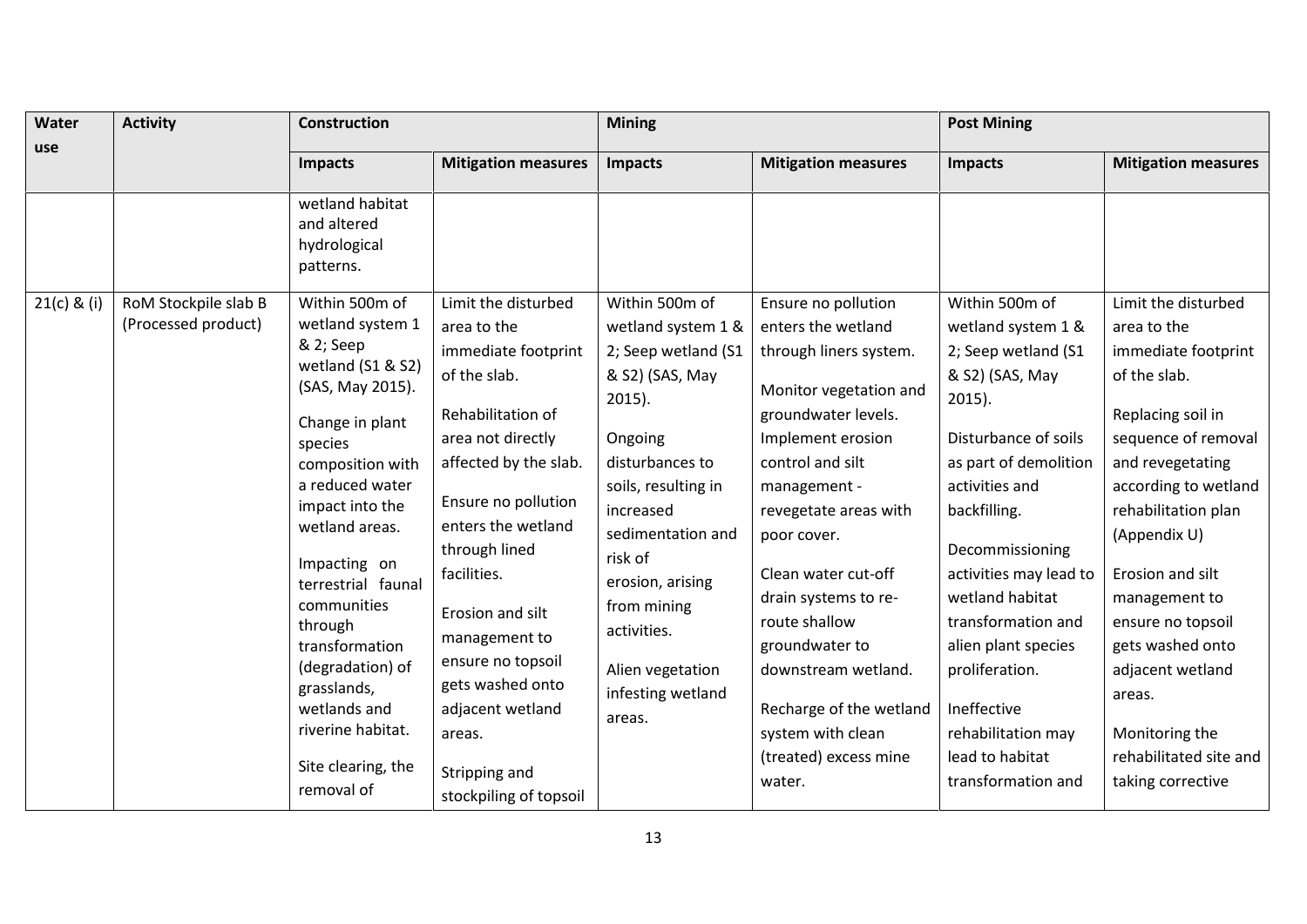| Water | <b>Activity</b> | <b>Construction</b>                                                                                                                                                             |                            | <b>Mining</b> |                            | <b>Post Mining</b> |                            |
|-------|-----------------|---------------------------------------------------------------------------------------------------------------------------------------------------------------------------------|----------------------------|---------------|----------------------------|--------------------|----------------------------|
| use   |                 | <b>Impacts</b>                                                                                                                                                                  | <b>Mitigation measures</b> | Impacts       | <b>Mitigation measures</b> | <b>Impacts</b>     | <b>Mitigation measures</b> |
|       |                 | vegetation, and                                                                                                                                                                 | according the              |               | Implement alien            | alien vegetation   | action based on            |
|       |                 | associated                                                                                                                                                                      | wetland                    |               | vegetation                 | encroachment.      | monitoring results.        |
|       |                 | disturbances to                                                                                                                                                                 | rehabilitation plan.       |               | management plan.           |                    |                            |
|       |                 | soils, leading to                                                                                                                                                               |                            |               |                            |                    | Implement alien            |
|       |                 | increased runoff                                                                                                                                                                |                            |               |                            |                    | vegetation                 |
|       |                 | and erosion and                                                                                                                                                                 |                            |               |                            |                    | management plan.           |
|       |                 | consequent                                                                                                                                                                      |                            |               |                            |                    |                            |
|       |                 | sedimentation of                                                                                                                                                                |                            |               |                            |                    |                            |
|       |                 | wetland habitat.                                                                                                                                                                |                            |               |                            |                    |                            |
|       |                 | Topsoil<br>stockpiling                                                                                                                                                          |                            |               |                            |                    |                            |
|       |                 | adjacent to                                                                                                                                                                     |                            |               |                            |                    |                            |
|       |                 | wetlands and                                                                                                                                                                    |                            |               |                            |                    |                            |
|       |                 | runoff from                                                                                                                                                                     |                            |               |                            |                    |                            |
|       |                 | stockpiles.                                                                                                                                                                     |                            |               |                            |                    |                            |
|       |                 | Dewatering of<br>wetland habitat<br>down gradient of<br>mining activities,<br>leading to loss of<br>water within<br>wetland habitat<br>and altered<br>hydrological<br>patterns. |                            |               |                            |                    |                            |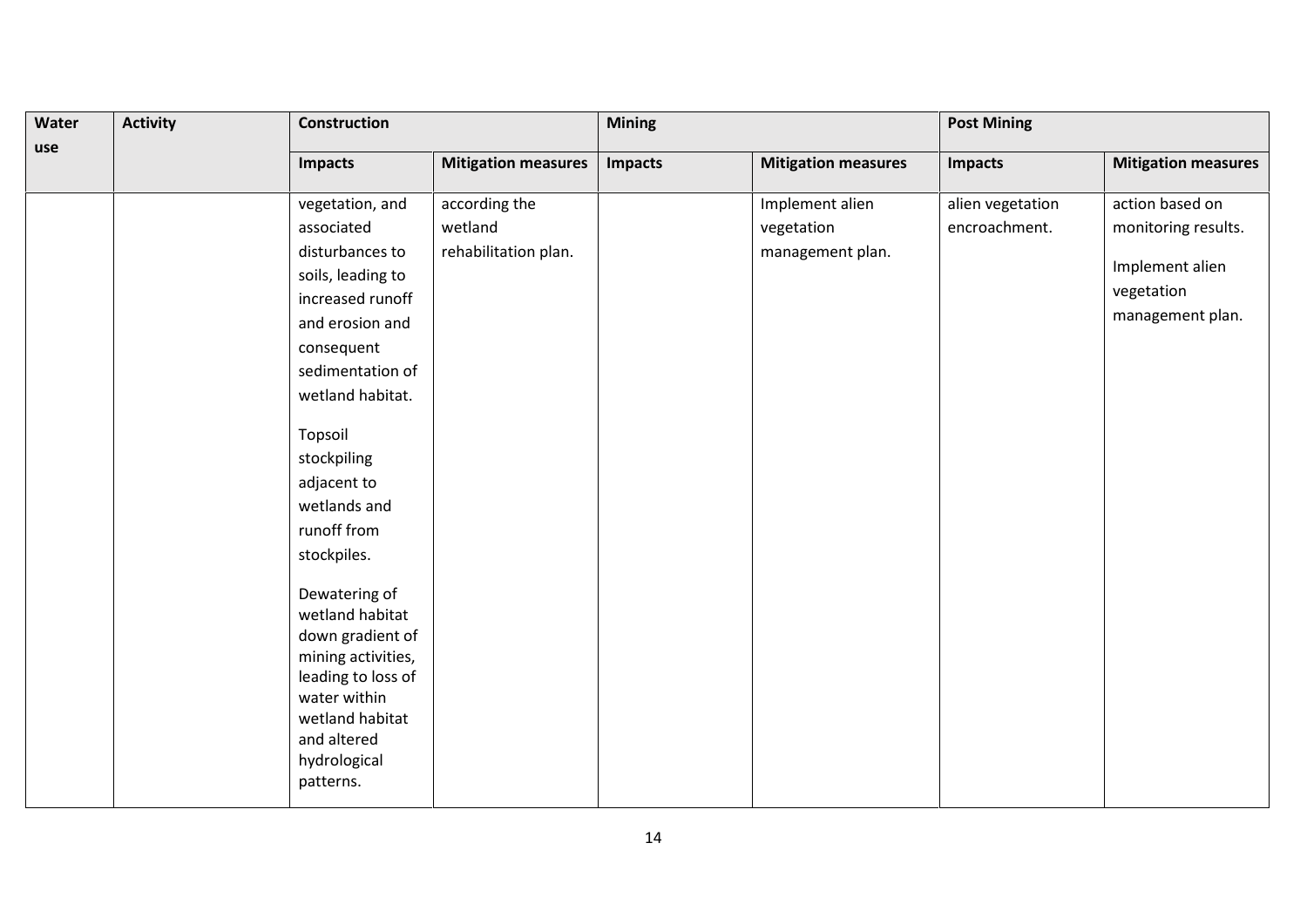| Water<br>use  | <b>Activity</b>                  | <b>Construction</b>                                                                                                                                                                                                                                                                                                                                                                                                                                                       |                                                                                                                                                                                                                                                                                                                                                                                                                                 | <b>Mining</b>                                                                                                                                                                                                                                                                                      |                                                                                                                                                                                                                                                                                                                                                                                                                                                                        | <b>Post Mining</b>                                                                                                                                                                                                                                                                                                                                                                                                               |                                                                                                                                                                                                                                                                                                                                                                                                                                                                          |
|---------------|----------------------------------|---------------------------------------------------------------------------------------------------------------------------------------------------------------------------------------------------------------------------------------------------------------------------------------------------------------------------------------------------------------------------------------------------------------------------------------------------------------------------|---------------------------------------------------------------------------------------------------------------------------------------------------------------------------------------------------------------------------------------------------------------------------------------------------------------------------------------------------------------------------------------------------------------------------------|----------------------------------------------------------------------------------------------------------------------------------------------------------------------------------------------------------------------------------------------------------------------------------------------------|------------------------------------------------------------------------------------------------------------------------------------------------------------------------------------------------------------------------------------------------------------------------------------------------------------------------------------------------------------------------------------------------------------------------------------------------------------------------|----------------------------------------------------------------------------------------------------------------------------------------------------------------------------------------------------------------------------------------------------------------------------------------------------------------------------------------------------------------------------------------------------------------------------------|--------------------------------------------------------------------------------------------------------------------------------------------------------------------------------------------------------------------------------------------------------------------------------------------------------------------------------------------------------------------------------------------------------------------------------------------------------------------------|
|               |                                  | <b>Impacts</b>                                                                                                                                                                                                                                                                                                                                                                                                                                                            | <b>Mitigation measures</b>                                                                                                                                                                                                                                                                                                                                                                                                      | <b>Impacts</b>                                                                                                                                                                                                                                                                                     | <b>Mitigation measures</b>                                                                                                                                                                                                                                                                                                                                                                                                                                             | Impacts                                                                                                                                                                                                                                                                                                                                                                                                                          | <b>Mitigation measures</b>                                                                                                                                                                                                                                                                                                                                                                                                                                               |
| $21(c)$ & (i) | Office Block and<br>parking area | Within 500m of<br>wetland system 1<br>& 2; Seep<br>wetland (S1 & S2)<br>(SAS, May 2015).<br>Change in plant<br>species<br>composition with<br>a reduced water<br>impact into the<br>wetland areas.<br>Impacting on<br>terrestrial faunal<br>communities<br>through<br>transformation<br>(degradation) of<br>grasslands,<br>wetlands and<br>riverine habitat.<br>Site clearing, the<br>removal of<br>vegetation, and<br>associated<br>disturbances to<br>soils, leading to | Limit the disturbed<br>area to the<br>immediate footprint<br>of the parking area.<br>Rehabilitation of<br>area not directly<br>affected by the<br>parking area.<br>Ensure no pollution<br>enters the wetland<br>through lined<br>facilities.<br>Erosion and silt<br>management to<br>ensure no topsoil<br>gets washed onto<br>adjacent wetland<br>areas.<br>Stripping and<br>stockpiling of topsoil<br>according the<br>wetland | Within 500m of<br>wetland system 1 &<br>2; Seep wetland (S1<br>& S2) (SAS, May<br>$2015$ ).<br>Ongoing<br>disturbances to<br>soils, resulting in<br>increased<br>sedimentation and<br>risk of<br>erosion, arising<br>from mining<br>activities.<br>Alien vegetation<br>infesting wetland<br>areas. | Ensure no pollution<br>enters the wetland<br>through liners system.<br>Monitor vegetation and<br>groundwater levels.<br>Implement erosion<br>control and silt<br>management -<br>revegetate areas with<br>poor cover.<br>Clean water cut-off<br>drain systems to re-<br>route shallow<br>groundwater to<br>downstream wetland.<br>Recharge of the wetland<br>system with clean<br>(treated) excess mine<br>water.<br>Implement alien<br>vegetation<br>management plan. | Within 500m of<br>wetland system 1 &<br>2; Seep wetland (S1<br>& S2) (SAS, May<br>$2015$ ).<br>Disturbance of soils<br>as part of demolition<br>activities and<br>backfilling.<br>Decommissioning<br>activities may lead to<br>wetland habitat<br>transformation and<br>alien plant species<br>proliferation.<br>Ineffective<br>rehabilitation may<br>lead to habitat<br>transformation and<br>alien vegetation<br>encroachment. | Limit the disturbed<br>area to the<br>immediate footprint<br>of the parking area.<br>Replacing soil in<br>sequence of removal<br>and revegetating<br>according to wetland<br>rehabilitation plan<br>(Appendix U)<br>Erosion and silt<br>management to<br>ensure no topsoil<br>gets washed onto<br>adjacent wetland<br>areas.<br>Monitoring the<br>rehabilitated site and<br>taking corrective<br>action based on<br>monitoring results.<br>Implement alien<br>vegetation |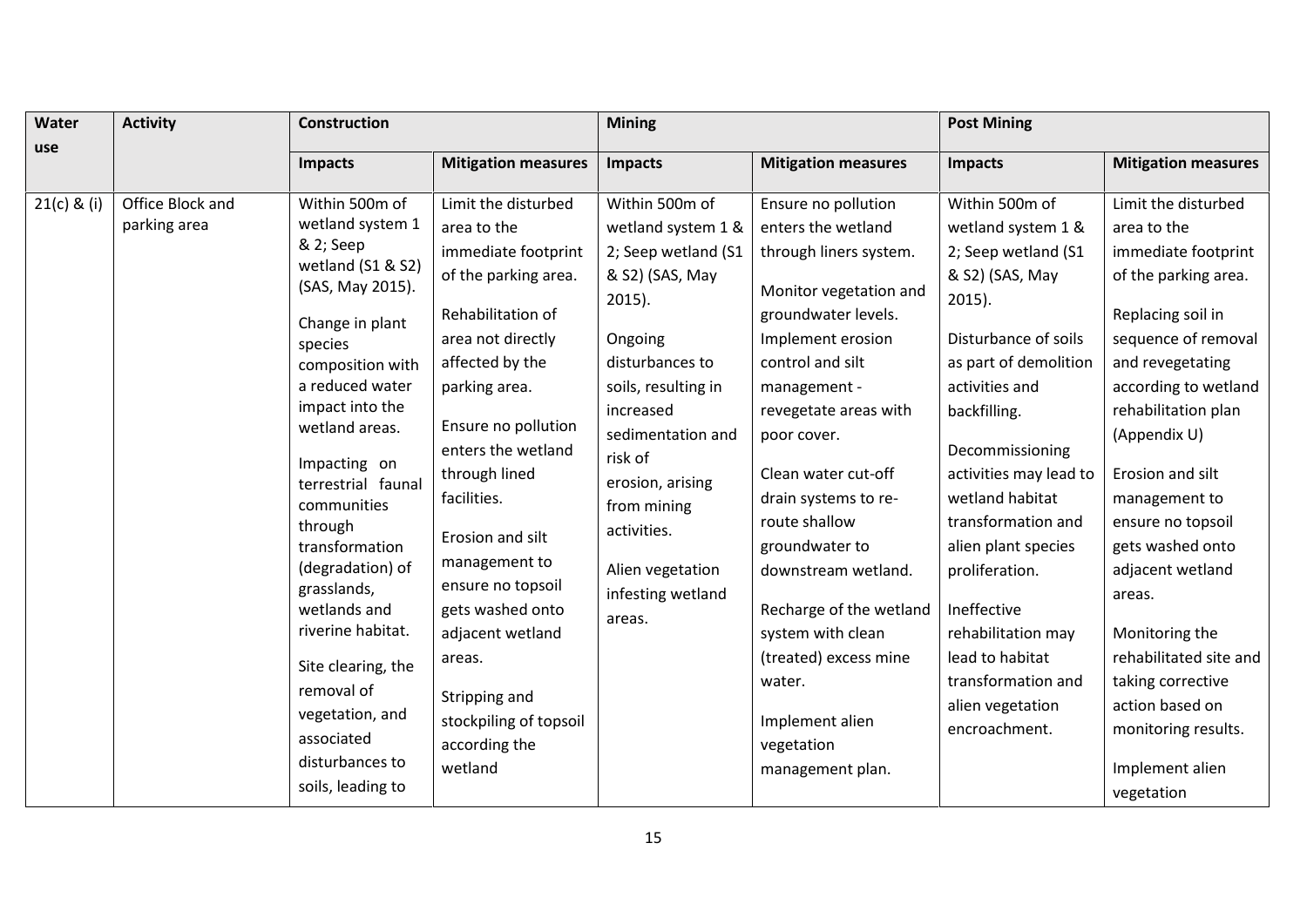| Water       | <b>Activity</b>                                                                          | Construction                                                                                                                                                                    |                                                           | <b>Mining</b>                                          |                                                                     | <b>Post Mining</b>                                     |                                                           |
|-------------|------------------------------------------------------------------------------------------|---------------------------------------------------------------------------------------------------------------------------------------------------------------------------------|-----------------------------------------------------------|--------------------------------------------------------|---------------------------------------------------------------------|--------------------------------------------------------|-----------------------------------------------------------|
| use         |                                                                                          | <b>Impacts</b>                                                                                                                                                                  | <b>Mitigation measures</b>                                | <b>Impacts</b>                                         | <b>Mitigation measures</b>                                          | <b>Impacts</b>                                         | <b>Mitigation measures</b>                                |
|             |                                                                                          | increased runoff                                                                                                                                                                | rehabilitation plan.                                      |                                                        |                                                                     |                                                        | management plan.                                          |
|             |                                                                                          | and erosion and                                                                                                                                                                 |                                                           |                                                        |                                                                     |                                                        |                                                           |
|             |                                                                                          | consequent                                                                                                                                                                      |                                                           |                                                        |                                                                     |                                                        |                                                           |
|             |                                                                                          | sedimentation of                                                                                                                                                                |                                                           |                                                        |                                                                     |                                                        |                                                           |
|             |                                                                                          | wetland habitat.                                                                                                                                                                |                                                           |                                                        |                                                                     |                                                        |                                                           |
|             |                                                                                          | Topsoil                                                                                                                                                                         |                                                           |                                                        |                                                                     |                                                        |                                                           |
|             |                                                                                          | stockpiling                                                                                                                                                                     |                                                           |                                                        |                                                                     |                                                        |                                                           |
|             |                                                                                          | adjacent to                                                                                                                                                                     |                                                           |                                                        |                                                                     |                                                        |                                                           |
|             |                                                                                          | wetlands and                                                                                                                                                                    |                                                           |                                                        |                                                                     |                                                        |                                                           |
|             |                                                                                          | runoff from                                                                                                                                                                     |                                                           |                                                        |                                                                     |                                                        |                                                           |
|             |                                                                                          | stockpiles.                                                                                                                                                                     |                                                           |                                                        |                                                                     |                                                        |                                                           |
|             |                                                                                          | Dewatering of<br>wetland habitat<br>down gradient of<br>mining activities,<br>leading to loss of<br>water within<br>wetland habitat<br>and altered<br>hydrological<br>patterns. |                                                           |                                                        |                                                                     |                                                        |                                                           |
| 21(c) & (i) | Pipeline: 200ND HDPE<br>Main Pump from steel<br>tanks to Water<br><b>Treatment Plant</b> | Runs through<br>wetland system<br>1; Seep wetland<br>(S1) (SAS, May                                                                                                             | Limit the disturbed<br>area to the<br>immediate footprint | Runs through<br>wetland system 1;<br>Seep wetland (S1) | Ensure no pollution<br>enters the wetland<br>through liners system. | Runs through<br>wetland system 1;<br>Seep wetland (S1) | Limit the disturbed<br>area to the<br>immediate footprint |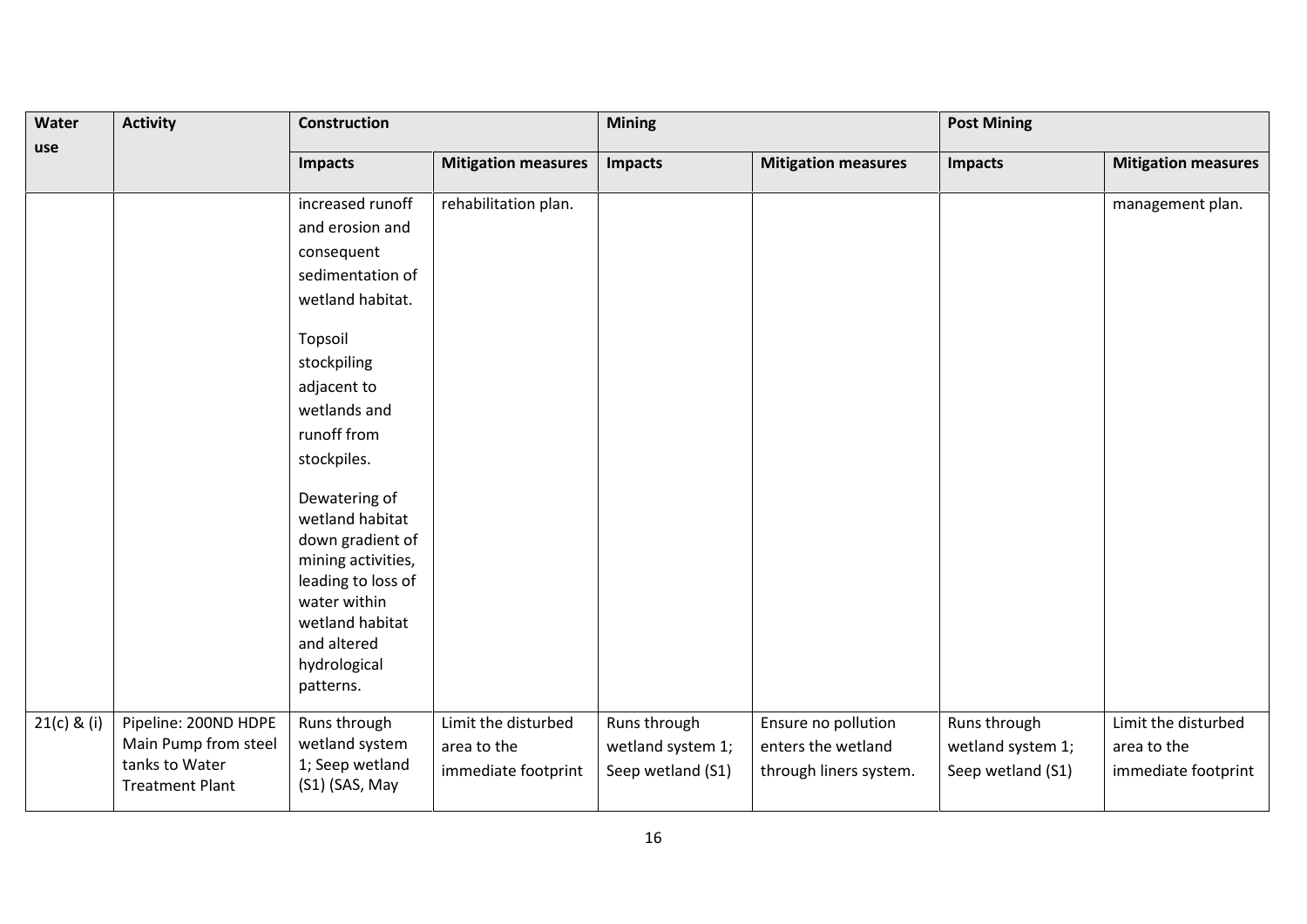| Water | <b>Activity</b> | <b>Construction</b>                                                                                                                                                                                                                                                                                                                                                                                                                             |                                                                                                                                                                                                                                                                                                                                                                                    | <b>Mining</b>                                                                                                                                                                                                           |                                                                                                                                                                                                                                                                                                                                                                                                 | <b>Post Mining</b>                                                                                                                                                                                                                                                                                                                                    |                                                                                                                                                                                                                                                                                                                                                                                                                             |
|-------|-----------------|-------------------------------------------------------------------------------------------------------------------------------------------------------------------------------------------------------------------------------------------------------------------------------------------------------------------------------------------------------------------------------------------------------------------------------------------------|------------------------------------------------------------------------------------------------------------------------------------------------------------------------------------------------------------------------------------------------------------------------------------------------------------------------------------------------------------------------------------|-------------------------------------------------------------------------------------------------------------------------------------------------------------------------------------------------------------------------|-------------------------------------------------------------------------------------------------------------------------------------------------------------------------------------------------------------------------------------------------------------------------------------------------------------------------------------------------------------------------------------------------|-------------------------------------------------------------------------------------------------------------------------------------------------------------------------------------------------------------------------------------------------------------------------------------------------------------------------------------------------------|-----------------------------------------------------------------------------------------------------------------------------------------------------------------------------------------------------------------------------------------------------------------------------------------------------------------------------------------------------------------------------------------------------------------------------|
| use   |                 | <b>Impacts</b>                                                                                                                                                                                                                                                                                                                                                                                                                                  | <b>Mitigation measures</b>                                                                                                                                                                                                                                                                                                                                                         | <b>Impacts</b>                                                                                                                                                                                                          | <b>Mitigation measures</b>                                                                                                                                                                                                                                                                                                                                                                      | <b>Impacts</b>                                                                                                                                                                                                                                                                                                                                        | <b>Mitigation measures</b>                                                                                                                                                                                                                                                                                                                                                                                                  |
|       |                 | $2015$ ).<br>Change in plant<br>species<br>composition with<br>a reduced water<br>impact into the<br>wetland areas.<br>Impacting on<br>terrestrial faunal<br>communities<br>through<br>transformation<br>(degradation) of<br>grasslands,<br>wetlands and<br>riverine habitat.<br>Site clearing, the<br>removal of<br>vegetation, and<br>associated<br>disturbances to<br>soils, leading to<br>increased runoff<br>and erosion and<br>consequent | of the pipeline.<br>Rehabilitation of<br>area not directly<br>affected by the<br>pipeline.<br>Ensure no pollution<br>enters the wetland<br>through lined<br>facilities.<br>Erosion and silt<br>management to<br>ensure no topsoil<br>gets washed onto<br>adjacent wetland<br>areas.<br>Stripping and<br>stockpiling of topsoil<br>according the<br>wetland<br>rehabilitation plan. | (SAS, May 2015).<br>Ongoing<br>disturbances to<br>soils, resulting in<br>increased<br>sedimentation and<br>risk of<br>erosion, arising<br>from mining<br>activities.<br>Alien vegetation<br>infesting wetland<br>areas. | Monitor vegetation and<br>groundwater levels.<br>Implement erosion<br>control and silt<br>management -<br>revegetate areas with<br>poor cover.<br>Clean water cut-off<br>drain systems to re-<br>route shallow<br>groundwater to<br>downstream wetland.<br>Recharge of the wetland<br>system with clean<br>(treated) excess mine<br>water.<br>Implement alien<br>vegetation<br>management plan. | (SAS, May 2015).<br>Disturbance of soils<br>as part of demolition<br>activities and<br>backfilling.<br>Decommissioning<br>activities may lead to<br>wetland habitat<br>transformation and<br>alien plant species<br>proliferation.<br>Ineffective<br>rehabilitation may<br>lead to habitat<br>transformation and<br>alien vegetation<br>encroachment. | of the pipeline.<br>Replacing soil in<br>sequence of removal<br>and revegetating<br>according to wetland<br>rehabilitation plan<br>(Appendix U)<br>Erosion and silt<br>management to<br>ensure no topsoil<br>gets washed onto<br>adjacent wetland<br>areas.<br>Monitoring the<br>rehabilitated site and<br>taking corrective<br>action based on<br>monitoring results.<br>Implement alien<br>vegetation<br>management plan. |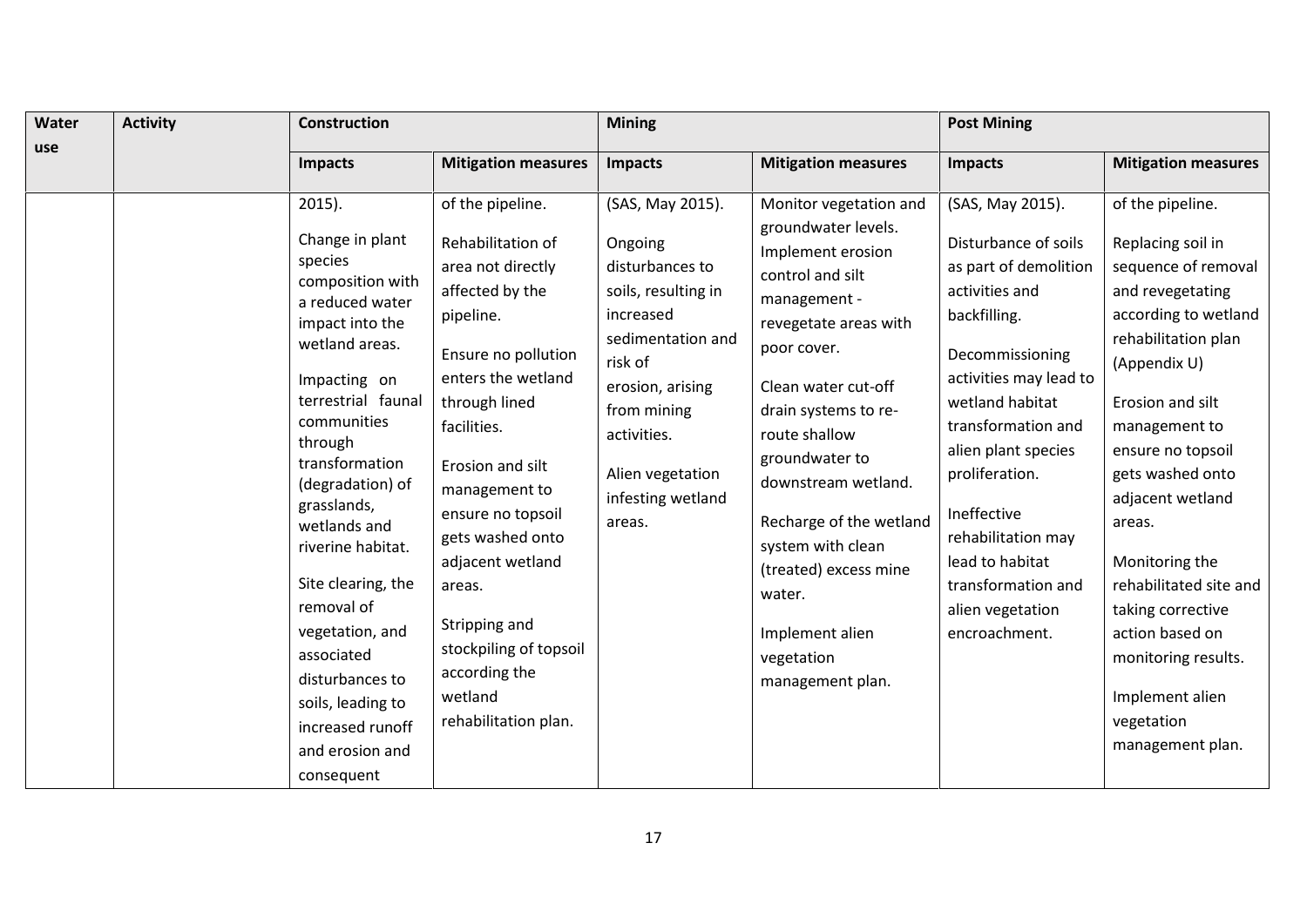| Water       | <b>Activity</b>                                                | <b>Construction</b>                                                                                                                                                                                                                                                                                            |                                                                                                                         | <b>Mining</b>                                                                                            |                                                                                                                                           | <b>Post Mining</b>                                                                                                          |                                                                                                                           |
|-------------|----------------------------------------------------------------|----------------------------------------------------------------------------------------------------------------------------------------------------------------------------------------------------------------------------------------------------------------------------------------------------------------|-------------------------------------------------------------------------------------------------------------------------|----------------------------------------------------------------------------------------------------------|-------------------------------------------------------------------------------------------------------------------------------------------|-----------------------------------------------------------------------------------------------------------------------------|---------------------------------------------------------------------------------------------------------------------------|
| use         |                                                                | <b>Impacts</b>                                                                                                                                                                                                                                                                                                 | <b>Mitigation measures</b>                                                                                              | <b>Impacts</b>                                                                                           | <b>Mitigation measures</b>                                                                                                                | <b>Impacts</b>                                                                                                              | <b>Mitigation measures</b>                                                                                                |
|             |                                                                | sedimentation of<br>wetland habitat.<br>Topsoil<br>stockpiling<br>adjacent to<br>wetlands and<br>runoff from<br>stockpiles.<br>Dewatering of<br>wetland habitat<br>down gradient of<br>mining activities,<br>leading to loss of<br>water within<br>wetland habitat<br>and altered<br>hydrological<br>patterns. |                                                                                                                         |                                                                                                          |                                                                                                                                           |                                                                                                                             |                                                                                                                           |
| 21(c) & (i) | Pipeline: 300ND HDPE<br>Outlet Pipe from PCD<br>to Steel Tanks | Runs through<br>wetland system<br>1; Seep wetland<br>(S1) (SAS, May<br>$2015$ ).<br>Change in plant<br>species                                                                                                                                                                                                 | Limit the disturbed<br>area to the<br>immediate footprint<br>of the pipeline.<br>Rehabilitation of<br>area not directly | Runs through<br>wetland system 1;<br>Seep wetland (S1)<br>(SAS, May 2015).<br>Ongoing<br>disturbances to | Ensure no pollution<br>enters the wetland<br>through liners system.<br>Monitor vegetation and<br>groundwater levels.<br>Implement erosion | Runs through<br>wetland system 1;<br>Seep wetland (S1)<br>(SAS, May 2015).<br>Disturbance of soils<br>as part of demolition | Limit the disturbed<br>area to the<br>immediate footprint<br>of the pipeline.<br>Replacing soil in<br>sequence of removal |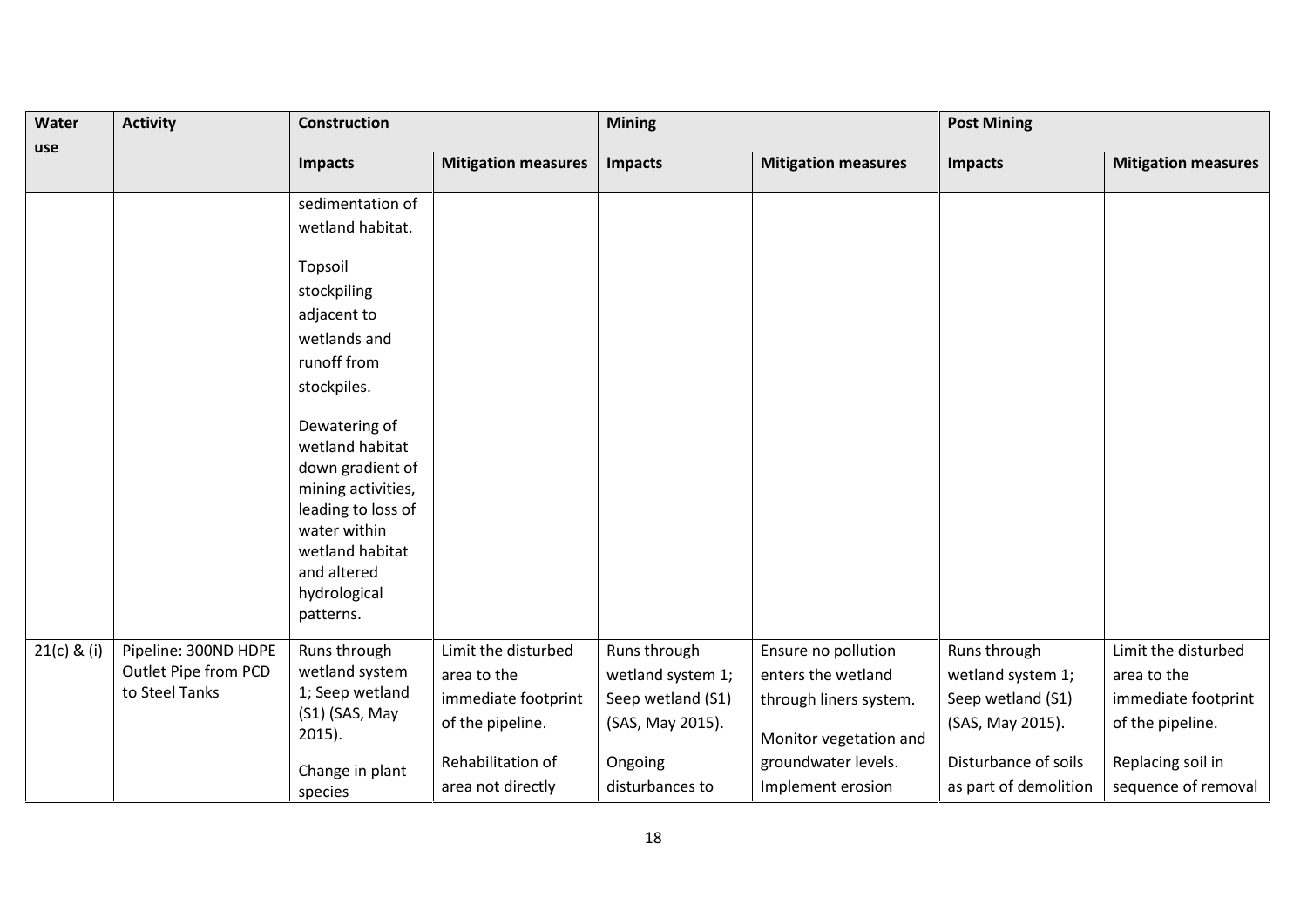| use<br><b>Mitigation measures</b><br><b>Mitigation measures</b><br><b>Impacts</b><br><b>Impacts</b><br>affected by the<br>control and silt<br>composition with<br>soils, resulting in                                                                                                                                                                                                                                                                                                                                                                                                                                                                                                                                                                                                                                                                                                                                                                                                                                                                                                                                                                                                               | <b>Impacts</b><br>activities and<br>backfilling.                                                                                                                                                                                               | <b>Mitigation measures</b><br>and revegetating<br>according to wetland                                                                                                                                                                                                                                          |
|-----------------------------------------------------------------------------------------------------------------------------------------------------------------------------------------------------------------------------------------------------------------------------------------------------------------------------------------------------------------------------------------------------------------------------------------------------------------------------------------------------------------------------------------------------------------------------------------------------------------------------------------------------------------------------------------------------------------------------------------------------------------------------------------------------------------------------------------------------------------------------------------------------------------------------------------------------------------------------------------------------------------------------------------------------------------------------------------------------------------------------------------------------------------------------------------------------|------------------------------------------------------------------------------------------------------------------------------------------------------------------------------------------------------------------------------------------------|-----------------------------------------------------------------------------------------------------------------------------------------------------------------------------------------------------------------------------------------------------------------------------------------------------------------|
|                                                                                                                                                                                                                                                                                                                                                                                                                                                                                                                                                                                                                                                                                                                                                                                                                                                                                                                                                                                                                                                                                                                                                                                                     |                                                                                                                                                                                                                                                |                                                                                                                                                                                                                                                                                                                 |
| a reduced water<br>increased<br>pipeline.<br>management -<br>impact into the<br>sedimentation and<br>revegetate areas with<br>wetland areas.<br>Ensure no pollution<br>risk of<br>poor cover.<br>enters the wetland<br>erosion, arising<br>Impacting on<br>through lined<br>Clean water cut-off<br>terrestrial faunal<br>from mining<br>facilities.<br>drain systems to re-<br>communities<br>activities.<br>route shallow<br>through<br>Erosion and silt<br>transformation<br>Alien vegetation<br>groundwater to<br>management to<br>(degradation) of<br>infesting wetland<br>downstream wetland.<br>ensure no topsoil<br>grasslands,<br>areas.<br>wetlands and<br>gets washed onto<br>Recharge of the wetland<br>riverine habitat.<br>adjacent wetland<br>system with clean<br>(treated) excess mine<br>areas.<br>Site clearing, the<br>water.<br>removal of<br>Stripping and<br>vegetation, and<br>stockpiling of topsoil<br>Implement alien<br>associated<br>according the<br>vegetation<br>disturbances to<br>wetland<br>management plan.<br>soils, leading to<br>rehabilitation plan.<br>increased runoff<br>and erosion and<br>consequent<br>sedimentation of<br>wetland habitat.<br>Topsoil | Decommissioning<br>activities may lead to<br>wetland habitat<br>transformation and<br>alien plant species<br>proliferation.<br>Ineffective<br>rehabilitation may<br>lead to habitat<br>transformation and<br>alien vegetation<br>encroachment. | rehabilitation plan<br>(Appendix U)<br>Erosion and silt<br>management to<br>ensure no topsoil<br>gets washed onto<br>adjacent wetland<br>areas.<br>Monitoring the<br>rehabilitated site and<br>taking corrective<br>action based on<br>monitoring results.<br>Implement alien<br>vegetation<br>management plan. |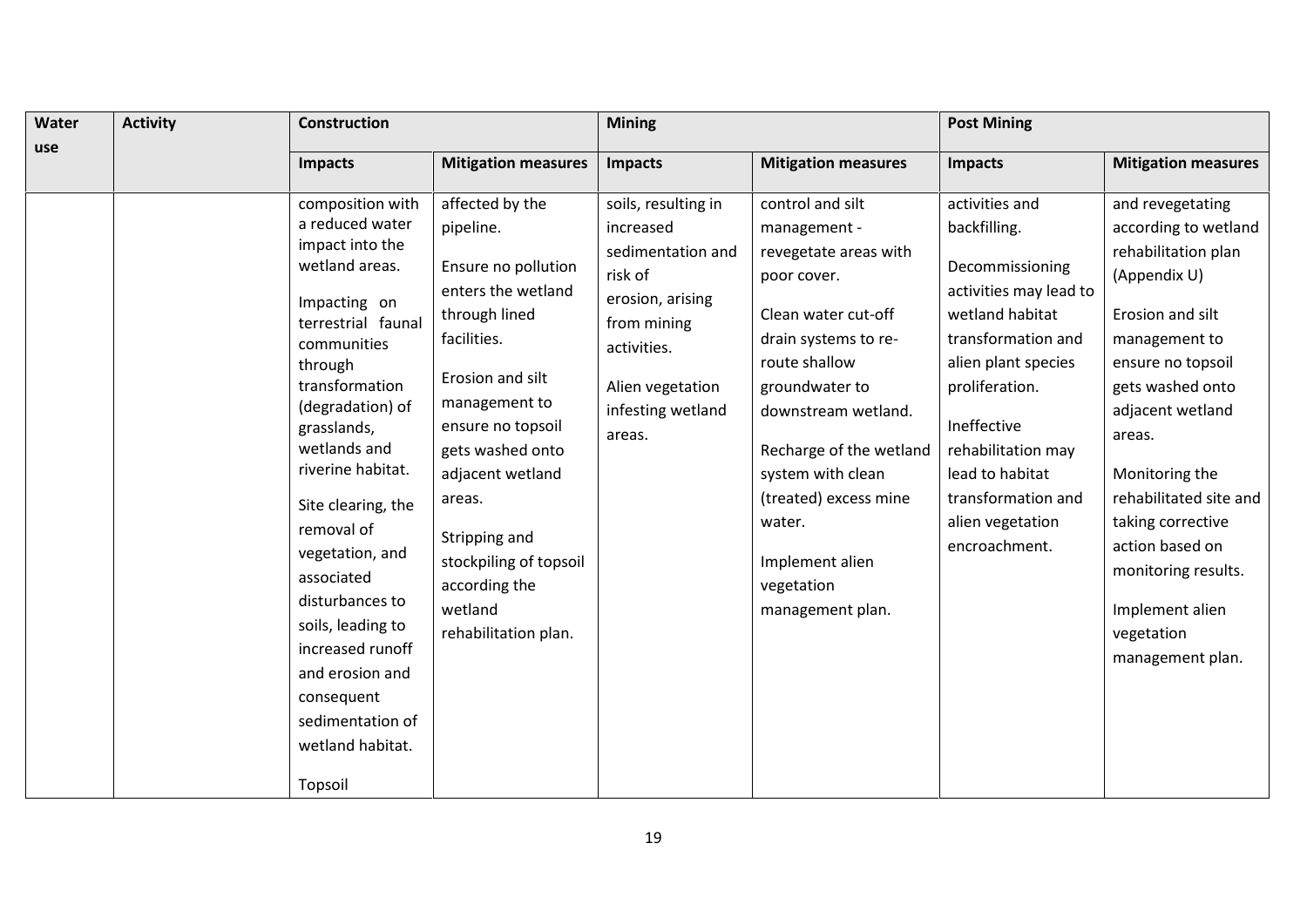| Water<br>use  | <b>Activity</b>                                                         | <b>Construction</b>                                                                                                                                                             |                                                                                               | <b>Mining</b>                                                                                  |                                                                                                       | <b>Post Mining</b>                                                                                 |                                                                                                             |
|---------------|-------------------------------------------------------------------------|---------------------------------------------------------------------------------------------------------------------------------------------------------------------------------|-----------------------------------------------------------------------------------------------|------------------------------------------------------------------------------------------------|-------------------------------------------------------------------------------------------------------|----------------------------------------------------------------------------------------------------|-------------------------------------------------------------------------------------------------------------|
|               |                                                                         | <b>Impacts</b>                                                                                                                                                                  | <b>Mitigation measures</b>                                                                    | <b>Impacts</b>                                                                                 | <b>Mitigation measures</b>                                                                            | <b>Impacts</b>                                                                                     | <b>Mitigation measures</b>                                                                                  |
|               |                                                                         | stockpiling                                                                                                                                                                     |                                                                                               |                                                                                                |                                                                                                       |                                                                                                    |                                                                                                             |
|               |                                                                         | adjacent to                                                                                                                                                                     |                                                                                               |                                                                                                |                                                                                                       |                                                                                                    |                                                                                                             |
|               |                                                                         | wetlands and                                                                                                                                                                    |                                                                                               |                                                                                                |                                                                                                       |                                                                                                    |                                                                                                             |
|               |                                                                         | runoff from                                                                                                                                                                     |                                                                                               |                                                                                                |                                                                                                       |                                                                                                    |                                                                                                             |
|               |                                                                         | stockpiles.                                                                                                                                                                     |                                                                                               |                                                                                                |                                                                                                       |                                                                                                    |                                                                                                             |
|               |                                                                         | Dewatering of<br>wetland habitat<br>down gradient of<br>mining activities,<br>leading to loss of<br>water within<br>wetland habitat<br>and altered<br>hydrological<br>patterns. |                                                                                               |                                                                                                |                                                                                                       |                                                                                                    |                                                                                                             |
| $21(c)$ & (i) | Pipeline: from Dirty<br>Water Sump with<br>Float Pump back to PC<br>Dam | Runs through<br>wetland system<br>1; Seep wetland<br>(S1) (SAS, May<br>$2015$ ).                                                                                                | Limit the disturbed<br>area to the<br>immediate footprint<br>of the pipeline.                 | Runs through<br>wetland system 1;<br>Seep wetland (S1)<br>(SAS, May 2015).                     | Ensure no pollution<br>enters the wetland<br>through liners system.<br>Monitor vegetation and         | Runs through<br>wetland system 1;<br>Seep wetland (S1)<br>(SAS, May 2015).                         | Limit the disturbed<br>area to the<br>immediate footprint<br>of the pipeline.                               |
|               |                                                                         | Change in plant<br>species<br>composition with<br>a reduced water<br>impact into the                                                                                            | Rehabilitation of<br>area not directly<br>affected by the<br>pipeline.<br>Ensure no pollution | Ongoing<br>disturbances to<br>soils, resulting in<br>increased<br>sedimentation and<br>risk of | groundwater levels.<br>Implement erosion<br>control and silt<br>management -<br>revegetate areas with | Disturbance of soils<br>as part of demolition<br>activities and<br>backfilling.<br>Decommissioning | Replacing soil in<br>sequence of removal<br>and revegetating<br>according to wetland<br>rehabilitation plan |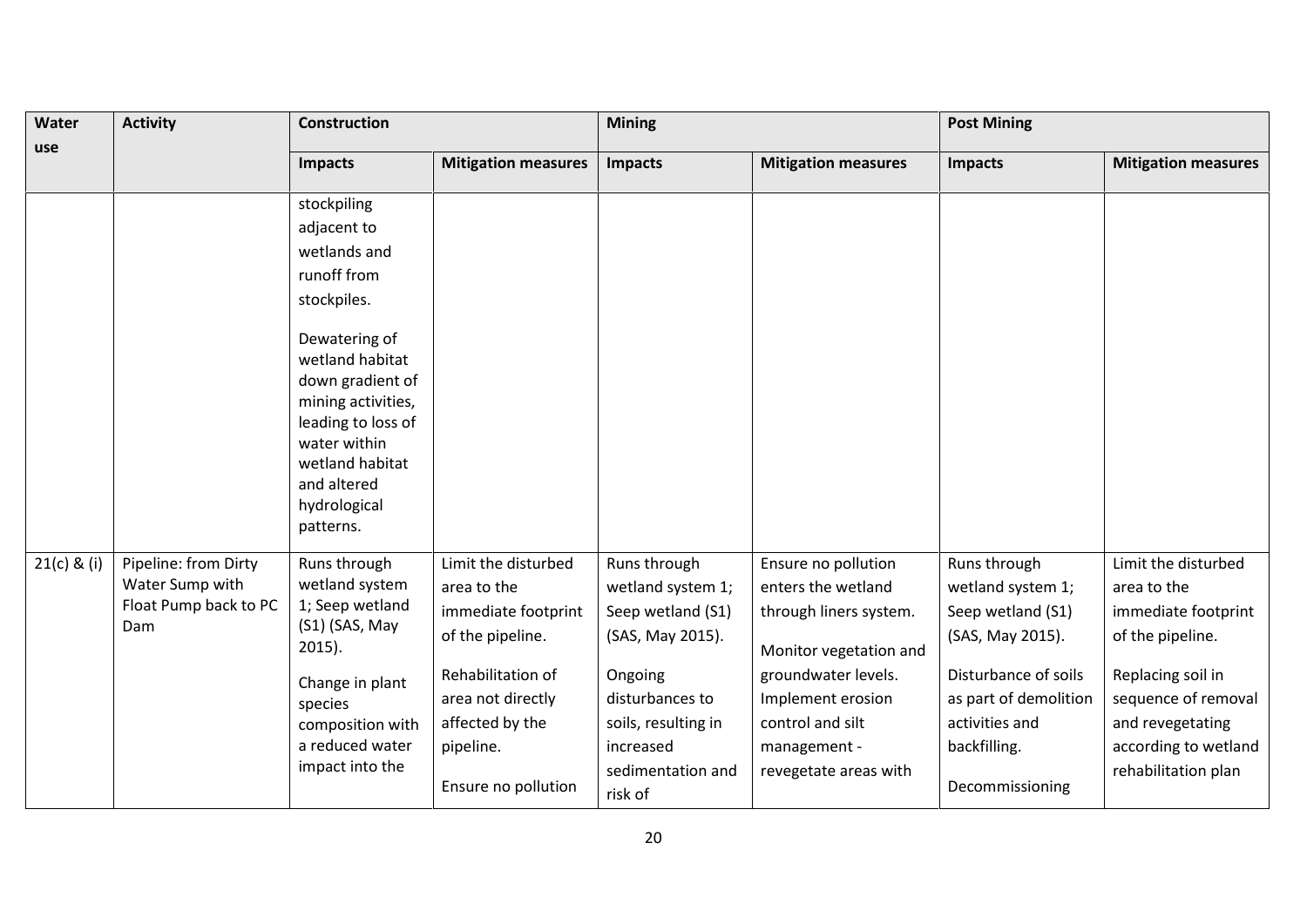| Water | <b>Activity</b> | <b>Construction</b>                                                                                                                                                                                                                                                                                                                                                                                                                         |                                                                                                                                                                                                                                                               | <b>Mining</b>                                                                                     |                                                                                                                                                                                                                                                              | <b>Post Mining</b>                                                                                                                                                                                                          |                                                                                                                                                                                                                                                                                          |
|-------|-----------------|---------------------------------------------------------------------------------------------------------------------------------------------------------------------------------------------------------------------------------------------------------------------------------------------------------------------------------------------------------------------------------------------------------------------------------------------|---------------------------------------------------------------------------------------------------------------------------------------------------------------------------------------------------------------------------------------------------------------|---------------------------------------------------------------------------------------------------|--------------------------------------------------------------------------------------------------------------------------------------------------------------------------------------------------------------------------------------------------------------|-----------------------------------------------------------------------------------------------------------------------------------------------------------------------------------------------------------------------------|------------------------------------------------------------------------------------------------------------------------------------------------------------------------------------------------------------------------------------------------------------------------------------------|
| use   |                 | <b>Impacts</b>                                                                                                                                                                                                                                                                                                                                                                                                                              | <b>Mitigation measures</b>                                                                                                                                                                                                                                    | <b>Impacts</b>                                                                                    | <b>Mitigation measures</b>                                                                                                                                                                                                                                   | <b>Impacts</b>                                                                                                                                                                                                              | <b>Mitigation measures</b>                                                                                                                                                                                                                                                               |
|       |                 | wetland areas.<br>Impacting on<br>terrestrial faunal<br>communities<br>through<br>transformation<br>(degradation) of<br>grasslands,<br>wetlands and<br>riverine habitat.<br>Site clearing, the<br>removal of<br>vegetation, and<br>associated<br>disturbances to<br>soils, leading to<br>increased runoff<br>and erosion and<br>consequent<br>sedimentation of<br>wetland habitat.<br>Topsoil<br>stockpiling<br>adjacent to<br>wetlands and | enters the wetland<br>through lined<br>facilities.<br>Erosion and silt<br>management to<br>ensure no topsoil<br>gets washed onto<br>adjacent wetland<br>areas.<br>Stripping and<br>stockpiling of topsoil<br>according the<br>wetland<br>rehabilitation plan. | erosion, arising<br>from mining<br>activities.<br>Alien vegetation<br>infesting wetland<br>areas. | poor cover.<br>Clean water cut-off<br>drain systems to re-<br>route shallow<br>groundwater to<br>downstream wetland.<br>Recharge of the wetland<br>system with clean<br>(treated) excess mine<br>water.<br>Implement alien<br>vegetation<br>management plan. | activities may lead to<br>wetland habitat<br>transformation and<br>alien plant species<br>proliferation.<br>Ineffective<br>rehabilitation may<br>lead to habitat<br>transformation and<br>alien vegetation<br>encroachment. | (Appendix U)<br>Erosion and silt<br>management to<br>ensure no topsoil<br>gets washed onto<br>adjacent wetland<br>areas.<br>Monitoring the<br>rehabilitated site and<br>taking corrective<br>action based on<br>monitoring results.<br>Implement alien<br>vegetation<br>management plan. |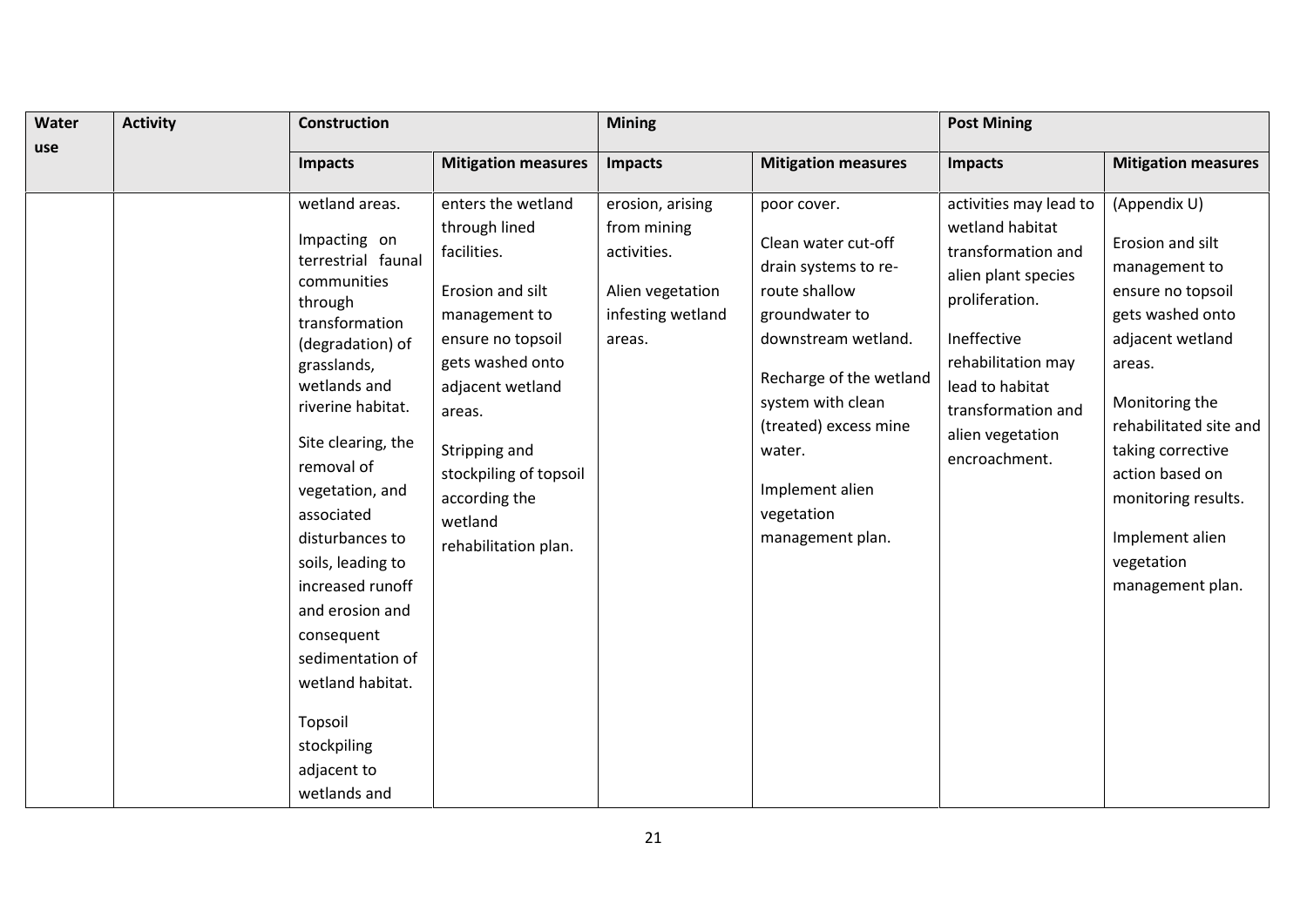| Water         | <b>Activity</b>                    | <b>Construction</b>                                                                                                                                         |                                                                                                                                        | <b>Mining</b>                                                                                                                     |                                                                                                                                                                     | <b>Post Mining</b>                                                                                                                                                    |                                                                                                                                                                  |
|---------------|------------------------------------|-------------------------------------------------------------------------------------------------------------------------------------------------------------|----------------------------------------------------------------------------------------------------------------------------------------|-----------------------------------------------------------------------------------------------------------------------------------|---------------------------------------------------------------------------------------------------------------------------------------------------------------------|-----------------------------------------------------------------------------------------------------------------------------------------------------------------------|------------------------------------------------------------------------------------------------------------------------------------------------------------------|
| use           |                                    | Impacts                                                                                                                                                     | <b>Mitigation measures</b>                                                                                                             | <b>Impacts</b>                                                                                                                    | <b>Mitigation measures</b>                                                                                                                                          | <b>Impacts</b>                                                                                                                                                        | <b>Mitigation measures</b>                                                                                                                                       |
|               |                                    | runoff from<br>stockpiles.<br>Dewatering of<br>wetland habitat<br>down gradient of<br>mining activities,                                                    |                                                                                                                                        |                                                                                                                                   |                                                                                                                                                                     |                                                                                                                                                                       |                                                                                                                                                                  |
|               |                                    | leading to loss of<br>water within<br>wetland habitat<br>and altered<br>hydrological<br>patterns.                                                           |                                                                                                                                        |                                                                                                                                   |                                                                                                                                                                     |                                                                                                                                                                       |                                                                                                                                                                  |
| $21(c)$ & (i) | Dirty Water Cut-Off<br>Flo-Drain Y | Runs through<br>wetland system<br>1; Seep wetland<br>(S1) (SAS, May<br>$2015$ ).                                                                            | Limit the disturbed<br>area to the<br>immediate footprint<br>of the flo-drain.                                                         | Runs through<br>wetland system 1;<br>Seep wetland (S1)<br>(SAS, May 2015).                                                        | Ensure no pollution<br>enters the wetland<br>through liners system.<br>Monitor vegetation and                                                                       | Runs through<br>wetland system 1;<br>Seep wetland (S1)<br>(SAS, May 2015).                                                                                            | Limit the disturbed<br>area to the<br>immediate footprint<br>of the Flo-drain.                                                                                   |
|               |                                    | Change in plant<br>species<br>composition with<br>a reduced water<br>impact into the<br>wetland areas.<br>Impacting on<br>terrestrial faunal<br>communities | Rehabilitation of<br>area not directly<br>affected by the flo-<br>drain.<br>Ensure no pollution<br>enters the wetland<br>through lined | Ongoing<br>disturbances to<br>soils, resulting in<br>increased<br>sedimentation and<br>risk of<br>erosion, arising<br>from mining | groundwater levels.<br>Implement erosion<br>control and silt<br>management -<br>revegetate areas with<br>poor cover.<br>Clean water cut-off<br>drain systems to re- | Disturbance of soils<br>as part of demolition<br>activities and<br>backfilling.<br>Decommissioning<br>activities may lead to<br>wetland habitat<br>transformation and | Replacing soil in<br>sequence of removal<br>and revegetating<br>according to wetland<br>rehabilitation plan<br>(Appendix U)<br>Erosion and silt<br>management to |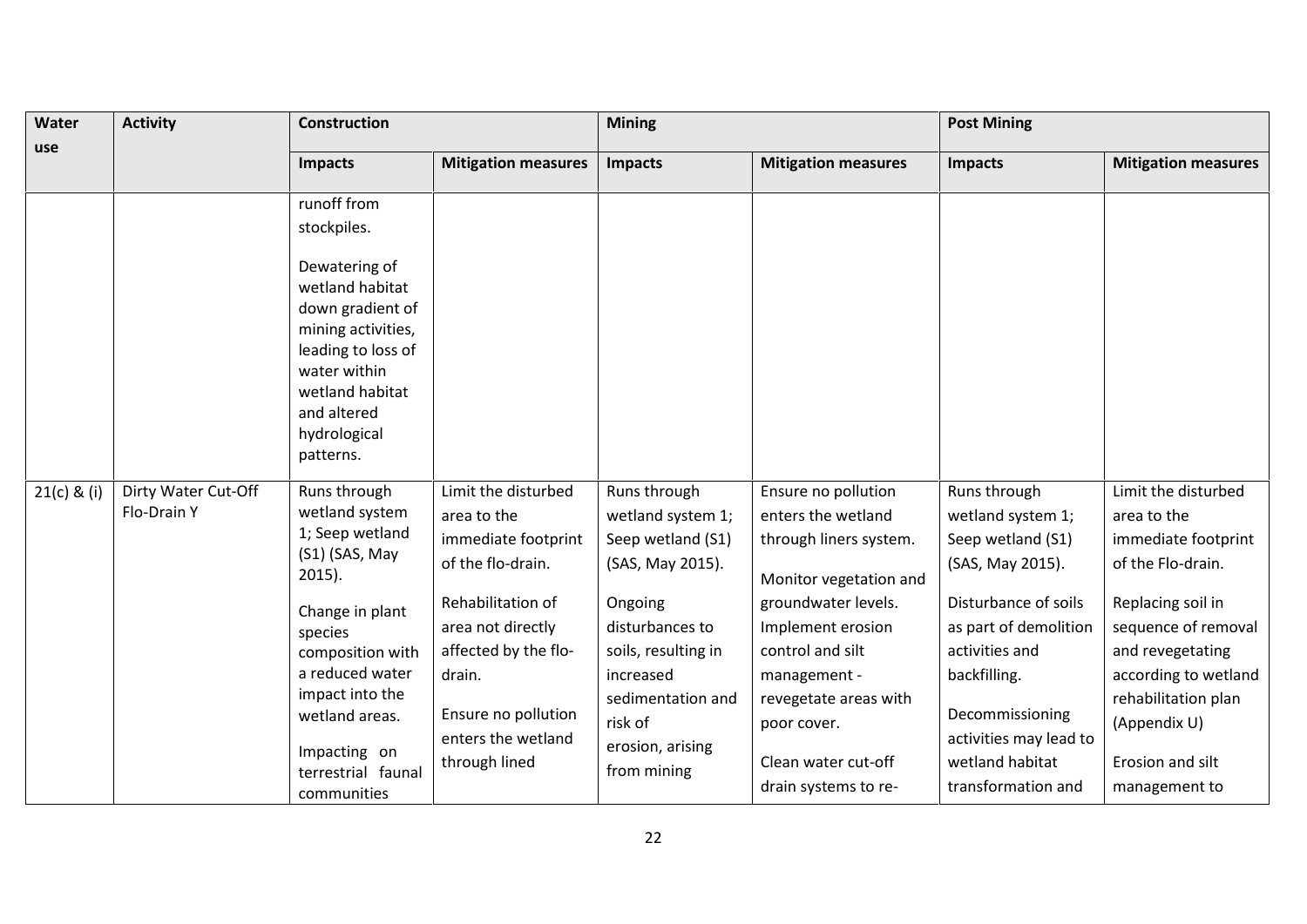| Water | <b>Activity</b> | <b>Construction</b>                                                                                                                                                                                                                                                                                                                                                                                |                                                                                                                                                                                                                        | <b>Mining</b>                                                  |                                                                                                                                                                                                | <b>Post Mining</b>                                                                                                                                       |                                                                                                                                                                                                                                     |  |
|-------|-----------------|----------------------------------------------------------------------------------------------------------------------------------------------------------------------------------------------------------------------------------------------------------------------------------------------------------------------------------------------------------------------------------------------------|------------------------------------------------------------------------------------------------------------------------------------------------------------------------------------------------------------------------|----------------------------------------------------------------|------------------------------------------------------------------------------------------------------------------------------------------------------------------------------------------------|----------------------------------------------------------------------------------------------------------------------------------------------------------|-------------------------------------------------------------------------------------------------------------------------------------------------------------------------------------------------------------------------------------|--|
| use   |                 | Impacts                                                                                                                                                                                                                                                                                                                                                                                            | <b>Mitigation measures</b>                                                                                                                                                                                             | Impacts                                                        | <b>Mitigation measures</b>                                                                                                                                                                     | Impacts                                                                                                                                                  | <b>Mitigation measures</b>                                                                                                                                                                                                          |  |
|       |                 | through<br>transformation<br>(degradation) of<br>grasslands,<br>wetlands and<br>riverine habitat.<br>Site clearing, the<br>removal of<br>vegetation, and<br>associated<br>disturbances to<br>soils, leading to<br>increased runoff<br>and erosion and<br>consequent<br>sedimentation of<br>wetland habitat.<br>Topsoil<br>stockpiling<br>adjacent to<br>wetlands and<br>runoff from<br>stockpiles. | facilities.<br>Erosion and silt<br>management to<br>ensure no topsoil<br>gets washed onto<br>adjacent wetland<br>areas.<br>Stripping and<br>stockpiling of topsoil<br>according the<br>wetland<br>rehabilitation plan. | activities.<br>Alien vegetation<br>infesting wetland<br>areas. | route shallow<br>groundwater to<br>downstream wetland.<br>Recharge of the wetland<br>system with clean<br>(treated) excess mine<br>water.<br>Implement alien<br>vegetation<br>management plan. | alien plant species<br>proliferation.<br>Ineffective<br>rehabilitation may<br>lead to habitat<br>transformation and<br>alien vegetation<br>encroachment. | ensure no topsoil<br>gets washed onto<br>adjacent wetland<br>areas.<br>Monitoring the<br>rehabilitated site and<br>taking corrective<br>action based on<br>monitoring results.<br>Implement alien<br>vegetation<br>management plan. |  |
|       |                 | Dewatering of                                                                                                                                                                                                                                                                                                                                                                                      |                                                                                                                                                                                                                        |                                                                |                                                                                                                                                                                                |                                                                                                                                                          |                                                                                                                                                                                                                                     |  |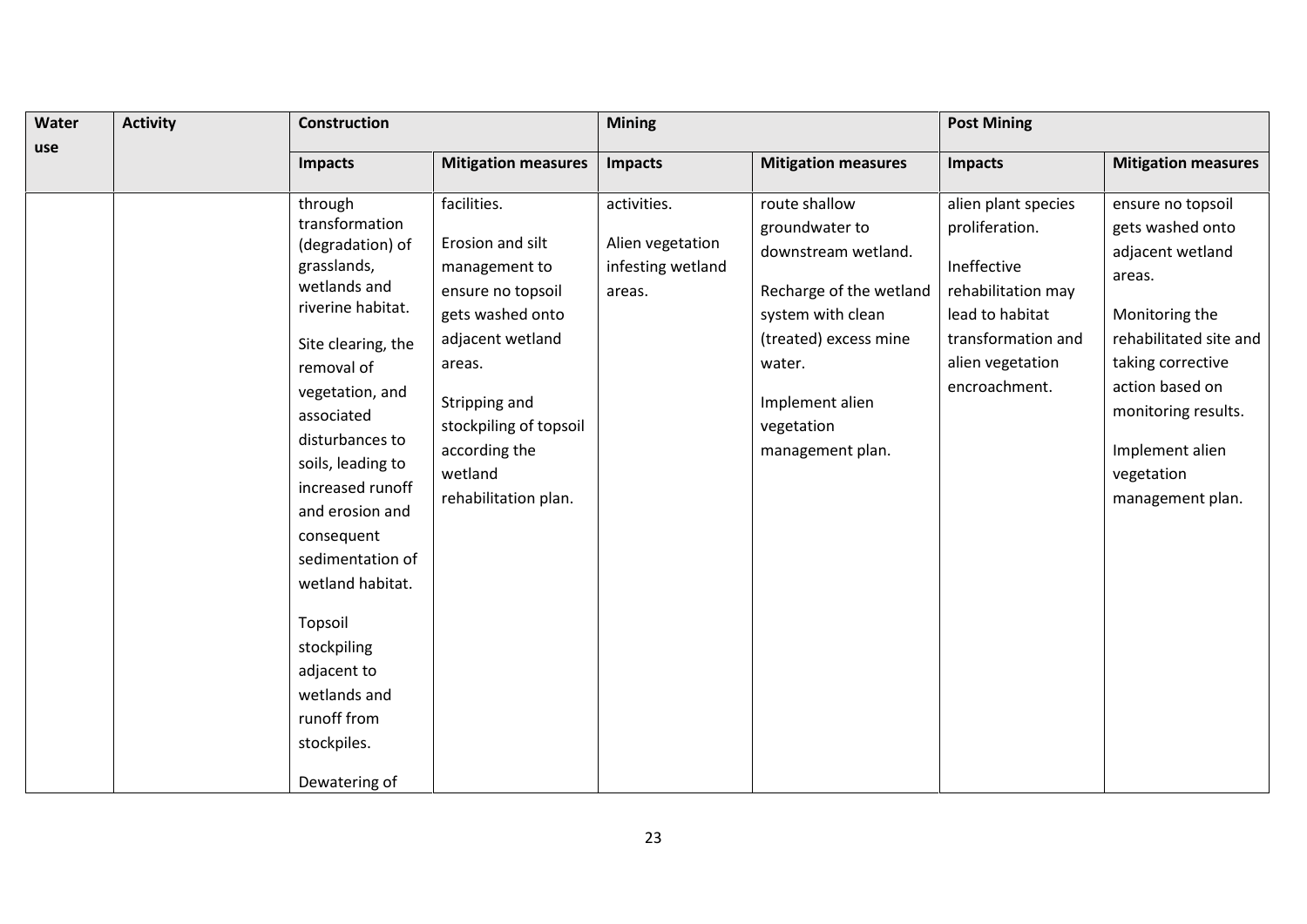| Water         | <b>Activity</b>                    | <b>Construction</b>                                                                                                                                                                                                         |                                                                                                                                                                                                                 | <b>Mining</b>                                                                                                                                                                             |                                                                                                                                                                                                                               | <b>Post Mining</b>                                                                                                                                                                                                            |                                                                                                                                                                                                                               |
|---------------|------------------------------------|-----------------------------------------------------------------------------------------------------------------------------------------------------------------------------------------------------------------------------|-----------------------------------------------------------------------------------------------------------------------------------------------------------------------------------------------------------------|-------------------------------------------------------------------------------------------------------------------------------------------------------------------------------------------|-------------------------------------------------------------------------------------------------------------------------------------------------------------------------------------------------------------------------------|-------------------------------------------------------------------------------------------------------------------------------------------------------------------------------------------------------------------------------|-------------------------------------------------------------------------------------------------------------------------------------------------------------------------------------------------------------------------------|
| use           |                                    | <b>Impacts</b>                                                                                                                                                                                                              | <b>Mitigation measures</b>                                                                                                                                                                                      | <b>Impacts</b>                                                                                                                                                                            | <b>Mitigation measures</b>                                                                                                                                                                                                    | <b>Impacts</b>                                                                                                                                                                                                                | <b>Mitigation measures</b>                                                                                                                                                                                                    |
|               |                                    | wetland habitat<br>down gradient of<br>mining activities,<br>leading to loss of<br>water within<br>wetland habitat<br>and altered<br>hydrological<br>patterns.                                                              |                                                                                                                                                                                                                 |                                                                                                                                                                                           |                                                                                                                                                                                                                               |                                                                                                                                                                                                                               |                                                                                                                                                                                                                               |
| $21(c)$ & (i) | Dirty Water Cut-Off<br>Flo-Drain X | Runs through<br>wetland system 1<br>& 2; Seep<br>wetland (S1 & S2)<br>(SAS, May 2015).                                                                                                                                      | Limit the disturbed<br>area to the<br>immediate footprint<br>of the flo-drain.                                                                                                                                  | Runs through<br>wetland system 1 &<br>2; Seep wetland (S1<br>& S2) (SAS, May<br>$2015$ ).                                                                                                 | Ensure no pollution<br>enters the wetland<br>through liners system.<br>Monitor vegetation and                                                                                                                                 | Runs through<br>wetland system 1 &<br>2; Seep wetland (S1<br>& S2) (SAS, May<br>$2015$ ).                                                                                                                                     | Limit the disturbed<br>area to the<br>immediate footprint<br>of the Flo-drain.                                                                                                                                                |
|               |                                    | Change in plant<br>species<br>composition with<br>a reduced water<br>impact into the<br>wetland areas.<br>Impacting on<br>terrestrial faunal<br>communities<br>through<br>transformation<br>(degradation) of<br>grasslands, | Rehabilitation of<br>area not directly<br>affected by the flo-<br>drain.<br>Ensure no pollution<br>enters the wetland<br>through lined<br>facilities.<br>Erosion and silt<br>management to<br>ensure no topsoil | Ongoing<br>disturbances to<br>soils, resulting in<br>increased<br>sedimentation and<br>risk of<br>erosion, arising<br>from mining<br>activities.<br>Alien vegetation<br>infesting wetland | groundwater levels.<br>Implement erosion<br>control and silt<br>management -<br>revegetate areas with<br>poor cover.<br>Clean water cut-off<br>drain systems to re-<br>route shallow<br>groundwater to<br>downstream wetland. | Disturbance of soils<br>as part of demolition<br>activities and<br>backfilling.<br>Decommissioning<br>activities may lead to<br>wetland habitat<br>transformation and<br>alien plant species<br>proliferation.<br>Ineffective | Replacing soil in<br>sequence of removal<br>and revegetating<br>according to wetland<br>rehabilitation plan<br>(Appendix U)<br>Erosion and silt<br>management to<br>ensure no topsoil<br>gets washed onto<br>adjacent wetland |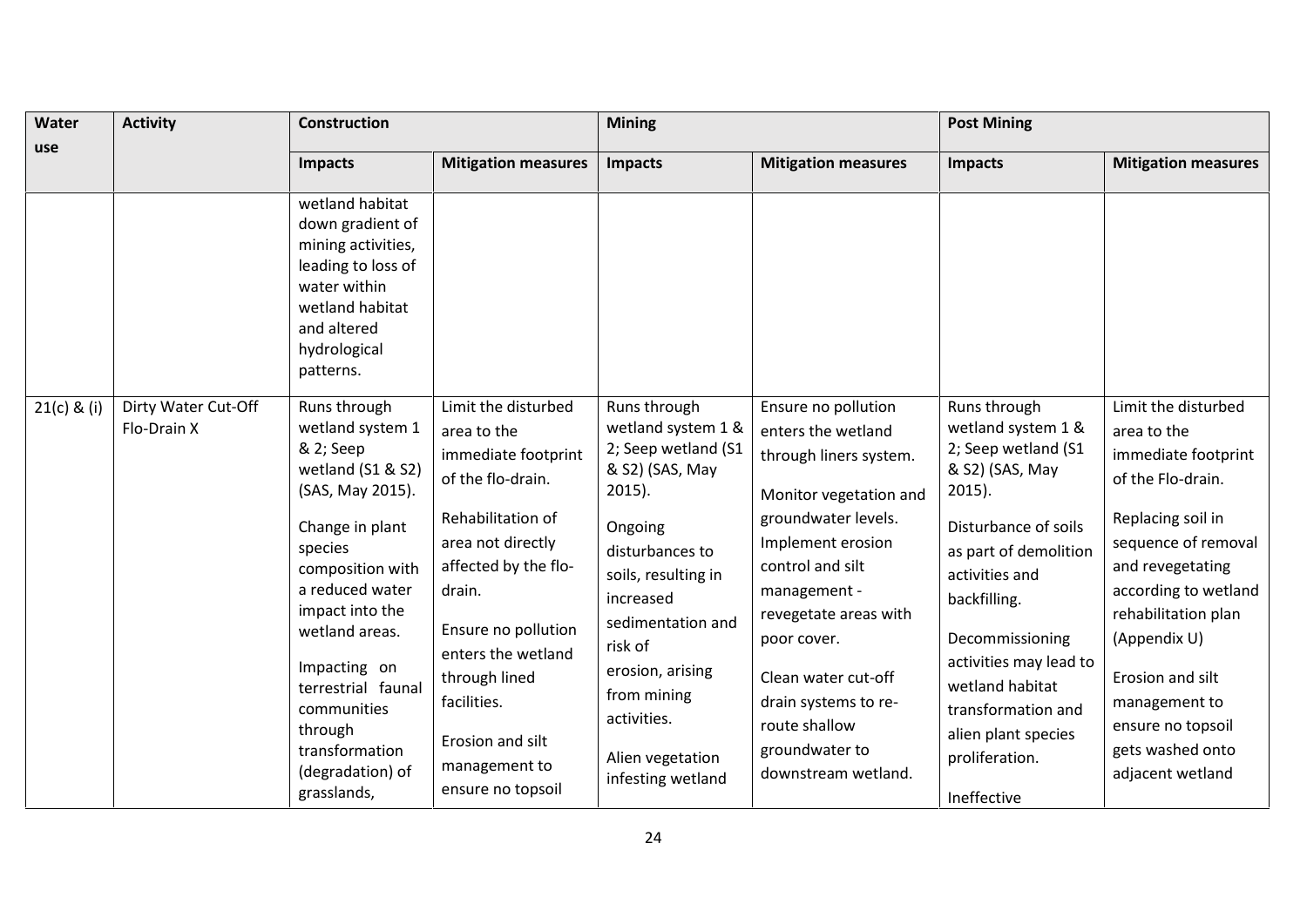| Water | <b>Activity</b> | <b>Construction</b>                                                                                                                                                                                                                                                                                                                                                                                              |                                                                                                                                               | <b>Mining</b> |                                                                                                                                      | <b>Post Mining</b>                                                                               |                                                                                                                                                                        |  |
|-------|-----------------|------------------------------------------------------------------------------------------------------------------------------------------------------------------------------------------------------------------------------------------------------------------------------------------------------------------------------------------------------------------------------------------------------------------|-----------------------------------------------------------------------------------------------------------------------------------------------|---------------|--------------------------------------------------------------------------------------------------------------------------------------|--------------------------------------------------------------------------------------------------|------------------------------------------------------------------------------------------------------------------------------------------------------------------------|--|
| use   |                 | <b>Impacts</b>                                                                                                                                                                                                                                                                                                                                                                                                   | <b>Mitigation measures</b>                                                                                                                    | Impacts       | <b>Mitigation measures</b>                                                                                                           | <b>Impacts</b>                                                                                   | <b>Mitigation measures</b>                                                                                                                                             |  |
|       |                 | wetlands and<br>riverine habitat.<br>Site clearing, the<br>removal of<br>vegetation, and<br>associated<br>disturbances to<br>soils, leading to<br>increased runoff<br>and erosion and<br>consequent<br>sedimentation of<br>wetland habitat.<br>Topsoil<br>stockpiling<br>adjacent to<br>wetlands and<br>runoff from<br>stockpiles.<br>Dewatering of<br>wetland habitat<br>down gradient of<br>mining activities, | gets washed onto<br>adjacent wetland<br>areas.<br>Stripping and<br>stockpiling of topsoil<br>according the<br>wetland<br>rehabilitation plan. | areas.        | Recharge of the wetland<br>system with clean<br>(treated) excess mine<br>water.<br>Implement alien<br>vegetation<br>management plan. | rehabilitation may<br>lead to habitat<br>transformation and<br>alien vegetation<br>encroachment. | areas.<br>Monitoring the<br>rehabilitated site and<br>taking corrective<br>action based on<br>monitoring results.<br>Implement alien<br>vegetation<br>management plan. |  |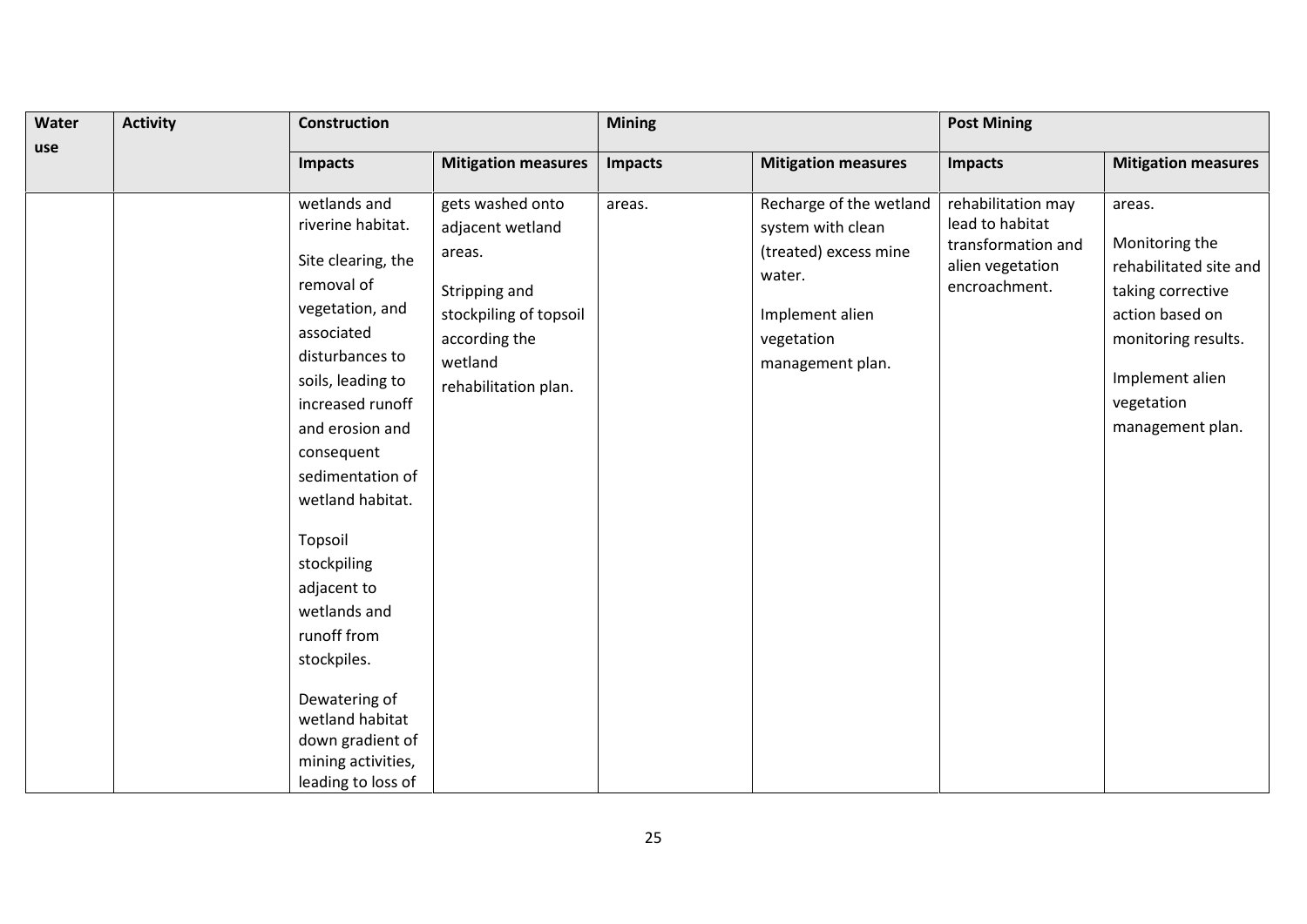| Water         | <b>Activity</b>                    | <b>Construction</b>                                                                                                                                                                                                                                                                                                                                                              |                                                                                                                                                                                                                                                                                                                                                     | <b>Mining</b>                                                                                                                                                                                                                                                                                                                                         |                                                                                                                                                                                                                                                                                                                                                                                                         | <b>Post Mining</b>                                                                                                                                                                                                                                                                                                                                                                                          |                                                                                                                                                                                                                                                                                                                                                                       |
|---------------|------------------------------------|----------------------------------------------------------------------------------------------------------------------------------------------------------------------------------------------------------------------------------------------------------------------------------------------------------------------------------------------------------------------------------|-----------------------------------------------------------------------------------------------------------------------------------------------------------------------------------------------------------------------------------------------------------------------------------------------------------------------------------------------------|-------------------------------------------------------------------------------------------------------------------------------------------------------------------------------------------------------------------------------------------------------------------------------------------------------------------------------------------------------|---------------------------------------------------------------------------------------------------------------------------------------------------------------------------------------------------------------------------------------------------------------------------------------------------------------------------------------------------------------------------------------------------------|-------------------------------------------------------------------------------------------------------------------------------------------------------------------------------------------------------------------------------------------------------------------------------------------------------------------------------------------------------------------------------------------------------------|-----------------------------------------------------------------------------------------------------------------------------------------------------------------------------------------------------------------------------------------------------------------------------------------------------------------------------------------------------------------------|
| use           |                                    | Impacts                                                                                                                                                                                                                                                                                                                                                                          | <b>Mitigation measures</b>                                                                                                                                                                                                                                                                                                                          | <b>Impacts</b>                                                                                                                                                                                                                                                                                                                                        | <b>Mitigation measures</b>                                                                                                                                                                                                                                                                                                                                                                              | <b>Impacts</b>                                                                                                                                                                                                                                                                                                                                                                                              | <b>Mitigation measures</b>                                                                                                                                                                                                                                                                                                                                            |
|               |                                    | water within<br>wetland habitat<br>and altered<br>hydrological<br>patterns.                                                                                                                                                                                                                                                                                                      |                                                                                                                                                                                                                                                                                                                                                     |                                                                                                                                                                                                                                                                                                                                                       |                                                                                                                                                                                                                                                                                                                                                                                                         |                                                                                                                                                                                                                                                                                                                                                                                                             |                                                                                                                                                                                                                                                                                                                                                                       |
| $21(c)$ & (i) | Clean Water Cut-Off<br>Flo-Drain A | Within 500m of<br>wetland system 1<br>& 2; Seep<br>wetland (S1 & S2)<br>(SAS, May 2015) -<br>discharging into<br>seep wetland S2.<br>Change in plant<br>species<br>composition with<br>a reduced water<br>impact into the<br>wetland areas.<br>Impacting on<br>terrestrial faunal<br>communities<br>through<br>transformation<br>(degradation) of<br>grasslands,<br>wetlands and | Limit the disturbed<br>area to the<br>immediate footprint<br>of the flo-drain.<br>Rehabilitation of<br>area not directly<br>affected by the flo-<br>drain.<br>Ensure no pollution<br>enters the wetland<br>through lined<br>facilities.<br>Erosion and silt<br>management to<br>ensure no topsoil<br>gets washed onto<br>adjacent wetland<br>areas. | Within 500m of<br>wetland system 1 &<br>2; Seep wetland (S1<br>& S2) (SAS, May<br>2015) - discharging<br>into seep wetland<br>S <sub>2</sub> .<br>Ongoing<br>disturbances to<br>soils, resulting in<br>increased<br>sedimentation and<br>risk of<br>erosion, arising<br>from mining<br>activities.<br>Alien vegetation<br>infesting wetland<br>areas. | Ensure no pollution<br>enters the wetland<br>through liners system.<br>Monitor vegetation and<br>groundwater levels.<br>Implement erosion<br>control and silt<br>management -<br>revegetate areas with<br>poor cover.<br>Clean water cut-off<br>drain systems to re-<br>route shallow<br>groundwater to<br>downstream wetland.<br>Recharge of the wetland<br>system with clean<br>(treated) excess mine | Within 500m of<br>wetland system 1 &<br>2; Seep wetland (S1<br>& S2) (SAS, May<br>2015) - discharging<br>into seep wetland<br>S2.<br>Disturbance of soils<br>as part of demolition<br>activities and<br>backfilling.<br>Decommissioning<br>activities may lead to<br>wetland habitat<br>transformation and<br>alien plant species<br>proliferation.<br>Ineffective<br>rehabilitation may<br>lead to habitat | Limit the disturbed<br>area to the<br>immediate footprint<br>of the Flo-drain.<br>Replacing soil in<br>sequence of removal<br>and revegetating<br>according to wetland<br>rehabilitation plan<br>(Appendix U)<br>Erosion and silt<br>management to<br>ensure no topsoil<br>gets washed onto<br>adjacent wetland<br>areas.<br>Monitoring the<br>rehabilitated site and |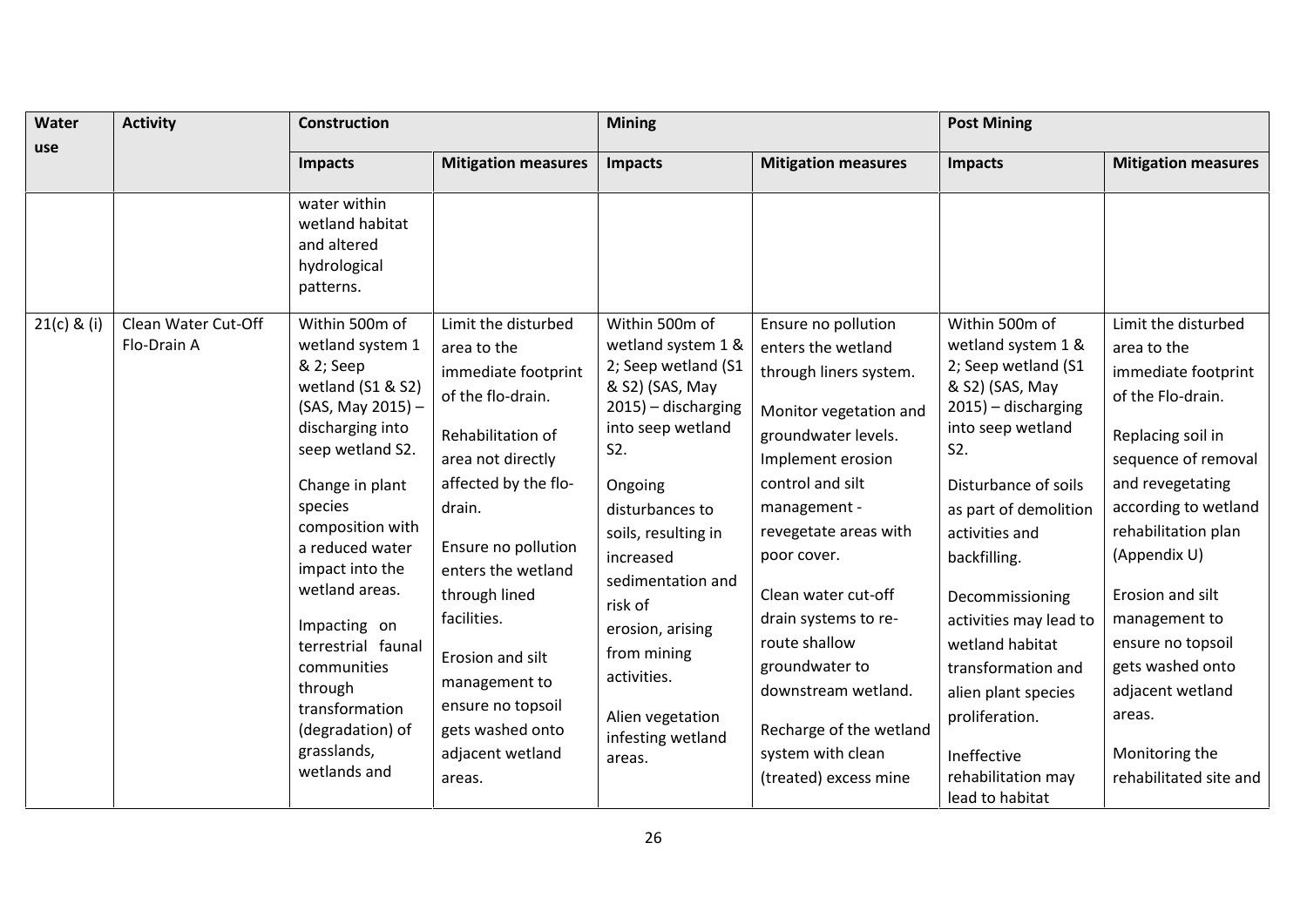| Water | <b>Activity</b> | Construction                                                                                                                                                                                                                                                                                                                                                                                                                           |                                                                                             | <b>Mining</b>  |                                                             | <b>Post Mining</b>                                      |                                                                                                                  |  |
|-------|-----------------|----------------------------------------------------------------------------------------------------------------------------------------------------------------------------------------------------------------------------------------------------------------------------------------------------------------------------------------------------------------------------------------------------------------------------------------|---------------------------------------------------------------------------------------------|----------------|-------------------------------------------------------------|---------------------------------------------------------|------------------------------------------------------------------------------------------------------------------|--|
| use   |                 | <b>Impacts</b>                                                                                                                                                                                                                                                                                                                                                                                                                         | <b>Mitigation measures</b>                                                                  | <b>Impacts</b> | <b>Mitigation measures</b>                                  | <b>Impacts</b>                                          | <b>Mitigation measures</b>                                                                                       |  |
|       |                 | riverine habitat.<br>Site clearing, the<br>removal of<br>vegetation, and<br>associated<br>disturbances to<br>soils, leading to<br>increased runoff<br>and erosion and<br>consequent<br>sedimentation of<br>wetland habitat.<br>Topsoil<br>stockpiling<br>adjacent to<br>wetlands and<br>runoff from<br>stockpiles.<br>Dewatering of<br>wetland habitat<br>down gradient of<br>mining activities,<br>leading to loss of<br>water within | Stripping and<br>stockpiling of topsoil<br>according the<br>wetland<br>rehabilitation plan. |                | water.<br>Implement alien<br>vegetation<br>management plan. | transformation and<br>alien vegetation<br>encroachment. | taking corrective<br>action based on<br>monitoring results.<br>Implement alien<br>vegetation<br>management plan. |  |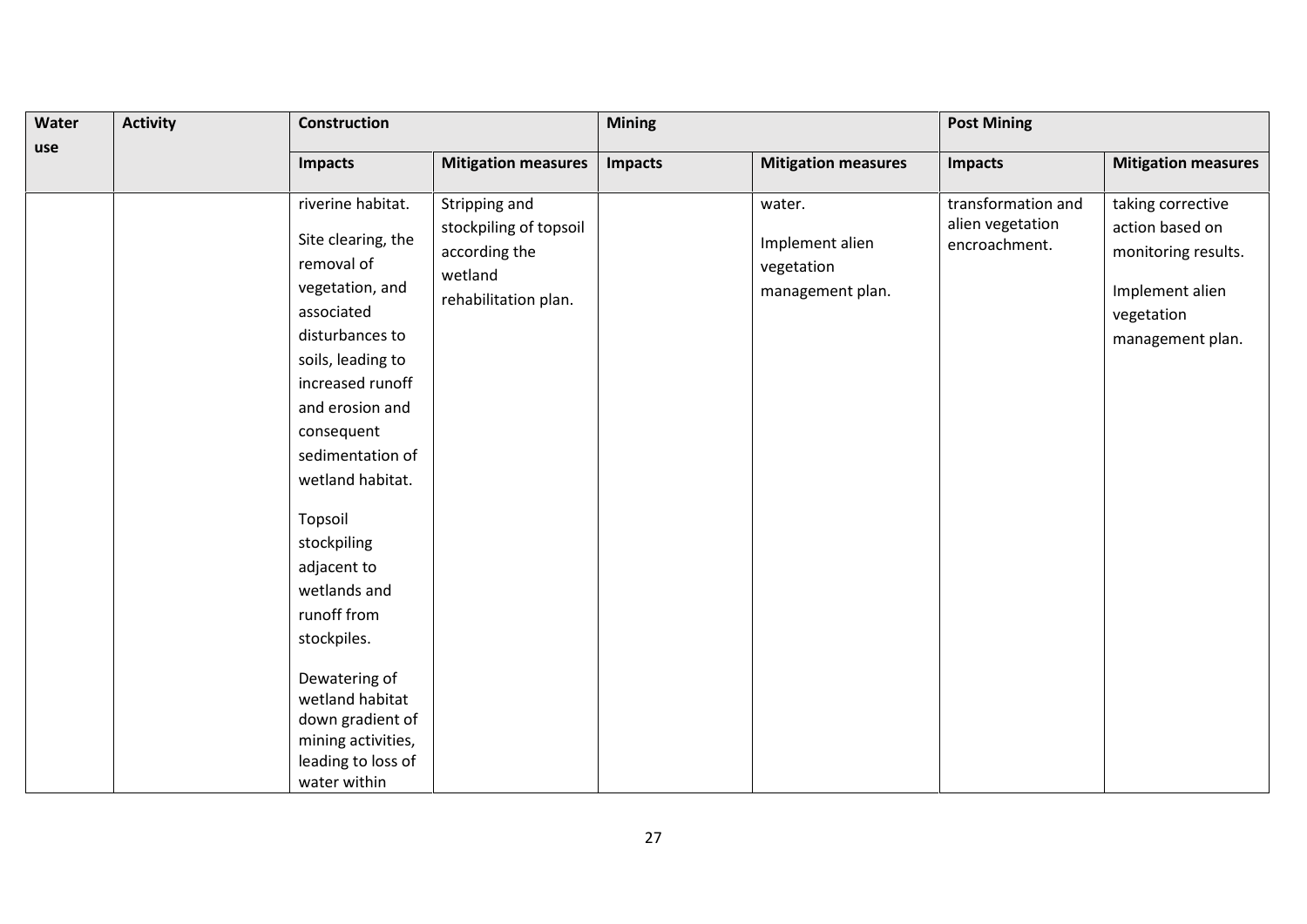| Water         | <b>Activity</b>                    | <b>Construction</b>                                                                                                                                                                                                                                                                                                                    |                                                                                                                                                                                                                                                                                                         | <b>Mining</b>                                                                                                                                                                                                                                                    |                                                                                                                                                                                                                                                                                                                                            | <b>Post Mining</b>                                                                                                                                                                                                                                                                                                                                                            |                                                                                                                                                                                                                                                                                                                               |
|---------------|------------------------------------|----------------------------------------------------------------------------------------------------------------------------------------------------------------------------------------------------------------------------------------------------------------------------------------------------------------------------------------|---------------------------------------------------------------------------------------------------------------------------------------------------------------------------------------------------------------------------------------------------------------------------------------------------------|------------------------------------------------------------------------------------------------------------------------------------------------------------------------------------------------------------------------------------------------------------------|--------------------------------------------------------------------------------------------------------------------------------------------------------------------------------------------------------------------------------------------------------------------------------------------------------------------------------------------|-------------------------------------------------------------------------------------------------------------------------------------------------------------------------------------------------------------------------------------------------------------------------------------------------------------------------------------------------------------------------------|-------------------------------------------------------------------------------------------------------------------------------------------------------------------------------------------------------------------------------------------------------------------------------------------------------------------------------|
| use           |                                    | Impacts                                                                                                                                                                                                                                                                                                                                | <b>Mitigation measures</b>                                                                                                                                                                                                                                                                              | Impacts                                                                                                                                                                                                                                                          | <b>Mitigation measures</b>                                                                                                                                                                                                                                                                                                                 | Impacts                                                                                                                                                                                                                                                                                                                                                                       | <b>Mitigation measures</b>                                                                                                                                                                                                                                                                                                    |
| $21(c)$ & (i) | Clean Water Cut-Off<br>Flo-Drain B | wetland habitat<br>and altered<br>hydrological<br>patterns.<br>Runs through<br>wetland system<br>1; Seep wetland                                                                                                                                                                                                                       | Limit the disturbed<br>area to the<br>immediate footprint                                                                                                                                                                                                                                               | Runs through<br>wetland system 1;<br>Seep wetland (S1)                                                                                                                                                                                                           | Ensure no pollution<br>enters the wetland<br>through liners system.                                                                                                                                                                                                                                                                        | Runs through<br>wetland system 1;<br>Seep wetland (S1)                                                                                                                                                                                                                                                                                                                        | Limit the disturbed<br>area to the<br>immediate footprint                                                                                                                                                                                                                                                                     |
|               |                                    | (S1) (SAS, May<br>$2015 -$<br>Discharging into<br>seep wetland S1.<br>Change in plant<br>species<br>composition with<br>a reduced water<br>impact into the<br>wetland areas.<br>Impacting on<br>terrestrial faunal<br>communities<br>through<br>transformation<br>(degradation) of<br>grasslands,<br>wetlands and<br>riverine habitat. | of the flo-drain.<br>Rehabilitation of<br>area not directly<br>affected by the flo-<br>drain.<br>Ensure no pollution<br>enters the wetland<br>through lined<br>facilities.<br>Erosion and silt<br>management to<br>ensure no topsoil<br>gets washed onto<br>adjacent wetland<br>areas.<br>Stripping and | (SAS, May 2015) -<br>Discharging into<br>seep wetland S1.<br>Ongoing<br>disturbances to<br>soils, resulting in<br>increased<br>sedimentation and<br>risk of<br>erosion, arising<br>from mining<br>activities.<br>Alien vegetation<br>infesting wetland<br>areas. | Monitor vegetation and<br>groundwater levels.<br>Implement erosion<br>control and silt<br>management -<br>revegetate areas with<br>poor cover.<br>Clean water cut-off<br>drain systems to re-<br>route shallow<br>groundwater to<br>downstream wetland.<br>Recharge of the wetland<br>system with clean<br>(treated) excess mine<br>water. | (SAS, May 2015) -<br>Discharging into<br>seep wetland S1.<br>Disturbance of soils<br>as part of demolition<br>activities and<br>backfilling.<br>Decommissioning<br>activities may lead to<br>wetland habitat<br>transformation and<br>alien plant species<br>proliferation.<br>Ineffective<br>rehabilitation may<br>lead to habitat<br>transformation and<br>alien vegetation | of the Flo-drain.<br>Replacing soil in<br>sequence of removal<br>and revegetating<br>according to wetland<br>rehabilitation plan<br>(Appendix U)<br>Erosion and silt<br>management to<br>ensure no topsoil<br>gets washed onto<br>adjacent wetland<br>areas.<br>Monitoring the<br>rehabilitated site and<br>taking corrective |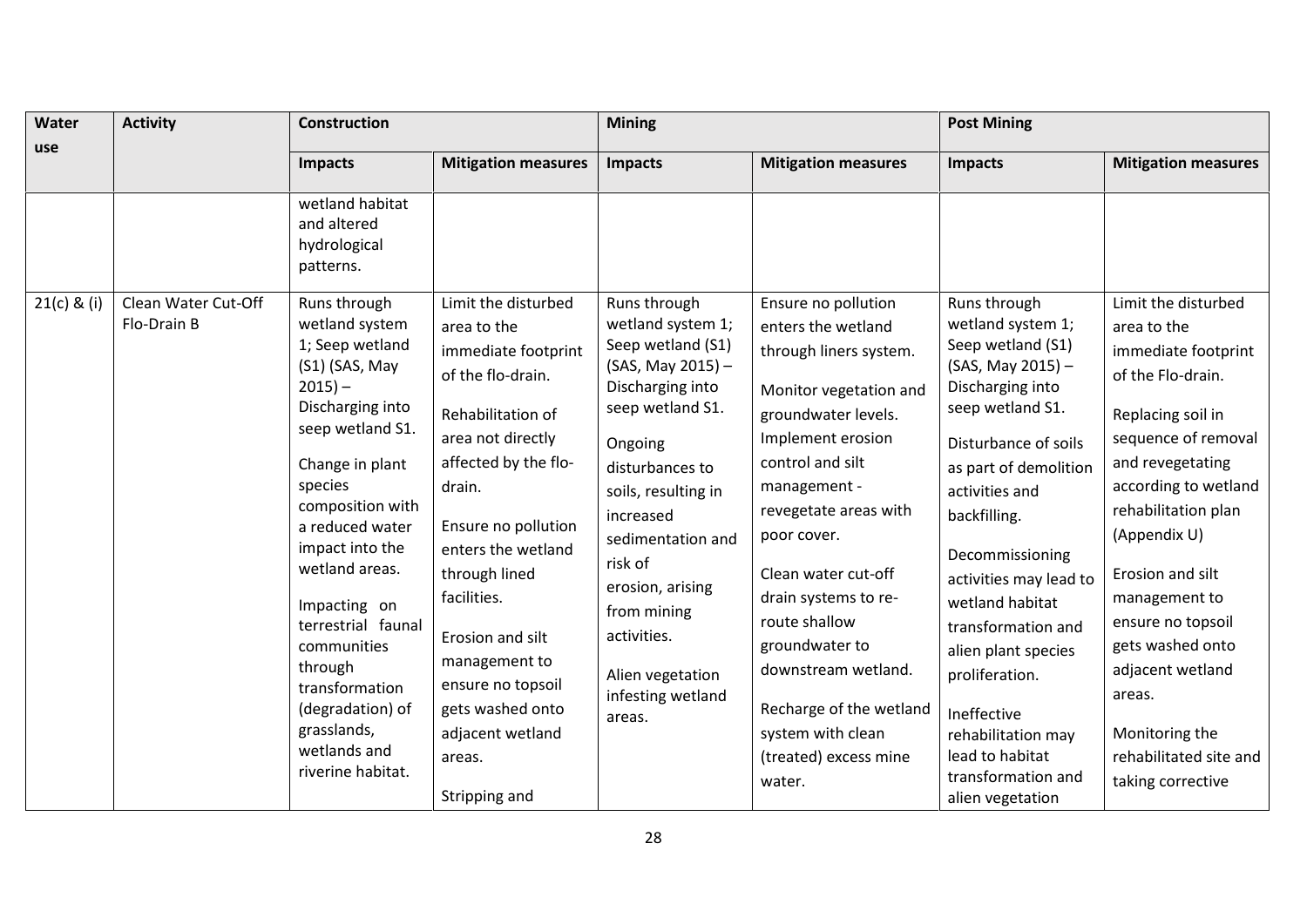| Water | <b>Activity</b> | <b>Construction</b>                |                            |                | <b>Mining</b>              |               | <b>Post Mining</b>         |  |  |
|-------|-----------------|------------------------------------|----------------------------|----------------|----------------------------|---------------|----------------------------|--|--|
| use   |                 | <b>Impacts</b>                     | <b>Mitigation measures</b> | <b>Impacts</b> | <b>Mitigation measures</b> | Impacts       | <b>Mitigation measures</b> |  |  |
|       |                 | Site clearing, the                 | stockpiling of topsoil     |                | Implement alien            | encroachment. | action based on            |  |  |
|       |                 | removal of                         | according the              |                | vegetation                 |               | monitoring results.        |  |  |
|       |                 | vegetation, and                    | wetland                    |                | management plan.           |               |                            |  |  |
|       |                 | associated                         | rehabilitation plan.       |                |                            |               | Implement alien            |  |  |
|       |                 | disturbances to                    |                            |                |                            |               | vegetation                 |  |  |
|       |                 | soils, leading to                  |                            |                |                            |               | management plan.           |  |  |
|       |                 | increased runoff                   |                            |                |                            |               |                            |  |  |
|       |                 | and erosion and                    |                            |                |                            |               |                            |  |  |
|       |                 | consequent                         |                            |                |                            |               |                            |  |  |
|       |                 | sedimentation of                   |                            |                |                            |               |                            |  |  |
|       |                 | wetland habitat.                   |                            |                |                            |               |                            |  |  |
|       |                 | Topsoil                            |                            |                |                            |               |                            |  |  |
|       |                 | stockpiling                        |                            |                |                            |               |                            |  |  |
|       |                 | adjacent to                        |                            |                |                            |               |                            |  |  |
|       |                 | wetlands and                       |                            |                |                            |               |                            |  |  |
|       |                 | runoff from                        |                            |                |                            |               |                            |  |  |
|       |                 | stockpiles.                        |                            |                |                            |               |                            |  |  |
|       |                 | Dewatering of                      |                            |                |                            |               |                            |  |  |
|       |                 | wetland habitat                    |                            |                |                            |               |                            |  |  |
|       |                 | down gradient of                   |                            |                |                            |               |                            |  |  |
|       |                 | mining activities,                 |                            |                |                            |               |                            |  |  |
|       |                 | leading to loss of<br>water within |                            |                |                            |               |                            |  |  |
|       |                 | wetland habitat                    |                            |                |                            |               |                            |  |  |
|       |                 | and altered                        |                            |                |                            |               |                            |  |  |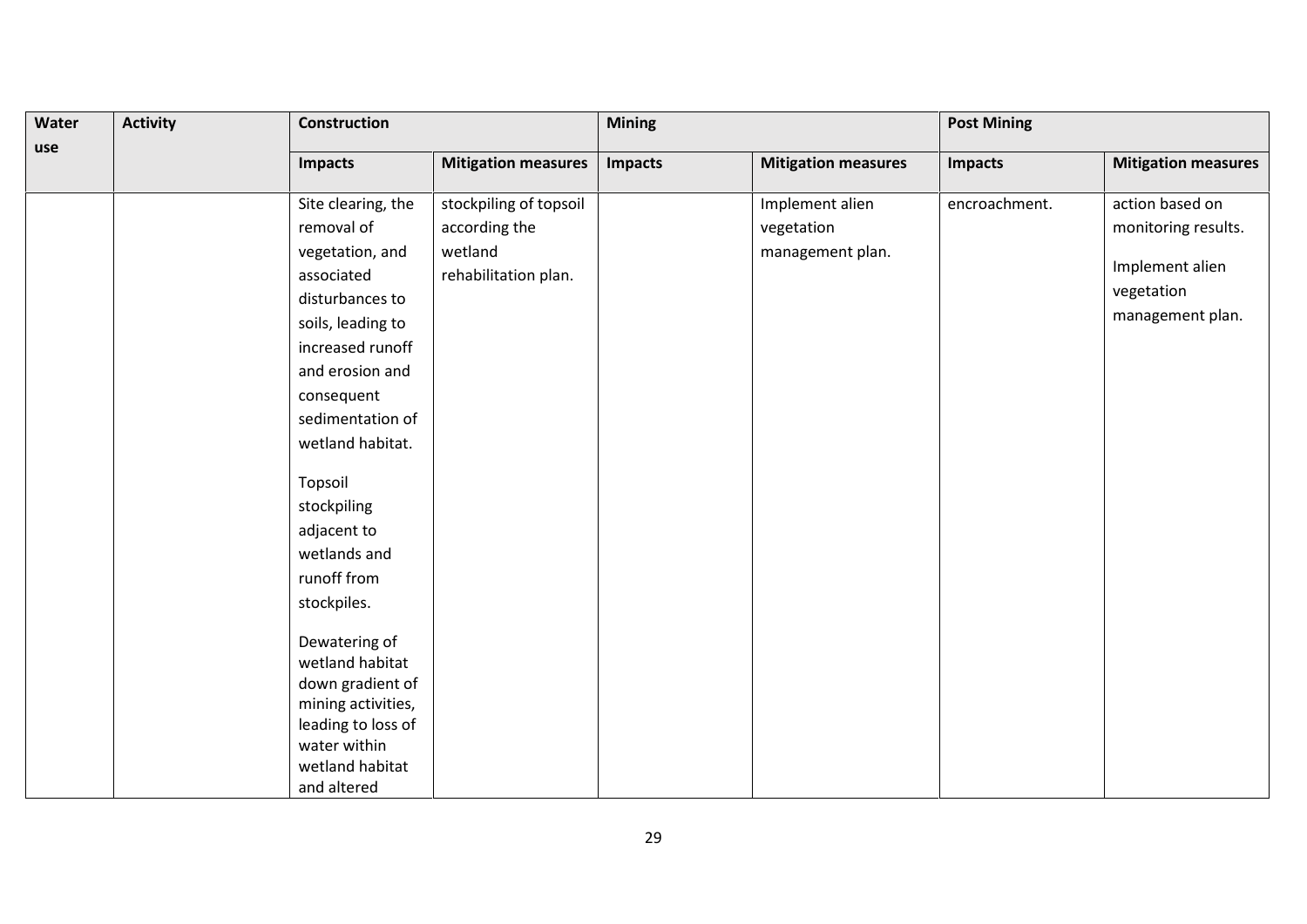| Water<br>use  | <b>Activity</b>                    | <b>Construction</b>                                                                                                                                                                                                                                                                                                                                                    |                                                                                                                                                                                                                                                                                                                                           | <b>Mining</b>                                                                                                                                                                                                                                                                                                              |                                                                                                                                                                                                                                                                                                                                                                                | <b>Post Mining</b>                                                                                                                                                                                                                                                                                                                                                         |                                                                                                                                                                                                                                                                                                                                             |  |
|---------------|------------------------------------|------------------------------------------------------------------------------------------------------------------------------------------------------------------------------------------------------------------------------------------------------------------------------------------------------------------------------------------------------------------------|-------------------------------------------------------------------------------------------------------------------------------------------------------------------------------------------------------------------------------------------------------------------------------------------------------------------------------------------|----------------------------------------------------------------------------------------------------------------------------------------------------------------------------------------------------------------------------------------------------------------------------------------------------------------------------|--------------------------------------------------------------------------------------------------------------------------------------------------------------------------------------------------------------------------------------------------------------------------------------------------------------------------------------------------------------------------------|----------------------------------------------------------------------------------------------------------------------------------------------------------------------------------------------------------------------------------------------------------------------------------------------------------------------------------------------------------------------------|---------------------------------------------------------------------------------------------------------------------------------------------------------------------------------------------------------------------------------------------------------------------------------------------------------------------------------------------|--|
|               |                                    | Impacts                                                                                                                                                                                                                                                                                                                                                                | <b>Mitigation measures</b>                                                                                                                                                                                                                                                                                                                | <b>Impacts</b>                                                                                                                                                                                                                                                                                                             | <b>Mitigation measures</b>                                                                                                                                                                                                                                                                                                                                                     | Impacts                                                                                                                                                                                                                                                                                                                                                                    | <b>Mitigation measures</b>                                                                                                                                                                                                                                                                                                                  |  |
| $21(c)$ & (i) |                                    | hydrological<br>patterns.                                                                                                                                                                                                                                                                                                                                              |                                                                                                                                                                                                                                                                                                                                           |                                                                                                                                                                                                                                                                                                                            |                                                                                                                                                                                                                                                                                                                                                                                |                                                                                                                                                                                                                                                                                                                                                                            |                                                                                                                                                                                                                                                                                                                                             |  |
|               | Clean Water Cut-Off<br>Flo-Drain C | Runs through<br>wetland system<br>1; Seep wetland<br>(S1) (SAS, May<br>$2015 -$<br>Discharging into<br>seep wetland S1.<br>Change in plant<br>species<br>composition with<br>a reduced water<br>impact into the<br>wetland areas.<br>Impacting on<br>terrestrial faunal<br>communities<br>through<br>transformation<br>(degradation) of<br>grasslands,<br>wetlands and | Limit the disturbed<br>area to the<br>immediate footprint<br>of the flo-drain.<br>Rehabilitation of<br>area not directly<br>affected by the flo-<br>drain.<br>Ensure no pollution<br>enters the wetland<br>through lined<br>facilities.<br>Erosion and silt<br>management to<br>ensure no topsoil<br>gets washed onto<br>adjacent wetland | Runs through<br>wetland system 1;<br>Seep wetland (S1)<br>(SAS, May 2015) -<br>Discharging into<br>seep wetland S1.<br>Ongoing<br>disturbances to<br>soils, resulting in<br>increased<br>sedimentation and<br>risk of<br>erosion, arising<br>from mining<br>activities.<br>Alien vegetation<br>infesting wetland<br>areas. | Ensure no pollution<br>enters the wetland<br>through liners system.<br>Monitor vegetation and<br>groundwater levels.<br>Implement erosion<br>control and silt<br>management -<br>revegetate areas with<br>poor cover.<br>Clean water cut-off<br>drain systems to re-<br>route shallow<br>groundwater to<br>downstream wetland.<br>Recharge of the wetland<br>system with clean | Runs through<br>wetland system 1;<br>Seep wetland (S1)<br>(SAS, May 2015) -<br>Discharging into<br>seep wetland S1.<br>Disturbance of soils<br>as part of demolition<br>activities and<br>backfilling.<br>Decommissioning<br>activities may lead to<br>wetland habitat<br>transformation and<br>alien plant species<br>proliferation.<br>Ineffective<br>rehabilitation may | Limit the disturbed<br>area to the<br>immediate footprint<br>of the Flo-drain.<br>Replacing soil in<br>sequence of removal<br>and revegetating<br>according to wetland<br>rehabilitation plan<br>(Appendix U)<br>Erosion and silt<br>management to<br>ensure no topsoil<br>gets washed onto<br>adjacent wetland<br>areas.<br>Monitoring the |  |
|               |                                    | riverine habitat.<br>Site clearing, the<br>removal of                                                                                                                                                                                                                                                                                                                  | areas.<br>Stripping and<br>stockpiling of topsoil                                                                                                                                                                                                                                                                                         |                                                                                                                                                                                                                                                                                                                            | (treated) excess mine<br>water.<br>Implement alien                                                                                                                                                                                                                                                                                                                             | lead to habitat<br>transformation and<br>alien vegetation<br>encroachment.                                                                                                                                                                                                                                                                                                 | rehabilitated site and<br>taking corrective<br>action based on                                                                                                                                                                                                                                                                              |  |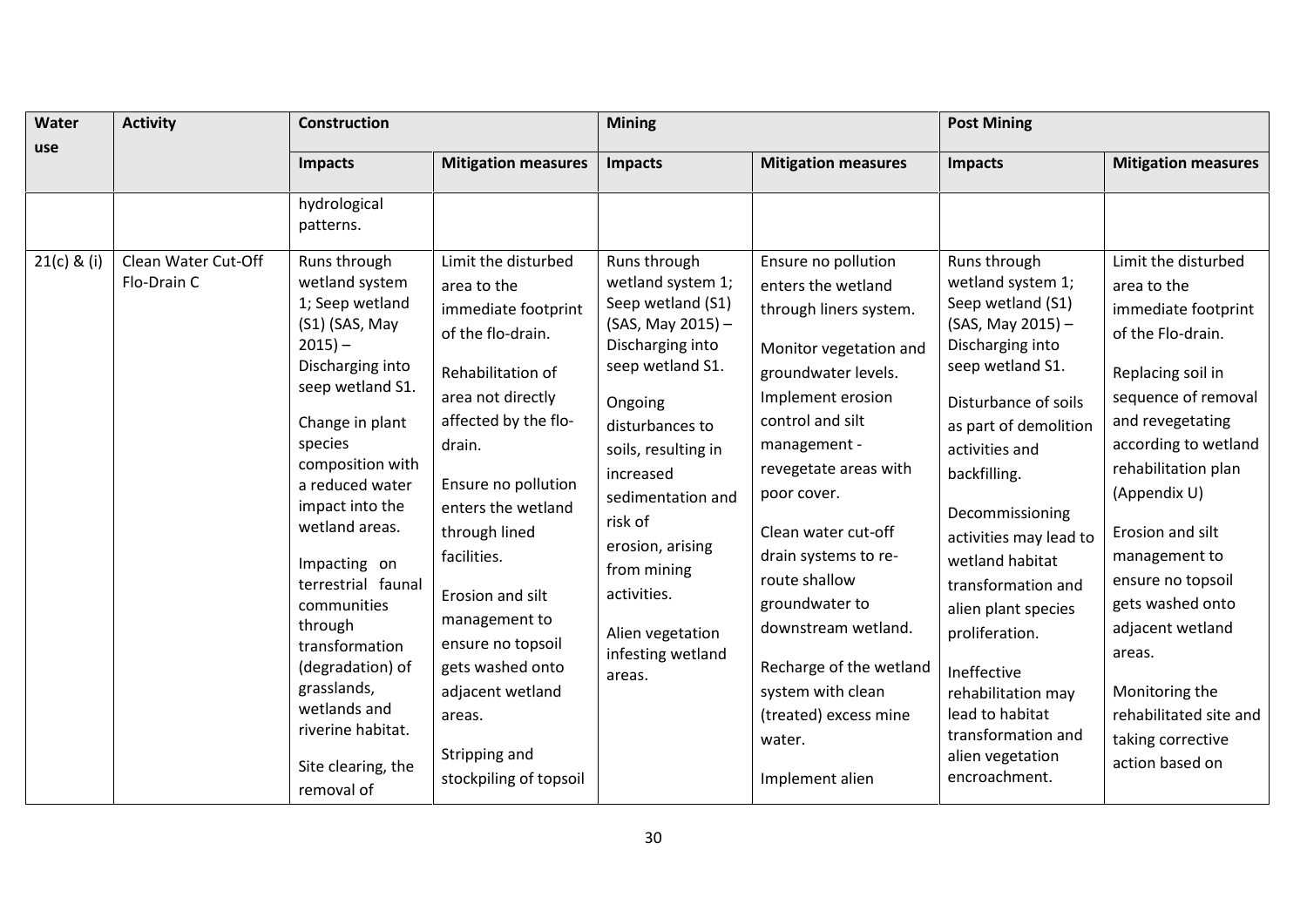| Water | <b>Activity</b> | <b>Construction</b>                                                                                                                                                                                                                                                                                                                                                                                                                          |                                                  | <b>Mining</b> |                                | <b>Post Mining</b> |                                                                          |
|-------|-----------------|----------------------------------------------------------------------------------------------------------------------------------------------------------------------------------------------------------------------------------------------------------------------------------------------------------------------------------------------------------------------------------------------------------------------------------------------|--------------------------------------------------|---------------|--------------------------------|--------------------|--------------------------------------------------------------------------|
| use   |                 | <b>Impacts</b>                                                                                                                                                                                                                                                                                                                                                                                                                               | <b>Mitigation measures</b>                       | Impacts       | <b>Mitigation measures</b>     | <b>Impacts</b>     | <b>Mitigation measures</b>                                               |
|       |                 | vegetation, and<br>associated<br>disturbances to<br>soils, leading to<br>increased runoff<br>and erosion and<br>consequent<br>sedimentation of<br>wetland habitat.<br>Topsoil<br>stockpiling<br>adjacent to<br>wetlands and<br>runoff from<br>stockpiles.<br>Dewatering of<br>wetland habitat<br>down gradient of<br>mining activities,<br>leading to loss of<br>water within<br>wetland habitat<br>and altered<br>hydrological<br>patterns. | according the<br>wetland<br>rehabilitation plan. |               | vegetation<br>management plan. |                    | monitoring results.<br>Implement alien<br>vegetation<br>management plan. |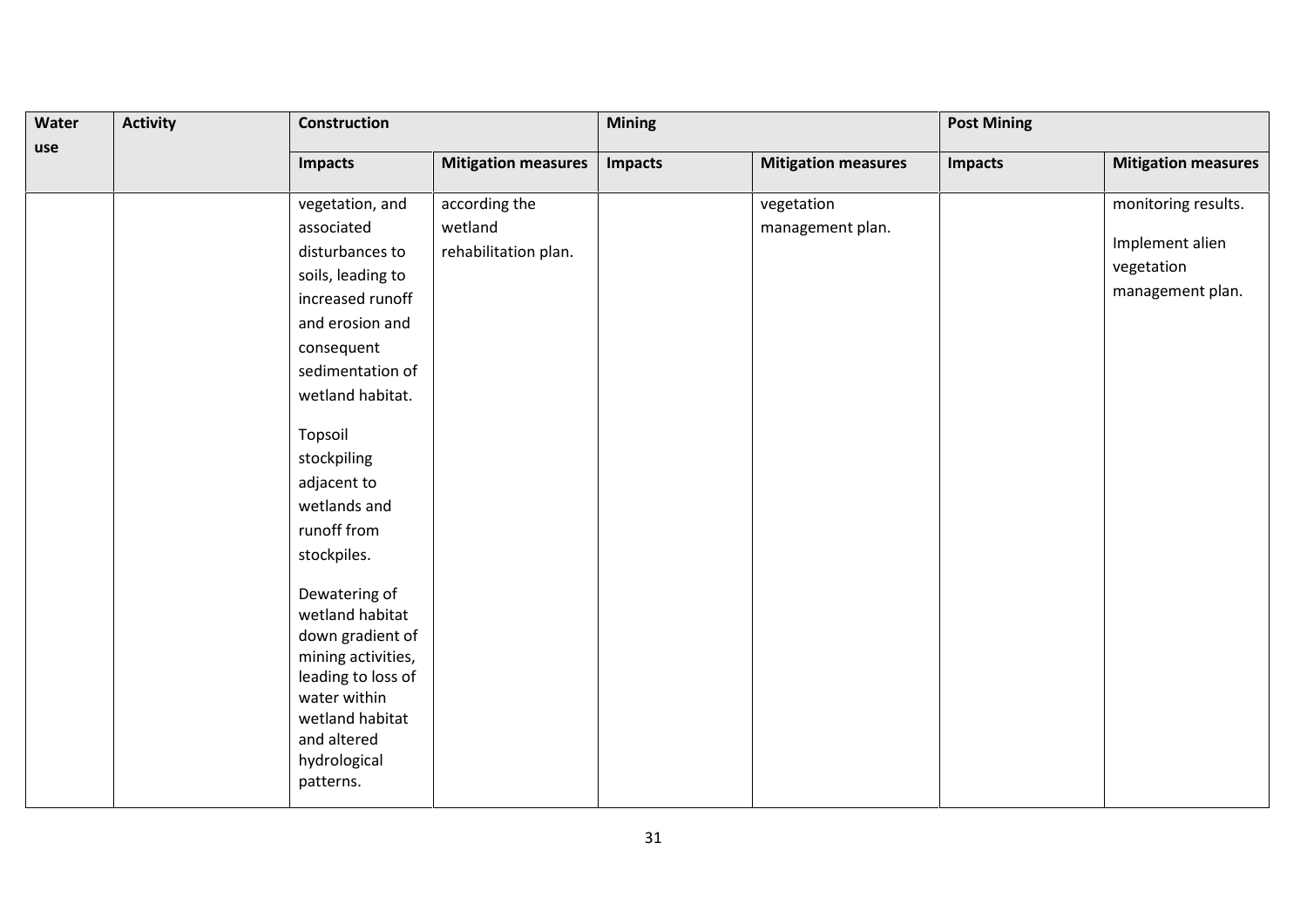| Water<br>use  | <b>Activity</b>                        | <b>Construction</b>                                                                                                                                                                                                                                                                                                                                                                                                                                  |                                                                                                                                                                                                                                                                                                                                                                                                                                  | <b>Mining</b>                                                                                                                                                                                                                                                                                      |                                                                                                                                                                                                                                                                                                                                                                                                                                                                        | <b>Post Mining</b>                                                                                                                                                                                                                                                                                                                                                                                                               |                                                                                                                                                                                                                                                                                                                                                                                                                                                    |  |
|---------------|----------------------------------------|------------------------------------------------------------------------------------------------------------------------------------------------------------------------------------------------------------------------------------------------------------------------------------------------------------------------------------------------------------------------------------------------------------------------------------------------------|----------------------------------------------------------------------------------------------------------------------------------------------------------------------------------------------------------------------------------------------------------------------------------------------------------------------------------------------------------------------------------------------------------------------------------|----------------------------------------------------------------------------------------------------------------------------------------------------------------------------------------------------------------------------------------------------------------------------------------------------|------------------------------------------------------------------------------------------------------------------------------------------------------------------------------------------------------------------------------------------------------------------------------------------------------------------------------------------------------------------------------------------------------------------------------------------------------------------------|----------------------------------------------------------------------------------------------------------------------------------------------------------------------------------------------------------------------------------------------------------------------------------------------------------------------------------------------------------------------------------------------------------------------------------|----------------------------------------------------------------------------------------------------------------------------------------------------------------------------------------------------------------------------------------------------------------------------------------------------------------------------------------------------------------------------------------------------------------------------------------------------|--|
|               |                                        | <b>Impacts</b>                                                                                                                                                                                                                                                                                                                                                                                                                                       | <b>Mitigation measures</b>                                                                                                                                                                                                                                                                                                                                                                                                       | <b>Impacts</b>                                                                                                                                                                                                                                                                                     | <b>Mitigation measures</b>                                                                                                                                                                                                                                                                                                                                                                                                                                             | <b>Impacts</b>                                                                                                                                                                                                                                                                                                                                                                                                                   | <b>Mitigation measures</b>                                                                                                                                                                                                                                                                                                                                                                                                                         |  |
| $21(c)$ & (i) | <b>Clean Water Diversion</b><br>Berm A | Within 500m of<br>wetland system 1<br>& 2; Seep<br>wetland (S1 & S2)<br>(SAS, May 2015).<br>Change in plant<br>species<br>composition with<br>a reduced water<br>impact into the<br>wetland areas.<br>Impacting on<br>terrestrial faunal<br>communities<br>through<br>transformation<br>(degradation) of<br>grasslands,<br>wetlands and<br>riverine habitat.<br>Site clearing, the<br>removal of<br>vegetation, and<br>associated<br>disturbances to | Limit the disturbed<br>area to the<br>immediate footprint<br>of the berm.<br>Rehabilitation of<br>area not directly<br>affected by berm.<br>Ensure no pollution<br>enters the wetland<br>through lined<br>facilities.<br>Erosion and silt<br>management to<br>ensure no topsoil<br>gets washed onto<br>adjacent wetland<br>areas.<br>Stripping and<br>stockpiling of topsoil<br>according the<br>wetland<br>rehabilitation plan. | Within 500m of<br>wetland system 1 &<br>2; Seep wetland (S1<br>& S2) (SAS, May<br>$2015$ ).<br>Ongoing<br>disturbances to<br>soils, resulting in<br>increased<br>sedimentation and<br>risk of<br>erosion, arising<br>from mining<br>activities.<br>Alien vegetation<br>infesting wetland<br>areas. | Ensure no pollution<br>enters the wetland<br>through liners system.<br>Monitor vegetation and<br>groundwater levels.<br>Implement erosion<br>control and silt<br>management -<br>revegetate areas with<br>poor cover.<br>Clean water cut-off<br>drain systems to re-<br>route shallow<br>groundwater to<br>downstream wetland.<br>Recharge of the wetland<br>system with clean<br>(treated) excess mine<br>water.<br>Implement alien<br>vegetation<br>management plan. | Within 500m of<br>wetland system 1 &<br>2; Seep wetland (S1<br>& S2) (SAS, May<br>$2015$ ).<br>Disturbance of soils<br>as part of demolition<br>activities and<br>backfilling.<br>Decommissioning<br>activities may lead to<br>wetland habitat<br>transformation and<br>alien plant species<br>proliferation.<br>Ineffective<br>rehabilitation may<br>lead to habitat<br>transformation and<br>alien vegetation<br>encroachment. | Limit the disturbed<br>area to the<br>immediate footprint<br>of the berm.<br>Replacing soil in<br>sequence of removal<br>and revegetating<br>according to wetland<br>rehabilitation plan<br>(Appendix U)<br>Erosion and silt<br>management to<br>ensure no topsoil<br>gets washed onto<br>adjacent wetland<br>areas.<br>Monitoring the<br>rehabilitated site and<br>taking corrective<br>action based on<br>monitoring results.<br>Implement alien |  |
|               |                                        | soils, leading to                                                                                                                                                                                                                                                                                                                                                                                                                                    |                                                                                                                                                                                                                                                                                                                                                                                                                                  |                                                                                                                                                                                                                                                                                                    |                                                                                                                                                                                                                                                                                                                                                                                                                                                                        |                                                                                                                                                                                                                                                                                                                                                                                                                                  | vegetation                                                                                                                                                                                                                                                                                                                                                                                                                                         |  |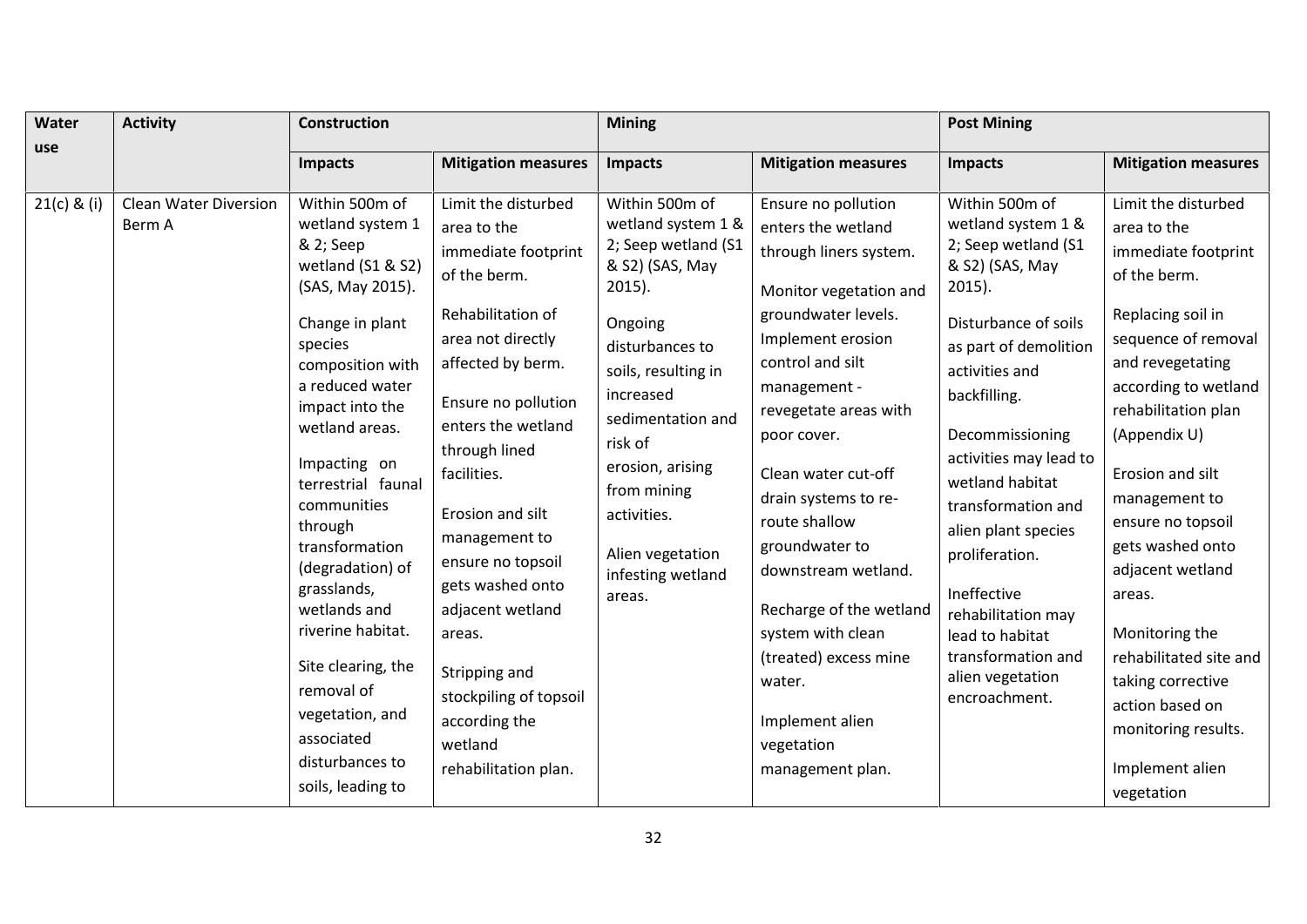| <b>Activity</b><br>Water |                                        | <b>Construction</b>                                                                                                                                                             |                                                           | <b>Mining</b>                                                              |                                                                     | <b>Post Mining</b>                                                         |                                                           |
|--------------------------|----------------------------------------|---------------------------------------------------------------------------------------------------------------------------------------------------------------------------------|-----------------------------------------------------------|----------------------------------------------------------------------------|---------------------------------------------------------------------|----------------------------------------------------------------------------|-----------------------------------------------------------|
| use                      |                                        | <b>Impacts</b>                                                                                                                                                                  | <b>Mitigation measures</b>                                | <b>Impacts</b>                                                             | <b>Mitigation measures</b>                                          | <b>Impacts</b>                                                             | <b>Mitigation measures</b>                                |
|                          |                                        | increased runoff                                                                                                                                                                |                                                           |                                                                            |                                                                     |                                                                            | management plan.                                          |
|                          |                                        | and erosion and                                                                                                                                                                 |                                                           |                                                                            |                                                                     |                                                                            |                                                           |
|                          |                                        | consequent                                                                                                                                                                      |                                                           |                                                                            |                                                                     |                                                                            |                                                           |
|                          |                                        | sedimentation of                                                                                                                                                                |                                                           |                                                                            |                                                                     |                                                                            |                                                           |
|                          |                                        | wetland habitat.                                                                                                                                                                |                                                           |                                                                            |                                                                     |                                                                            |                                                           |
|                          |                                        | Topsoil                                                                                                                                                                         |                                                           |                                                                            |                                                                     |                                                                            |                                                           |
|                          |                                        | stockpiling                                                                                                                                                                     |                                                           |                                                                            |                                                                     |                                                                            |                                                           |
|                          |                                        | adjacent to                                                                                                                                                                     |                                                           |                                                                            |                                                                     |                                                                            |                                                           |
|                          |                                        | wetlands and                                                                                                                                                                    |                                                           |                                                                            |                                                                     |                                                                            |                                                           |
|                          |                                        | runoff from                                                                                                                                                                     |                                                           |                                                                            |                                                                     |                                                                            |                                                           |
|                          |                                        | stockpiles.                                                                                                                                                                     |                                                           |                                                                            |                                                                     |                                                                            |                                                           |
|                          |                                        | Dewatering of<br>wetland habitat<br>down gradient of<br>mining activities,<br>leading to loss of<br>water within<br>wetland habitat<br>and altered<br>hydrological<br>patterns. |                                                           |                                                                            |                                                                     |                                                                            |                                                           |
| 21(c) & (i)              | <b>Clean Water Diversion</b><br>Berm B | Runs through<br>wetland system<br>1; Seep wetland<br>(S1) (SAS, May                                                                                                             | Limit the disturbed<br>area to the<br>immediate footprint | Runs through<br>wetland system 1;<br>Seep wetland (S1)<br>(SAS, May 2015). | Ensure no pollution<br>enters the wetland<br>through liners system. | Runs through<br>wetland system 1;<br>Seep wetland (S1)<br>(SAS, May 2015). | Limit the disturbed<br>area to the<br>immediate footprint |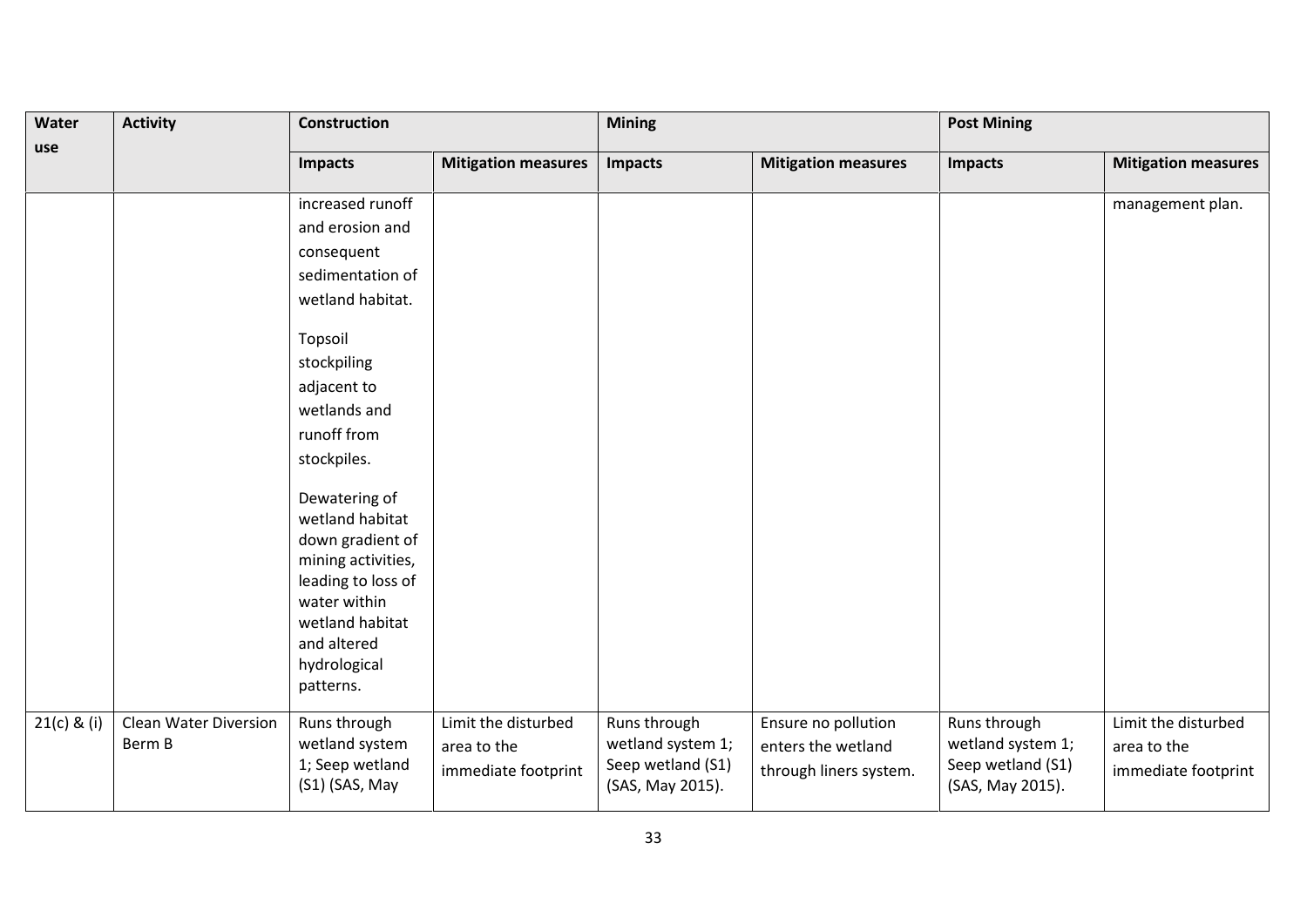| Water | <b>Activity</b> | <b>Construction</b>                                                                                                                                                                                                                                                                                                                                                                                                                             |                                                                                                                                                                                                                                                                                                                                                                     | <b>Mining</b>                                                                                                                                                                                       |                                                                                                                                                                                                                                                                                                                                                                                                 | <b>Post Mining</b>                                                                                                                                                                                                                                                                                                                |                                                                                                                                                                                                                                                                                                                                                                                                                         |  |
|-------|-----------------|-------------------------------------------------------------------------------------------------------------------------------------------------------------------------------------------------------------------------------------------------------------------------------------------------------------------------------------------------------------------------------------------------------------------------------------------------|---------------------------------------------------------------------------------------------------------------------------------------------------------------------------------------------------------------------------------------------------------------------------------------------------------------------------------------------------------------------|-----------------------------------------------------------------------------------------------------------------------------------------------------------------------------------------------------|-------------------------------------------------------------------------------------------------------------------------------------------------------------------------------------------------------------------------------------------------------------------------------------------------------------------------------------------------------------------------------------------------|-----------------------------------------------------------------------------------------------------------------------------------------------------------------------------------------------------------------------------------------------------------------------------------------------------------------------------------|-------------------------------------------------------------------------------------------------------------------------------------------------------------------------------------------------------------------------------------------------------------------------------------------------------------------------------------------------------------------------------------------------------------------------|--|
| use   |                 | <b>Impacts</b>                                                                                                                                                                                                                                                                                                                                                                                                                                  | <b>Mitigation measures</b>                                                                                                                                                                                                                                                                                                                                          | <b>Impacts</b>                                                                                                                                                                                      | <b>Mitigation measures</b>                                                                                                                                                                                                                                                                                                                                                                      | Impacts                                                                                                                                                                                                                                                                                                                           | <b>Mitigation measures</b>                                                                                                                                                                                                                                                                                                                                                                                              |  |
|       |                 | $2015$ ).<br>Change in plant<br>species<br>composition with<br>a reduced water<br>impact into the<br>wetland areas.<br>Impacting on<br>terrestrial faunal<br>communities<br>through<br>transformation<br>(degradation) of<br>grasslands,<br>wetlands and<br>riverine habitat.<br>Site clearing, the<br>removal of<br>vegetation, and<br>associated<br>disturbances to<br>soils, leading to<br>increased runoff<br>and erosion and<br>consequent | of the berm.<br>Rehabilitation of<br>area not directly<br>affected by berm.<br>Ensure no pollution<br>enters the wetland<br>through lined<br>facilities.<br>Erosion and silt<br>management to<br>ensure no topsoil<br>gets washed onto<br>adjacent wetland<br>areas.<br>Stripping and<br>stockpiling of topsoil<br>according the<br>wetland<br>rehabilitation plan. | Ongoing<br>disturbances to<br>soils, resulting in<br>increased<br>sedimentation and<br>risk of<br>erosion, arising<br>from mining<br>activities.<br>Alien vegetation<br>infesting wetland<br>areas. | Monitor vegetation and<br>groundwater levels.<br>Implement erosion<br>control and silt<br>management -<br>revegetate areas with<br>poor cover.<br>Clean water cut-off<br>drain systems to re-<br>route shallow<br>groundwater to<br>downstream wetland.<br>Recharge of the wetland<br>system with clean<br>(treated) excess mine<br>water.<br>Implement alien<br>vegetation<br>management plan. | Disturbance of soils<br>as part of demolition<br>activities and<br>backfilling.<br>Decommissioning<br>activities may lead to<br>wetland habitat<br>transformation and<br>alien plant species<br>proliferation.<br>Ineffective<br>rehabilitation may<br>lead to habitat<br>transformation and<br>alien vegetation<br>encroachment. | of the berm.<br>Replacing soil in<br>sequence of removal<br>and revegetating<br>according to wetland<br>rehabilitation plan<br>(Appendix U)<br>Erosion and silt<br>management to<br>ensure no topsoil<br>gets washed onto<br>adjacent wetland<br>areas.<br>Monitoring the<br>rehabilitated site and<br>taking corrective<br>action based on<br>monitoring results.<br>Implement alien<br>vegetation<br>management plan. |  |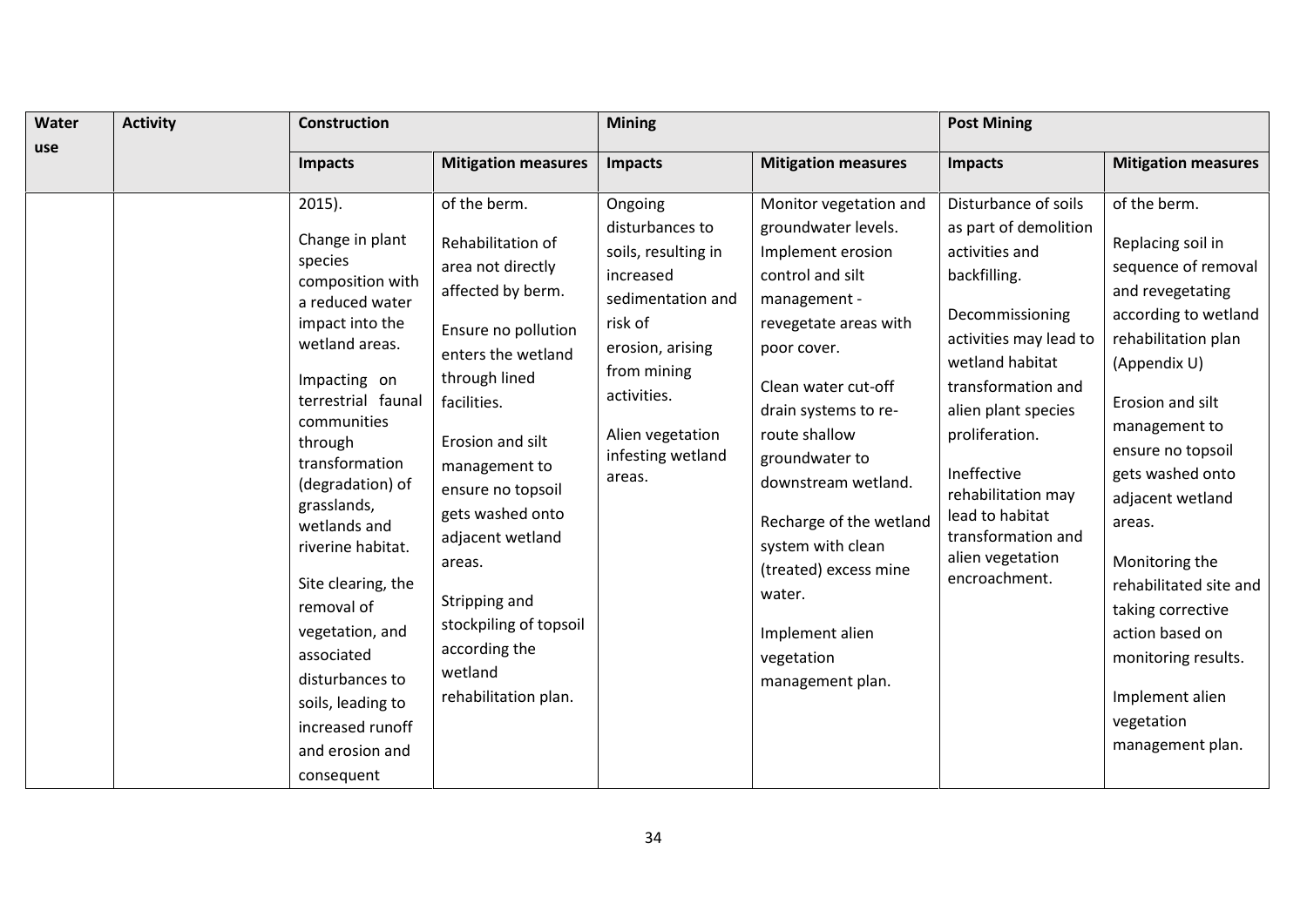| <b>Activity</b><br>Water |                                                                                                                | <b>Construction</b>                                                                                                                                                                                                                                                                                            |                                                                                                                      | <b>Mining</b>                                                                                                             |                                                                                                                                           | <b>Post Mining</b>                                                                                                                           |                                                                                                                        |
|--------------------------|----------------------------------------------------------------------------------------------------------------|----------------------------------------------------------------------------------------------------------------------------------------------------------------------------------------------------------------------------------------------------------------------------------------------------------------|----------------------------------------------------------------------------------------------------------------------|---------------------------------------------------------------------------------------------------------------------------|-------------------------------------------------------------------------------------------------------------------------------------------|----------------------------------------------------------------------------------------------------------------------------------------------|------------------------------------------------------------------------------------------------------------------------|
| use                      |                                                                                                                | <b>Impacts</b>                                                                                                                                                                                                                                                                                                 | <b>Mitigation measures</b>                                                                                           | <b>Impacts</b>                                                                                                            | <b>Mitigation measures</b>                                                                                                                | <b>Impacts</b>                                                                                                                               | <b>Mitigation measures</b>                                                                                             |
|                          |                                                                                                                | sedimentation of<br>wetland habitat.<br>Topsoil<br>stockpiling<br>adjacent to<br>wetlands and<br>runoff from<br>stockpiles.<br>Dewatering of<br>wetland habitat<br>down gradient of<br>mining activities,<br>leading to loss of<br>water within<br>wetland habitat<br>and altered<br>hydrological<br>patterns. |                                                                                                                      |                                                                                                                           |                                                                                                                                           |                                                                                                                                              |                                                                                                                        |
| $21(c)$ & (i)            | Canal A1, A2, Chute B,<br>Canal E, C & F for<br>process water to<br>report to the PCD for<br>re-use/recycling. | Within 500m of<br>wetland system 1<br>& 2; Seep<br>wetland (S1 & S2)<br>(SAS, May 2015).<br>Change in plant<br>species                                                                                                                                                                                         | Limit the disturbed<br>area to the<br>immediate footprint<br>of the canal.<br>Rehabilitation of<br>area not directly | Within 500m of<br>wetland system 1 &<br>2; Seep wetland (S1<br>& S2) (SAS, May<br>$2015$ ).<br>Ongoing<br>disturbances to | Ensure no pollution<br>enters the wetland<br>through liners system.<br>Monitor vegetation and<br>groundwater levels.<br>Implement erosion | Within 500m of<br>wetland system 1 &<br>2; Seep wetland (S1<br>& S2) (SAS, May<br>$2015$ ).<br>Disturbance of soils<br>as part of demolition | Limit the disturbed<br>area to the<br>immediate footprint<br>of the canal.<br>Replacing soil in<br>sequence of removal |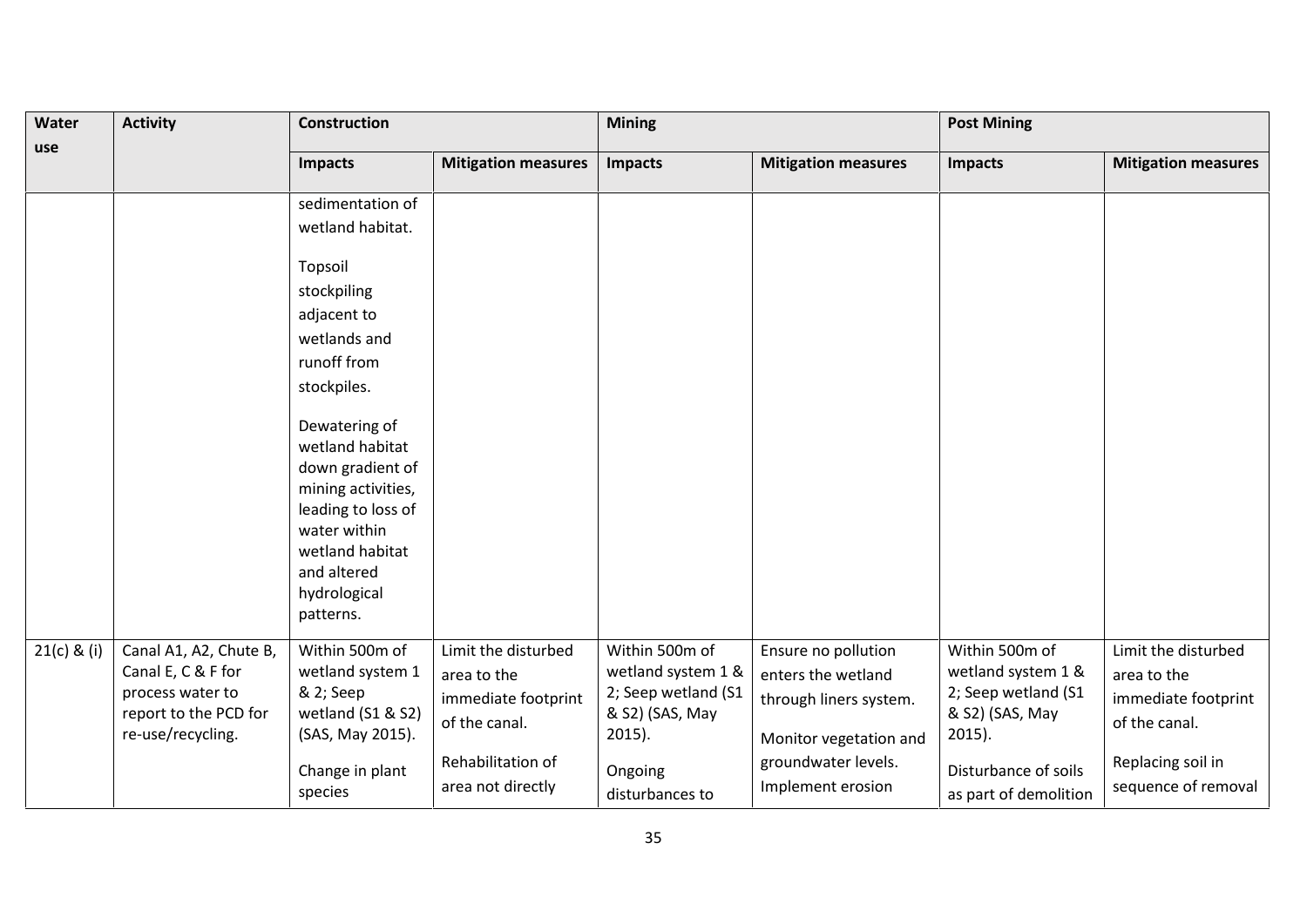| Water | <b>Activity</b> | Construction                                                                                                                                                                                                                                                                                                                                                                                                                                            |                                                                                                                                                                                                                                                                                                            | <b>Mining</b>                                                                                                                                                         |                                                                                                                                                                                                                                                                                                                           | <b>Post Mining</b>                                                                                                                                                                                                                                                               |                                                                                                                                                                                                                                                                                                                                                             |  |
|-------|-----------------|---------------------------------------------------------------------------------------------------------------------------------------------------------------------------------------------------------------------------------------------------------------------------------------------------------------------------------------------------------------------------------------------------------------------------------------------------------|------------------------------------------------------------------------------------------------------------------------------------------------------------------------------------------------------------------------------------------------------------------------------------------------------------|-----------------------------------------------------------------------------------------------------------------------------------------------------------------------|---------------------------------------------------------------------------------------------------------------------------------------------------------------------------------------------------------------------------------------------------------------------------------------------------------------------------|----------------------------------------------------------------------------------------------------------------------------------------------------------------------------------------------------------------------------------------------------------------------------------|-------------------------------------------------------------------------------------------------------------------------------------------------------------------------------------------------------------------------------------------------------------------------------------------------------------------------------------------------------------|--|
| use   |                 | <b>Impacts</b>                                                                                                                                                                                                                                                                                                                                                                                                                                          | <b>Mitigation measures</b>                                                                                                                                                                                                                                                                                 | <b>Impacts</b>                                                                                                                                                        | <b>Mitigation measures</b>                                                                                                                                                                                                                                                                                                | <b>Impacts</b>                                                                                                                                                                                                                                                                   | <b>Mitigation measures</b>                                                                                                                                                                                                                                                                                                                                  |  |
|       |                 | composition with<br>a reduced water<br>impact into the<br>wetland areas.<br>Impacting on<br>terrestrial faunal<br>communities<br>through<br>transformation<br>(degradation) of<br>grasslands,<br>wetlands and<br>riverine habitat.<br>Site clearing, the<br>removal of<br>vegetation, and<br>associated<br>disturbances to<br>soils, leading to<br>increased runoff<br>and erosion and<br>consequent<br>sedimentation of<br>wetland habitat.<br>Topsoil | affected by canal.<br>Ensure no pollution<br>enters the wetland<br>through lined<br>facilities.<br>Erosion and silt<br>management to<br>ensure no topsoil<br>gets washed onto<br>adjacent wetland<br>areas.<br>Stripping and<br>stockpiling of topsoil<br>according the<br>wetland<br>rehabilitation plan. | soils, resulting in<br>increased<br>sedimentation and<br>risk of<br>erosion, arising<br>from mining<br>activities.<br>Alien vegetation<br>infesting wetland<br>areas. | control and silt<br>management -<br>revegetate areas with<br>poor cover.<br>Clean water cut-off<br>drain systems to re-<br>route shallow<br>groundwater to<br>downstream wetland.<br>Recharge of the wetland<br>system with clean<br>(treated) excess mine<br>water.<br>Implement alien<br>vegetation<br>management plan. | activities and<br>backfilling.<br>Decommissioning<br>activities may lead to<br>wetland habitat<br>transformation and<br>alien plant species<br>proliferation.<br>Ineffective<br>rehabilitation may<br>lead to habitat<br>transformation and<br>alien vegetation<br>encroachment. | and revegetating<br>according to wetland<br>rehabilitation plan<br>(Appendix U)<br>Erosion and silt<br>management to<br>ensure no topsoil<br>gets washed onto<br>adjacent wetland<br>areas.<br>Monitoring the<br>rehabilitated site and<br>taking corrective<br>action based on<br>monitoring results.<br>Implement alien<br>vegetation<br>management plan. |  |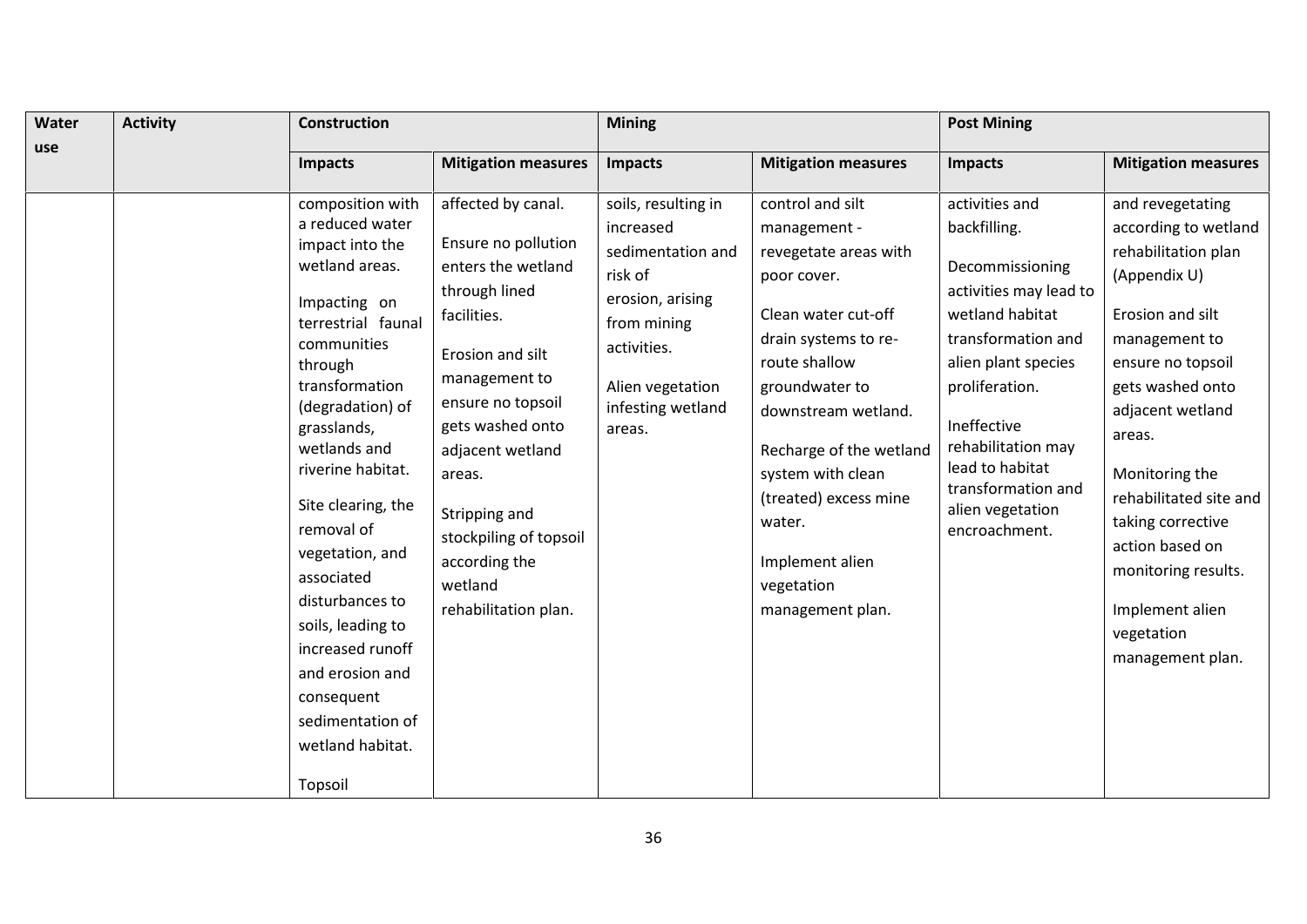| Water         | <b>Activity</b>                                                                | <b>Construction</b>                                                                                                                                                      |                                                                                                                                                                                         | <b>Mining</b>                                                                                                                                                                |                                                                                                                                                                                                        | <b>Post Mining</b>                                                                                                                                                                                         |                                                                                                                                                                                           |
|---------------|--------------------------------------------------------------------------------|--------------------------------------------------------------------------------------------------------------------------------------------------------------------------|-----------------------------------------------------------------------------------------------------------------------------------------------------------------------------------------|------------------------------------------------------------------------------------------------------------------------------------------------------------------------------|--------------------------------------------------------------------------------------------------------------------------------------------------------------------------------------------------------|------------------------------------------------------------------------------------------------------------------------------------------------------------------------------------------------------------|-------------------------------------------------------------------------------------------------------------------------------------------------------------------------------------------|
| use           |                                                                                | <b>Impacts</b>                                                                                                                                                           | <b>Mitigation measures</b>                                                                                                                                                              | <b>Impacts</b>                                                                                                                                                               | <b>Mitigation measures</b>                                                                                                                                                                             | <b>Impacts</b>                                                                                                                                                                                             | <b>Mitigation measures</b>                                                                                                                                                                |
|               |                                                                                | stockpiling<br>adjacent to<br>wetlands and<br>runoff from<br>stockpiles.<br>Dewatering of<br>wetland habitat<br>down gradient of<br>mining activities,                   |                                                                                                                                                                                         |                                                                                                                                                                              |                                                                                                                                                                                                        |                                                                                                                                                                                                            |                                                                                                                                                                                           |
|               |                                                                                | leading to loss of<br>water within<br>wetland habitat<br>and altered<br>hydrological<br>patterns.                                                                        |                                                                                                                                                                                         |                                                                                                                                                                              |                                                                                                                                                                                                        |                                                                                                                                                                                                            |                                                                                                                                                                                           |
| $21(c)$ & (i) | Canal D for process<br>water to report to the<br>PCD for re-<br>use/recycling. | Runs through<br>wetland system<br>1; Seep wetland<br>(S1) (SAS, May<br>$2015$ ).<br>Change in plant<br>species<br>composition with<br>a reduced water<br>impact into the | Limit the disturbed<br>area to the<br>immediate footprint<br>of the canal.<br>Rehabilitation of<br>area not directly<br>affected by canal.<br>Ensure no pollution<br>enters the wetland | Runs through<br>wetland system 1;<br>Seep wetland (S1)<br>(SAS, May 2015).<br>Ongoing<br>disturbances to<br>soils, resulting in<br>increased<br>sedimentation and<br>risk of | Ensure no pollution<br>enters the wetland<br>through liners system.<br>Monitor vegetation and<br>groundwater levels.<br>Implement erosion<br>control and silt<br>management -<br>revegetate areas with | Runs through<br>wetland system 1;<br>Seep wetland (S1)<br>(SAS, May 2015).<br>Disturbance of soils<br>as part of demolition<br>activities and<br>backfilling.<br>Decommissioning<br>activities may lead to | Limit the disturbed<br>area to the<br>immediate footprint<br>of the canal.<br>Replacing soil in<br>sequence of removal<br>and revegetating<br>according to wetland<br>rehabilitation plan |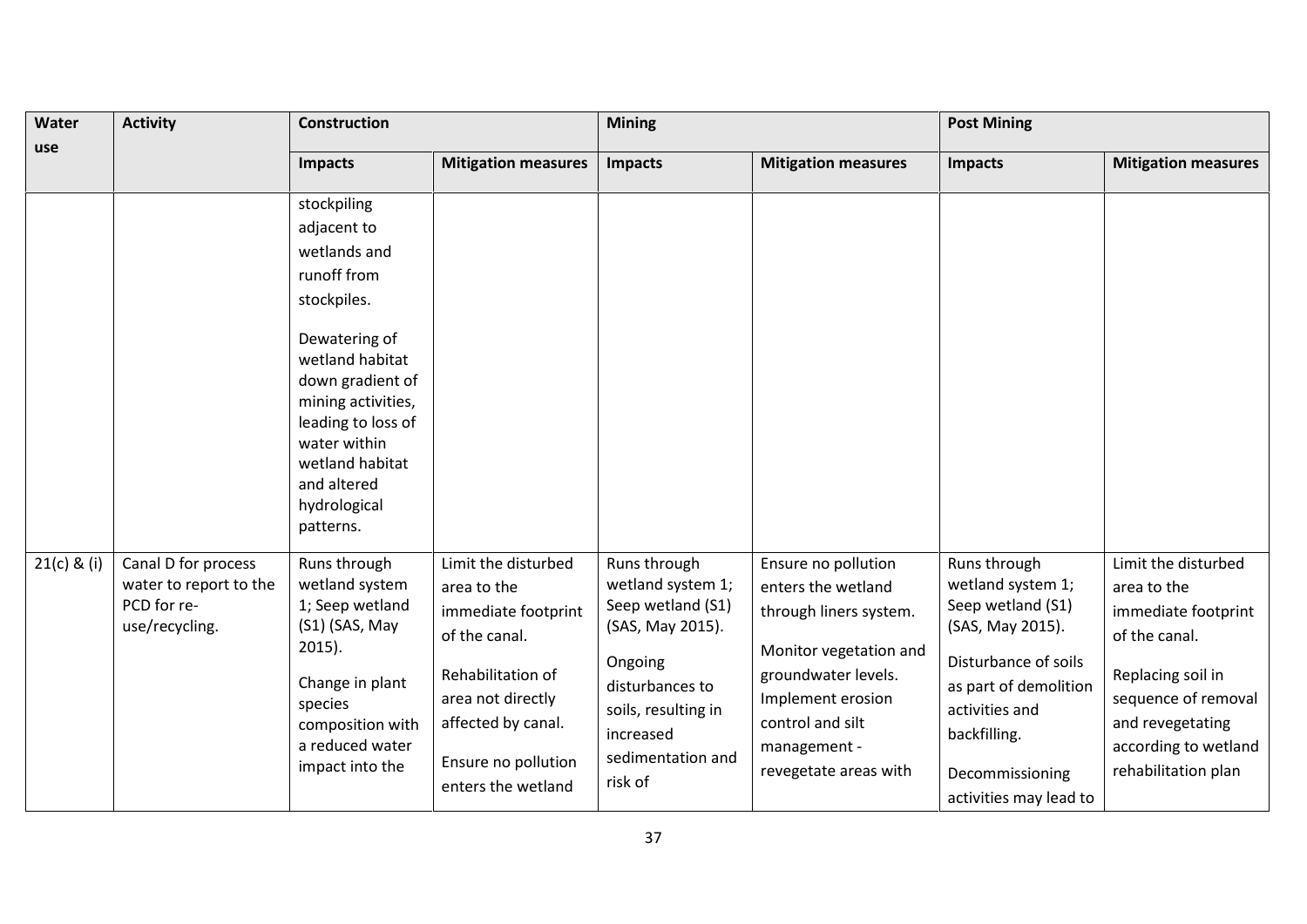| Water | <b>Activity</b> | <b>Construction</b>                                                                                                                                                                                                                                                                                                                                                                                                                         |                                                                                                                                                                                                                                         | <b>Mining</b>                                                                                     |                                                                                                                                                                                                                                                              | <b>Post Mining</b>                                                                                                                                                                                |                                                                                                                                                                                                                                                                                          |  |
|-------|-----------------|---------------------------------------------------------------------------------------------------------------------------------------------------------------------------------------------------------------------------------------------------------------------------------------------------------------------------------------------------------------------------------------------------------------------------------------------|-----------------------------------------------------------------------------------------------------------------------------------------------------------------------------------------------------------------------------------------|---------------------------------------------------------------------------------------------------|--------------------------------------------------------------------------------------------------------------------------------------------------------------------------------------------------------------------------------------------------------------|---------------------------------------------------------------------------------------------------------------------------------------------------------------------------------------------------|------------------------------------------------------------------------------------------------------------------------------------------------------------------------------------------------------------------------------------------------------------------------------------------|--|
| use   |                 | <b>Impacts</b>                                                                                                                                                                                                                                                                                                                                                                                                                              | <b>Mitigation measures</b>                                                                                                                                                                                                              | <b>Impacts</b>                                                                                    | <b>Mitigation measures</b>                                                                                                                                                                                                                                   | <b>Impacts</b>                                                                                                                                                                                    | <b>Mitigation measures</b>                                                                                                                                                                                                                                                               |  |
|       |                 | wetland areas.<br>Impacting on<br>terrestrial faunal<br>communities<br>through<br>transformation<br>(degradation) of<br>grasslands,<br>wetlands and<br>riverine habitat.<br>Site clearing, the<br>removal of<br>vegetation, and<br>associated<br>disturbances to<br>soils, leading to<br>increased runoff<br>and erosion and<br>consequent<br>sedimentation of<br>wetland habitat.<br>Topsoil<br>stockpiling<br>adjacent to<br>wetlands and | through lined<br>facilities.<br>Erosion and silt<br>management to<br>ensure no topsoil<br>gets washed onto<br>adjacent wetland<br>areas.<br>Stripping and<br>stockpiling of topsoil<br>according the<br>wetland<br>rehabilitation plan. | erosion, arising<br>from mining<br>activities.<br>Alien vegetation<br>infesting wetland<br>areas. | poor cover.<br>Clean water cut-off<br>drain systems to re-<br>route shallow<br>groundwater to<br>downstream wetland.<br>Recharge of the wetland<br>system with clean<br>(treated) excess mine<br>water.<br>Implement alien<br>vegetation<br>management plan. | wetland habitat<br>transformation and<br>alien plant species<br>proliferation.<br>Ineffective<br>rehabilitation may<br>lead to habitat<br>transformation and<br>alien vegetation<br>encroachment. | (Appendix U)<br>Erosion and silt<br>management to<br>ensure no topsoil<br>gets washed onto<br>adjacent wetland<br>areas.<br>Monitoring the<br>rehabilitated site and<br>taking corrective<br>action based on<br>monitoring results.<br>Implement alien<br>vegetation<br>management plan. |  |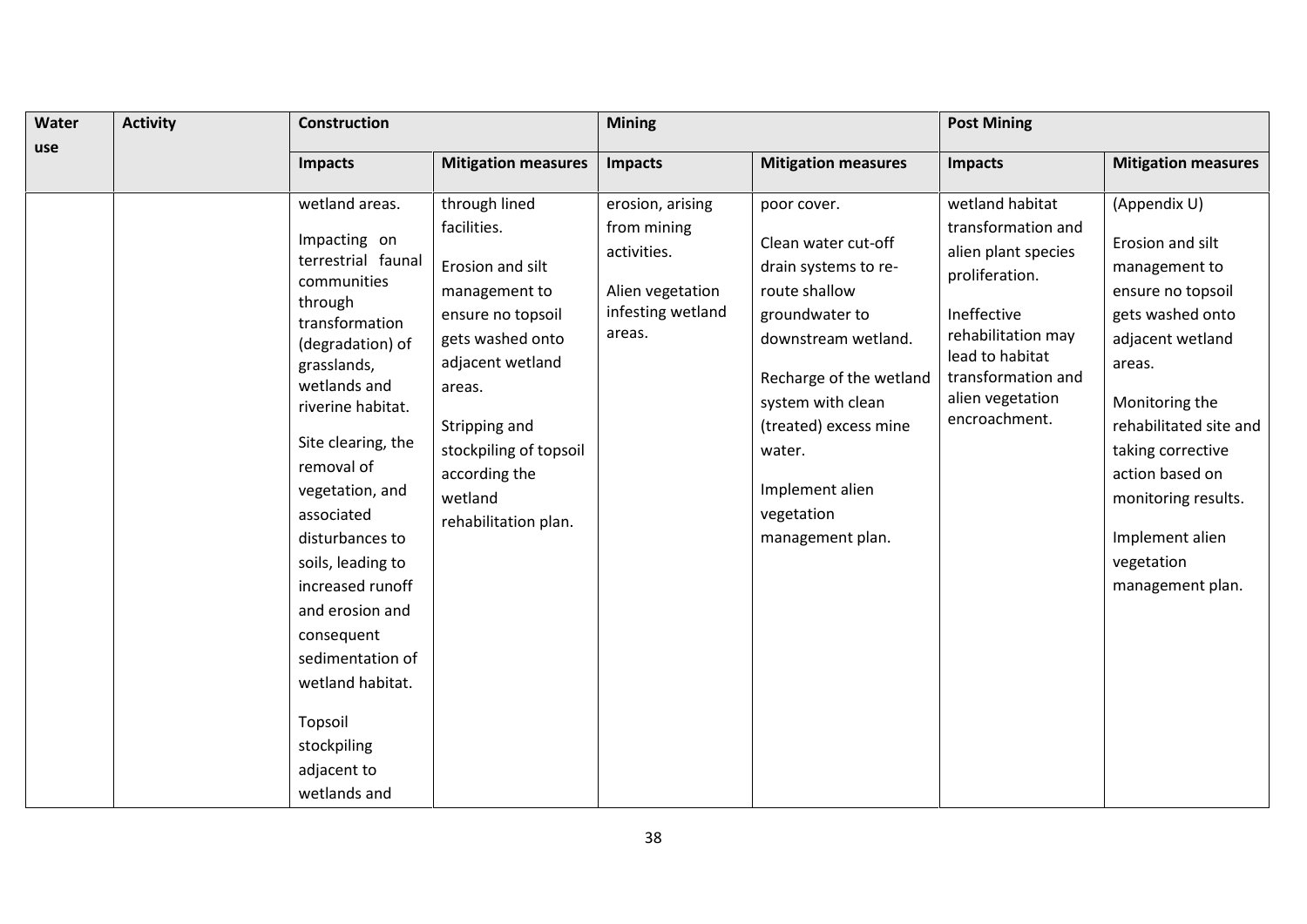| Water         | <b>Activity</b>                                                            | <b>Construction</b>                                                                                                                                                                                                                                                                   |                                                                                                                                                                                                                           | <b>Mining</b>                                                                                                                                                                                                                                               |                                                                                                                                                                                                                                                                      | <b>Post Mining</b>                                                                                                                                                                                                                                                    |                                                                                                                                                                                                                                               |
|---------------|----------------------------------------------------------------------------|---------------------------------------------------------------------------------------------------------------------------------------------------------------------------------------------------------------------------------------------------------------------------------------|---------------------------------------------------------------------------------------------------------------------------------------------------------------------------------------------------------------------------|-------------------------------------------------------------------------------------------------------------------------------------------------------------------------------------------------------------------------------------------------------------|----------------------------------------------------------------------------------------------------------------------------------------------------------------------------------------------------------------------------------------------------------------------|-----------------------------------------------------------------------------------------------------------------------------------------------------------------------------------------------------------------------------------------------------------------------|-----------------------------------------------------------------------------------------------------------------------------------------------------------------------------------------------------------------------------------------------|
| use           |                                                                            | <b>Impacts</b>                                                                                                                                                                                                                                                                        | <b>Mitigation measures</b>                                                                                                                                                                                                | <b>Impacts</b>                                                                                                                                                                                                                                              | <b>Mitigation measures</b>                                                                                                                                                                                                                                           | <b>Impacts</b>                                                                                                                                                                                                                                                        | <b>Mitigation measures</b>                                                                                                                                                                                                                    |
|               |                                                                            | runoff from<br>stockpiles.<br>Dewatering of<br>wetland habitat<br>down gradient of<br>mining activities,<br>leading to loss of<br>water within<br>wetland habitat<br>and altered<br>hydrological                                                                                      |                                                                                                                                                                                                                           |                                                                                                                                                                                                                                                             |                                                                                                                                                                                                                                                                      |                                                                                                                                                                                                                                                                       |                                                                                                                                                                                                                                               |
| $21(c)$ & (i) | 8m access road for<br>heavy vehicles for<br>collection of product<br>coal. | patterns.<br>Within 500m of<br>wetland system 1<br>& 2; Seep<br>wetland (S1 & S2)<br>(SAS, May 2015) -<br>Also runs through<br>seep wetland S2.<br>Construction of<br>roadways<br>through wetlands<br>crossings, altering<br>stream and base<br>flow patterns and<br>water velocities | Limit the disturbed<br>area to the<br>immediate footprint<br>of the road.<br>Rehabilitation of<br>area not directly<br>affected by the road.<br>Ensure no pollution<br>enters the wetland<br>through lined<br>facilities. | Within 500m of<br>wetland system 1 &<br>2; Seep wetland (S1<br>& S2) (SAS, May<br>$2015$ ) – Also runs<br>through seep<br>wetland S2.<br>Ongoing<br>disturbances to<br>soils, resulting in<br>increased<br>sedimentation and<br>risk of<br>erosion, arising | Ensure no pollution<br>enters the wetland<br>through liners system.<br>Monitor vegetation and<br>groundwater levels.<br>Implement erosion<br>control and silt<br>management -<br>revegetate areas with<br>poor cover.<br>Clean water cut-off<br>drain systems to re- | Within 500m of<br>wetland system 1 &<br>2; Seep wetland (S1<br>& S2) (SAS, May<br>$2015$ ) – Also runs<br>through seep<br>wetland S2.<br>Disturbance of soils<br>as part of demolition<br>activities and<br>backfilling.<br>Decommissioning<br>activities may lead to | Limit the disturbed<br>area to the<br>immediate footprint<br>of the road.<br>Replacing soil in<br>sequence of removal<br>and revegetating<br>according to wetland<br>rehabilitation plan<br>(Appendix U)<br>Erosion and silt<br>management to |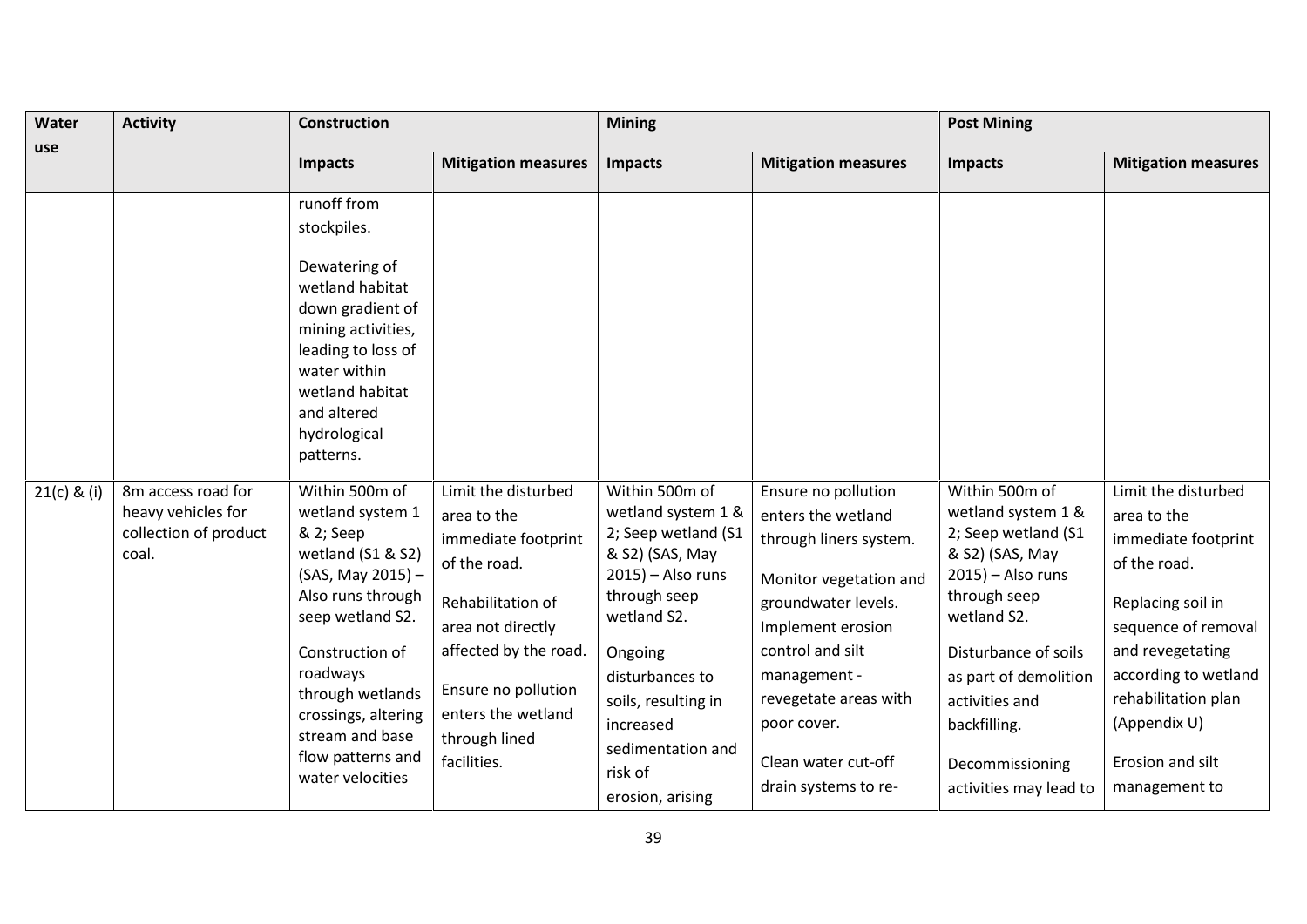| Water | <b>Activity</b> | <b>Construction</b>                                                                                                                                                                                                                                                                                                                                                                                                                                    |                                                                                                                                                                                                                                                                                                                                     | <b>Mining</b>                                                                 |                                                                                                                                                                                                                                                                                               | <b>Post Mining</b>                                                                                                                                                                                |                                                                                                                                                                                                                                     |  |
|-------|-----------------|--------------------------------------------------------------------------------------------------------------------------------------------------------------------------------------------------------------------------------------------------------------------------------------------------------------------------------------------------------------------------------------------------------------------------------------------------------|-------------------------------------------------------------------------------------------------------------------------------------------------------------------------------------------------------------------------------------------------------------------------------------------------------------------------------------|-------------------------------------------------------------------------------|-----------------------------------------------------------------------------------------------------------------------------------------------------------------------------------------------------------------------------------------------------------------------------------------------|---------------------------------------------------------------------------------------------------------------------------------------------------------------------------------------------------|-------------------------------------------------------------------------------------------------------------------------------------------------------------------------------------------------------------------------------------|--|
| use   |                 | <b>Impacts</b>                                                                                                                                                                                                                                                                                                                                                                                                                                         | <b>Mitigation measures</b>                                                                                                                                                                                                                                                                                                          | Impacts                                                                       | <b>Mitigation measures</b>                                                                                                                                                                                                                                                                    | Impacts                                                                                                                                                                                           | <b>Mitigation measures</b>                                                                                                                                                                                                          |  |
|       |                 | Change in plant<br>species<br>composition with<br>a reduced water<br>impact into the<br>wetland areas.<br>Impacting on<br>terrestrial faunal<br>communities<br>through<br>transformation<br>(degradation) of<br>grasslands,<br>wetlands and<br>riverine habitat.<br>Site clearing, the<br>removal of<br>vegetation, and<br>associated<br>disturbances to<br>soils, leading to<br>increased runoff<br>and erosion and<br>consequent<br>sedimentation of | Erosion and silt<br>management to<br>ensure no topsoil<br>gets washed onto<br>adjacent wetland<br>areas.<br>Stripping and<br>stockpiling of topsoil<br>according the<br>wetland<br>rehabilitation plan.<br>Putting connecting<br>pipes in place to<br>ensure connectivity<br>between wetland<br>areas on both sides<br>of the road. | from mining<br>activities.<br>Alien vegetation<br>infesting wetland<br>areas. | route shallow<br>groundwater to<br>downstream wetland.<br>Recharge of the wetland<br>system with clean<br>(treated) excess mine<br>water.<br>Maintain connectivity<br>by ensuring connection<br>pipes under the road is<br>always clear.<br>Implement alien<br>vegetation<br>management plan. | wetland habitat<br>transformation and<br>alien plant species<br>proliferation.<br>Ineffective<br>rehabilitation may<br>lead to habitat<br>transformation and<br>alien vegetation<br>encroachment. | ensure no topsoil<br>gets washed onto<br>adjacent wetland<br>areas.<br>Monitoring the<br>rehabilitated site and<br>taking corrective<br>action based on<br>monitoring results.<br>Implement alien<br>vegetation<br>management plan. |  |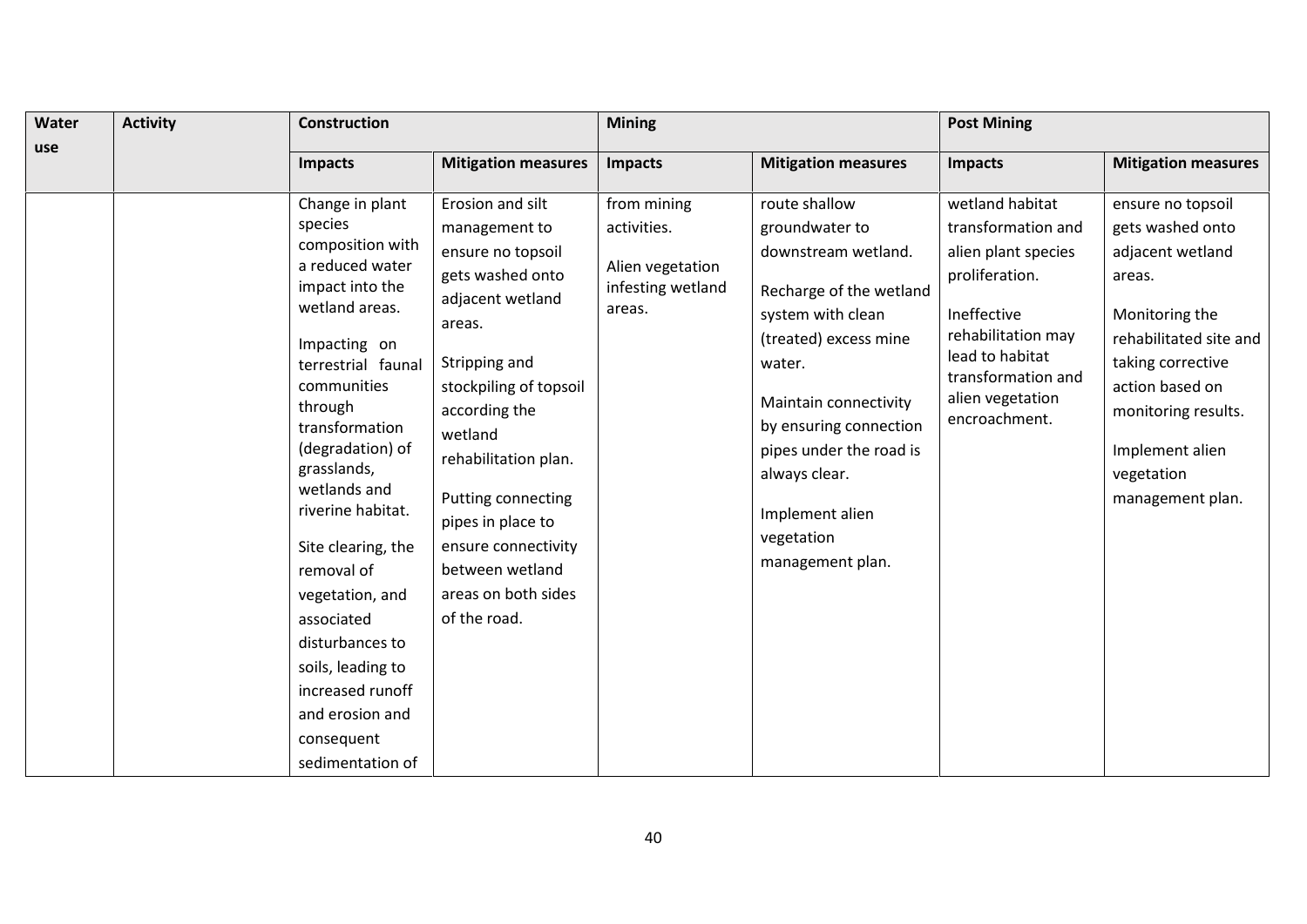| <b>Activity</b><br>Water |                                      | Construction                                                                                                                                                                    |                                                                           | <b>Mining</b>                                                                 |                                                                     | <b>Post Mining</b>                                                            |                                                                           |
|--------------------------|--------------------------------------|---------------------------------------------------------------------------------------------------------------------------------------------------------------------------------|---------------------------------------------------------------------------|-------------------------------------------------------------------------------|---------------------------------------------------------------------|-------------------------------------------------------------------------------|---------------------------------------------------------------------------|
| use                      |                                      | <b>Impacts</b>                                                                                                                                                                  | <b>Mitigation measures</b>                                                | <b>Impacts</b>                                                                | <b>Mitigation measures</b>                                          | <b>Impacts</b>                                                                | <b>Mitigation measures</b>                                                |
|                          |                                      | wetland habitat.                                                                                                                                                                |                                                                           |                                                                               |                                                                     |                                                                               |                                                                           |
|                          |                                      | Topsoil                                                                                                                                                                         |                                                                           |                                                                               |                                                                     |                                                                               |                                                                           |
|                          |                                      | stockpiling                                                                                                                                                                     |                                                                           |                                                                               |                                                                     |                                                                               |                                                                           |
|                          |                                      | adjacent to                                                                                                                                                                     |                                                                           |                                                                               |                                                                     |                                                                               |                                                                           |
|                          |                                      | wetlands and                                                                                                                                                                    |                                                                           |                                                                               |                                                                     |                                                                               |                                                                           |
|                          |                                      | runoff from                                                                                                                                                                     |                                                                           |                                                                               |                                                                     |                                                                               |                                                                           |
|                          |                                      | stockpiles.                                                                                                                                                                     |                                                                           |                                                                               |                                                                     |                                                                               |                                                                           |
|                          |                                      | Dewatering of<br>wetland habitat<br>down gradient of<br>mining activities,<br>leading to loss of<br>water within<br>wetland habitat<br>and altered<br>hydrological<br>patterns. |                                                                           |                                                                               |                                                                     |                                                                               |                                                                           |
| $21(c)$ & (i)            | 7m access road for<br>light vehicles | Within 500m of<br>wetland system<br>2; Seep wetland<br>(S2) (SAS, May                                                                                                           | Limit the disturbed<br>area to the<br>immediate footprint<br>of the road. | Within 500m of<br>wetland system 2;<br>Seep wetland (S2)<br>(SAS, May 2015) - | Ensure no pollution<br>enters the wetland<br>through liners system. | Within 500m of<br>wetland system 2;<br>Seep wetland (S2)<br>(SAS, May 2015) - | Limit the disturbed<br>area to the<br>immediate footprint<br>of the road. |
|                          |                                      | $2015$ ) – Also runs                                                                                                                                                            |                                                                           | Also runs through                                                             | Monitor vegetation and                                              | Also runs through                                                             |                                                                           |
|                          |                                      | through seep                                                                                                                                                                    | Rehabilitation of                                                         | seep wetland S2.                                                              | groundwater levels.                                                 | seep wetland S2.                                                              | Replacing soil in                                                         |
|                          |                                      | wetland S2.                                                                                                                                                                     | area not directly                                                         | Ongoing                                                                       | Implement erosion                                                   | Disturbance of soils                                                          | sequence of removal                                                       |
|                          |                                      | Construction of                                                                                                                                                                 |                                                                           | disturbances to                                                               | control and silt                                                    | as part of demolition                                                         | and revegetating                                                          |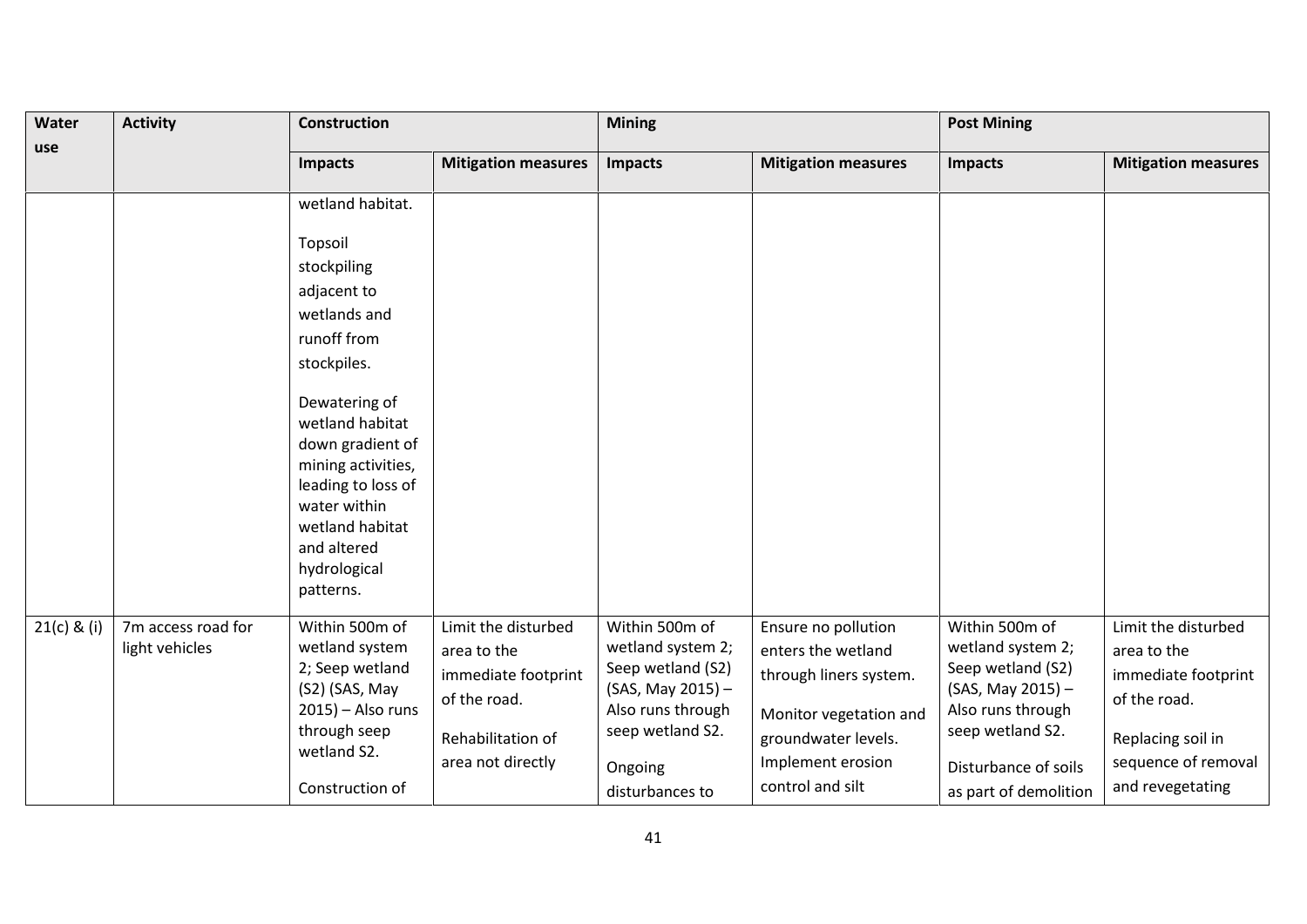| Water | <b>Activity</b> | Construction                                                                                                                                                                                                                                                                                                                                                                                                                                                                |                                                                                                                                                                                                                                                                                                                                                                                                                                           | <b>Mining</b>                                                                                                                                                         |                                                                                                                                                                                                                                                                                                                                                                                                      | <b>Post Mining</b>                                                                                                                                                                                                                                                               |                                                                                                                                                                                                                                                                                                                                         |  |
|-------|-----------------|-----------------------------------------------------------------------------------------------------------------------------------------------------------------------------------------------------------------------------------------------------------------------------------------------------------------------------------------------------------------------------------------------------------------------------------------------------------------------------|-------------------------------------------------------------------------------------------------------------------------------------------------------------------------------------------------------------------------------------------------------------------------------------------------------------------------------------------------------------------------------------------------------------------------------------------|-----------------------------------------------------------------------------------------------------------------------------------------------------------------------|------------------------------------------------------------------------------------------------------------------------------------------------------------------------------------------------------------------------------------------------------------------------------------------------------------------------------------------------------------------------------------------------------|----------------------------------------------------------------------------------------------------------------------------------------------------------------------------------------------------------------------------------------------------------------------------------|-----------------------------------------------------------------------------------------------------------------------------------------------------------------------------------------------------------------------------------------------------------------------------------------------------------------------------------------|--|
| use   |                 | <b>Impacts</b>                                                                                                                                                                                                                                                                                                                                                                                                                                                              | <b>Mitigation measures</b>                                                                                                                                                                                                                                                                                                                                                                                                                | Impacts                                                                                                                                                               | <b>Mitigation measures</b>                                                                                                                                                                                                                                                                                                                                                                           | Impacts                                                                                                                                                                                                                                                                          | <b>Mitigation measures</b>                                                                                                                                                                                                                                                                                                              |  |
|       |                 | roadways<br>through wetlands<br>crossings, altering<br>stream and base<br>flow patterns and<br>water velocities<br>Change in plant<br>species<br>composition with<br>a reduced water<br>impact into the<br>wetland areas.<br>Impacting on<br>terrestrial faunal<br>communities<br>through<br>transformation<br>(degradation) of<br>grasslands,<br>wetlands and<br>riverine habitat.<br>Site clearing, the<br>removal of<br>vegetation, and<br>associated<br>disturbances to | affected by the road.<br>Ensure no pollution<br>enters the wetland<br>through lined<br>facilities.<br>Erosion and silt<br>management to<br>ensure no topsoil<br>gets washed onto<br>adjacent wetland<br>areas.<br>Stripping and<br>stockpiling of topsoil<br>according the<br>wetland<br>rehabilitation plan.<br>Putting connecting<br>pipes in place to<br>ensure connectivity<br>between wetland<br>areas on both sides<br>of the road. | soils, resulting in<br>increased<br>sedimentation and<br>risk of<br>erosion, arising<br>from mining<br>activities.<br>Alien vegetation<br>infesting wetland<br>areas. | management -<br>revegetate areas with<br>poor cover.<br>Clean water cut-off<br>drain systems to re-<br>route shallow<br>groundwater to<br>downstream wetland.<br>Recharge of the wetland<br>system with clean<br>(treated) excess mine<br>water.<br>Maintain connectivity<br>by ensuring connection<br>pipes under the road is<br>always clear.<br>Implement alien<br>vegetation<br>management plan. | activities and<br>backfilling.<br>Decommissioning<br>activities may lead to<br>wetland habitat<br>transformation and<br>alien plant species<br>proliferation.<br>Ineffective<br>rehabilitation may<br>lead to habitat<br>transformation and<br>alien vegetation<br>encroachment. | according to wetland<br>rehabilitation plan<br>(Appendix U)<br>Erosion and silt<br>management to<br>ensure no topsoil<br>gets washed onto<br>adjacent wetland<br>areas.<br>Monitoring the<br>rehabilitated site and<br>taking corrective<br>action based on<br>monitoring results.<br>Implement alien<br>vegetation<br>management plan. |  |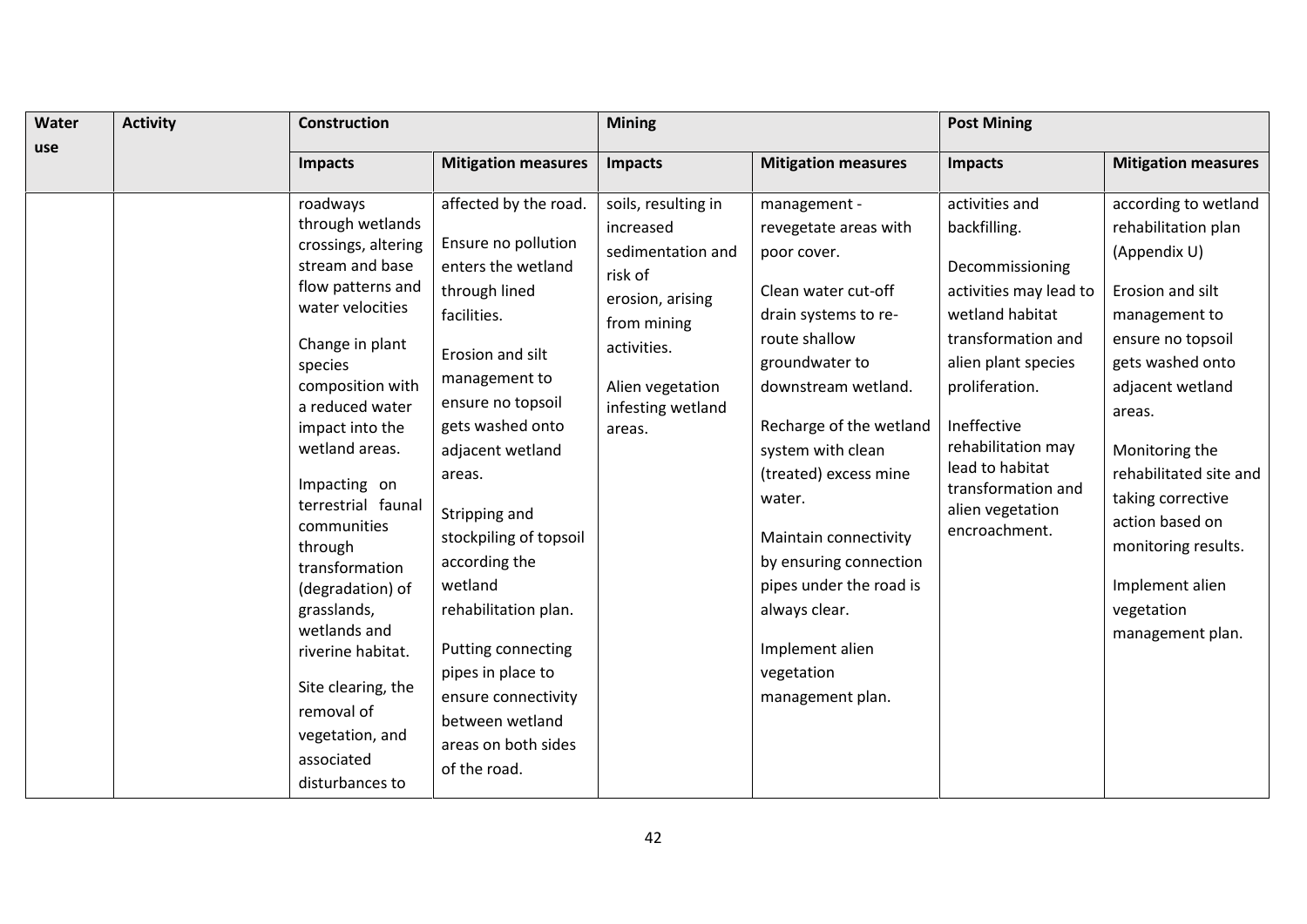| Water         | <b>Activity</b><br><b>Construction</b> |                           |                            | <b>Mining</b>       |                            | <b>Post Mining</b>  |                            |
|---------------|----------------------------------------|---------------------------|----------------------------|---------------------|----------------------------|---------------------|----------------------------|
| use           |                                        | <b>Impacts</b>            | <b>Mitigation measures</b> | <b>Impacts</b>      | <b>Mitigation measures</b> | <b>Impacts</b>      | <b>Mitigation measures</b> |
|               |                                        |                           |                            |                     |                            |                     |                            |
|               |                                        | soils, leading to         |                            |                     |                            |                     |                            |
|               |                                        | increased runoff          |                            |                     |                            |                     |                            |
|               |                                        | and erosion and           |                            |                     |                            |                     |                            |
|               |                                        | consequent                |                            |                     |                            |                     |                            |
|               |                                        | sedimentation of          |                            |                     |                            |                     |                            |
|               |                                        | wetland habitat.          |                            |                     |                            |                     |                            |
|               |                                        | Topsoil                   |                            |                     |                            |                     |                            |
|               |                                        | stockpiling               |                            |                     |                            |                     |                            |
|               |                                        | adjacent to               |                            |                     |                            |                     |                            |
|               |                                        | wetlands and              |                            |                     |                            |                     |                            |
|               |                                        | runoff from               |                            |                     |                            |                     |                            |
|               |                                        | stockpiles.               |                            |                     |                            |                     |                            |
|               |                                        | Dewatering of             |                            |                     |                            |                     |                            |
|               |                                        | wetland habitat           |                            |                     |                            |                     |                            |
|               |                                        | down gradient of          |                            |                     |                            |                     |                            |
|               |                                        | mining activities,        |                            |                     |                            |                     |                            |
|               |                                        | leading to loss of        |                            |                     |                            |                     |                            |
|               |                                        | water within              |                            |                     |                            |                     |                            |
|               |                                        | wetland habitat           |                            |                     |                            |                     |                            |
|               |                                        | and altered               |                            |                     |                            |                     |                            |
|               |                                        | hydrological<br>patterns. |                            |                     |                            |                     |                            |
|               |                                        |                           |                            |                     |                            |                     |                            |
| $21(c)$ & (i) | RoM stockpile                          | Within 500m of            | Limit the disturbed        | Within 500m of      | Ensure no pollution        | Within 500m of      | Limit the disturbed        |
|               | conveyor 3A and coal                   | wetland system 1          | area to the                | wetland system 1 &  | enters the wetland         | wetland system 1 &  | area to the                |
|               |                                        | & 2; Seep                 | immediate footprint        | 2; Seep wetland (S1 |                            | 2; Seep wetland (S1 | immediate footprint        |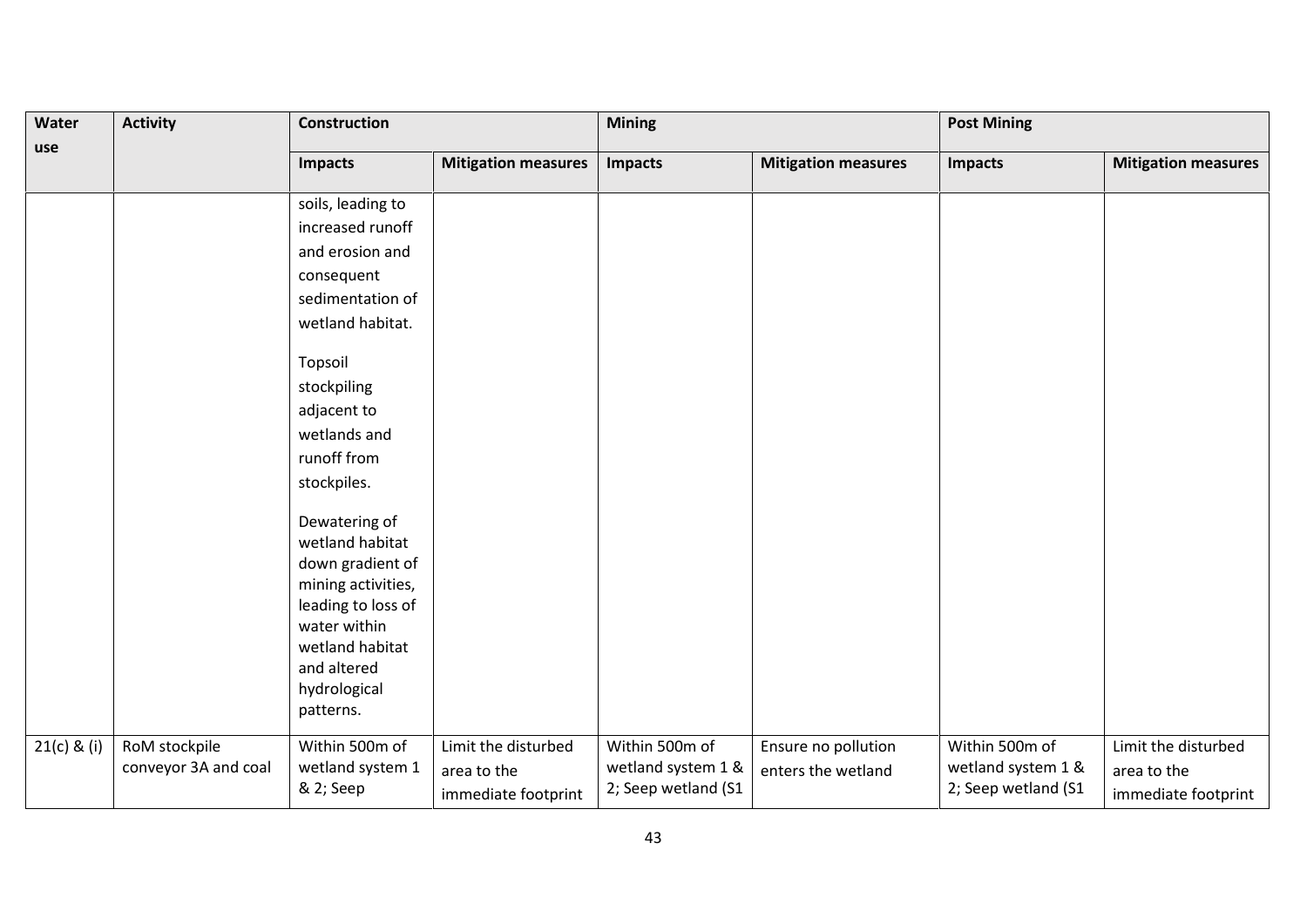| Water<br>use | <b>Activity</b> | Construction                                                                                                                                                                                                                                                                                                                                                                                                                                                                |                                                                                                                                                                                                                                                                                                                                                                                    | <b>Mining</b>                                                                                                                                                                                                                       |                                                                                                                                                                                                                                                                                                                                                                                                                           | <b>Post Mining</b>                                                                                                                                                                                                                                                                                                                                                |                                                                                                                                                                                                                                                                                                                                                                                                                             |
|--------------|-----------------|-----------------------------------------------------------------------------------------------------------------------------------------------------------------------------------------------------------------------------------------------------------------------------------------------------------------------------------------------------------------------------------------------------------------------------------------------------------------------------|------------------------------------------------------------------------------------------------------------------------------------------------------------------------------------------------------------------------------------------------------------------------------------------------------------------------------------------------------------------------------------|-------------------------------------------------------------------------------------------------------------------------------------------------------------------------------------------------------------------------------------|---------------------------------------------------------------------------------------------------------------------------------------------------------------------------------------------------------------------------------------------------------------------------------------------------------------------------------------------------------------------------------------------------------------------------|-------------------------------------------------------------------------------------------------------------------------------------------------------------------------------------------------------------------------------------------------------------------------------------------------------------------------------------------------------------------|-----------------------------------------------------------------------------------------------------------------------------------------------------------------------------------------------------------------------------------------------------------------------------------------------------------------------------------------------------------------------------------------------------------------------------|
|              |                 | <b>Impacts</b>                                                                                                                                                                                                                                                                                                                                                                                                                                                              | <b>Mitigation measures</b>                                                                                                                                                                                                                                                                                                                                                         | <b>Impacts</b>                                                                                                                                                                                                                      | <b>Mitigation measures</b>                                                                                                                                                                                                                                                                                                                                                                                                | Impacts                                                                                                                                                                                                                                                                                                                                                           | <b>Mitigation measures</b>                                                                                                                                                                                                                                                                                                                                                                                                  |
|              | product 3B.     | wetland (S1 & S2)<br>(SAS, May 2015).<br>Change in plant<br>species<br>composition with<br>a reduced water<br>impact into the<br>wetland areas.<br>Impacting on<br>terrestrial faunal<br>communities<br>through<br>transformation<br>(degradation) of<br>grasslands,<br>wetlands and<br>riverine habitat.<br>Site clearing, the<br>removal of<br>vegetation, and<br>associated<br>disturbances to<br>soils, leading to<br>increased runoff<br>and erosion and<br>consequent | of the conveyor.<br>Rehabilitation of<br>area not directly<br>affected by the<br>conveyor.<br>Ensure no pollution<br>enters the wetland<br>through lined<br>facilities.<br>Erosion and silt<br>management to<br>ensure no topsoil<br>gets washed onto<br>adjacent wetland<br>areas.<br>Stripping and<br>stockpiling of topsoil<br>according the<br>wetland<br>rehabilitation plan. | & S2) (SAS, May<br>$2015$ ).<br>Ongoing<br>disturbances to<br>soils, resulting in<br>increased<br>sedimentation and<br>risk of<br>erosion, arising<br>from mining<br>activities.<br>Alien vegetation<br>infesting wetland<br>areas. | through liners system.<br>Monitor vegetation and<br>groundwater levels.<br>Implement erosion<br>control and silt<br>management -<br>revegetate areas with<br>poor cover.<br>Clean water cut-off<br>drain systems to re-<br>route shallow<br>groundwater to<br>downstream wetland.<br>Recharge of the wetland<br>system with clean<br>(treated) excess mine<br>water.<br>Implement alien<br>vegetation<br>management plan. | & S2) (SAS, May<br>$2015$ ).<br>Disturbance of soils<br>as part of demolition<br>activities and<br>backfilling.<br>Decommissioning<br>activities may lead to<br>wetland habitat<br>transformation and<br>alien plant species<br>proliferation.<br>Ineffective<br>rehabilitation may<br>lead to habitat<br>transformation and<br>alien vegetation<br>encroachment. | of the conveyor.<br>Replacing soil in<br>sequence of removal<br>and revegetating<br>according to wetland<br>rehabilitation plan<br>(Appendix U)<br>Erosion and silt<br>management to<br>ensure no topsoil<br>gets washed onto<br>adjacent wetland<br>areas.<br>Monitoring the<br>rehabilitated site and<br>taking corrective<br>action based on<br>monitoring results.<br>Implement alien<br>vegetation<br>management plan. |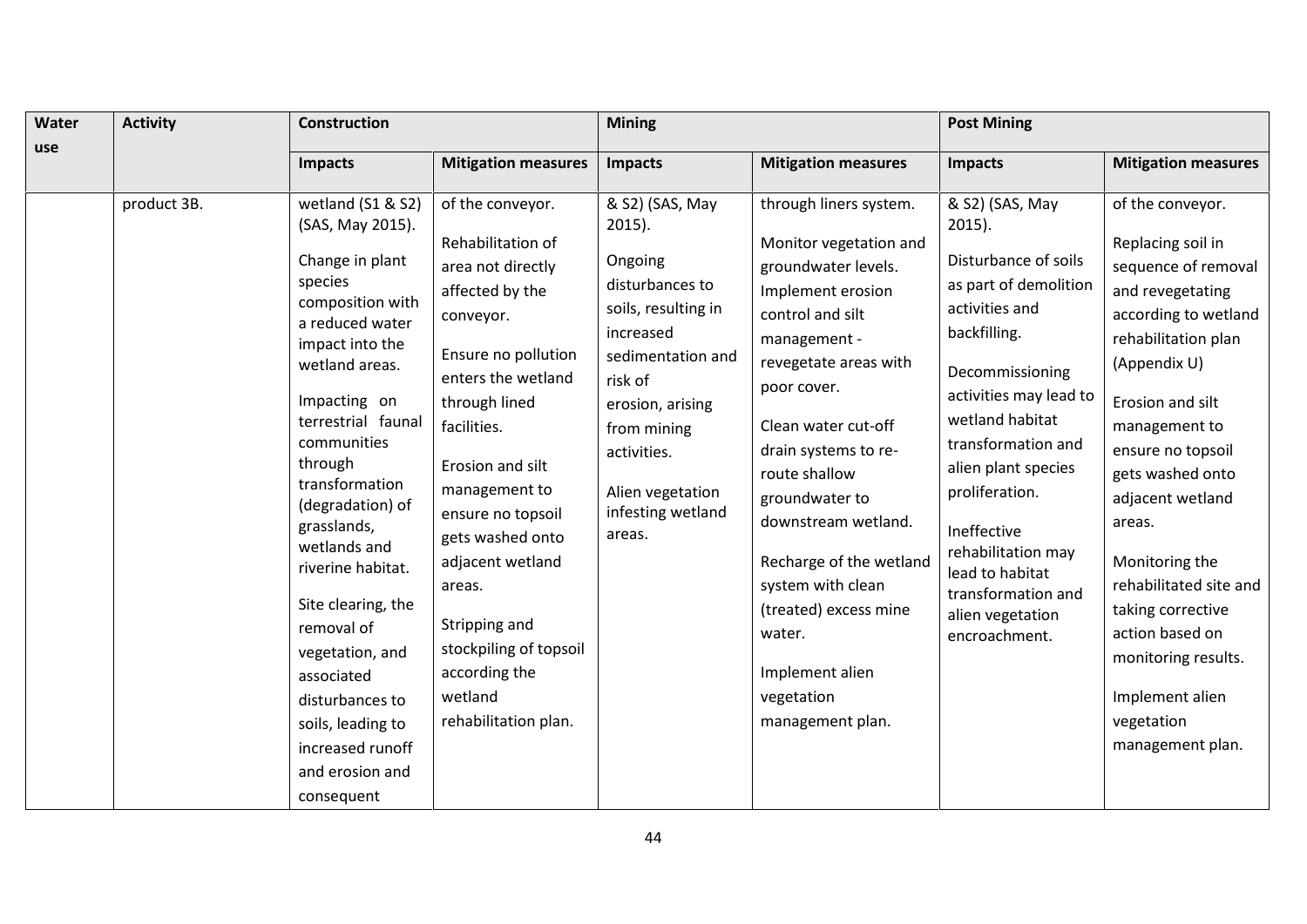| Water         | <b>Activity</b> | <b>Construction</b>                                                                                                                                                                                                                                                                                            |                                                                                                                      | <b>Mining</b>                                                                                                          |                                                                                                                                 | <b>Post Mining</b>                                                                                                                      |                                                                                                                        |
|---------------|-----------------|----------------------------------------------------------------------------------------------------------------------------------------------------------------------------------------------------------------------------------------------------------------------------------------------------------------|----------------------------------------------------------------------------------------------------------------------|------------------------------------------------------------------------------------------------------------------------|---------------------------------------------------------------------------------------------------------------------------------|-----------------------------------------------------------------------------------------------------------------------------------------|------------------------------------------------------------------------------------------------------------------------|
| use           |                 | <b>Impacts</b>                                                                                                                                                                                                                                                                                                 | <b>Mitigation measures</b>                                                                                           | <b>Impacts</b>                                                                                                         | <b>Mitigation measures</b>                                                                                                      | <b>Impacts</b>                                                                                                                          | <b>Mitigation measures</b>                                                                                             |
|               |                 | sedimentation of<br>wetland habitat.<br>Topsoil<br>stockpiling<br>adjacent to<br>wetlands and<br>runoff from<br>stockpiles.<br>Dewatering of<br>wetland habitat<br>down gradient of<br>mining activities,<br>leading to loss of<br>water within<br>wetland habitat<br>and altered<br>hydrological<br>patterns. |                                                                                                                      |                                                                                                                        |                                                                                                                                 |                                                                                                                                         |                                                                                                                        |
| $21(c)$ & (i) | Perimeter Fence | Runs through<br>wetland system<br>1& 2; Seep<br>wetland (S1 & S2)<br>(SAS, May 2015)<br>Change in plant<br>species                                                                                                                                                                                             | Limit the disturbed<br>area to the<br>immediate footprint<br>of the fence.<br>Rehabilitation of<br>area not directly | Runs through<br>wetland system 1&<br>2; Seep wetland (S1<br>& S2) (SAS, May<br>$2015$ ).<br>Ongoing<br>disturbances to | Monitor vegetation and<br>groundwater levels.<br>Implement erosion<br>control and silt<br>management -<br>revegetate areas with | Runs through<br>wetland system 1&<br>2; Seep wetland (S1<br>& S2) (SAS, May<br>$2015$ ).<br>Disturbance of soils<br>as part of removing | Limit the disturbed<br>area to the<br>immediate footprint<br>of the fence.<br>Replacing soil in<br>sequence of removal |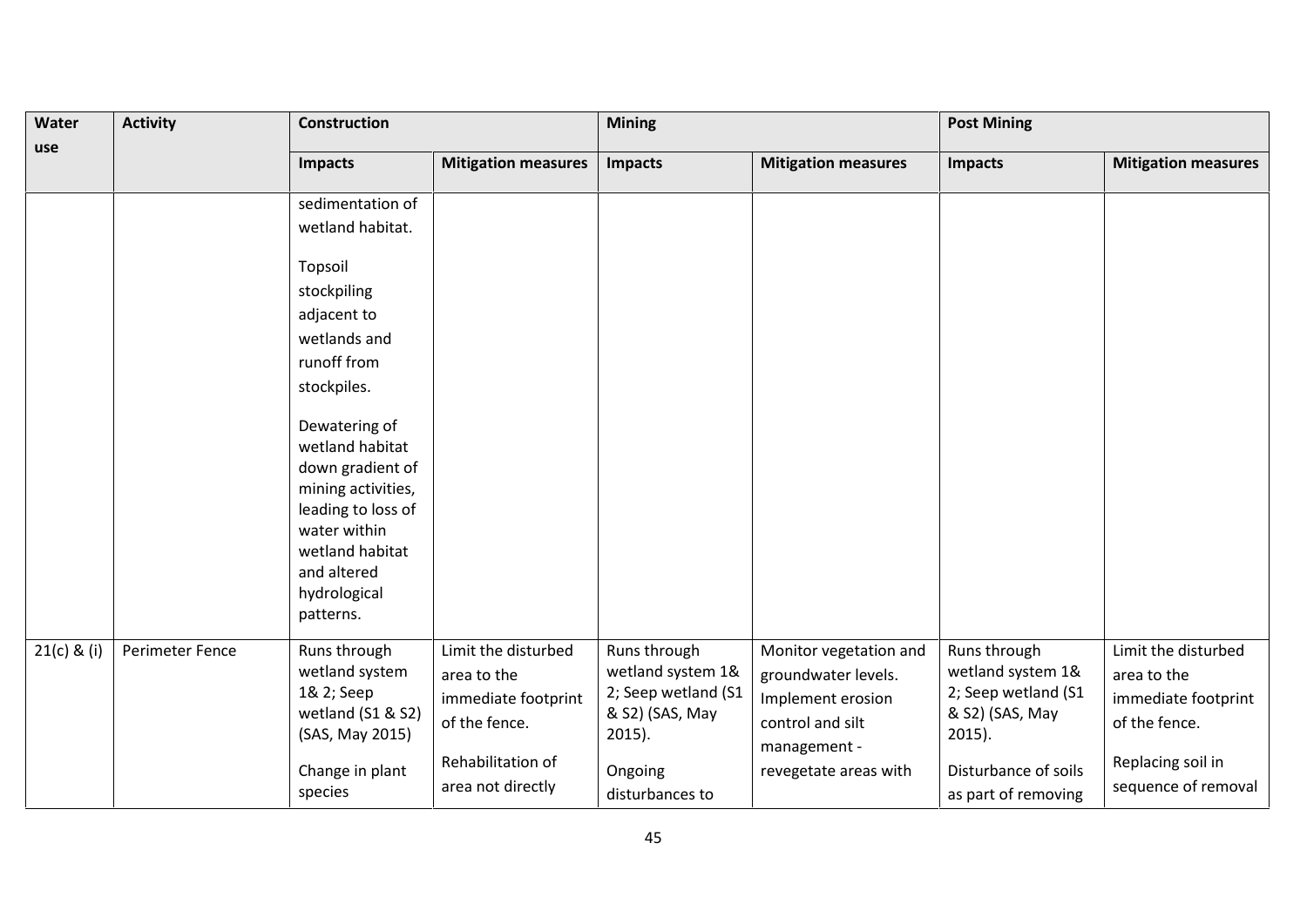| Water | <b>Activity</b> | Construction                                                                                                                                                                                                                                                                                                                                                                                                                                            |                                                                                                                                          | <b>Mining</b>                                                                                                                                                         |                                                                                                                                                                                                                                                              | <b>Post Mining</b>                                                                                                                                                                                                                                           |                                                                                                                                                                                                                                                                                                                                                             |  |
|-------|-----------------|---------------------------------------------------------------------------------------------------------------------------------------------------------------------------------------------------------------------------------------------------------------------------------------------------------------------------------------------------------------------------------------------------------------------------------------------------------|------------------------------------------------------------------------------------------------------------------------------------------|-----------------------------------------------------------------------------------------------------------------------------------------------------------------------|--------------------------------------------------------------------------------------------------------------------------------------------------------------------------------------------------------------------------------------------------------------|--------------------------------------------------------------------------------------------------------------------------------------------------------------------------------------------------------------------------------------------------------------|-------------------------------------------------------------------------------------------------------------------------------------------------------------------------------------------------------------------------------------------------------------------------------------------------------------------------------------------------------------|--|
| use   |                 | <b>Impacts</b>                                                                                                                                                                                                                                                                                                                                                                                                                                          | <b>Mitigation measures</b>                                                                                                               | <b>Impacts</b>                                                                                                                                                        | <b>Mitigation measures</b>                                                                                                                                                                                                                                   | <b>Impacts</b>                                                                                                                                                                                                                                               | <b>Mitigation measures</b>                                                                                                                                                                                                                                                                                                                                  |  |
|       |                 | composition with<br>a reduced water<br>impact into the<br>wetland areas.<br>Impacting on<br>terrestrial faunal<br>communities<br>through<br>transformation<br>(degradation) of<br>grasslands,<br>wetlands and<br>riverine habitat.<br>Site clearing, the<br>removal of<br>vegetation, and<br>associated<br>disturbances to<br>soils, leading to<br>increased runoff<br>and erosion and<br>consequent<br>sedimentation of<br>wetland habitat.<br>Topsoil | affected by the<br>conveyor.<br>Erosion and silt<br>management to<br>ensure no topsoil<br>gets washed onto<br>adjacent wetland<br>areas. | soils, resulting in<br>increased<br>sedimentation and<br>risk of<br>erosion, arising<br>from mining<br>activities.<br>Alien vegetation<br>infesting wetland<br>areas. | poor cover.<br>Clean water cut-off<br>drain systems to re-<br>route shallow<br>groundwater to<br>downstream wetland.<br>Recharge of the wetland<br>system with clean<br>(treated) excess mine<br>water.<br>Implement alien<br>vegetation<br>management plan. | the fence.<br>Decommissioning<br>activities may lead to<br>wetland habitat<br>transformation and<br>alien plant species<br>proliferation.<br>Ineffective<br>rehabilitation may<br>lead to habitat<br>transformation and<br>alien vegetation<br>encroachment. | and revegetating<br>according to wetland<br>rehabilitation plan<br>(Appendix U)<br>Erosion and silt<br>management to<br>ensure no topsoil<br>gets washed onto<br>adjacent wetland<br>areas.<br>Monitoring the<br>rehabilitated site and<br>taking corrective<br>action based on<br>monitoring results.<br>Implement alien<br>vegetation<br>management plan. |  |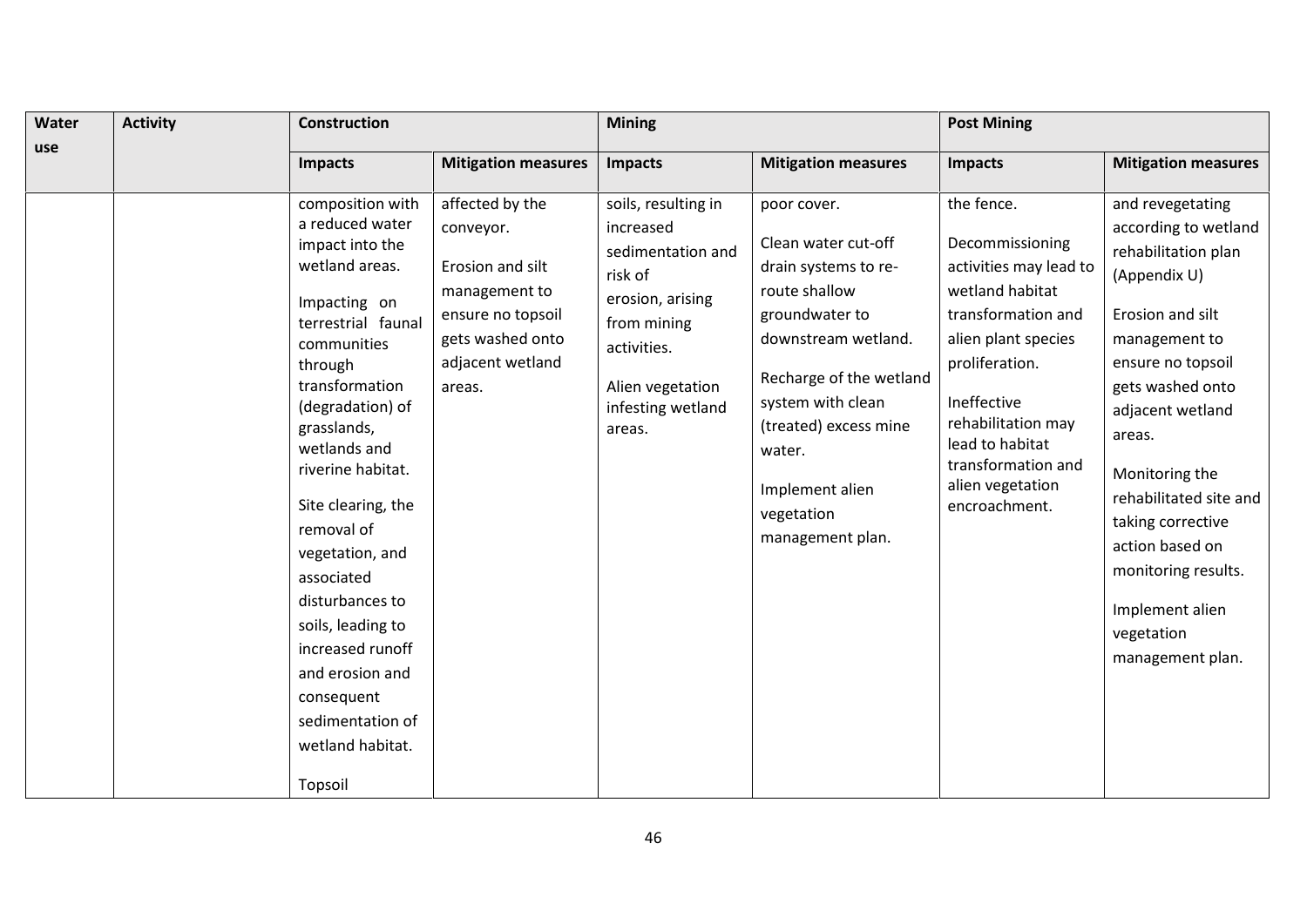| Water<br>use  | <b>Activity</b>                      | <b>Construction</b>                                                                                                                                                                                                                            |                                                                                                                                                                               | <b>Mining</b>                                                                                                                                                        |                                                                                                                                                                                                                | <b>Post Mining</b>                                                                                                                                                                      |                                                                                                                                                                                                |
|---------------|--------------------------------------|------------------------------------------------------------------------------------------------------------------------------------------------------------------------------------------------------------------------------------------------|-------------------------------------------------------------------------------------------------------------------------------------------------------------------------------|----------------------------------------------------------------------------------------------------------------------------------------------------------------------|----------------------------------------------------------------------------------------------------------------------------------------------------------------------------------------------------------------|-----------------------------------------------------------------------------------------------------------------------------------------------------------------------------------------|------------------------------------------------------------------------------------------------------------------------------------------------------------------------------------------------|
|               |                                      | <b>Impacts</b>                                                                                                                                                                                                                                 | <b>Mitigation measures</b>                                                                                                                                                    | <b>Impacts</b>                                                                                                                                                       | <b>Mitigation measures</b>                                                                                                                                                                                     | <b>Impacts</b>                                                                                                                                                                          | <b>Mitigation measures</b>                                                                                                                                                                     |
|               |                                      | stockpiling<br>adjacent to<br>wetlands and<br>runoff from<br>stockpiles.<br>Dewatering of<br>wetland habitat<br>down gradient of<br>mining activities,<br>leading to loss of<br>water within<br>wetland habitat<br>and altered<br>hydrological |                                                                                                                                                                               |                                                                                                                                                                      |                                                                                                                                                                                                                |                                                                                                                                                                                         |                                                                                                                                                                                                |
| $21(c)$ & (i) | Electricity supply route<br>to pumps | patterns.<br>Change in plant<br>species<br>composition with<br>a reduced water<br>impact into the<br>wetland areas.<br>Impacting on<br>terrestrial faunal<br>communities<br>through<br>transformation                                          | Limit the disturbed<br>area to the<br>immediate footprint<br>of the power line.<br>Rehabilitation of<br>area not directly<br>affected by the<br>conveyor.<br>Erosion and silt | Ongoing<br>disturbances to<br>soils, resulting in<br>increased<br>sedimentation and<br>risk of<br>erosion, arising<br>from mining<br>activities.<br>Alien vegetation | Monitor vegetation and<br>groundwater levels.<br>Implement erosion<br>control and silt<br>management -<br>revegetate areas with<br>poor cover.<br>Clean water cut-off<br>drain systems to re-<br>route shallow | Disturbance of soils<br>as part of removal of<br>the transmission<br>line.<br>Decommissioning<br>activities may lead to<br>wetland habitat<br>transformation and<br>alien plant species | Limit the disturbed<br>area to the<br>immediate footprint<br>of the power line.<br>Replacing soil in<br>sequence of removal<br>and revegetating<br>according to wetland<br>rehabilitation plan |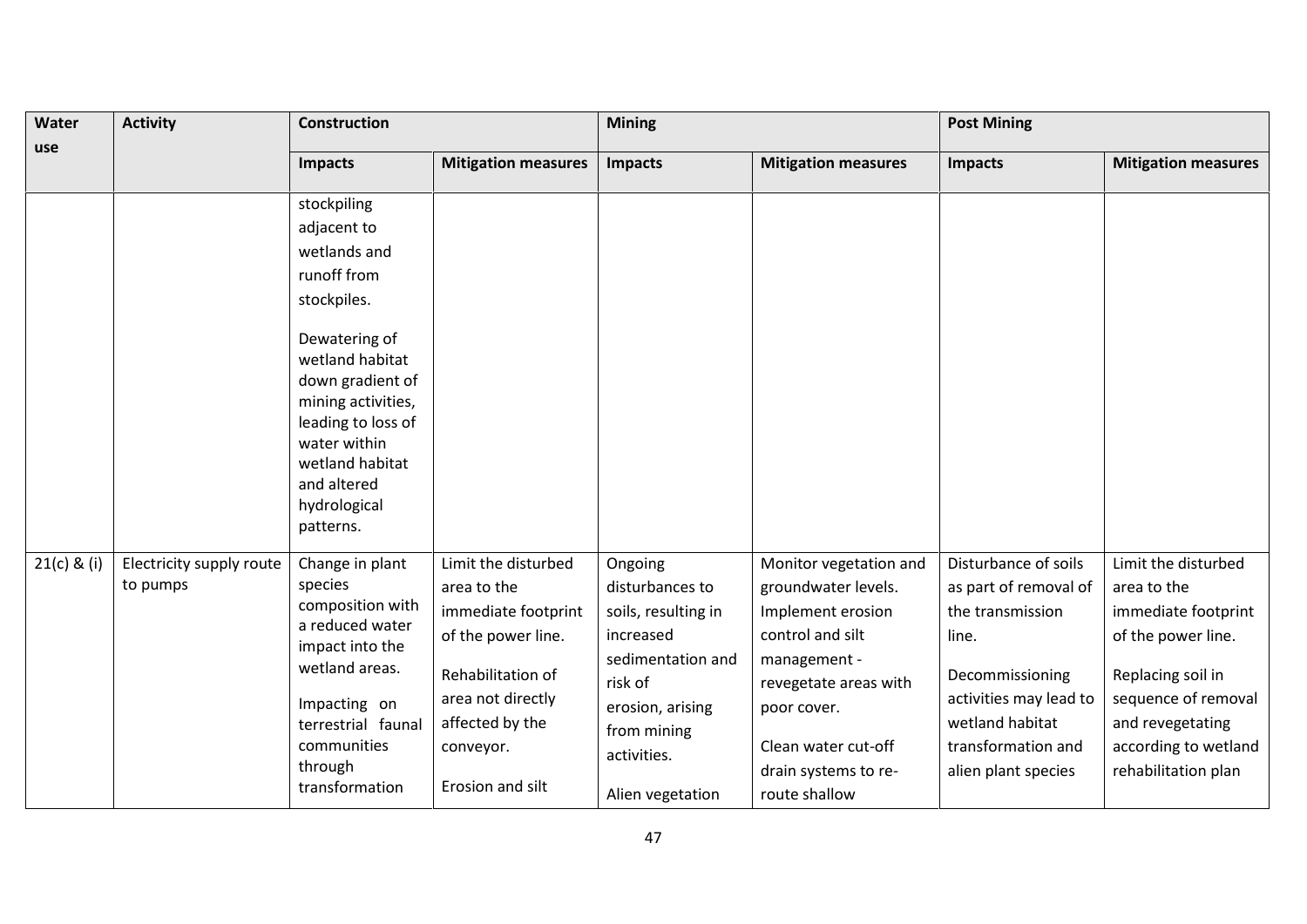| Water | <b>Activity</b> | <b>Construction</b>                                                                                                                                                                                                                                                                                                                                                                                                                                               |                                                                                      | <b>Mining</b>               |                                                                                                                                                                               | <b>Post Mining</b>                                                                                                                |                                                                                                                                                                                                                                                                                          |  |
|-------|-----------------|-------------------------------------------------------------------------------------------------------------------------------------------------------------------------------------------------------------------------------------------------------------------------------------------------------------------------------------------------------------------------------------------------------------------------------------------------------------------|--------------------------------------------------------------------------------------|-----------------------------|-------------------------------------------------------------------------------------------------------------------------------------------------------------------------------|-----------------------------------------------------------------------------------------------------------------------------------|------------------------------------------------------------------------------------------------------------------------------------------------------------------------------------------------------------------------------------------------------------------------------------------|--|
| use   |                 | <b>Impacts</b>                                                                                                                                                                                                                                                                                                                                                                                                                                                    | <b>Mitigation measures</b>                                                           | <b>Impacts</b>              | <b>Mitigation measures</b>                                                                                                                                                    | Impacts                                                                                                                           | <b>Mitigation measures</b>                                                                                                                                                                                                                                                               |  |
|       |                 | (degradation) of<br>grasslands,<br>wetlands and<br>riverine habitat.<br>Site clearing, the<br>removal of<br>vegetation, and<br>associated<br>disturbances to<br>soils, leading to<br>increased runoff<br>and erosion and<br>consequent<br>sedimentation of<br>wetland habitat.<br>Dewatering of<br>wetland habitat<br>down gradient of<br>mining activities,<br>leading to loss of<br>water within<br>wetland habitat<br>and altered<br>hydrological<br>patterns. | management to<br>ensure no topsoil<br>gets washed onto<br>adjacent wetland<br>areas. | infesting wetland<br>areas. | groundwater to<br>downstream wetland.<br>Recharge of the wetland<br>system with clean<br>(treated) excess mine<br>water.<br>Implement alien<br>vegetation<br>management plan. | proliferation.<br>Ineffective<br>rehabilitation may<br>lead to habitat<br>transformation and<br>alien vegetation<br>encroachment. | (Appendix U)<br>Erosion and silt<br>management to<br>ensure no topsoil<br>gets washed onto<br>adjacent wetland<br>areas.<br>Monitoring the<br>rehabilitated site and<br>taking corrective<br>action based on<br>monitoring results.<br>Implement alien<br>vegetation<br>management plan. |  |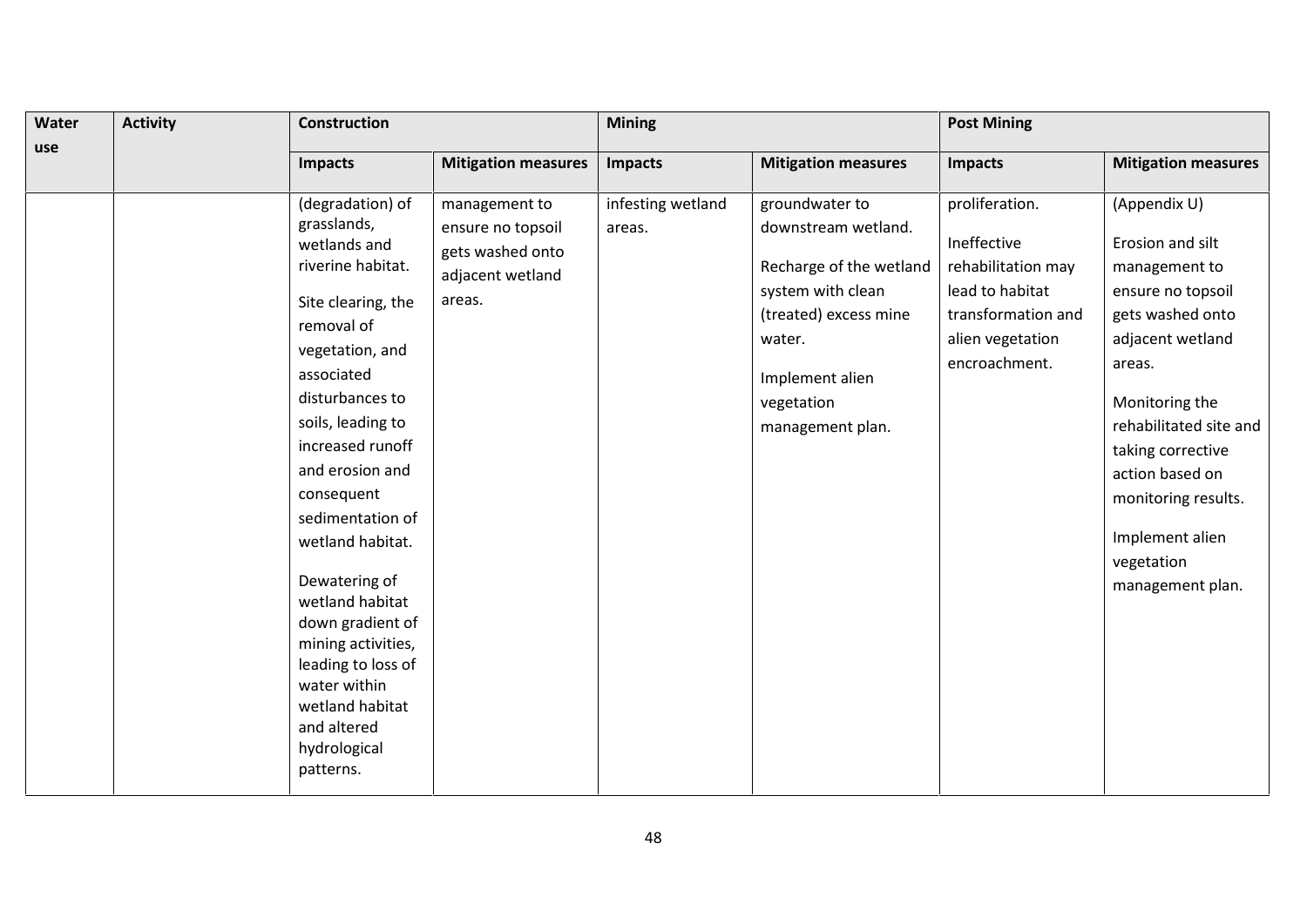| <b>Water</b>  | <b>Activity</b>                                                                                                                                          | <b>Construction</b>                                                                                                                                                                                                                                                                                                                                                                                                                                                 |                                                                                                                                                                                                                                                                                                                                                                                                                         | <b>Mining</b>                                                                                                                                                                                                                                                                       |                                                                                                                                                                                                                                                                                                                                                                                                                                                                        | <b>Post Mining</b>                                                                                                                                                                                                                                                                                                                                                                                                |                                                                                                                                                                                                                                                                                                                                                                                                                                                                      |  |
|---------------|----------------------------------------------------------------------------------------------------------------------------------------------------------|---------------------------------------------------------------------------------------------------------------------------------------------------------------------------------------------------------------------------------------------------------------------------------------------------------------------------------------------------------------------------------------------------------------------------------------------------------------------|-------------------------------------------------------------------------------------------------------------------------------------------------------------------------------------------------------------------------------------------------------------------------------------------------------------------------------------------------------------------------------------------------------------------------|-------------------------------------------------------------------------------------------------------------------------------------------------------------------------------------------------------------------------------------------------------------------------------------|------------------------------------------------------------------------------------------------------------------------------------------------------------------------------------------------------------------------------------------------------------------------------------------------------------------------------------------------------------------------------------------------------------------------------------------------------------------------|-------------------------------------------------------------------------------------------------------------------------------------------------------------------------------------------------------------------------------------------------------------------------------------------------------------------------------------------------------------------------------------------------------------------|----------------------------------------------------------------------------------------------------------------------------------------------------------------------------------------------------------------------------------------------------------------------------------------------------------------------------------------------------------------------------------------------------------------------------------------------------------------------|--|
| use           |                                                                                                                                                          | <b>Impacts</b>                                                                                                                                                                                                                                                                                                                                                                                                                                                      | <b>Mitigation measures</b>                                                                                                                                                                                                                                                                                                                                                                                              | <b>Impacts</b>                                                                                                                                                                                                                                                                      | <b>Mitigation measures</b>                                                                                                                                                                                                                                                                                                                                                                                                                                             | <b>Impacts</b>                                                                                                                                                                                                                                                                                                                                                                                                    | <b>Mitigation measures</b>                                                                                                                                                                                                                                                                                                                                                                                                                                           |  |
| $21(c)$ & (i) | Sewerage pipeline and<br>treated sewer water<br>pipeline - Treated<br>sewerage will be<br>discharge back to the<br>PCD for recycling and<br>process use. | Within 500m of<br>wetland system<br>2; Seep wetland<br>(S2) (SAS, May<br>$2015$ ).<br>Change in plant<br>species<br>composition with<br>a reduced water<br>impact into the<br>wetland areas.<br>Impacting on<br>terrestrial faunal<br>communities<br>through<br>transformation<br>(degradation) of<br>grasslands,<br>wetlands and<br>riverine habitat.<br>Site clearing, the<br>removal of<br>vegetation, and<br>associated<br>disturbances to<br>soils, leading to | Limit the disturbed<br>area to the<br>immediate footprint<br>of the pipeline.<br>Rehabilitation of<br>area not directly<br>affected by the<br>pipeline.<br>Ensure no pollution<br>enters the wetland<br>through lined<br>facilities.<br>Erosion and silt<br>management to<br>ensure no topsoil<br>gets washed onto<br>adjacent wetland<br>areas.<br>Stripping and<br>stockpiling of topsoil<br>according the<br>wetland | Within 500m of<br>wetland system 2;<br>Seep wetland (S2)<br>(SAS, May 2015).<br>Ongoing<br>disturbances to<br>soils, resulting in<br>increased<br>sedimentation and<br>risk of<br>erosion, arising<br>from mining<br>activities.<br>Alien vegetation<br>infesting wetland<br>areas. | Ensure no pollution<br>enters the wetland<br>through liners system.<br>Monitor vegetation and<br>groundwater levels.<br>Implement erosion<br>control and silt<br>management -<br>revegetate areas with<br>poor cover.<br>Clean water cut-off<br>drain systems to re-<br>route shallow<br>groundwater to<br>downstream wetland.<br>Recharge of the wetland<br>system with clean<br>(treated) excess mine<br>water.<br>Implement alien<br>vegetation<br>management plan. | Within 500m of<br>wetland system 2;<br>Seep wetland (S2)<br>(SAS, May 2015).<br>Disturbance of soils<br>as part of demolition<br>activities and<br>backfilling.<br>Decommissioning<br>activities may lead to<br>wetland habitat<br>transformation and<br>alien plant species<br>proliferation.<br>Ineffective<br>rehabilitation may<br>lead to habitat<br>transformation and<br>alien vegetation<br>encroachment. | Limit the disturbed<br>area to the<br>immediate footprint<br>of the pipeline.<br>Replacing soil in<br>sequence of removal<br>and revegetating<br>according to wetland<br>rehabilitation plan<br>(Appendix U)<br>Erosion and silt<br>management to<br>ensure no topsoil<br>gets washed onto<br>adjacent wetland<br>areas.<br>Monitoring the<br>rehabilitated site and<br>taking corrective<br>action based on<br>monitoring results.<br>Implement alien<br>vegetation |  |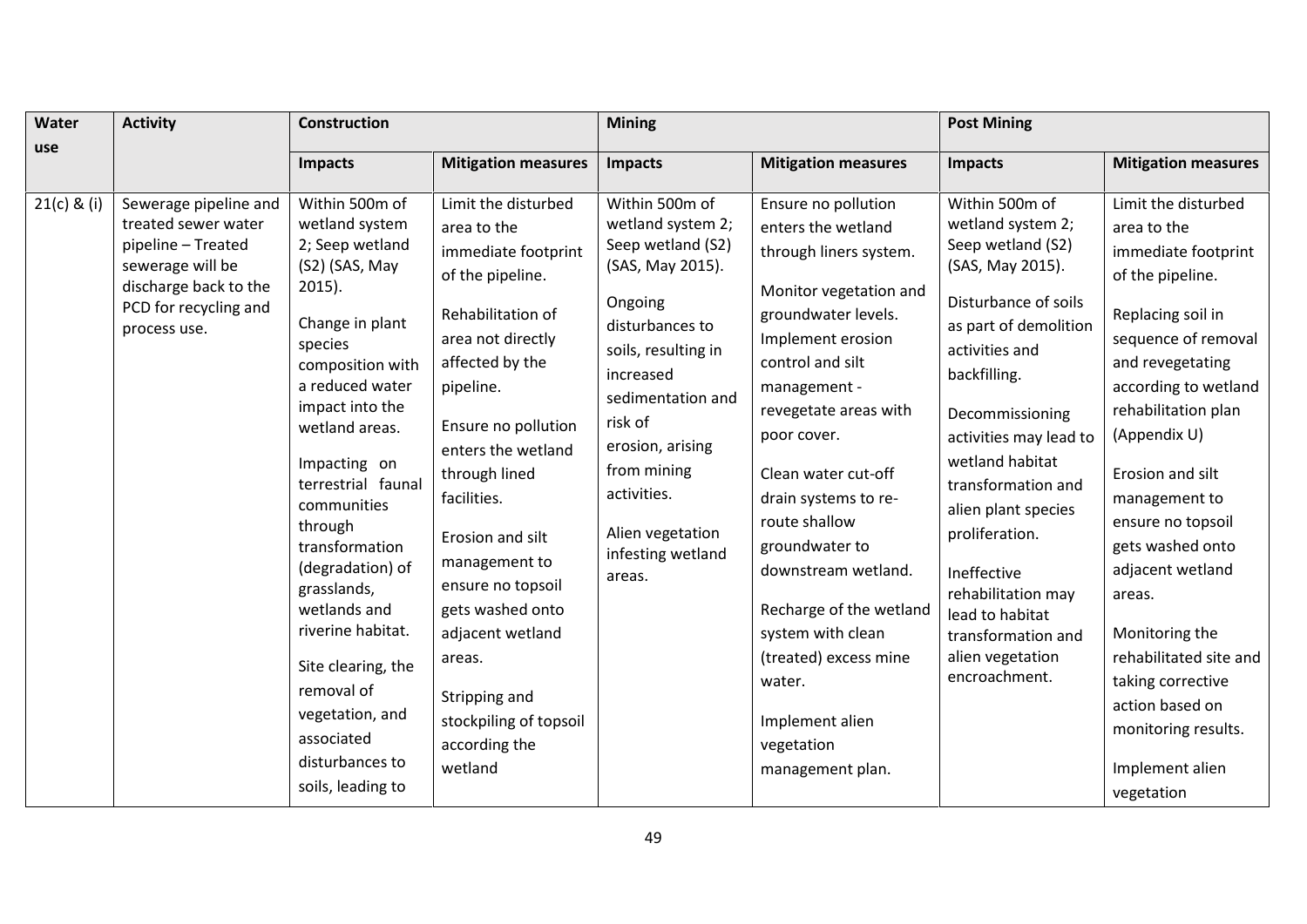| <b>Activity</b><br>Water |                                                                                      | Construction                                                                                                                                                                    |                                                           | <b>Mining</b>                                                                 |                                                                     | <b>Post Mining</b>                                                            |                                                           |
|--------------------------|--------------------------------------------------------------------------------------|---------------------------------------------------------------------------------------------------------------------------------------------------------------------------------|-----------------------------------------------------------|-------------------------------------------------------------------------------|---------------------------------------------------------------------|-------------------------------------------------------------------------------|-----------------------------------------------------------|
| use                      |                                                                                      | <b>Impacts</b>                                                                                                                                                                  | <b>Mitigation measures</b>                                | <b>Impacts</b>                                                                | <b>Mitigation measures</b>                                          | <b>Impacts</b>                                                                | <b>Mitigation measures</b>                                |
|                          |                                                                                      | increased runoff                                                                                                                                                                | rehabilitation plan.                                      |                                                                               |                                                                     |                                                                               | management plan.                                          |
|                          |                                                                                      | and erosion and                                                                                                                                                                 |                                                           |                                                                               |                                                                     |                                                                               |                                                           |
|                          |                                                                                      | consequent                                                                                                                                                                      |                                                           |                                                                               |                                                                     |                                                                               |                                                           |
|                          |                                                                                      | sedimentation of                                                                                                                                                                |                                                           |                                                                               |                                                                     |                                                                               |                                                           |
|                          |                                                                                      | wetland habitat.                                                                                                                                                                |                                                           |                                                                               |                                                                     |                                                                               |                                                           |
|                          |                                                                                      | Topsoil                                                                                                                                                                         |                                                           |                                                                               |                                                                     |                                                                               |                                                           |
|                          |                                                                                      | stockpiling                                                                                                                                                                     |                                                           |                                                                               |                                                                     |                                                                               |                                                           |
|                          |                                                                                      | adjacent to                                                                                                                                                                     |                                                           |                                                                               |                                                                     |                                                                               |                                                           |
|                          |                                                                                      | wetlands and                                                                                                                                                                    |                                                           |                                                                               |                                                                     |                                                                               |                                                           |
|                          |                                                                                      | runoff from                                                                                                                                                                     |                                                           |                                                                               |                                                                     |                                                                               |                                                           |
|                          |                                                                                      | stockpiles.                                                                                                                                                                     |                                                           |                                                                               |                                                                     |                                                                               |                                                           |
|                          |                                                                                      | Dewatering of<br>wetland habitat<br>down gradient of<br>mining activities,<br>leading to loss of<br>water within<br>wetland habitat<br>and altered<br>hydrological<br>patterns. |                                                           |                                                                               |                                                                     |                                                                               |                                                           |
| $21(c)$ & (i)            | Pipeline: Treated<br>wastewater from PCD<br>to be discharged into<br>seep wetland S2 | Within 500m of<br>wetland system<br>2; Seep wetland<br>(S2) (SAS, May                                                                                                           | Limit the disturbed<br>area to the<br>immediate footprint | Within 500m of<br>wetland system 2;<br>Seep wetland (S2)<br>(SAS, May 2015) - | Ensure no pollution<br>enters the wetland<br>through liners system. | Within 500m of<br>wetland system 2;<br>Seep wetland (S2)<br>(SAS, May 2015) - | Limit the disturbed<br>area to the<br>immediate footprint |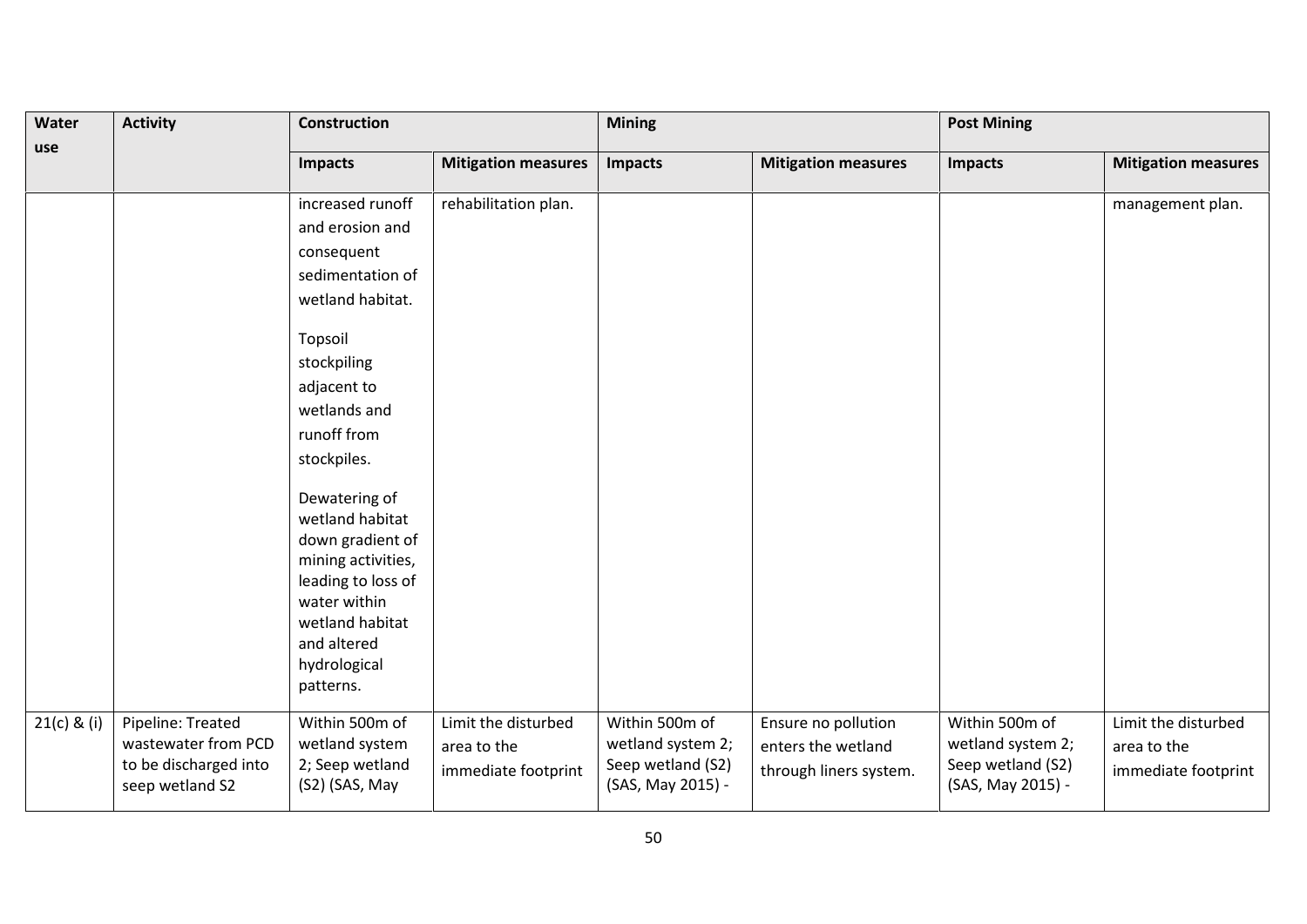| Water | <b>Activity</b> | <b>Construction</b>                                                                                                                                                                                                                                                                                                                                                                                                                                                   |                                                                                                                                                                                                                                                                                                                                                                                    | <b>Mining</b>                                                                                                                                                                                                                                                                    |                                                                                                                                                                                                                                                                                                                                                                                                 | <b>Post Mining</b>                                                                                                                                                                                                                                                                                                                                                                                             |                                                                                                                                                                                                                                                                                                                                                                                                                             |  |
|-------|-----------------|-----------------------------------------------------------------------------------------------------------------------------------------------------------------------------------------------------------------------------------------------------------------------------------------------------------------------------------------------------------------------------------------------------------------------------------------------------------------------|------------------------------------------------------------------------------------------------------------------------------------------------------------------------------------------------------------------------------------------------------------------------------------------------------------------------------------------------------------------------------------|----------------------------------------------------------------------------------------------------------------------------------------------------------------------------------------------------------------------------------------------------------------------------------|-------------------------------------------------------------------------------------------------------------------------------------------------------------------------------------------------------------------------------------------------------------------------------------------------------------------------------------------------------------------------------------------------|----------------------------------------------------------------------------------------------------------------------------------------------------------------------------------------------------------------------------------------------------------------------------------------------------------------------------------------------------------------------------------------------------------------|-----------------------------------------------------------------------------------------------------------------------------------------------------------------------------------------------------------------------------------------------------------------------------------------------------------------------------------------------------------------------------------------------------------------------------|--|
| use   |                 | <b>Impacts</b>                                                                                                                                                                                                                                                                                                                                                                                                                                                        | <b>Mitigation measures</b>                                                                                                                                                                                                                                                                                                                                                         | <b>Impacts</b>                                                                                                                                                                                                                                                                   | <b>Mitigation measures</b>                                                                                                                                                                                                                                                                                                                                                                      | <b>Impacts</b>                                                                                                                                                                                                                                                                                                                                                                                                 | <b>Mitigation measures</b>                                                                                                                                                                                                                                                                                                                                                                                                  |  |
|       |                 | 2015) - treated<br>excess waste<br>water to be<br>discharge into<br>seep wetland S2.<br>Change in plant<br>species<br>composition with<br>a reduced water<br>impact into the<br>wetland areas.<br>Impacting on<br>terrestrial faunal<br>communities<br>through<br>transformation<br>(degradation) of<br>grasslands,<br>wetlands and<br>riverine habitat.<br>Site clearing, the<br>removal of<br>vegetation, and<br>associated<br>disturbances to<br>soils, leading to | of the pipeline.<br>Rehabilitation of<br>area not directly<br>affected by the<br>pipeline.<br>Ensure no pollution<br>enters the wetland<br>through lined<br>facilities.<br>Erosion and silt<br>management to<br>ensure no topsoil<br>gets washed onto<br>adjacent wetland<br>areas.<br>Stripping and<br>stockpiling of topsoil<br>according the<br>wetland<br>rehabilitation plan. | treated excess<br>waste water to be<br>discharge into seep<br>wetland S2.<br>Ongoing<br>disturbances to<br>soils, resulting in<br>increased<br>sedimentation and<br>risk of<br>erosion, arising<br>from mining<br>activities.<br>Alien vegetation<br>infesting wetland<br>areas. | Monitor vegetation and<br>groundwater levels.<br>Implement erosion<br>control and silt<br>management -<br>revegetate areas with<br>poor cover.<br>Clean water cut-off<br>drain systems to re-<br>route shallow<br>groundwater to<br>downstream wetland.<br>Recharge of the wetland<br>system with clean<br>(treated) excess mine<br>water.<br>Implement alien<br>vegetation<br>management plan. | treated excess waste<br>water to be<br>discharge into seep<br>wetland S2.<br>Disturbance of soils<br>as part of demolition<br>activities and<br>backfilling.<br>Decommissioning<br>activities may lead to<br>wetland habitat<br>transformation and<br>alien plant species<br>proliferation.<br>Ineffective<br>rehabilitation may<br>lead to habitat<br>transformation and<br>alien vegetation<br>encroachment. | of the pipeline.<br>Replacing soil in<br>sequence of removal<br>and revegetating<br>according to wetland<br>rehabilitation plan<br>(Appendix U)<br>Erosion and silt<br>management to<br>ensure no topsoil<br>gets washed onto<br>adjacent wetland<br>areas.<br>Monitoring the<br>rehabilitated site and<br>taking corrective<br>action based on<br>monitoring results.<br>Implement alien<br>vegetation<br>management plan. |  |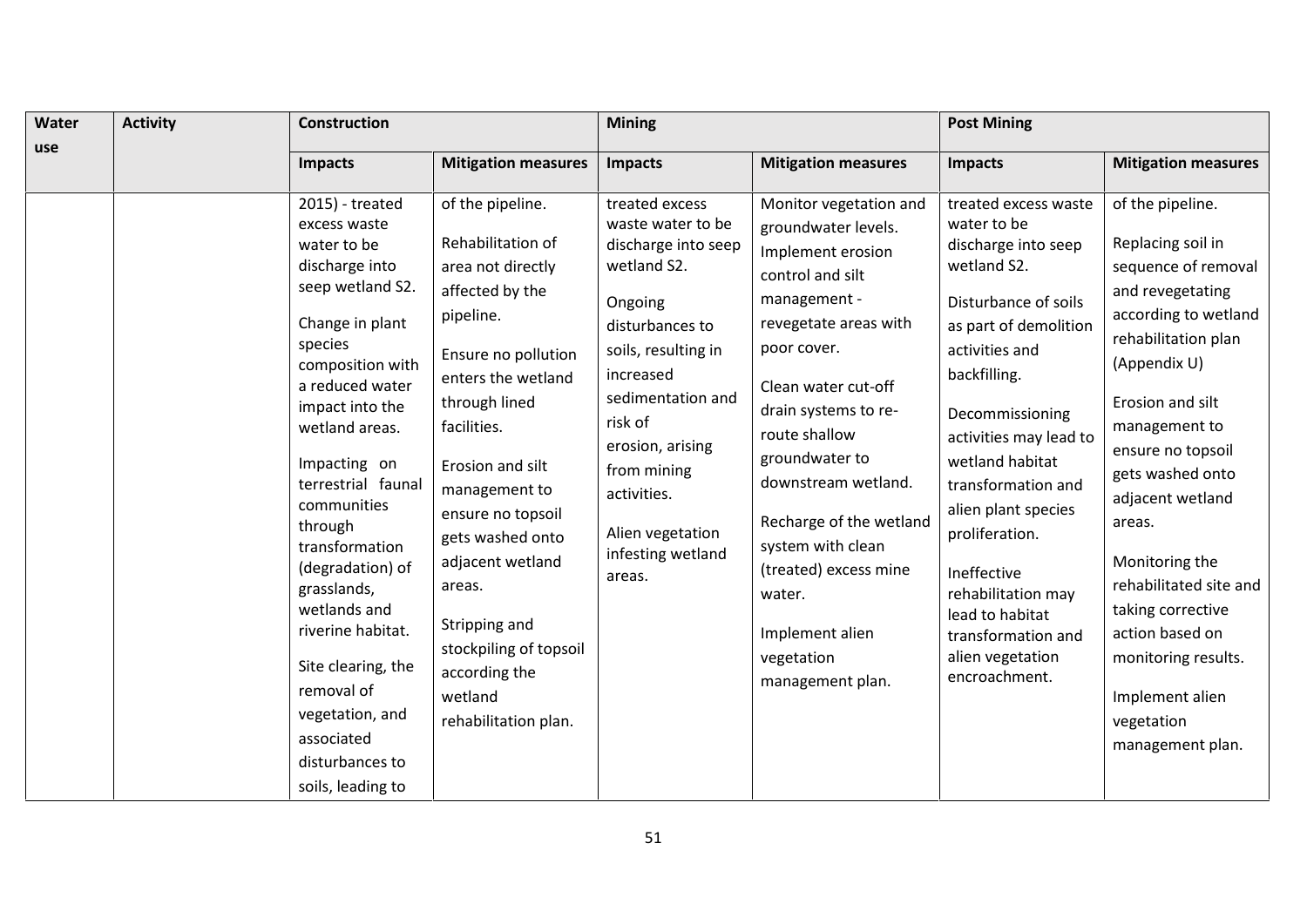| Water       | <b>Activity</b>                                                                       | Construction                                                                                                                                                                    | <b>Mining</b>                                             |                                                            |                                                                     | <b>Post Mining</b>                                         |                                                           |
|-------------|---------------------------------------------------------------------------------------|---------------------------------------------------------------------------------------------------------------------------------------------------------------------------------|-----------------------------------------------------------|------------------------------------------------------------|---------------------------------------------------------------------|------------------------------------------------------------|-----------------------------------------------------------|
| use         |                                                                                       | <b>Impacts</b>                                                                                                                                                                  | <b>Mitigation measures</b>                                | <b>Impacts</b>                                             | <b>Mitigation measures</b>                                          | <b>Impacts</b>                                             | <b>Mitigation measures</b>                                |
|             |                                                                                       | increased runoff                                                                                                                                                                |                                                           |                                                            |                                                                     |                                                            |                                                           |
|             |                                                                                       | and erosion and                                                                                                                                                                 |                                                           |                                                            |                                                                     |                                                            |                                                           |
|             |                                                                                       | consequent                                                                                                                                                                      |                                                           |                                                            |                                                                     |                                                            |                                                           |
|             |                                                                                       | sedimentation of                                                                                                                                                                |                                                           |                                                            |                                                                     |                                                            |                                                           |
|             |                                                                                       | wetland habitat.                                                                                                                                                                |                                                           |                                                            |                                                                     |                                                            |                                                           |
|             |                                                                                       | Topsoil                                                                                                                                                                         |                                                           |                                                            |                                                                     |                                                            |                                                           |
|             |                                                                                       | stockpiling                                                                                                                                                                     |                                                           |                                                            |                                                                     |                                                            |                                                           |
|             |                                                                                       | adjacent to                                                                                                                                                                     |                                                           |                                                            |                                                                     |                                                            |                                                           |
|             |                                                                                       | wetlands and                                                                                                                                                                    |                                                           |                                                            |                                                                     |                                                            |                                                           |
|             |                                                                                       | runoff from                                                                                                                                                                     |                                                           |                                                            |                                                                     |                                                            |                                                           |
|             |                                                                                       | stockpiles.                                                                                                                                                                     |                                                           |                                                            |                                                                     |                                                            |                                                           |
|             |                                                                                       | Dewatering of<br>wetland habitat<br>down gradient of<br>mining activities,<br>leading to loss of<br>water within<br>wetland habitat<br>and altered<br>hydrological<br>patterns. |                                                           |                                                            |                                                                     |                                                            |                                                           |
| 21(c) & (i) | Clean Water Cut-Off<br>Flo-Drain A discharge<br>point to underground<br>filter drains | Wetland system<br>2; Seep wetland<br>(S2) (SAS, May<br>$2015$ ).                                                                                                                | Limit the disturbed<br>area to the<br>immediate footprint | Wetland system 2;<br>Seep wetland (S2)<br>(SAS, May 2015). | Ensure no pollution<br>enters the wetland<br>through liners system. | Wetland system 2;<br>Seep wetland (S2)<br>(SAS, May 2015). | Limit the disturbed<br>area to the<br>immediate footprint |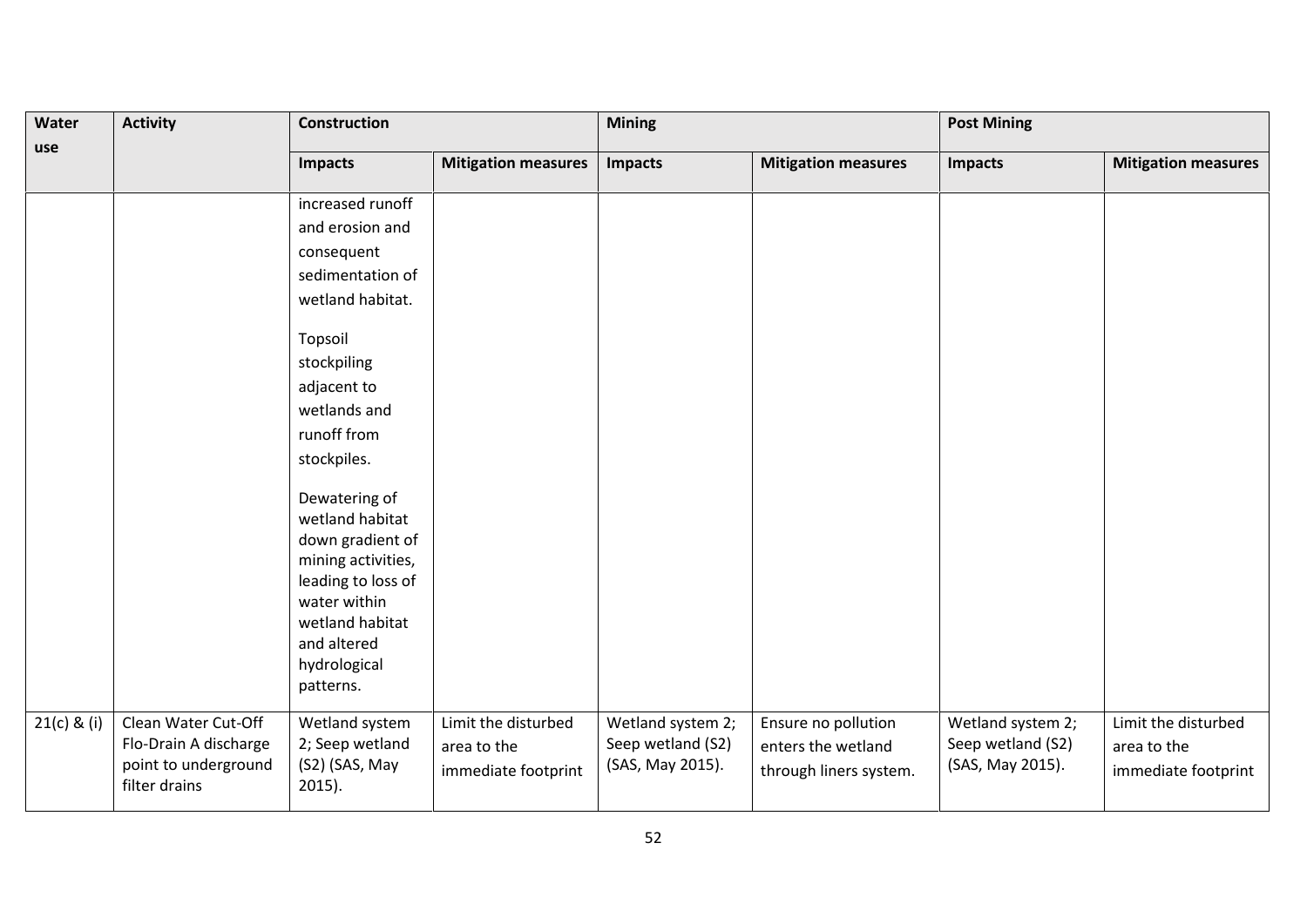| Water | <b>Activity</b> | <b>Construction</b>                                                                                                                                                                                                                                                                                                                                                                                                                                    |                                                                                                                                                                                                                                                                                                                                                                                       | <b>Mining</b>                                                                                                                                                                                       |                                                                                                                                                                                                                                                                                                                                                                                                 | <b>Post Mining</b>                                                                                                                                                                                                                                                                                                                |                                                                                                                                                                                                                                                                                                                                                                                                                              |  |
|-------|-----------------|--------------------------------------------------------------------------------------------------------------------------------------------------------------------------------------------------------------------------------------------------------------------------------------------------------------------------------------------------------------------------------------------------------------------------------------------------------|---------------------------------------------------------------------------------------------------------------------------------------------------------------------------------------------------------------------------------------------------------------------------------------------------------------------------------------------------------------------------------------|-----------------------------------------------------------------------------------------------------------------------------------------------------------------------------------------------------|-------------------------------------------------------------------------------------------------------------------------------------------------------------------------------------------------------------------------------------------------------------------------------------------------------------------------------------------------------------------------------------------------|-----------------------------------------------------------------------------------------------------------------------------------------------------------------------------------------------------------------------------------------------------------------------------------------------------------------------------------|------------------------------------------------------------------------------------------------------------------------------------------------------------------------------------------------------------------------------------------------------------------------------------------------------------------------------------------------------------------------------------------------------------------------------|--|
| use   |                 | Impacts                                                                                                                                                                                                                                                                                                                                                                                                                                                | <b>Mitigation measures</b>                                                                                                                                                                                                                                                                                                                                                            | <b>Impacts</b>                                                                                                                                                                                      | <b>Mitigation measures</b>                                                                                                                                                                                                                                                                                                                                                                      | Impacts                                                                                                                                                                                                                                                                                                                           | <b>Mitigation measures</b>                                                                                                                                                                                                                                                                                                                                                                                                   |  |
|       |                 | Change in plant<br>species<br>composition with<br>a reduced water<br>impact into the<br>wetland areas.<br>Impacting on<br>terrestrial faunal<br>communities<br>through<br>transformation<br>(degradation) of<br>grasslands,<br>wetlands and<br>riverine habitat.<br>Site clearing, the<br>removal of<br>vegetation, and<br>associated<br>disturbances to<br>soils, leading to<br>increased runoff<br>and erosion and<br>consequent<br>sedimentation of | of the flo-drain.<br>Rehabilitation of<br>area not directly<br>affected by the flo-<br>drain.<br>Ensure no pollution<br>enters the wetland<br>through lined<br>facilities.<br>Erosion and silt<br>management to<br>ensure no topsoil<br>gets washed onto<br>adjacent wetland<br>areas.<br>Stripping and<br>stockpiling of topsoil<br>according the<br>wetland<br>rehabilitation plan. | Ongoing<br>disturbances to<br>soils, resulting in<br>increased<br>sedimentation and<br>risk of<br>erosion, arising<br>from mining<br>activities.<br>Alien vegetation<br>infesting wetland<br>areas. | Monitor vegetation and<br>groundwater levels.<br>Implement erosion<br>control and silt<br>management -<br>revegetate areas with<br>poor cover.<br>Clean water cut-off<br>drain systems to re-<br>route shallow<br>groundwater to<br>downstream wetland.<br>Recharge of the wetland<br>system with clean<br>(treated) excess mine<br>water.<br>Implement alien<br>vegetation<br>management plan. | Disturbance of soils<br>as part of demolition<br>activities and<br>backfilling.<br>Decommissioning<br>activities may lead to<br>wetland habitat<br>transformation and<br>alien plant species<br>proliferation.<br>Ineffective<br>rehabilitation may<br>lead to habitat<br>transformation and<br>alien vegetation<br>encroachment. | of the Flo-drain.<br>Replacing soil in<br>sequence of removal<br>and revegetating<br>according to wetland<br>rehabilitation plan<br>(Appendix U)<br>Erosion and silt<br>management to<br>ensure no topsoil<br>gets washed onto<br>adjacent wetland<br>areas.<br>Monitoring the<br>rehabilitated site and<br>taking corrective<br>action based on<br>monitoring results.<br>Implement alien<br>vegetation<br>management plan. |  |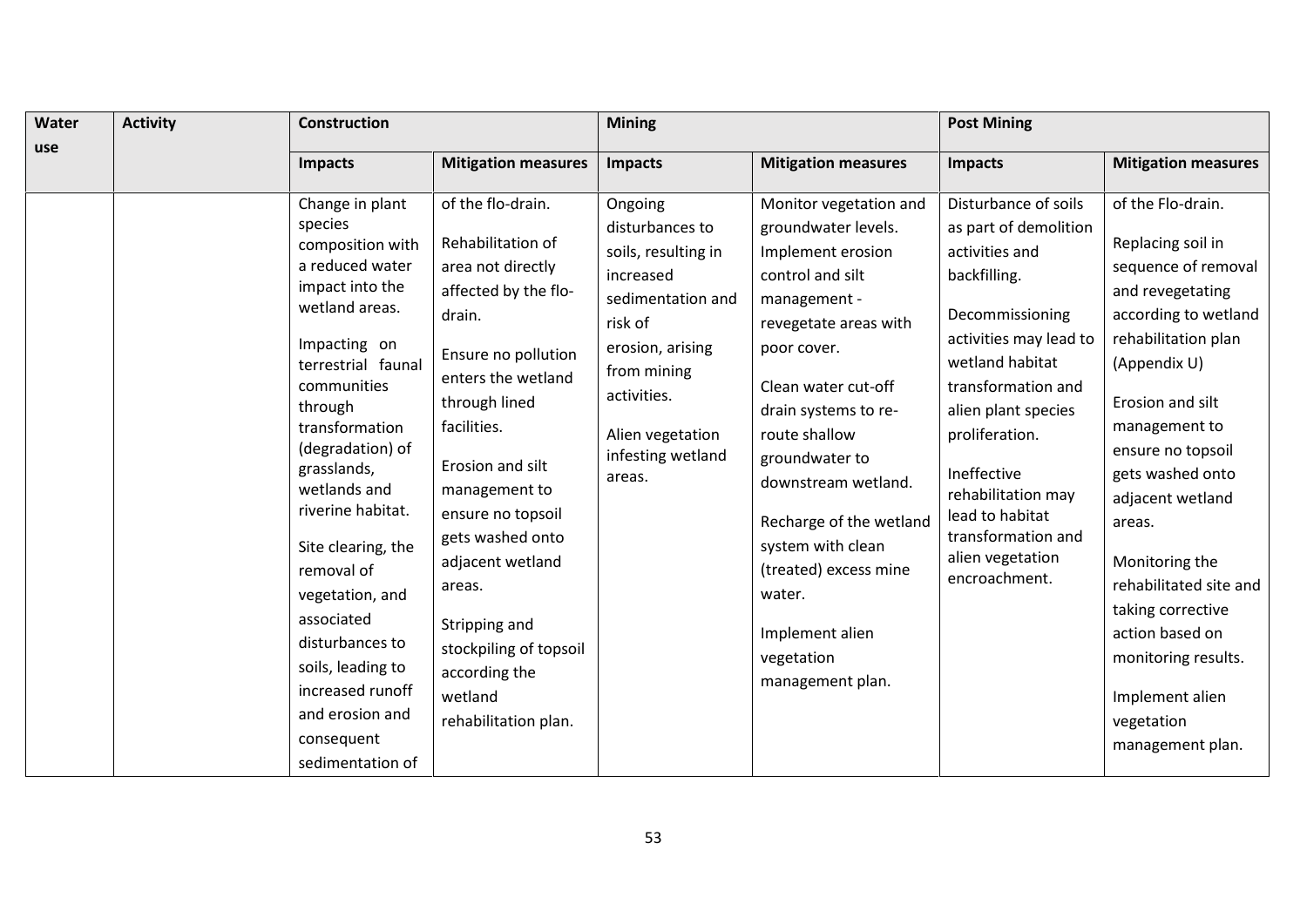| <b>Activity</b><br>Water |                                                                                       | <b>Construction</b>                                                                                                                                                             |                                                                                | <b>Mining</b>                                                         |                                                                                        | <b>Post Mining</b>                                                                 |                                                                                |
|--------------------------|---------------------------------------------------------------------------------------|---------------------------------------------------------------------------------------------------------------------------------------------------------------------------------|--------------------------------------------------------------------------------|-----------------------------------------------------------------------|----------------------------------------------------------------------------------------|------------------------------------------------------------------------------------|--------------------------------------------------------------------------------|
| use                      |                                                                                       | <b>Impacts</b>                                                                                                                                                                  | <b>Mitigation measures</b>                                                     | <b>Impacts</b>                                                        | <b>Mitigation measures</b>                                                             | <b>Impacts</b>                                                                     | <b>Mitigation measures</b>                                                     |
|                          |                                                                                       | wetland habitat.                                                                                                                                                                |                                                                                |                                                                       |                                                                                        |                                                                                    |                                                                                |
|                          |                                                                                       | Topsoil<br>stockpiling<br>adjacent to                                                                                                                                           |                                                                                |                                                                       |                                                                                        |                                                                                    |                                                                                |
|                          |                                                                                       | wetlands and<br>runoff from<br>stockpiles.                                                                                                                                      |                                                                                |                                                                       |                                                                                        |                                                                                    |                                                                                |
|                          |                                                                                       | Dewatering of<br>wetland habitat<br>down gradient of<br>mining activities,<br>leading to loss of<br>water within<br>wetland habitat<br>and altered<br>hydrological<br>patterns. |                                                                                |                                                                       |                                                                                        |                                                                                    |                                                                                |
| 21(c) & (i)              | Clean Water Cut-Off<br>Flo-Drain B discharge<br>point to underground<br>filter drains | Wetland system<br>1; Seep wetland<br>(S1) (SAS, May<br>$2015$ ).                                                                                                                | Limit the disturbed<br>area to the<br>immediate footprint<br>of the flo-drain. | Wetland system 1;<br>Seep wetland (S1)<br>(SAS, May 2015).<br>Ongoing | Ensure no pollution<br>enters the wetland<br>through liners system.                    | Wetland system 1;<br>Seep wetland (S1)<br>(SAS, May 2015).<br>Disturbance of soils | Limit the disturbed<br>area to the<br>immediate footprint<br>of the Flo-drain. |
|                          |                                                                                       | Change in plant<br>species<br>composition with<br>a reduced water                                                                                                               | Rehabilitation of<br>area not directly<br>affected by the flo-                 | disturbances to<br>soils, resulting in<br>increased                   | Monitor vegetation and<br>groundwater levels.<br>Implement erosion<br>control and silt | as part of demolition<br>activities and<br>backfilling.                            | Replacing soil in<br>sequence of removal<br>and revegetating                   |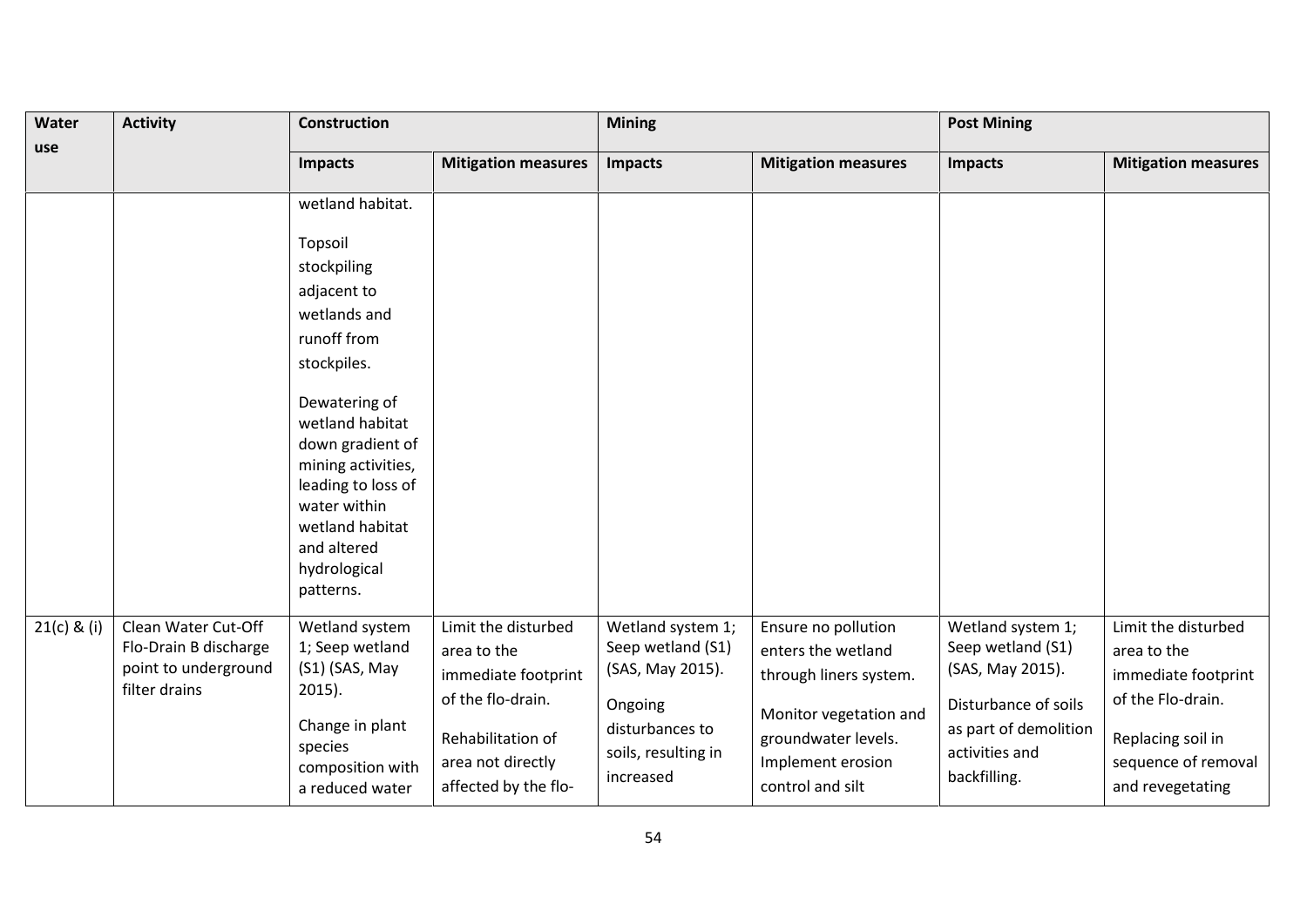| <b>Activity</b><br>Water |  | <b>Construction</b>                                                                                                                                                                                                                                                                                                                                                                                                                            |                                                                                                                                                                                                                                                                                                | <b>Mining</b>                                                                                                                     |                                                                                                                                                                                                                                                                                                       | <b>Post Mining</b>                                                                                                                                                                                                                             |                                                                                                                                                                                                                                                                                                                                         |  |
|--------------------------|--|------------------------------------------------------------------------------------------------------------------------------------------------------------------------------------------------------------------------------------------------------------------------------------------------------------------------------------------------------------------------------------------------------------------------------------------------|------------------------------------------------------------------------------------------------------------------------------------------------------------------------------------------------------------------------------------------------------------------------------------------------|-----------------------------------------------------------------------------------------------------------------------------------|-------------------------------------------------------------------------------------------------------------------------------------------------------------------------------------------------------------------------------------------------------------------------------------------------------|------------------------------------------------------------------------------------------------------------------------------------------------------------------------------------------------------------------------------------------------|-----------------------------------------------------------------------------------------------------------------------------------------------------------------------------------------------------------------------------------------------------------------------------------------------------------------------------------------|--|
| use                      |  | <b>Impacts</b>                                                                                                                                                                                                                                                                                                                                                                                                                                 | <b>Mitigation measures</b>                                                                                                                                                                                                                                                                     | <b>Impacts</b>                                                                                                                    | <b>Mitigation measures</b>                                                                                                                                                                                                                                                                            | Impacts                                                                                                                                                                                                                                        | <b>Mitigation measures</b>                                                                                                                                                                                                                                                                                                              |  |
|                          |  | impact into the<br>wetland areas.<br>Impacting on<br>terrestrial faunal<br>communities<br>through<br>transformation<br>(degradation) of<br>grasslands,<br>wetlands and<br>riverine habitat.<br>Site clearing, the<br>removal of<br>vegetation, and<br>associated<br>disturbances to<br>soils, leading to<br>increased runoff<br>and erosion and<br>consequent<br>sedimentation of<br>wetland habitat.<br>Topsoil<br>stockpiling<br>adjacent to | drain.<br>Ensure no pollution<br>enters the wetland<br>through lined<br>facilities.<br>Erosion and silt<br>management to<br>ensure no topsoil<br>gets washed onto<br>adjacent wetland<br>areas.<br>Stripping and<br>stockpiling of topsoil<br>according the<br>wetland<br>rehabilitation plan. | sedimentation and<br>risk of<br>erosion, arising<br>from mining<br>activities.<br>Alien vegetation<br>infesting wetland<br>areas. | management -<br>revegetate areas with<br>poor cover.<br>Clean water cut-off<br>drain systems to re-<br>route shallow<br>groundwater to<br>downstream wetland.<br>Recharge of the wetland<br>system with clean<br>(treated) excess mine<br>water.<br>Implement alien<br>vegetation<br>management plan. | Decommissioning<br>activities may lead to<br>wetland habitat<br>transformation and<br>alien plant species<br>proliferation.<br>Ineffective<br>rehabilitation may<br>lead to habitat<br>transformation and<br>alien vegetation<br>encroachment. | according to wetland<br>rehabilitation plan<br>(Appendix U)<br>Erosion and silt<br>management to<br>ensure no topsoil<br>gets washed onto<br>adjacent wetland<br>areas.<br>Monitoring the<br>rehabilitated site and<br>taking corrective<br>action based on<br>monitoring results.<br>Implement alien<br>vegetation<br>management plan. |  |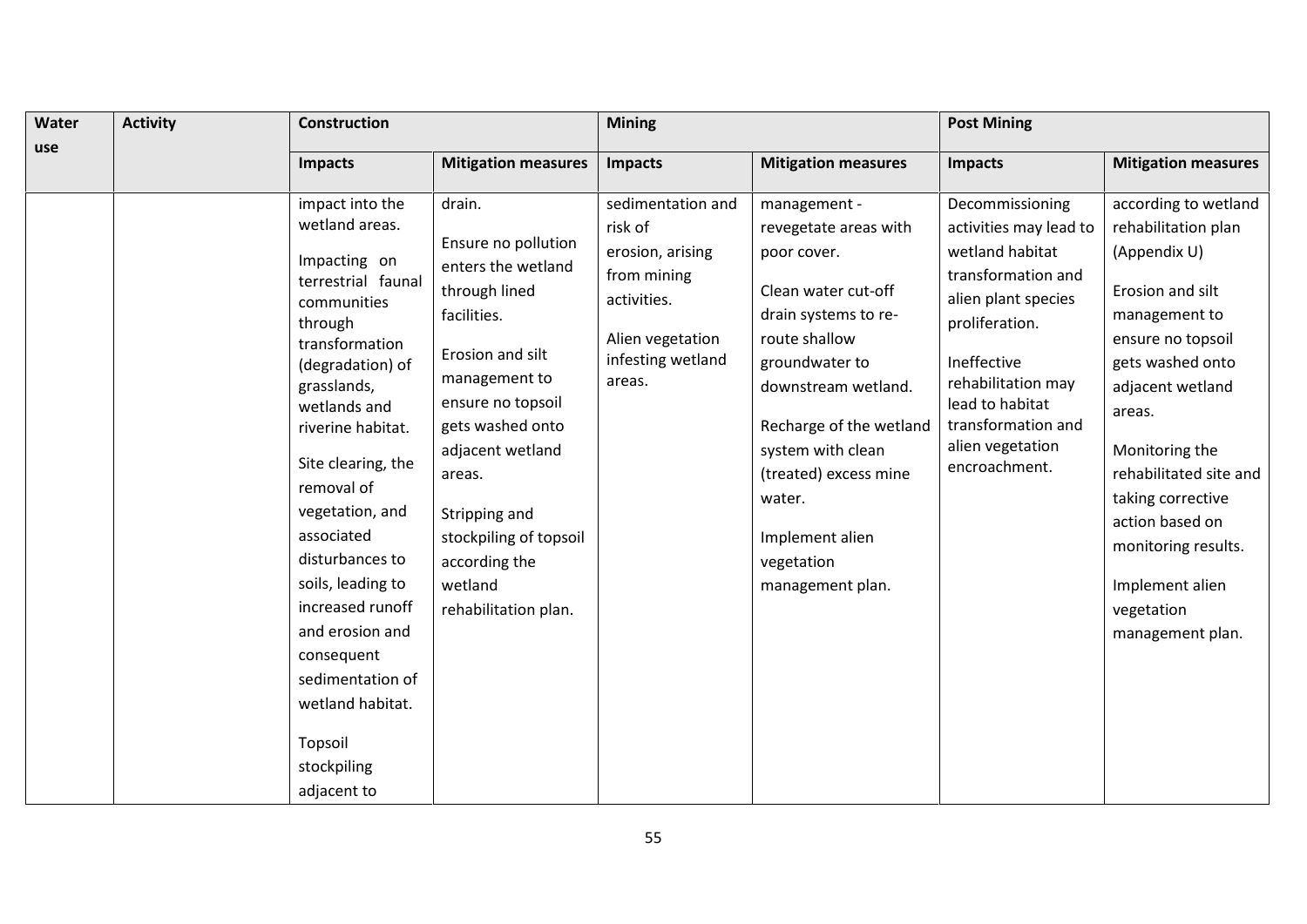| Water         | <b>Activity</b>                                                                       | <b>Construction</b>                                                                                                                                                                                                             |                                                                                                                                                                                                                          | <b>Mining</b>                                                                                                                                                                                   |                                                                                                                                                                                                                                              | <b>Post Mining</b>                                                                                                                                                                                                                  |                                                                                                                                                                                                                                   |
|---------------|---------------------------------------------------------------------------------------|---------------------------------------------------------------------------------------------------------------------------------------------------------------------------------------------------------------------------------|--------------------------------------------------------------------------------------------------------------------------------------------------------------------------------------------------------------------------|-------------------------------------------------------------------------------------------------------------------------------------------------------------------------------------------------|----------------------------------------------------------------------------------------------------------------------------------------------------------------------------------------------------------------------------------------------|-------------------------------------------------------------------------------------------------------------------------------------------------------------------------------------------------------------------------------------|-----------------------------------------------------------------------------------------------------------------------------------------------------------------------------------------------------------------------------------|
| use           |                                                                                       | <b>Impacts</b>                                                                                                                                                                                                                  | <b>Mitigation measures</b>                                                                                                                                                                                               | <b>Impacts</b>                                                                                                                                                                                  | <b>Mitigation measures</b>                                                                                                                                                                                                                   | <b>Impacts</b>                                                                                                                                                                                                                      | <b>Mitigation measures</b>                                                                                                                                                                                                        |
|               |                                                                                       | wetlands and<br>runoff from<br>stockpiles.<br>Dewatering of<br>wetland habitat<br>down gradient of<br>mining activities,<br>leading to loss of<br>water within<br>wetland habitat<br>and altered<br>hydrological<br>patterns.   |                                                                                                                                                                                                                          |                                                                                                                                                                                                 |                                                                                                                                                                                                                                              |                                                                                                                                                                                                                                     |                                                                                                                                                                                                                                   |
| $21(c)$ & (i) | Clean Water Cut-Off<br>Flo-Drain C discharge<br>point to underground<br>filter drains | Wetland system<br>1; Seep wetland<br>(S1) (SAS, May<br>$2015$ ).<br>Change in plant<br>species<br>composition with<br>a reduced water<br>impact into the<br>wetland areas.<br>Impacting on<br>terrestrial faunal<br>communities | Limit the disturbed<br>area to the<br>immediate footprint<br>of the flo-drain.<br>Rehabilitation of<br>area not directly<br>affected by the flo-<br>drain.<br>Ensure no pollution<br>enters the wetland<br>through lined | Wetland system 1;<br>Seep wetland (S1)<br>(SAS, May 2015).<br>Ongoing<br>disturbances to<br>soils, resulting in<br>increased<br>sedimentation and<br>risk of<br>erosion, arising<br>from mining | Ensure no pollution<br>enters the wetland<br>through liners system.<br>Monitor vegetation and<br>groundwater levels.<br>Implement erosion<br>control and silt<br>management -<br>revegetate areas with<br>poor cover.<br>Clean water cut-off | Wetland system 1;<br>Seep wetland (S1)<br>(SAS, May 2015).<br>Disturbance of soils<br>as part of demolition<br>activities and<br>backfilling.<br>Decommissioning<br>activities may lead to<br>wetland habitat<br>transformation and | Limit the disturbed<br>area to the<br>immediate footprint<br>of the Flo-drain.<br>Replacing soil in<br>sequence of removal<br>and revegetating<br>according to wetland<br>rehabilitation plan<br>(Appendix U)<br>Erosion and silt |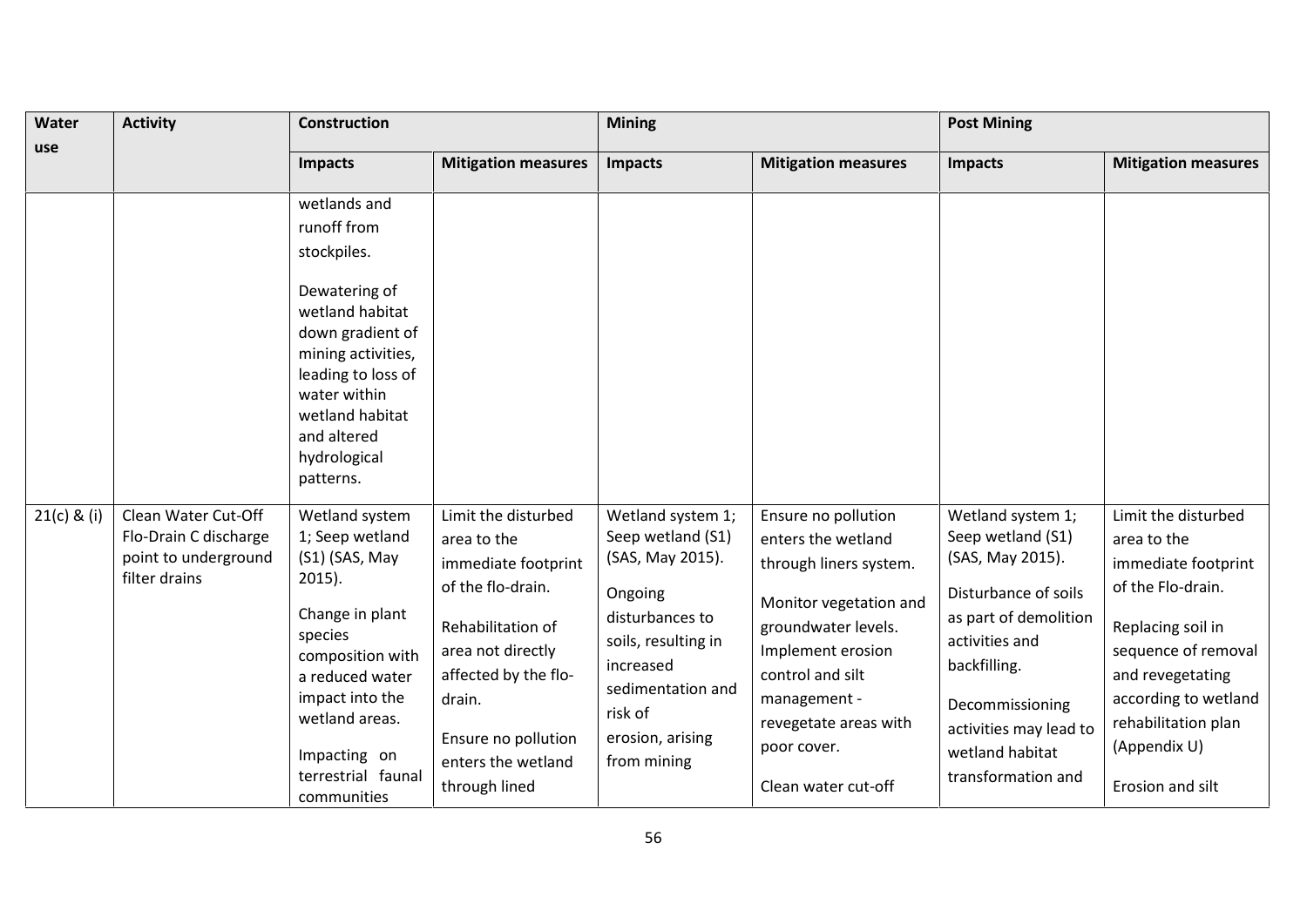| Water | <b>Activity</b> | Construction                                                                                                                                                                                                                                                                                                                                                                                       |                                                                                                                                                                                                                        |                                                                | <b>Mining</b>                                                                                                                                                                                                          |                                                                                                                                                          | <b>Post Mining</b>                                                                                                                                                                                                                                   |  |  |
|-------|-----------------|----------------------------------------------------------------------------------------------------------------------------------------------------------------------------------------------------------------------------------------------------------------------------------------------------------------------------------------------------------------------------------------------------|------------------------------------------------------------------------------------------------------------------------------------------------------------------------------------------------------------------------|----------------------------------------------------------------|------------------------------------------------------------------------------------------------------------------------------------------------------------------------------------------------------------------------|----------------------------------------------------------------------------------------------------------------------------------------------------------|------------------------------------------------------------------------------------------------------------------------------------------------------------------------------------------------------------------------------------------------------|--|--|
| use   |                 | <b>Impacts</b>                                                                                                                                                                                                                                                                                                                                                                                     | <b>Mitigation measures</b>                                                                                                                                                                                             | Impacts                                                        | <b>Mitigation measures</b>                                                                                                                                                                                             | Impacts                                                                                                                                                  | <b>Mitigation measures</b>                                                                                                                                                                                                                           |  |  |
|       |                 | through<br>transformation<br>(degradation) of<br>grasslands,<br>wetlands and<br>riverine habitat.<br>Site clearing, the<br>removal of<br>vegetation, and<br>associated<br>disturbances to<br>soils, leading to<br>increased runoff<br>and erosion and<br>consequent<br>sedimentation of<br>wetland habitat.<br>Topsoil<br>stockpiling<br>adjacent to<br>wetlands and<br>runoff from<br>stockpiles. | facilities.<br>Erosion and silt<br>management to<br>ensure no topsoil<br>gets washed onto<br>adjacent wetland<br>areas.<br>Stripping and<br>stockpiling of topsoil<br>according the<br>wetland<br>rehabilitation plan. | activities.<br>Alien vegetation<br>infesting wetland<br>areas. | drain systems to re-<br>route shallow<br>groundwater to<br>downstream wetland.<br>Recharge of the wetland<br>system with clean<br>(treated) excess mine<br>water.<br>Implement alien<br>vegetation<br>management plan. | alien plant species<br>proliferation.<br>Ineffective<br>rehabilitation may<br>lead to habitat<br>transformation and<br>alien vegetation<br>encroachment. | management to<br>ensure no topsoil<br>gets washed onto<br>adjacent wetland<br>areas.<br>Monitoring the<br>rehabilitated site and<br>taking corrective<br>action based on<br>monitoring results.<br>Implement alien<br>vegetation<br>management plan. |  |  |
|       |                 | Dewatering of                                                                                                                                                                                                                                                                                                                                                                                      |                                                                                                                                                                                                                        |                                                                |                                                                                                                                                                                                                        |                                                                                                                                                          |                                                                                                                                                                                                                                                      |  |  |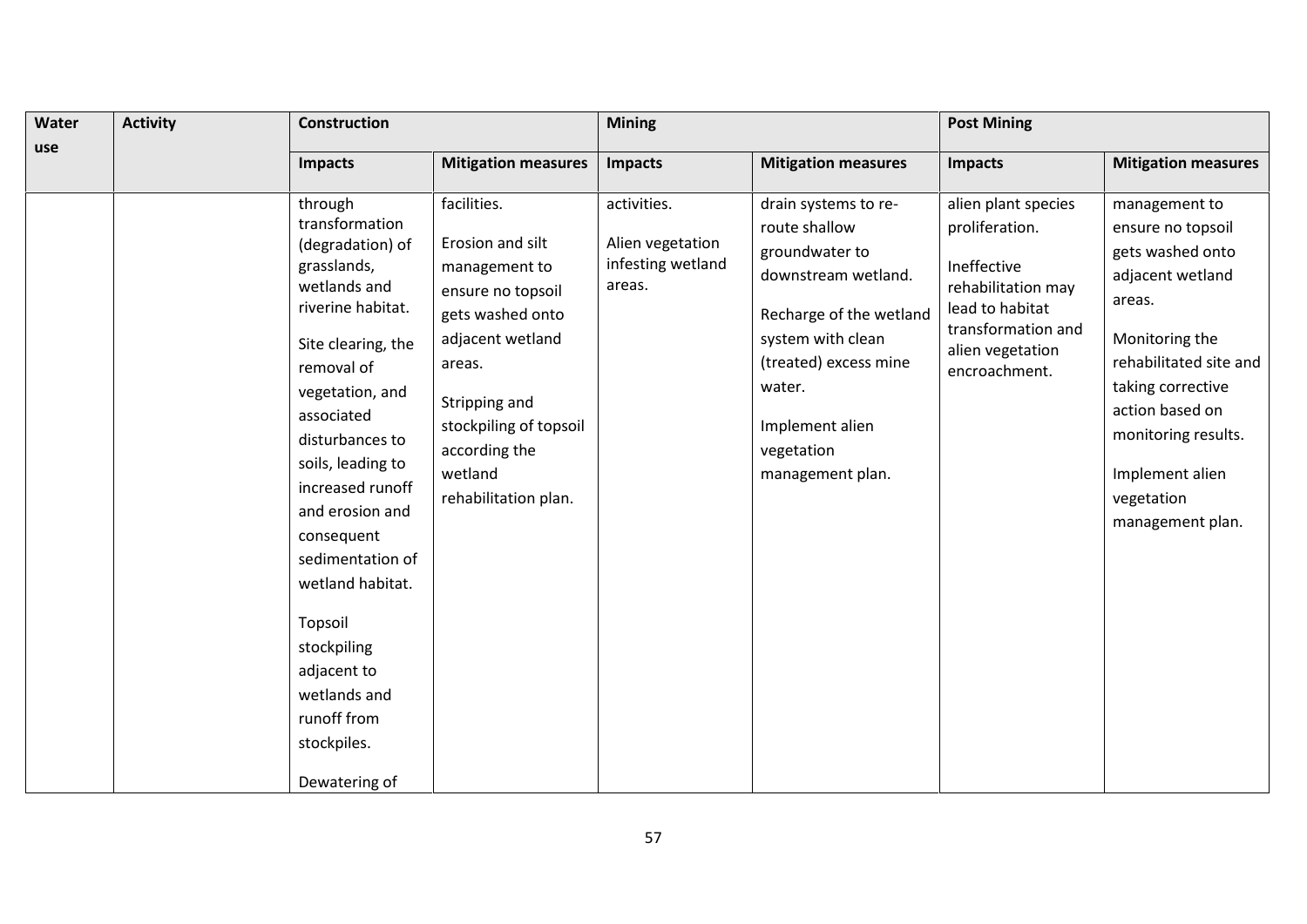| Water         | <b>Activity</b>                                                                  | <b>Construction</b>                                                                                                                                                                                                                                                                                             |                                                                                                                                                                                                                                                                                                   | <b>Mining</b>                                                                                                                                                                                                                                                     |                                                                                                                                                                                                                                                                                                                                | <b>Post Mining</b>                                                                                                                                                                                                                                                                                                                   |                                                                                                                                                                                                                                                                                                                 |
|---------------|----------------------------------------------------------------------------------|-----------------------------------------------------------------------------------------------------------------------------------------------------------------------------------------------------------------------------------------------------------------------------------------------------------------|---------------------------------------------------------------------------------------------------------------------------------------------------------------------------------------------------------------------------------------------------------------------------------------------------|-------------------------------------------------------------------------------------------------------------------------------------------------------------------------------------------------------------------------------------------------------------------|--------------------------------------------------------------------------------------------------------------------------------------------------------------------------------------------------------------------------------------------------------------------------------------------------------------------------------|--------------------------------------------------------------------------------------------------------------------------------------------------------------------------------------------------------------------------------------------------------------------------------------------------------------------------------------|-----------------------------------------------------------------------------------------------------------------------------------------------------------------------------------------------------------------------------------------------------------------------------------------------------------------|
| use           |                                                                                  | <b>Impacts</b>                                                                                                                                                                                                                                                                                                  | <b>Mitigation measures</b>                                                                                                                                                                                                                                                                        | <b>Impacts</b>                                                                                                                                                                                                                                                    | <b>Mitigation measures</b>                                                                                                                                                                                                                                                                                                     | <b>Impacts</b>                                                                                                                                                                                                                                                                                                                       | <b>Mitigation measures</b>                                                                                                                                                                                                                                                                                      |
|               |                                                                                  | wetland habitat<br>down gradient of<br>mining activities,<br>leading to loss of<br>water within<br>wetland habitat<br>and altered<br>hydrological<br>patterns.                                                                                                                                                  |                                                                                                                                                                                                                                                                                                   |                                                                                                                                                                                                                                                                   |                                                                                                                                                                                                                                                                                                                                |                                                                                                                                                                                                                                                                                                                                      |                                                                                                                                                                                                                                                                                                                 |
| $21(c)$ & (i) | Treated excess waste<br>water discharge point<br>to underground filter<br>drains | Wetland system<br>2; Seep wetland<br>(S2) (SAS, May<br>$2015$ ).<br>Change in plant<br>species<br>composition with<br>a reduced water<br>impact into the<br>wetland areas.<br>Impacting on<br>terrestrial faunal<br>communities<br>through<br>transformation<br>(degradation) of<br>grasslands,<br>wetlands and | Limit the disturbed<br>area to the<br>immediate footprint<br>of the flo-drain.<br>Rehabilitation of<br>area not directly<br>affected by the flo-<br>drain.<br>Ensure no pollution<br>enters the wetland<br>through lined<br>facilities.<br>Erosion and silt<br>management to<br>ensure no topsoil | Wetland system 2;<br>Seep wetland (S2)<br>(SAS, May 2015).<br>Ongoing<br>disturbances to<br>soils, resulting in<br>increased<br>sedimentation and<br>risk of<br>erosion, arising<br>from mining<br>activities.<br>Alien vegetation<br>infesting wetland<br>areas. | Ensure no pollution<br>enters the wetland<br>through liners system.<br>Monitor vegetation and<br>groundwater levels.<br>Implement erosion<br>control and silt<br>management -<br>revegetate areas with<br>poor cover.<br>Clean water cut-off<br>drain systems to re-<br>route shallow<br>groundwater to<br>downstream wetland. | Wetland system 2;<br>Seep wetland (S2)<br>(SAS, May 2015).<br>Disturbance of soils<br>as part of demolition<br>activities and<br>backfilling.<br>Decommissioning<br>activities may lead to<br>wetland habitat<br>transformation and<br>alien plant species<br>proliferation.<br>Ineffective<br>rehabilitation may<br>lead to habitat | Limit the disturbed<br>area to the<br>immediate footprint<br>of the Flo-drain.<br>Replacing soil in<br>sequence of removal<br>and revegetating<br>according to wetland<br>rehabilitation plan<br>(Appendix U)<br>Erosion and silt<br>management to<br>ensure no topsoil<br>gets washed onto<br>adjacent wetland |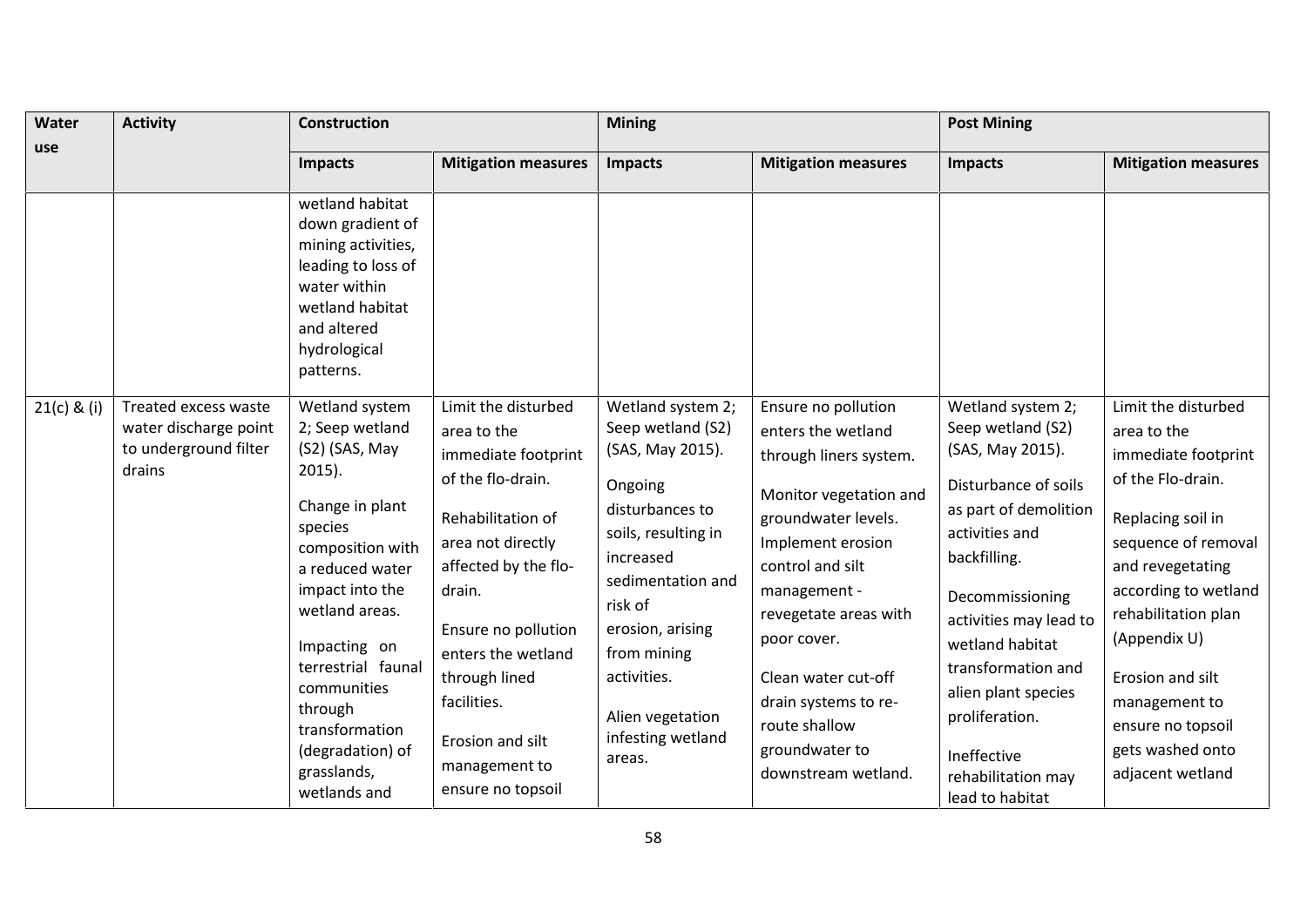| Water | <b>Activity</b> | <b>Construction</b>                                                                                                                                                                                                                                                                                                                                                                                                                    |                                                                                                                                               |                | <b>Mining</b>                                                                                                                                                                                                                                             |                                                         | <b>Post Mining</b>                                                                                                                                                     |  |  |
|-------|-----------------|----------------------------------------------------------------------------------------------------------------------------------------------------------------------------------------------------------------------------------------------------------------------------------------------------------------------------------------------------------------------------------------------------------------------------------------|-----------------------------------------------------------------------------------------------------------------------------------------------|----------------|-----------------------------------------------------------------------------------------------------------------------------------------------------------------------------------------------------------------------------------------------------------|---------------------------------------------------------|------------------------------------------------------------------------------------------------------------------------------------------------------------------------|--|--|
| use   |                 | <b>Impacts</b>                                                                                                                                                                                                                                                                                                                                                                                                                         | <b>Mitigation measures</b>                                                                                                                    | <b>Impacts</b> | <b>Mitigation measures</b>                                                                                                                                                                                                                                | <b>Impacts</b>                                          | <b>Mitigation measures</b>                                                                                                                                             |  |  |
|       |                 | riverine habitat.<br>Site clearing, the<br>removal of<br>vegetation, and<br>associated<br>disturbances to<br>soils, leading to<br>increased runoff<br>and erosion and<br>consequent<br>sedimentation of<br>wetland habitat.<br>Topsoil<br>stockpiling<br>adjacent to<br>wetlands and<br>runoff from<br>stockpiles.<br>Dewatering of<br>wetland habitat<br>down gradient of<br>mining activities,<br>leading to loss of<br>water within | gets washed onto<br>adjacent wetland<br>areas.<br>Stripping and<br>stockpiling of topsoil<br>according the<br>wetland<br>rehabilitation plan. |                | Recharge of the wetland<br>system with clean<br>(treated) excess mine<br>water.<br>Ensure the recharge<br>point is clean of debris<br>and algae to have water<br>filling the filter drain<br>freely.<br>Implement alien<br>vegetation<br>management plan. | transformation and<br>alien vegetation<br>encroachment. | areas.<br>Monitoring the<br>rehabilitated site and<br>taking corrective<br>action based on<br>monitoring results.<br>Implement alien<br>vegetation<br>management plan. |  |  |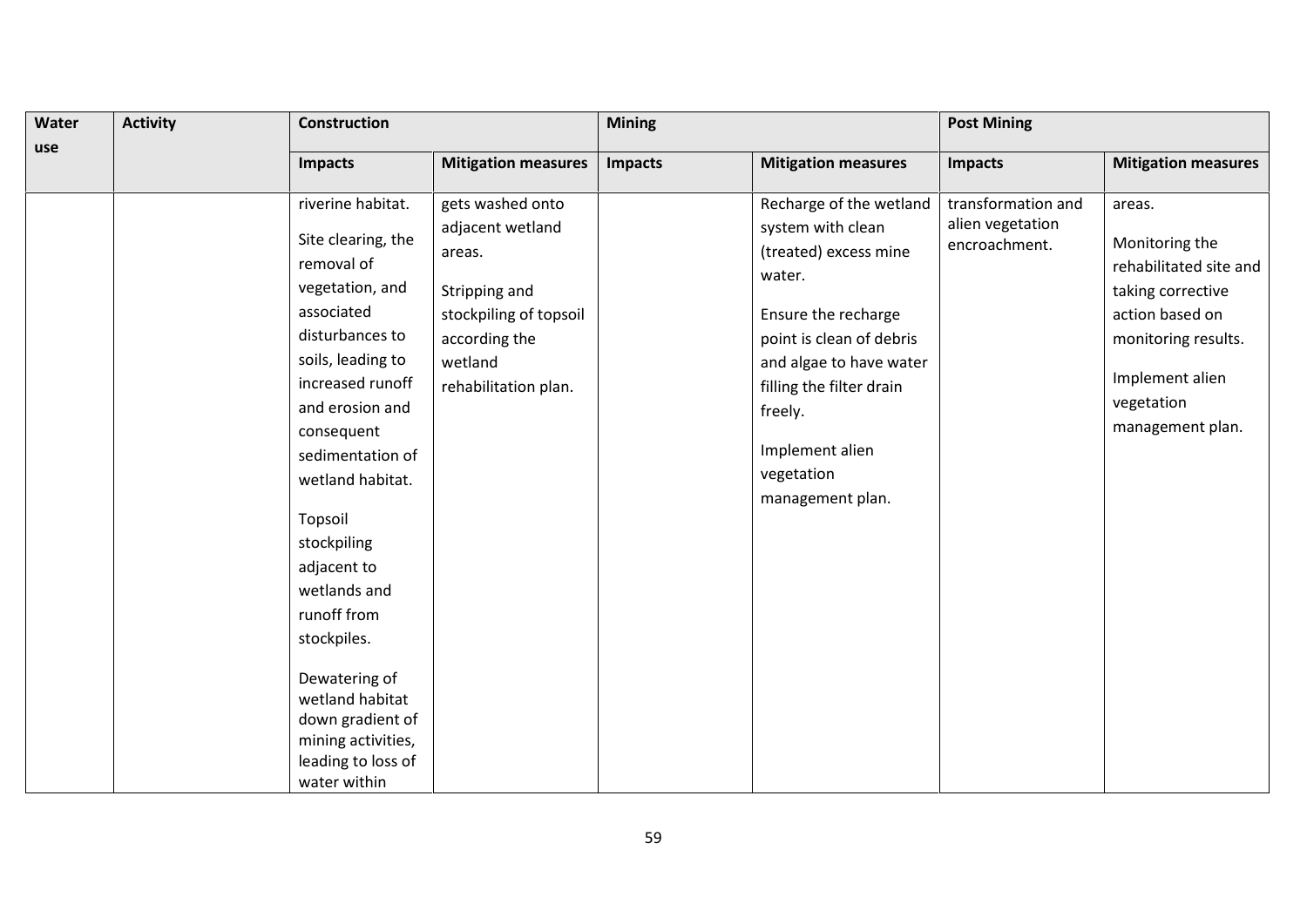| Water         | <b>Activity</b>                                                                                                                    | <b>Construction</b>                                         |                            | <b>Mining</b>  |                            | <b>Post Mining</b>                                                                                                                                                                                                                                                                                                                                                                           |                                                                                                                                                                                                                                                                                                                                                                                     |  |
|---------------|------------------------------------------------------------------------------------------------------------------------------------|-------------------------------------------------------------|----------------------------|----------------|----------------------------|----------------------------------------------------------------------------------------------------------------------------------------------------------------------------------------------------------------------------------------------------------------------------------------------------------------------------------------------------------------------------------------------|-------------------------------------------------------------------------------------------------------------------------------------------------------------------------------------------------------------------------------------------------------------------------------------------------------------------------------------------------------------------------------------|--|
| use           |                                                                                                                                    | <b>Impacts</b>                                              | <b>Mitigation measures</b> | <b>Impacts</b> | <b>Mitigation measures</b> | Impacts                                                                                                                                                                                                                                                                                                                                                                                      | <b>Mitigation measures</b>                                                                                                                                                                                                                                                                                                                                                          |  |
|               |                                                                                                                                    | wetland habitat<br>and altered<br>hydrological<br>patterns. |                            |                |                            |                                                                                                                                                                                                                                                                                                                                                                                              |                                                                                                                                                                                                                                                                                                                                                                                     |  |
| $21(c)$ & (i) | Rehabilitation of<br>disturbed seep<br>wetlands S1 & S2<br>during and post<br>operation within the<br>infrastructure<br>footprint. | None                                                        |                            | None           |                            | Wetland system 1 &<br>2; Seep wetlands S1<br>& S2 (SAS, May<br>$2015$ ).<br>Disturbance of soils<br>as part of demolition<br>activities and<br>backfilling.<br>Decommissioning<br>activities may lead to<br>wetland habitat<br>transformation and<br>alien plant species<br>proliferation.<br>Ineffective<br>rehabilitation may<br>lead to habitat<br>transformation and<br>alien vegetation | Replacing soil in<br>sequence of removal<br>and revegetating<br>according to wetland<br>rehabilitation plan<br>(Appendix U)<br>Erosion and silt<br>management to<br>ensure no topsoil<br>gets washed onto<br>adjacent wetland<br>areas.<br>Monitoring the<br>rehabilitated site and<br>taking corrective<br>action based on<br>monitoring results.<br>Implement alien<br>vegetation |  |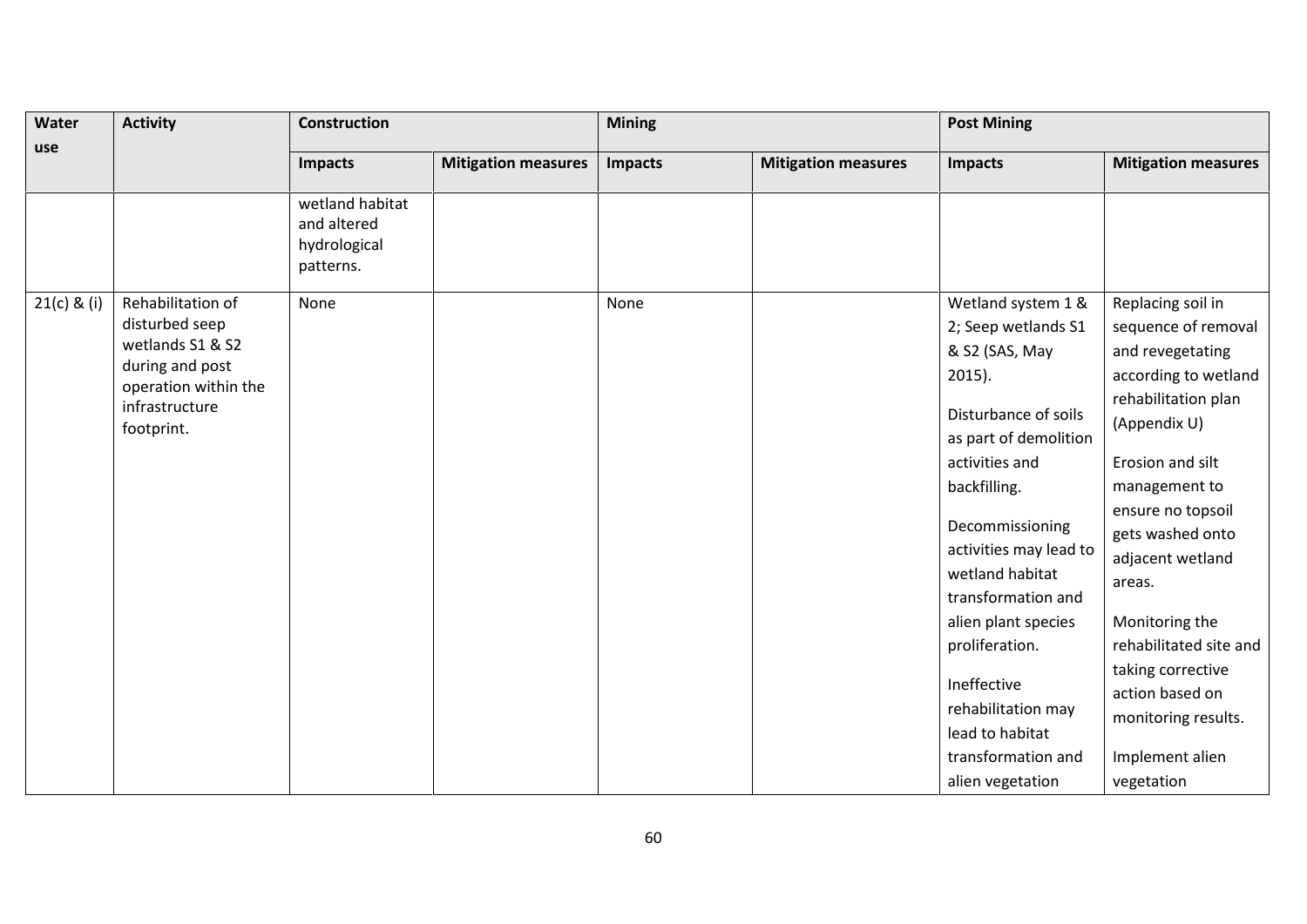| Water         | <b>Activity</b>                            | <b>Construction</b>                                                                                                                                                                       |                                                                                                                                                                                                                                                  | <b>Mining</b>                                                                                                                                                                                                                                                                                                                                                                                                                    |                                                                                                                                                                                                                                            | <b>Post Mining</b>                                                                                                                                                  |                                                                                                                                                           |  |
|---------------|--------------------------------------------|-------------------------------------------------------------------------------------------------------------------------------------------------------------------------------------------|--------------------------------------------------------------------------------------------------------------------------------------------------------------------------------------------------------------------------------------------------|----------------------------------------------------------------------------------------------------------------------------------------------------------------------------------------------------------------------------------------------------------------------------------------------------------------------------------------------------------------------------------------------------------------------------------|--------------------------------------------------------------------------------------------------------------------------------------------------------------------------------------------------------------------------------------------|---------------------------------------------------------------------------------------------------------------------------------------------------------------------|-----------------------------------------------------------------------------------------------------------------------------------------------------------|--|
| use           |                                            | <b>Impacts</b>                                                                                                                                                                            | <b>Mitigation measures</b>                                                                                                                                                                                                                       | <b>Impacts</b>                                                                                                                                                                                                                                                                                                                                                                                                                   | <b>Mitigation measures</b>                                                                                                                                                                                                                 | <b>Impacts</b>                                                                                                                                                      | <b>Mitigation measures</b>                                                                                                                                |  |
|               |                                            |                                                                                                                                                                                           |                                                                                                                                                                                                                                                  |                                                                                                                                                                                                                                                                                                                                                                                                                                  |                                                                                                                                                                                                                                            | encroachment.                                                                                                                                                       | management plan.                                                                                                                                          |  |
| $21(c)$ & (i) | Underground mining<br>activities and voids | Wetland system 1<br>& 2; Seep<br>wetlands S1, S2 &<br>S4; channel valley<br>bottom CVB1 &<br>CVB2 (SAS, May<br>$2015$ ).<br>Cone of<br>groundwater<br>draw down could<br>affect wetlands. | Monitor inflow of<br>water into the mine<br>workings.<br>Monitor<br>groundwater levels.<br>Grout excessive<br>inflows.<br>Cover drilling to<br>detect potential<br>zones of high inflow.<br>Pre-grout zones of<br>potential excessive<br>inflow. | Wetland system 1<br>& 2; Seep wetlands<br>S1, S2 & S4;<br>channel valley<br>bottom CVB1 &<br>CVB2 (SAS, May<br>$2015$ ).<br>Cone of<br>groundwater draw<br>down could affect<br>wetlands.<br>Formation of<br>groundwater cone<br>of dewatering,<br>leading to reduced<br>recharge of<br>wetland resources.<br>Due to<br>dewatering,<br>communities<br>reliant on surface<br>and groundwater<br>as their main<br>source of supply | Monitor inflow of water<br>into the mine workings.<br>Monitor groundwater<br>levels.<br>Grout excessive inflows.<br>Cover drilling to detect<br>potential zones of high<br>inflow.<br>Pre-grout zones of<br>potential excessive<br>inflow. | Wetland system 1 &<br>2; Seep wetlands S1,<br>S2 & S4; channel<br>valley bottom CVB1<br>& CVB2 (SAS, May<br>$2015$ ).<br>Cone of groundwater<br>draw down recovers. | Monitor<br>groundwater levels<br>and quality<br>(including water in<br>mine voids).<br>Treat and release<br>decant water from<br>underground<br>workings. |  |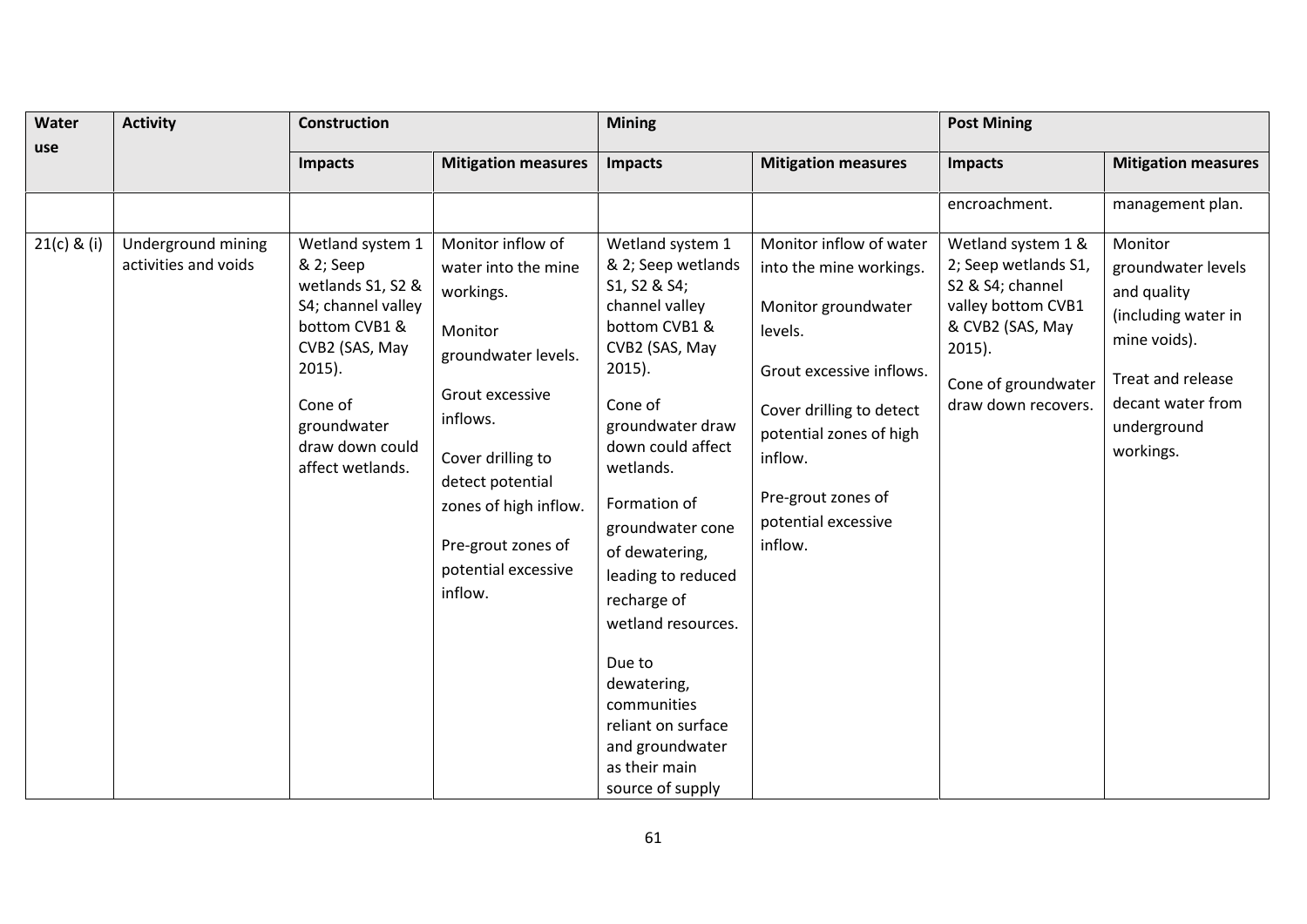| Water | <b>Activity</b>                                                                     | <b>Construction</b>                                                                      |                                                                                                                                                                                 | <b>Mining</b>                                                                               |                                                                                                                                                                              | <b>Post Mining</b>                                                                      |                                                                                                                                                                                                                                                                                                          |  |
|-------|-------------------------------------------------------------------------------------|------------------------------------------------------------------------------------------|---------------------------------------------------------------------------------------------------------------------------------------------------------------------------------|---------------------------------------------------------------------------------------------|------------------------------------------------------------------------------------------------------------------------------------------------------------------------------|-----------------------------------------------------------------------------------------|----------------------------------------------------------------------------------------------------------------------------------------------------------------------------------------------------------------------------------------------------------------------------------------------------------|--|
| use   |                                                                                     | <b>Impacts</b>                                                                           | <b>Mitigation measures</b>                                                                                                                                                      | Impacts                                                                                     | <b>Mitigation measures</b>                                                                                                                                                   | <b>Impacts</b>                                                                          | <b>Mitigation measures</b>                                                                                                                                                                                                                                                                               |  |
|       |                                                                                     |                                                                                          |                                                                                                                                                                                 | can be affected.                                                                            |                                                                                                                                                                              |                                                                                         |                                                                                                                                                                                                                                                                                                          |  |
| 21(f) | Discharging excess<br>water treated to an<br>acceptable quality into<br>the wetland | Wetland system<br>2; Seep wetland<br>(S2) (SAS, May<br>$2015$ ).                         | Monitor discharge<br>water quality and<br>volumes.<br>Ensure discharge<br>system continue to<br>release water<br>subsurface.<br>Clean discharge<br>infrastructure<br>regularly. | Wetland system 2;<br>Seep wetland (S2)<br>(SAS, May 2015).                                  | Monitor discharge<br>water quality and<br>volumes.<br>Ensure discharge<br>system continue to<br>release water<br>subsurface.<br>Clean discharge<br>infrastructure regularly. | Wetland system 2;<br>Seep wetland (S2)<br>(SAS, May 2015).                              | Operate the system<br>after closure till<br>decant water quality<br>stabilises at<br>acceptable discharge<br>quality.<br>Monitor discharge<br>water quality and<br>volumes.<br>Ensure discharge<br>system continue to<br>release water<br>subsurface.<br>Clean discharge<br>infrastructure<br>regularly. |  |
| 21(g) | RoM stockpile slab A                                                                | Within 500m of<br>wetland system 1<br>& 2; Seep<br>wetland (S1 & S2)<br>(SAS, May 2015). | Construct a properly<br>lined facility.                                                                                                                                         | Within 500m of<br>wetland system 1 &<br>2; Seep wetland (S1<br>& S2) (SAS, May<br>$2015$ ). | Maintain the lined<br>facility in good working<br>order.<br>Ensure all contaminated                                                                                          | Within 500m of<br>wetland system 1 &<br>2; Seep wetland (S1<br>& S2) (SAS, May<br>2015) | Rehabilitate the slab<br>footprint.<br>Remove all<br>contaminated                                                                                                                                                                                                                                        |  |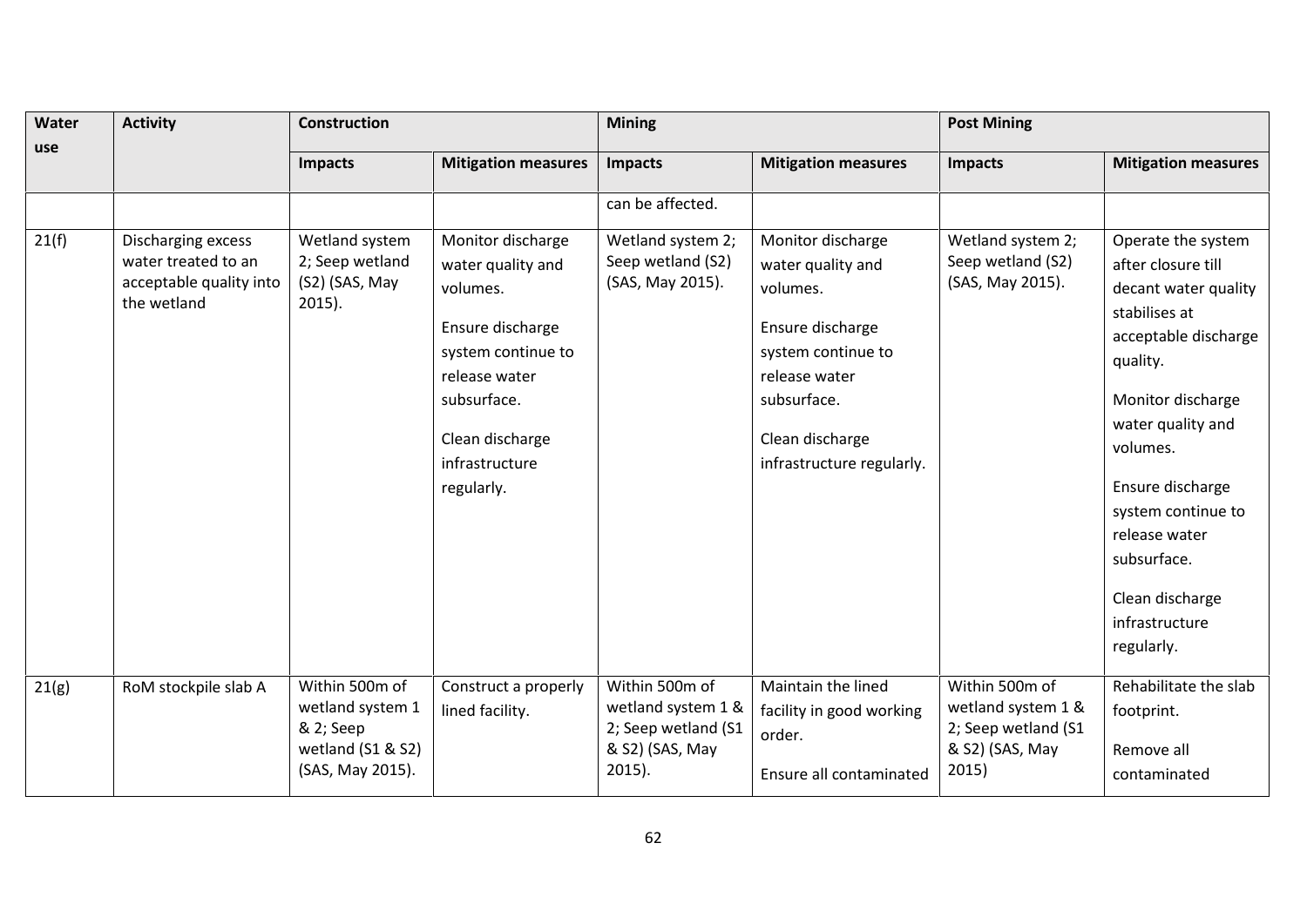| Water<br>use | <b>Activity</b>                                                                    | <b>Construction</b>                                                                                                |                                          | <b>Mining</b>                                                                                                                                  |                                                                                                                                                                                                               | <b>Post Mining</b>                                                                                              |                                                                                                                                                                              |
|--------------|------------------------------------------------------------------------------------|--------------------------------------------------------------------------------------------------------------------|------------------------------------------|------------------------------------------------------------------------------------------------------------------------------------------------|---------------------------------------------------------------------------------------------------------------------------------------------------------------------------------------------------------------|-----------------------------------------------------------------------------------------------------------------|------------------------------------------------------------------------------------------------------------------------------------------------------------------------------|
|              |                                                                                    | <b>Impacts</b>                                                                                                     | <b>Mitigation measures</b>               | <b>Impacts</b>                                                                                                                                 | <b>Mitigation measures</b>                                                                                                                                                                                    | <b>Impacts</b>                                                                                                  | <b>Mitigation measures</b>                                                                                                                                                   |
|              |                                                                                    |                                                                                                                    |                                          | Potential spillage of<br>contaminated<br>water.                                                                                                | water reports to lined<br>drain and the lined PCD.<br>Report all incidents of<br>contamination escaping<br>the system.                                                                                        |                                                                                                                 | material to a<br>disposal site and<br>obtain safe disposal<br>certificates for all<br>material removed.                                                                      |
| 21(g)        | RoM Stockpile slab B -<br>Sales coal stockpile                                     | Within 500m of<br>wetland system 1<br>& 2; Seep<br>wetland (S1 & S2)<br>(SAS, May 2015).                           | Construct a properly<br>lined facility.  | Within 500m of<br>wetland system 1 &<br>2; Seep wetland (S1<br>& S2) (SAS, May<br>$2015$ ).<br>Potential spillage of<br>contaminated<br>water. | Maintain the lined<br>facility in good working<br>order.<br>Ensure all contaminated<br>water reports to lined<br>drain and the lined PCD.<br>Report all incidents of<br>contamination escaping<br>the system. | Within 500m of<br>wetland system 1 &<br>2; Seep wetland (S1<br>& S2) (SAS, May<br>2015)                         | Rehabilitate the slab<br>footprint.<br>Remove all<br>contaminated<br>material to a<br>disposal site and<br>obtain safe disposal<br>certificates for all<br>material removed. |
| 21(g)        | Disposal and storage<br>of contaminated<br>water in pollution<br>control dam (PCD) | Wetland system<br>1; Seep wetland<br>(S1) (SAS, May<br>2015)<br>Potential leakage<br>into the<br>subsurface water. | <b>Install Class C liners</b><br>system. | Wetland system 1;<br>Seep wetland (S1)<br>(SAS, May 2015)<br>Potential leakage<br>into the subsurface<br>water.                                | Maintain Class C liner<br>system.<br>Monitor water levels<br>and water quality in the<br>PCD.<br>Ensure adequate<br>freeboard is available                                                                    | Wetland system 1;<br>Seep wetland (S1)<br>(SAS, May 2015)<br>Potential leakage<br>into the subsurface<br>water. | Ensure the dam is<br>completely empty<br>before removal.<br>Remove the<br>contaminated<br>material off site to<br>certified disposal site                                    |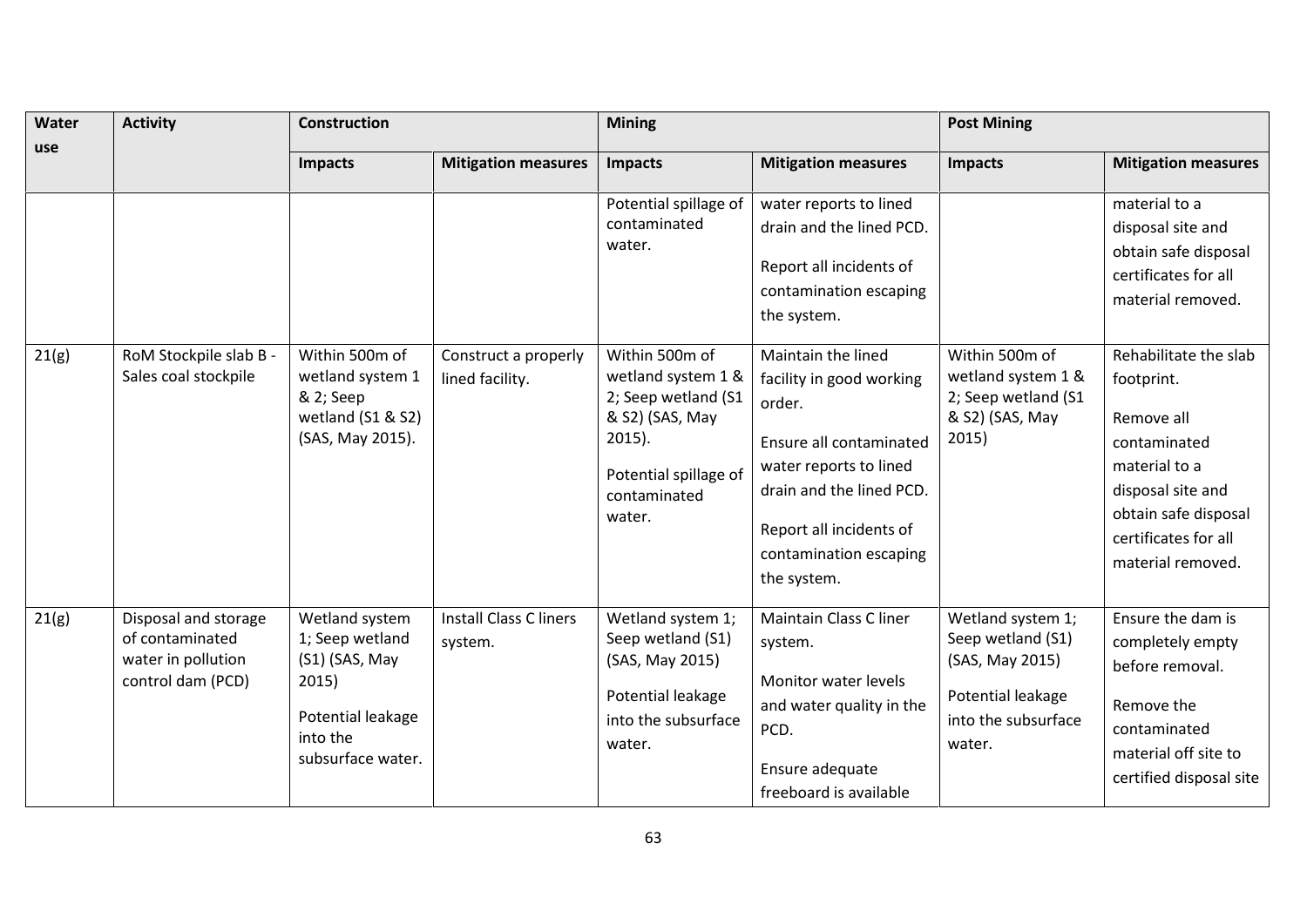| Water | <b>Activity</b>                             | <b>Construction</b>                                                                                                    |                                                                      | <b>Mining</b>                                                                                                   |                                                                                                                                                                                                                                                                                                                                                                                              | <b>Post Mining</b>                                                                                              |                                                                                                                                                                                                                                        |  |
|-------|---------------------------------------------|------------------------------------------------------------------------------------------------------------------------|----------------------------------------------------------------------|-----------------------------------------------------------------------------------------------------------------|----------------------------------------------------------------------------------------------------------------------------------------------------------------------------------------------------------------------------------------------------------------------------------------------------------------------------------------------------------------------------------------------|-----------------------------------------------------------------------------------------------------------------|----------------------------------------------------------------------------------------------------------------------------------------------------------------------------------------------------------------------------------------|--|
| use   |                                             | <b>Impacts</b>                                                                                                         | <b>Mitigation measures</b>                                           | <b>Impacts</b>                                                                                                  | <b>Mitigation measures</b>                                                                                                                                                                                                                                                                                                                                                                   | <b>Impacts</b>                                                                                                  | <b>Mitigation measures</b>                                                                                                                                                                                                             |  |
| 21(g) | Tanks associated with<br>the PCD system     | Wetland system<br>1; Seep wetland<br>(S1) (SAS, May<br>$2015$ ).<br>Potential leakage<br>into the<br>subsurface water. | Install Class C liner<br>system for the steel<br>tanks.              | Wetland system 1;<br>Seep wetland (S1)<br>(SAS, May 2015)<br>Potential leakage<br>into the subsurface<br>water. | for storm events to<br>prevent overtopping.<br>Report all incidents of<br>contaminated water<br>escaping the system.<br>Maintain Class C liner<br>system.<br>Monitor water levels<br>and water quality in the<br>tanks.<br>Ensure adequate<br>freeboard is available<br>for storm events to<br>prevent overtopping.<br>Report all incidents of<br>contaminated water<br>escaping the system. | Wetland system 1;<br>Seep wetland (S1)<br>(SAS, May 2015)<br>Potential leakage<br>into the subsurface<br>water. | and obtain safe<br>disposal certificates.<br>Ensure the tanks are<br>completely empty<br>before removal.<br>Remove the<br>contaminated<br>material off site to<br>certified disposal site<br>and obtain safe<br>disposal certificates. |  |
| 21(g) | <b>Bio-Mite Sewerage</b><br>treatment plant | Wetland system<br>2; Seep wetland<br>(S2) (SAS, May<br>$2015$ ).                                                       | Ensure proper<br>construction<br>supervised by a<br>design engineer. | Wetland system 2;<br>Seep wetland (S2)<br>(SAS, May 2015)<br>Potential spillage                                 | Maintain the sewage<br>plant in good working<br>order.<br>Monitor effluent                                                                                                                                                                                                                                                                                                                   | Wetland system 2;<br>Seep wetland (S2)<br>(SAS, May 2015)<br>Potential spillage                                 | Ensure the system is<br>completely empty<br>before removal.<br>Remove the                                                                                                                                                              |  |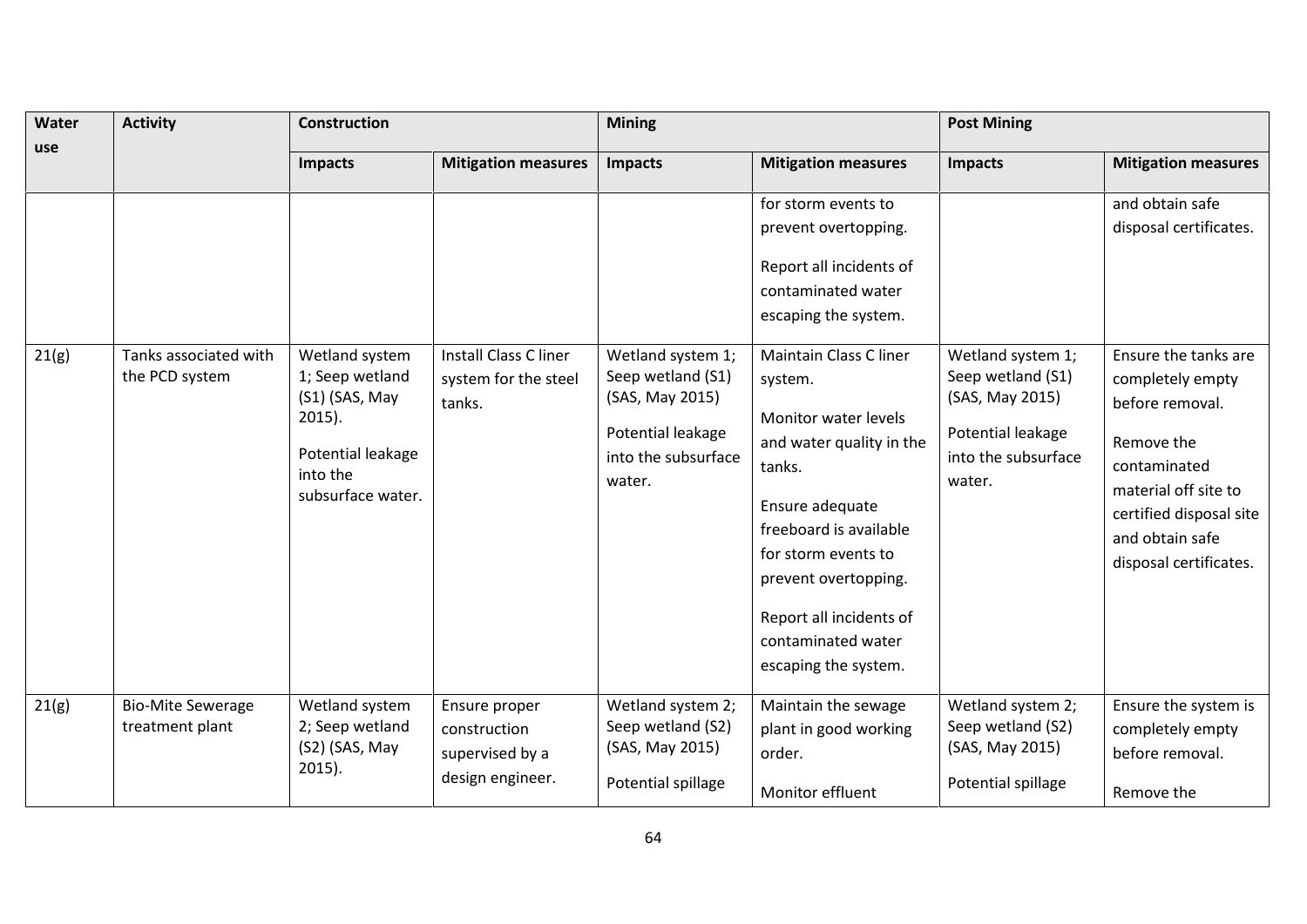| Water<br>use | <b>Activity</b>                                                     | <b>Construction</b>                                                                                                               |                                                                      | <b>Mining</b>                                                                                                           |                                                                                                                                                                                                                                                                                    | <b>Post Mining</b>                                                                                                      |                                                                                                                                                                 |
|--------------|---------------------------------------------------------------------|-----------------------------------------------------------------------------------------------------------------------------------|----------------------------------------------------------------------|-------------------------------------------------------------------------------------------------------------------------|------------------------------------------------------------------------------------------------------------------------------------------------------------------------------------------------------------------------------------------------------------------------------------|-------------------------------------------------------------------------------------------------------------------------|-----------------------------------------------------------------------------------------------------------------------------------------------------------------|
|              |                                                                     | Impacts                                                                                                                           | <b>Mitigation measures</b>                                           | Impacts                                                                                                                 | <b>Mitigation measures</b>                                                                                                                                                                                                                                                         | <b>Impacts</b>                                                                                                          | <b>Mitigation measures</b>                                                                                                                                      |
|              |                                                                     | Potential spillage<br>from the sewage<br>treatment<br>system.                                                                     |                                                                      | from the sewage<br>treatment system.                                                                                    | quality.<br>Monitor inflow and<br>outflow volumes.<br>Monitor sludge build-<br>up.<br>Remove humus from<br>the reactor to a licensed<br>site in Piet Retief and<br>obtain a safe disposal<br>certificate.<br>Report all incidents of<br>contaminated water<br>escaping the system. | from the sewage<br>treatment system.                                                                                    | contaminated<br>material off site to<br>certified disposal site<br>and obtain safe<br>disposal certificates.                                                    |
| 21(g)        | Sewage solids from<br>treatment process to<br>be temporarily stored | Wetland system<br>2; Seep wetland<br>(S2) (SAS, May<br>$2015$ ).<br>Potential spillage<br>from the sewage<br>treatment<br>system. | Ensure proper<br>construction<br>supervised by a<br>design engineer. | Wetland system 2;<br>Seep wetland (S2)<br>(SAS, May 2015)<br>Potential spillage<br>from the sewage<br>treatment system. | Maintain the sewage<br>plant in good working<br>order.<br>Monitor effluent<br>quality.<br>Monitor sludge build-<br>up.                                                                                                                                                             | Wetland system 2;<br>Seep wetland (S2)<br>(SAS, May 2015)<br>Potential spillage<br>from the sewage<br>treatment system. | Ensure the system is<br>completely empty<br>before removal.<br>Remove the<br>contaminated<br>material off site to<br>certified disposal site<br>and obtain safe |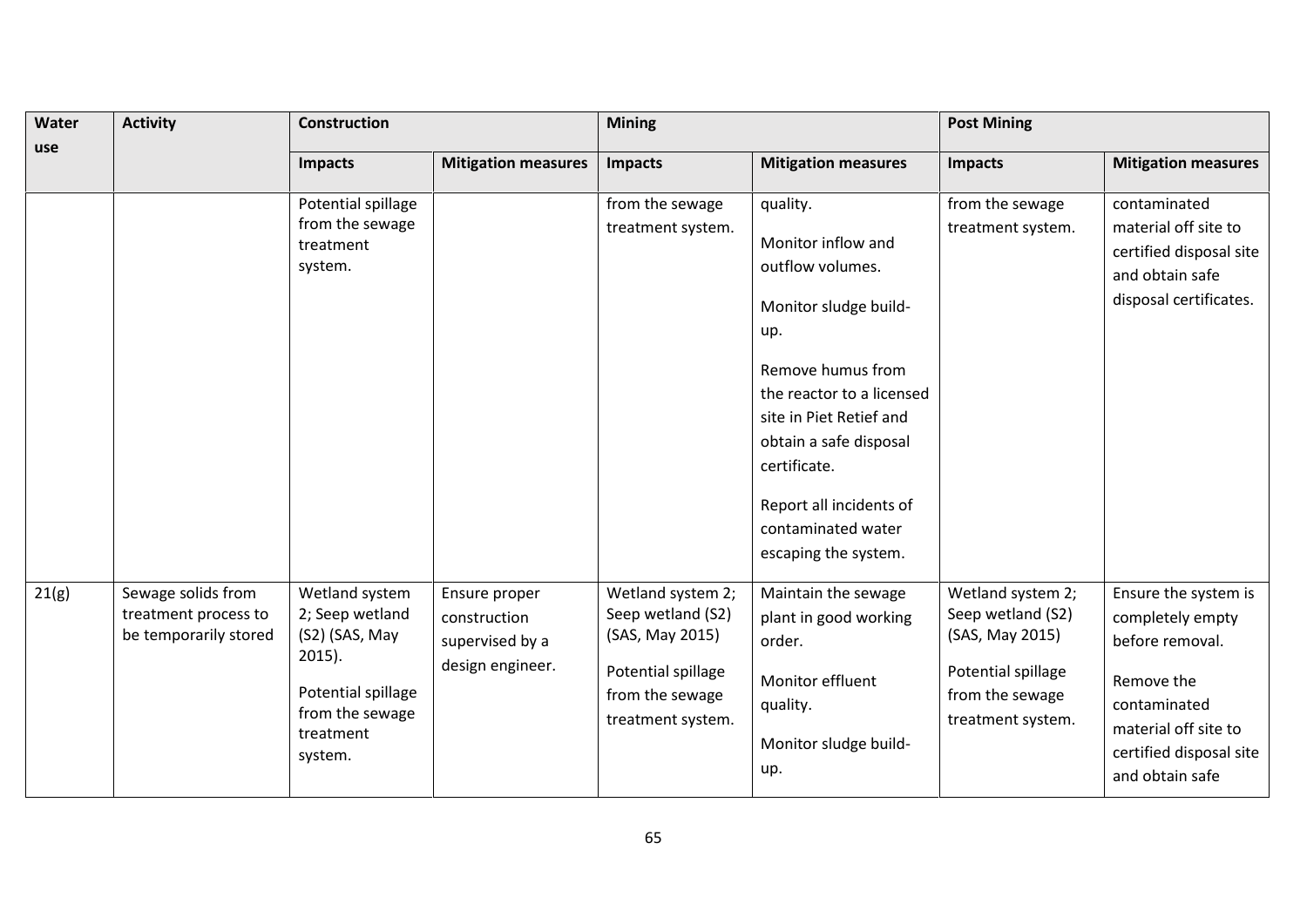| Water | <b>Activity</b>                      | Construction                                                                                                                                                 |                                                                      | <b>Mining</b>                                                                                                                                                |                                                                                                                                                                        | <b>Post Mining</b>                                                                                                                                           |                                                                                                                                               |  |
|-------|--------------------------------------|--------------------------------------------------------------------------------------------------------------------------------------------------------------|----------------------------------------------------------------------|--------------------------------------------------------------------------------------------------------------------------------------------------------------|------------------------------------------------------------------------------------------------------------------------------------------------------------------------|--------------------------------------------------------------------------------------------------------------------------------------------------------------|-----------------------------------------------------------------------------------------------------------------------------------------------|--|
| use   |                                      | Impacts                                                                                                                                                      | <b>Mitigation measures</b>                                           | Impacts                                                                                                                                                      | <b>Mitigation measures</b>                                                                                                                                             | Impacts                                                                                                                                                      | <b>Mitigation measures</b>                                                                                                                    |  |
|       |                                      |                                                                                                                                                              |                                                                      |                                                                                                                                                              | Remove humus from                                                                                                                                                      |                                                                                                                                                              | disposal certificates.                                                                                                                        |  |
|       |                                      |                                                                                                                                                              |                                                                      |                                                                                                                                                              | the reactor to a licensed                                                                                                                                              |                                                                                                                                                              |                                                                                                                                               |  |
|       |                                      |                                                                                                                                                              |                                                                      |                                                                                                                                                              | site in Piet Retief and                                                                                                                                                |                                                                                                                                                              |                                                                                                                                               |  |
|       |                                      |                                                                                                                                                              |                                                                      |                                                                                                                                                              | obtain a safe disposal                                                                                                                                                 |                                                                                                                                                              |                                                                                                                                               |  |
|       |                                      |                                                                                                                                                              |                                                                      |                                                                                                                                                              | certificate.                                                                                                                                                           |                                                                                                                                                              |                                                                                                                                               |  |
|       |                                      |                                                                                                                                                              |                                                                      |                                                                                                                                                              | Report all incidents of                                                                                                                                                |                                                                                                                                                              |                                                                                                                                               |  |
|       |                                      |                                                                                                                                                              |                                                                      |                                                                                                                                                              | contaminated water                                                                                                                                                     |                                                                                                                                                              |                                                                                                                                               |  |
|       |                                      |                                                                                                                                                              |                                                                      |                                                                                                                                                              | escaping the system                                                                                                                                                    |                                                                                                                                                              |                                                                                                                                               |  |
| 21(g) | Wastewater<br><b>Treatment Plant</b> | Within 500m of<br>wetland system 1<br>& 2; Seep<br>wetland (S1 & S2)<br>(SAS, May 2015)<br>Potential spillage<br>from the waste<br>water treatment<br>plant. | Ensure proper<br>construction<br>supervised by a<br>design engineer. | Within 500m of<br>wetland system 1 &<br>2; Seep wetland (S1<br>& S2) (SAS, May<br>2015)<br>Potential spillage<br>from the waste<br>water treatment<br>plant. | Maintain the water<br>treatment plant in good<br>working order.<br>Monitor effluent<br>quality.<br>Monitor inflow and<br>outflow volumes.<br>Monitor crystallised salt | Within 500m of<br>wetland system 1 &<br>2; Seep wetland (S1<br>& S2) (SAS, May<br>2015)<br>Potential spillage<br>from the waste<br>water treatment<br>plant. | Operate the system<br>after closure till<br>decant water quality<br>stabilises at<br>acceptable discharge<br>quality.<br>Ensure the system is |  |
|       |                                      |                                                                                                                                                              |                                                                      |                                                                                                                                                              | accumulation and<br>remove before stores                                                                                                                               |                                                                                                                                                              | completely empty<br>before removal.                                                                                                           |  |
|       |                                      |                                                                                                                                                              |                                                                      | are full.                                                                                                                                                    |                                                                                                                                                                        | Remove the                                                                                                                                                   |                                                                                                                                               |  |
|       |                                      |                                                                                                                                                              |                                                                      |                                                                                                                                                              |                                                                                                                                                                        |                                                                                                                                                              | contaminated                                                                                                                                  |  |
|       |                                      |                                                                                                                                                              |                                                                      |                                                                                                                                                              | Remove salt to a                                                                                                                                                       |                                                                                                                                                              | material off site to                                                                                                                          |  |
|       |                                      |                                                                                                                                                              |                                                                      |                                                                                                                                                              | licensed site and obtain                                                                                                                                               |                                                                                                                                                              | certified disposal site                                                                                                                       |  |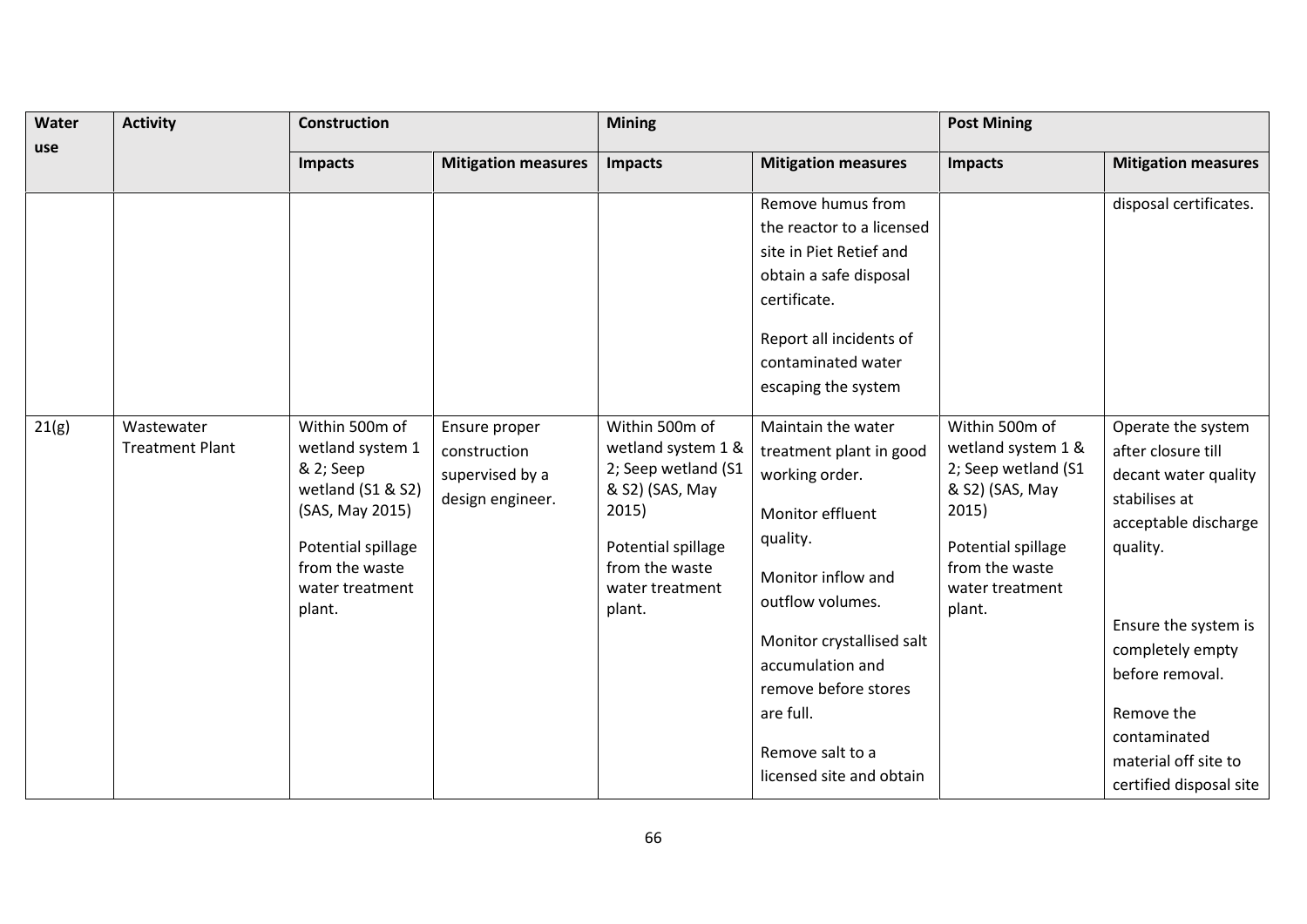| Water<br>use | <b>Activity</b>                                                       | <b>Construction</b>                                                                                                                                          |                                                                      | <b>Mining</b>                                                                                                                                                |                                                                                                                                                                      | <b>Post Mining</b>                                                                                                                                           |                                                                                                                                                                                                                                                                                                                    |  |
|--------------|-----------------------------------------------------------------------|--------------------------------------------------------------------------------------------------------------------------------------------------------------|----------------------------------------------------------------------|--------------------------------------------------------------------------------------------------------------------------------------------------------------|----------------------------------------------------------------------------------------------------------------------------------------------------------------------|--------------------------------------------------------------------------------------------------------------------------------------------------------------|--------------------------------------------------------------------------------------------------------------------------------------------------------------------------------------------------------------------------------------------------------------------------------------------------------------------|--|
|              |                                                                       | <b>Impacts</b>                                                                                                                                               | <b>Mitigation measures</b>                                           | Impacts                                                                                                                                                      | <b>Mitigation measures</b>                                                                                                                                           | <b>Impacts</b>                                                                                                                                               | <b>Mitigation measures</b>                                                                                                                                                                                                                                                                                         |  |
|              |                                                                       |                                                                                                                                                              |                                                                      |                                                                                                                                                              | safe disposal                                                                                                                                                        |                                                                                                                                                              | and obtain safe                                                                                                                                                                                                                                                                                                    |  |
|              |                                                                       |                                                                                                                                                              |                                                                      |                                                                                                                                                              | certificates.                                                                                                                                                        |                                                                                                                                                              | disposal certificates.                                                                                                                                                                                                                                                                                             |  |
|              |                                                                       |                                                                                                                                                              |                                                                      |                                                                                                                                                              | Report all incidents of<br>contamination escaping<br>the system.                                                                                                     |                                                                                                                                                              |                                                                                                                                                                                                                                                                                                                    |  |
| 21(g)        | Water treatment brine<br>to be crystallised and<br>temporarily stored | Within 500m of<br>wetland system 1<br>& 2; Seep<br>wetland (S1 & S2)<br>(SAS, May 2015)<br>Potential spillage<br>from the waste<br>water treatment<br>plant. | Ensure proper<br>construction<br>supervised by a<br>design engineer. | Within 500m of<br>wetland system 1 &<br>2; Seep wetland (S1<br>& S2) (SAS, May<br>2015)<br>Potential spillage<br>from the waste<br>water treatment<br>plant. | Monitor crystallised salt<br>accumulation and<br>remove before stores<br>are full.<br>Remove salt to a<br>licensed site and obtain<br>safe disposal<br>certificates. | Within 500m of<br>wetland system 1 &<br>2; Seep wetland (S1<br>& S2) (SAS, May<br>2015)<br>Potential spillage<br>from the waste<br>water treatment<br>plant. | Operate the system<br>after closure till<br>decant water quality<br>stabilises at<br>acceptable discharge<br>quality.<br>Ensure the system is<br>completely empty<br>before removal.<br>Remove the<br>contaminated<br>material off site to<br>certified disposal site<br>and obtain safe<br>disposal certificates. |  |
| 21(g)        | Hazardous waste form<br>workshops to be                               | Within 500m of<br>wetland system 1                                                                                                                           | Ensure proper<br>construction                                        | Within 500m of<br>wetland system 1 &                                                                                                                         | Maintain the storage<br>area in good working                                                                                                                         | Within 500m of<br>wetland system 1 &                                                                                                                         | Ensure the system is<br>completely empty                                                                                                                                                                                                                                                                           |  |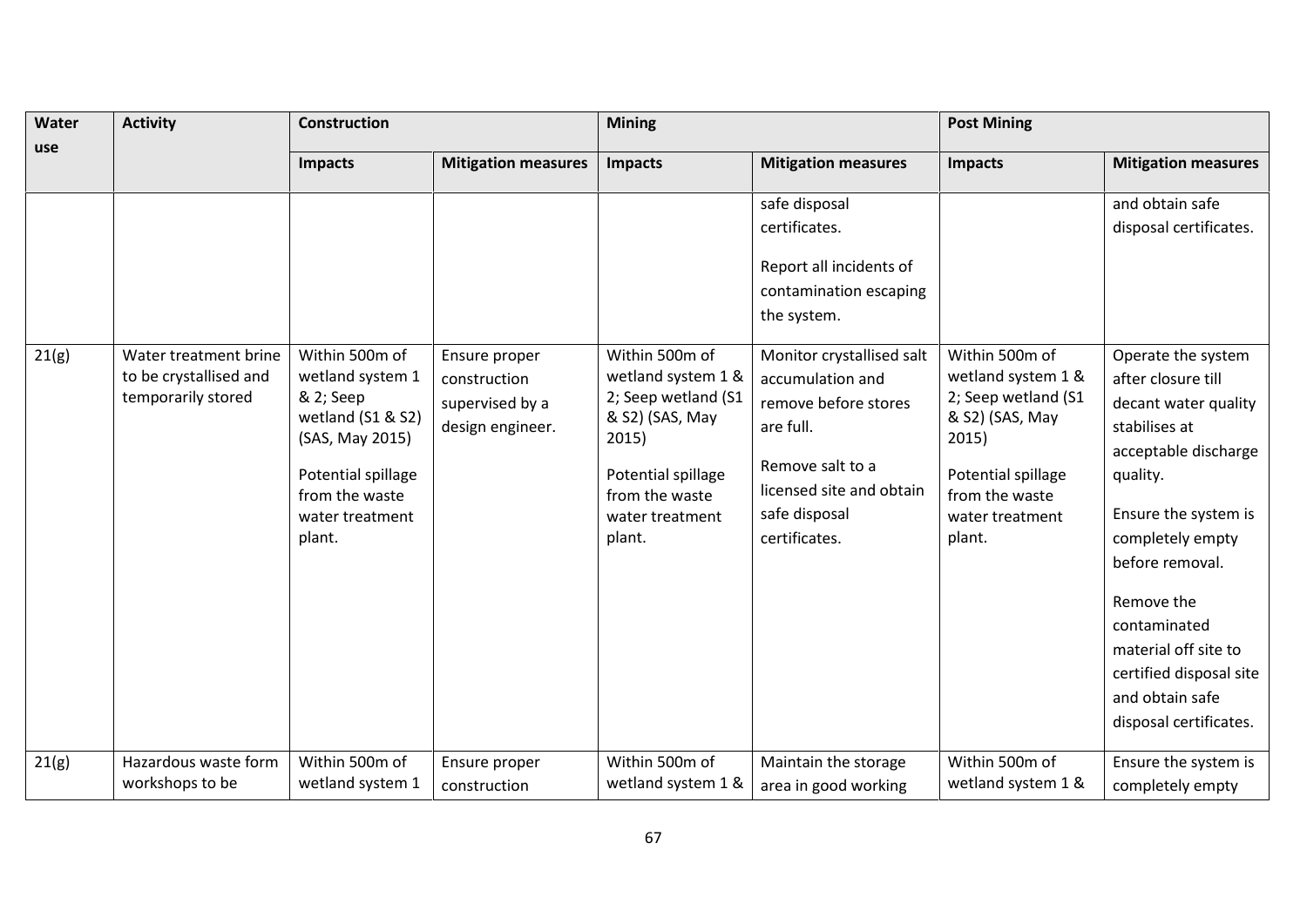| Water<br>use | <b>Activity</b>                                                                              | <b>Construction</b>                                                                                                                                                                                  |                                                                                    | <b>Mining</b>                                                                                                                                                                               |                                                                                                                                                                                                                                                                       | <b>Post Mining</b>                                                                                                                                                                                   |                                                                                                                                                                                                 |
|--------------|----------------------------------------------------------------------------------------------|------------------------------------------------------------------------------------------------------------------------------------------------------------------------------------------------------|------------------------------------------------------------------------------------|---------------------------------------------------------------------------------------------------------------------------------------------------------------------------------------------|-----------------------------------------------------------------------------------------------------------------------------------------------------------------------------------------------------------------------------------------------------------------------|------------------------------------------------------------------------------------------------------------------------------------------------------------------------------------------------------|-------------------------------------------------------------------------------------------------------------------------------------------------------------------------------------------------|
|              |                                                                                              | Impacts                                                                                                                                                                                              | <b>Mitigation measures</b>                                                         | <b>Impacts</b>                                                                                                                                                                              | <b>Mitigation measures</b>                                                                                                                                                                                                                                            | <b>Impacts</b>                                                                                                                                                                                       | <b>Mitigation measures</b>                                                                                                                                                                      |
|              | temporarily stored                                                                           | & 2; Seep<br>wetland (S1 & S2)<br>(SAS, May 2015).<br>Potential spillage<br>from the<br>hazardous waste<br>storage area.                                                                             | supervised by a<br>design engineer.                                                | 2; Seep wetland (S1<br>& S2) (SAS, May<br>$2015$ ).<br>Potential spillage<br>from the hazardous<br>waste temporary<br>storage area.                                                         | order.<br><b>Monitor waste</b><br>accumulation and<br>remove waste to a<br>licensed site before the<br>storage area over fills.<br>Obtain safe disposal<br>certificates for all waste<br>removed.<br>Report all incidents of<br>contamination escaping<br>the system. | 2; Seep wetland (S1<br>& S2) (SAS, May<br>2015)<br>Potential spillage<br>from the hazardous<br>waste storage area                                                                                    | before removal.<br>Remove the<br>contaminated<br>material off site to<br>certified disposal site<br>and obtain safe<br>disposal certificates.                                                   |
| 21(g)        | PCD process water<br>used for dust<br>suppression on roads<br>within the mining<br>footprint | Within 500m of<br>wetland system 1<br>& 2; Seep<br>wetland (S1 & S2)<br>(SAS, May 2015).<br>Water for dust<br>suppression could<br>potentially cause<br>salt accumulation<br>on the road<br>surface. | Use polymers to bind<br>road surface<br>material.<br>Pave roads where<br>feasible. | Within 500m of<br>wetland system 1 &<br>2; Seep wetland (S1<br>& S2) (SAS, May<br>$2015$ ).<br>Water for dust<br>suppression could<br>potentially cause<br>salt accumulation<br>on the road | Limited desalination of<br>water.<br>Monitoring water<br>quality used for dust<br>suppression.<br>Monitor volumes of<br>water used for dust<br>suppression.<br>Report all pollution                                                                                   | Within 500m of<br>wetland system 1 &<br>2; Seep wetland (S1<br>& S2) (SAS, May<br>$2015$ ).<br>Water for dust<br>suppression could<br>potentially cause salt<br>accumulation on the<br>road surface. | Rehabilitation of all<br>roads after closure.<br>Remove the<br>contaminated<br>material off site to<br>certified disposal site<br>and obtain safe<br>disposal certificates.<br>Monitoring water |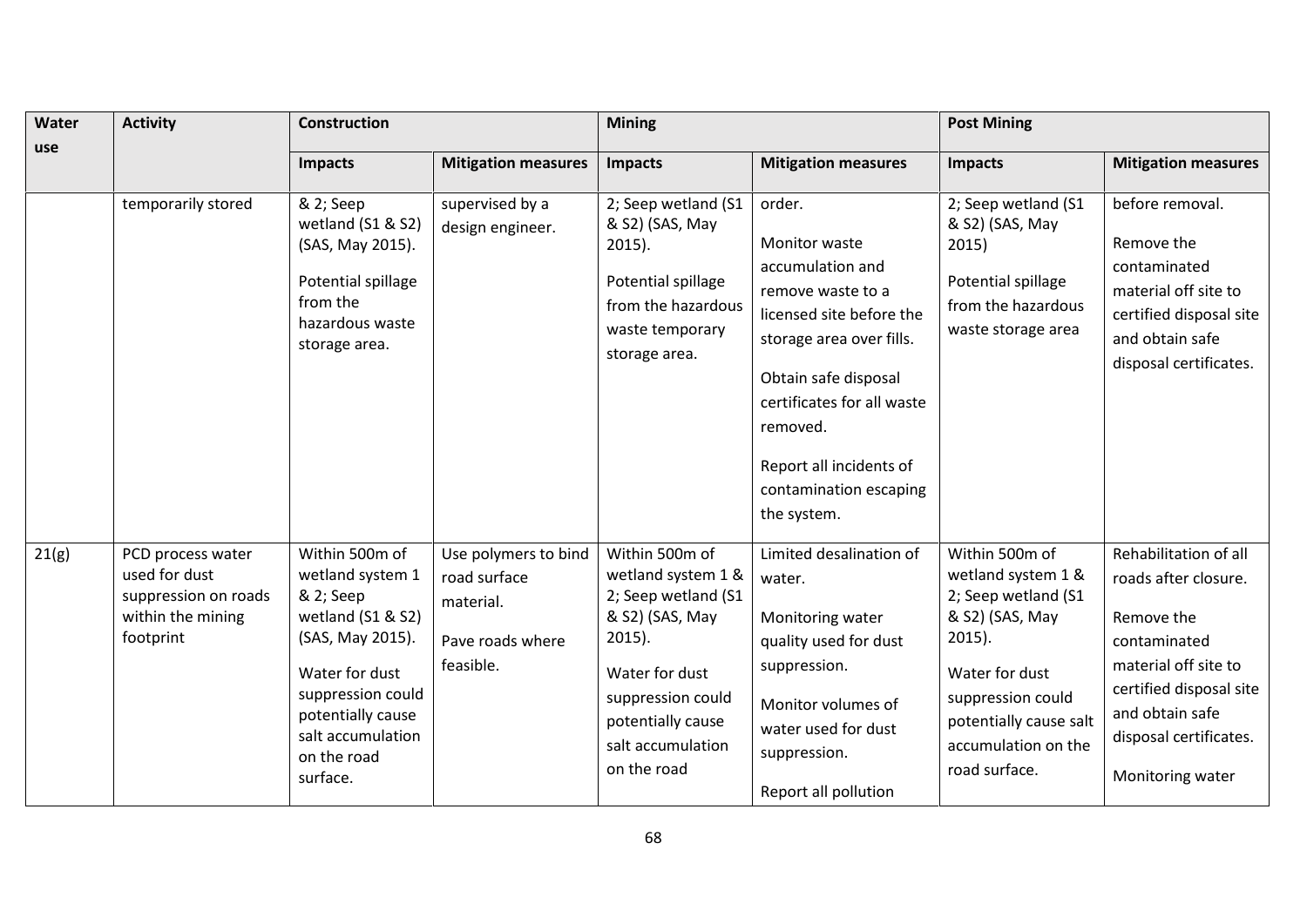| Water         | <b>Activity</b>                            | <b>Construction</b>                                                                                                                                                                                         |                                                                                                                                                                                                                                                  | <b>Mining</b>                                                                                                                                                                                                                                                                                                                                                                              |                                                                                                                                                                                                                                                                                                         | <b>Post Mining</b>                                                                                                                                                                       |                                                                                                                                                           |  |
|---------------|--------------------------------------------|-------------------------------------------------------------------------------------------------------------------------------------------------------------------------------------------------------------|--------------------------------------------------------------------------------------------------------------------------------------------------------------------------------------------------------------------------------------------------|--------------------------------------------------------------------------------------------------------------------------------------------------------------------------------------------------------------------------------------------------------------------------------------------------------------------------------------------------------------------------------------------|---------------------------------------------------------------------------------------------------------------------------------------------------------------------------------------------------------------------------------------------------------------------------------------------------------|------------------------------------------------------------------------------------------------------------------------------------------------------------------------------------------|-----------------------------------------------------------------------------------------------------------------------------------------------------------|--|
| use           |                                            | <b>Impacts</b>                                                                                                                                                                                              | <b>Mitigation measures</b>                                                                                                                                                                                                                       | Impacts                                                                                                                                                                                                                                                                                                                                                                                    | <b>Mitigation measures</b>                                                                                                                                                                                                                                                                              | <b>Impacts</b>                                                                                                                                                                           | <b>Mitigation measures</b>                                                                                                                                |  |
|               |                                            |                                                                                                                                                                                                             |                                                                                                                                                                                                                                                  | surface.                                                                                                                                                                                                                                                                                                                                                                                   | incidents.<br>Pave roads where<br>feasible.                                                                                                                                                                                                                                                             |                                                                                                                                                                                          | quality after closure.                                                                                                                                    |  |
| $21(c)$ & (i) | Underground mining<br>activities and voids | Wetland system 1<br>& 2; Seep<br>wetlands S1, S2,<br>S3, S5, S6, S12 &<br>S13; channel<br>valley bottom<br>CVB1 & CVB2<br>(SAS, May 2015).<br>Cone of<br>groundwater<br>draw down could<br>affect wetlands. | Monitor inflow of<br>water into the mine<br>workings.<br>Monitor<br>groundwater levels.<br>Grout excessive<br>inflows.<br>Cover drilling to<br>detect potential<br>zones of high inflow.<br>Pre-grout zones of<br>potential excessive<br>inflow. | Wetland system 1<br>& 2; Seep wetlands<br>S1, S2, S3, S5, S6,<br>S12 & S13; channel<br>valley bottom CVB1<br>& CVB2 (SAS, May<br>$2015$ ).<br>Cone of<br>groundwater draw<br>down could affect<br>wetlands.<br>Formation of<br>groundwater cone<br>of dewatering,<br>leading to reduced<br>recharge of<br>wetland resources.<br>Due to<br>dewatering,<br>communities<br>reliant on surface | Monitor inflow of water<br>into the mine workings<br>(volume and quality).<br>Monitor groundwater<br>levels and quality.<br>Grout excessive inflows.<br>Cover drilling to detect<br>potential zones of high<br>inflow.<br>Pre-grout zones of<br>potential excessive<br>inflow.<br>Report all incidents. | Wetland system 1 &<br>2; Seep wetlands S1,<br>S2, S3, S5, S6, S12 &<br>S13; channel valley<br>bottom CVB1 &<br>CVB2 (SAS, May<br>$2015$ ).<br>Cone of groundwater<br>draw down recovers. | Monitor<br>groundwater levels<br>and quality<br>(including water in<br>mine voids).<br>Treat and release<br>decant water from<br>underground<br>workings. |  |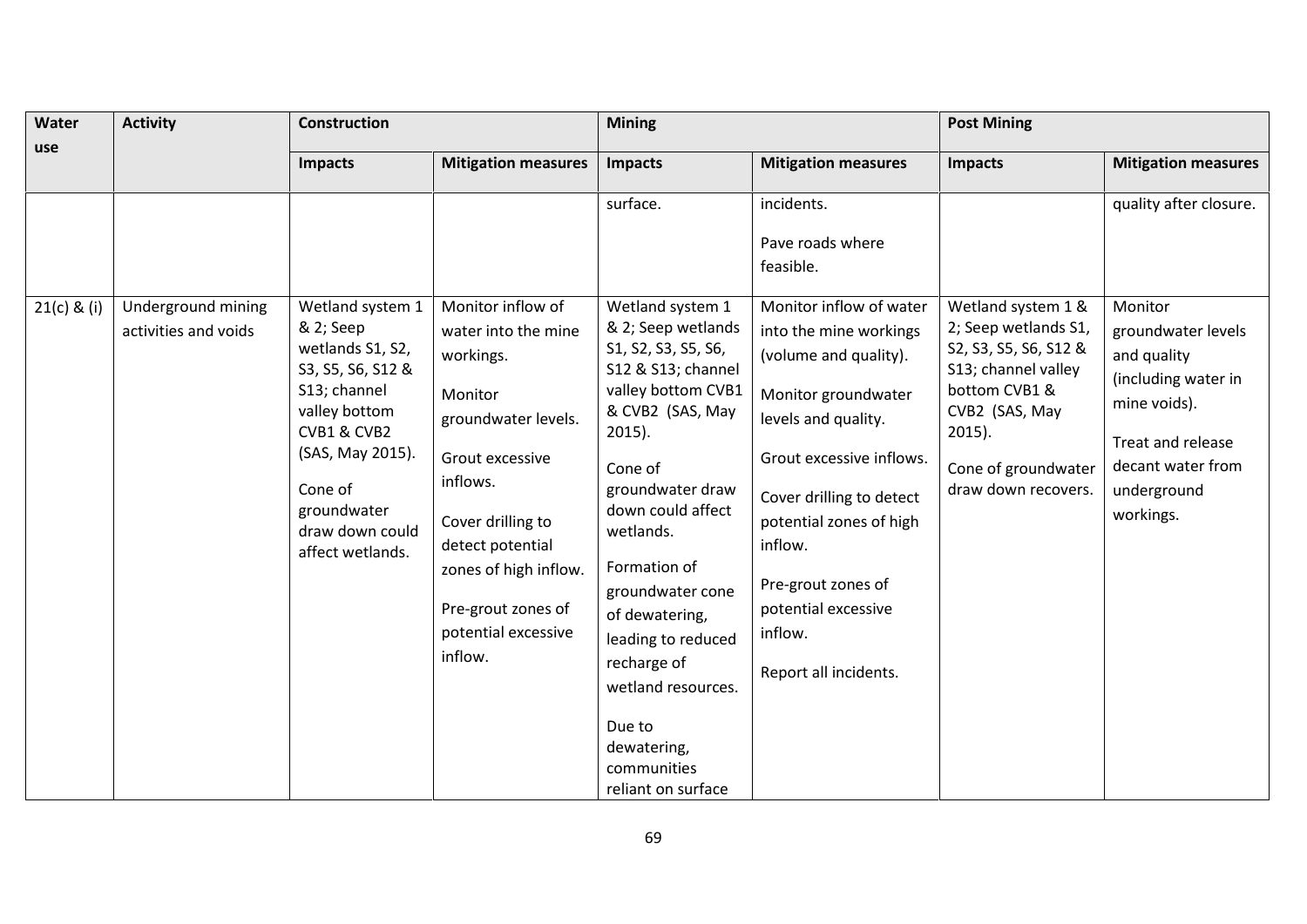| Water         | <b>Activity</b>                            | Construction                                                                                                  |                                                                                                                                                                                         | <b>Mining</b>                                                                                                                                                                                                                                                                              |                                                                                                                                                                                                    | <b>Post Mining</b>                                                             |                                                                                                           |  |
|---------------|--------------------------------------------|---------------------------------------------------------------------------------------------------------------|-----------------------------------------------------------------------------------------------------------------------------------------------------------------------------------------|--------------------------------------------------------------------------------------------------------------------------------------------------------------------------------------------------------------------------------------------------------------------------------------------|----------------------------------------------------------------------------------------------------------------------------------------------------------------------------------------------------|--------------------------------------------------------------------------------|-----------------------------------------------------------------------------------------------------------|--|
| use           |                                            | <b>Impacts</b>                                                                                                | <b>Mitigation measures</b>                                                                                                                                                              | Impacts                                                                                                                                                                                                                                                                                    | <b>Mitigation measures</b>                                                                                                                                                                         | <b>Impacts</b>                                                                 | <b>Mitigation measures</b>                                                                                |  |
| $21(c)$ & (i) | Underground mining<br>activities and voids | Wetland system 1<br>& 4; Seep<br>wetlands S10;<br>channel valley                                              | Monitor inflow of<br>water into the mine<br>workings.                                                                                                                                   | and groundwater<br>as their main<br>source of supply<br>can be affected.<br>Wetland system 1<br>& 4; Seep wetlands<br>S10; channel valley<br>bottom CVB1 &                                                                                                                                 | Monitor inflow of water<br>into the mine workings.<br>Monitor groundwater                                                                                                                          | Wetland system 1 &<br>4; Seep wetlands<br>S10; channel valley<br>bottom CVB1 & | Monitor<br>groundwater levels<br>and quality                                                              |  |
|               |                                            | bottom CVB1 &<br>CVB4 (SAS, May<br>$2015$ ).<br>Cone of<br>groundwater<br>draw down could<br>affect wetlands. | Monitor<br>groundwater levels.<br>Grout excessive<br>inflows.<br>Cover drilling to<br>detect potential<br>zones of high inflow.<br>Pre-grout zones of<br>potential excessive<br>inflow. | CVB4 (SAS, May<br>2015)<br>Cone of<br>groundwater draw<br>down could affect<br>wetlands.<br>Formation of<br>groundwater cone<br>of dewatering,<br>leading to reduced<br>recharge of<br>wetland resources.<br>Due to<br>dewatering,<br>communities<br>reliant on surface<br>and groundwater | levels and quality.<br>Grout excessive inflows.<br>Cover drilling to detect<br>potential zones of high<br>inflow.<br>Pre-grout zones of<br>potential excessive<br>inflow.<br>Report all incidents. | CVB4 (SAS, May<br>2015)<br>Cone of groundwater<br>draw down recovers.          | (including water in<br>mine voids).<br>Treat and release<br>decant water from<br>underground<br>workings. |  |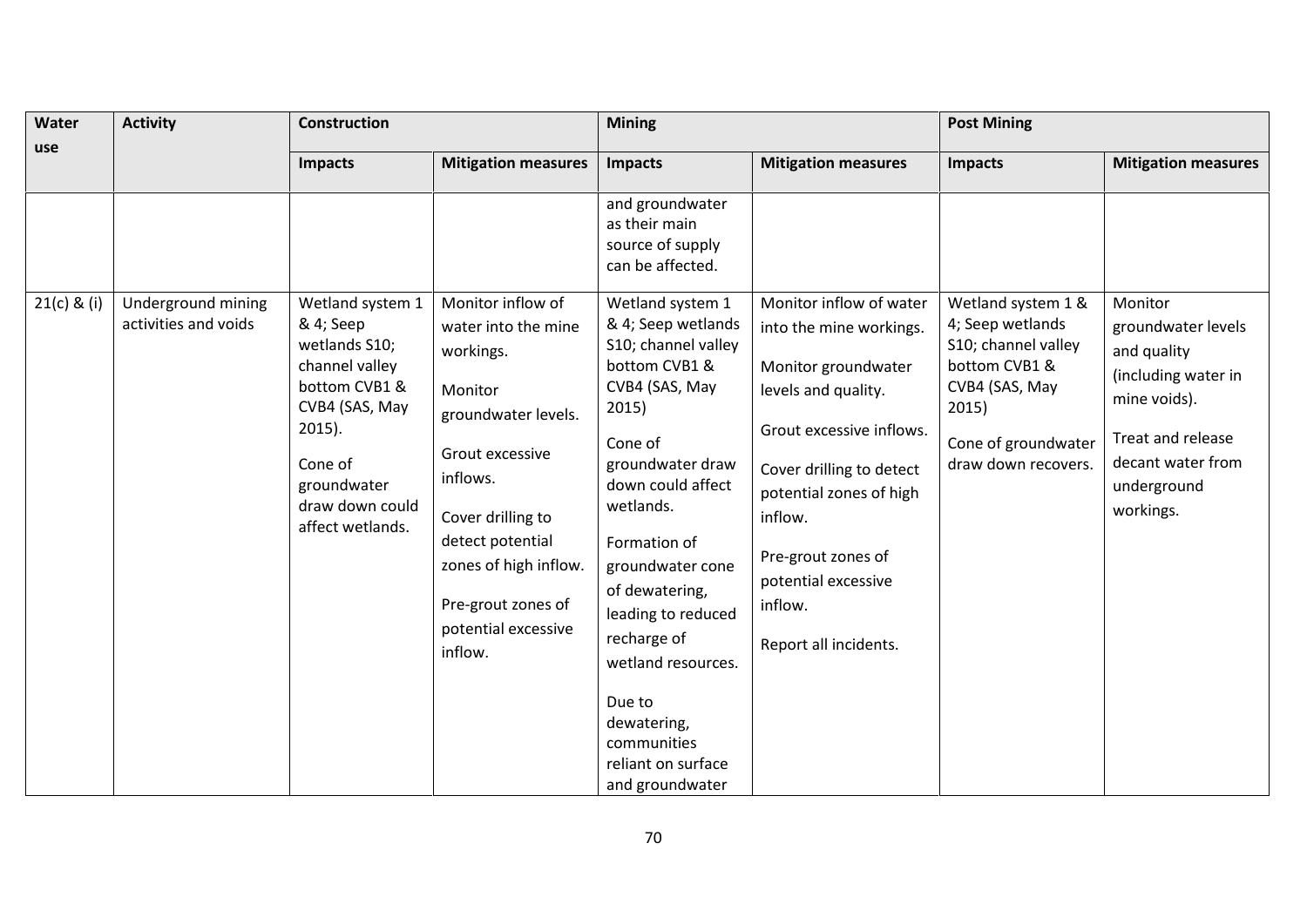| Water         | <b>Activity</b>                            | Construction                                                                                                                                                                              |                                                                                                                                                                                                                                       | <b>Mining</b>                                                                                                                                                                                                                                                                                         |                                                                                                                                                                                                                                                        | <b>Post Mining</b>                                                                                                                                                     |                                                                                                                                                           |  |
|---------------|--------------------------------------------|-------------------------------------------------------------------------------------------------------------------------------------------------------------------------------------------|---------------------------------------------------------------------------------------------------------------------------------------------------------------------------------------------------------------------------------------|-------------------------------------------------------------------------------------------------------------------------------------------------------------------------------------------------------------------------------------------------------------------------------------------------------|--------------------------------------------------------------------------------------------------------------------------------------------------------------------------------------------------------------------------------------------------------|------------------------------------------------------------------------------------------------------------------------------------------------------------------------|-----------------------------------------------------------------------------------------------------------------------------------------------------------|--|
| use           |                                            | <b>Impacts</b>                                                                                                                                                                            | <b>Mitigation measures</b>                                                                                                                                                                                                            | Impacts                                                                                                                                                                                                                                                                                               | <b>Mitigation measures</b>                                                                                                                                                                                                                             | <b>Impacts</b>                                                                                                                                                         | <b>Mitigation measures</b>                                                                                                                                |  |
| $21(c)$ & (i) | Underground mining<br>activities and voids | Wetland system 3<br>& 4; Seep<br>wetlands S9, S14;<br>channel valley<br>bottom CVB 1,<br>CVB3 & CVB4<br>(SAS, May 2015).<br>Cone of<br>groundwater<br>draw down could<br>affect wetlands. | Monitor inflow of<br>water into the mine<br>workings.<br>Monitor<br>groundwater levels.<br>Grout excessive<br>inflows.<br>Cover drilling to<br>detect potential<br>zones of high inflow.<br>Pre-grout zones of<br>potential excessive | as their main<br>source of supply<br>can be affected.<br>Wetland system 3<br>& 4; Seep wetlands<br>S9, S14; channel<br>valley bottom CVB<br>1, CVB3 & CVB4<br>(SAS, May 2015).<br>Cone of<br>groundwater draw<br>down could affect<br>wetlands.<br>Formation of<br>groundwater cone<br>of dewatering, | Monitor inflow of water<br>into the mine workings.<br>Monitor groundwater<br>levels and quality.<br>Grout excessive inflows.<br>Cover drilling to detect<br>potential zones of high<br>inflow.<br>Pre-grout zones of<br>potential excessive<br>inflow. | Wetland system 3 &<br>4; Seep wetlands S9,<br>S14; channel valley<br>bottom CVB 1, CVB3<br>& CVB4 (SAS, May<br>$2015$ ).<br>Cone of groundwater<br>draw down recovers. | Monitor<br>groundwater levels<br>and quality<br>(including water in<br>mine voids).<br>Treat and release<br>decant water from<br>underground<br>workings. |  |
|               |                                            |                                                                                                                                                                                           | inflow.                                                                                                                                                                                                                               | leading to reduced<br>recharge of<br>wetland resources.<br>Due to<br>dewatering,<br>communities<br>reliant on surface                                                                                                                                                                                 | Report all incidents.                                                                                                                                                                                                                                  |                                                                                                                                                                        |                                                                                                                                                           |  |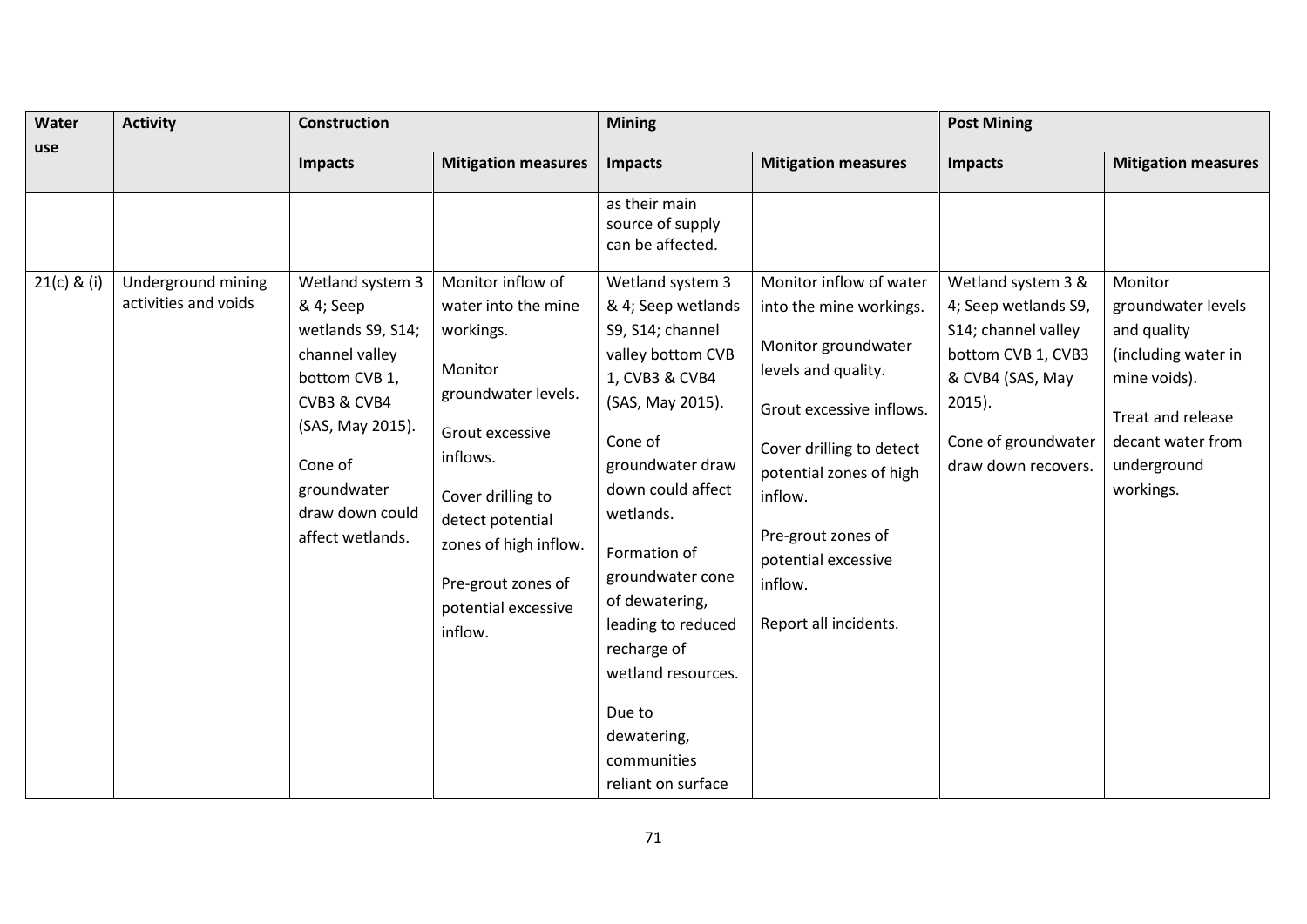| Water         | <b>Activity</b>                            | <b>Construction</b>                                                                                            |                                                                                                                                                                                         | <b>Mining</b>                                                                                                                                                                                                                                                                                   |                                                                                                                                                                                                    | <b>Post Mining</b>                                                                  |                                                                                                           |  |
|---------------|--------------------------------------------|----------------------------------------------------------------------------------------------------------------|-----------------------------------------------------------------------------------------------------------------------------------------------------------------------------------------|-------------------------------------------------------------------------------------------------------------------------------------------------------------------------------------------------------------------------------------------------------------------------------------------------|----------------------------------------------------------------------------------------------------------------------------------------------------------------------------------------------------|-------------------------------------------------------------------------------------|-----------------------------------------------------------------------------------------------------------|--|
| use           |                                            | <b>Impacts</b>                                                                                                 | <b>Mitigation measures</b>                                                                                                                                                              | <b>Impacts</b>                                                                                                                                                                                                                                                                                  | <b>Mitigation measures</b>                                                                                                                                                                         | <b>Impacts</b>                                                                      | <b>Mitigation measures</b>                                                                                |  |
| $21(c)$ & (i) | Underground mining<br>activities and voids | Wetland system 2<br>& 3; Seep<br>wetlands S7 & S8;<br>channel valley                                           | Monitor inflow of<br>water into the mine<br>workings.                                                                                                                                   | and groundwater<br>as their main<br>source of supply<br>can be affected.<br>Wetland system 2<br>& 3; Seep wetlands<br>S7 & S8; channel<br>valley bottom CVB                                                                                                                                     | Monitor inflow of water<br>into the mine workings.<br>Monitor groundwater                                                                                                                          | Wetland system 2 &<br>3; Seep wetlands S7<br>& S8; channel valley<br>bottom CVB 2 & | Monitor<br>groundwater levels<br>and quality                                                              |  |
|               |                                            | bottom CVB 2 &<br>CVB3 (SAS, May<br>$2015$ ).<br>Cone of<br>groundwater<br>draw down could<br>affect wetlands. | Monitor<br>groundwater levels.<br>Grout excessive<br>inflows.<br>Cover drilling to<br>detect potential<br>zones of high inflow.<br>Pre-grout zones of<br>potential excessive<br>inflow. | 2 & CVB3 (SAS,<br>May 2015).<br>Cone of<br>groundwater draw<br>down could affect<br>wetlands.<br>Formation of<br>groundwater cone<br>of dewatering,<br>leading to reduced<br>recharge of<br>wetland resources.<br>Due to<br>dewatering,<br>communities<br>reliant on surface<br>and groundwater | levels and quality.<br>Grout excessive inflows.<br>Cover drilling to detect<br>potential zones of high<br>inflow.<br>Pre-grout zones of<br>potential excessive<br>inflow.<br>Report all incidents. | CVB3 (SAS, May<br>$2015$ ).<br>Cone of groundwater<br>draw down recovers.           | (including water in<br>mine voids).<br>Treat and release<br>decant water from<br>underground<br>workings. |  |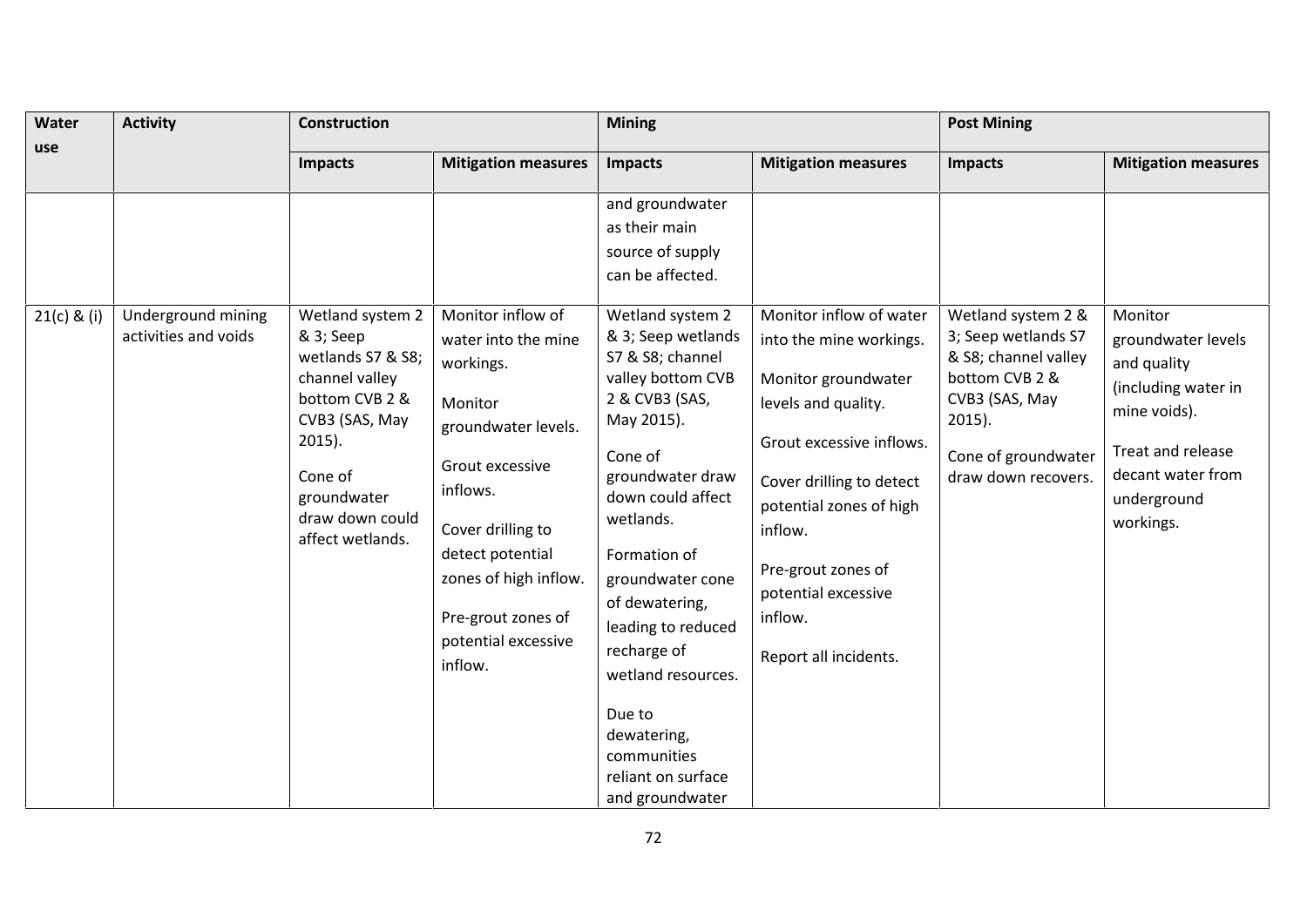| Water<br>use  | <b>Activity</b>        | <b>Construction</b>                                                                                                                                                                                                                                                   |                                                                                                                                                                                                                                                          | <b>Mining</b>                                                                                                                                                                                                                                                                                                                |                                                                                                                                                                                                                                                                                       | <b>Post Mining</b>                                                                                                                                                                                                                                                                          |                                                                                                                                                                                                                                                                        |
|---------------|------------------------|-----------------------------------------------------------------------------------------------------------------------------------------------------------------------------------------------------------------------------------------------------------------------|----------------------------------------------------------------------------------------------------------------------------------------------------------------------------------------------------------------------------------------------------------|------------------------------------------------------------------------------------------------------------------------------------------------------------------------------------------------------------------------------------------------------------------------------------------------------------------------------|---------------------------------------------------------------------------------------------------------------------------------------------------------------------------------------------------------------------------------------------------------------------------------------|---------------------------------------------------------------------------------------------------------------------------------------------------------------------------------------------------------------------------------------------------------------------------------------------|------------------------------------------------------------------------------------------------------------------------------------------------------------------------------------------------------------------------------------------------------------------------|
|               |                        | <b>Impacts</b>                                                                                                                                                                                                                                                        | <b>Mitigation measures</b>                                                                                                                                                                                                                               | <b>Impacts</b>                                                                                                                                                                                                                                                                                                               | <b>Mitigation measures</b>                                                                                                                                                                                                                                                            | <b>Impacts</b>                                                                                                                                                                                                                                                                              | <b>Mitigation measures</b>                                                                                                                                                                                                                                             |
| $21(c)$ & (i) | 2 x Borehole pipelines | Wetland system 2<br>& 3; Seep<br>wetlands S7 & S8;<br>channel valley<br>bottom CVB 2 &<br>CVB3 (SAS, May<br>$2015$ ).<br>Change in plant<br>species<br>composition with<br>a reduced water<br>impact into the<br>wetland areas.<br>Impacting on<br>terrestrial faunal | Limit the disturbed<br>area to the<br>immediate footprint<br>of the pipeline.<br>Rehabilitation of<br>area not directly<br>affected by the<br>pipeline.<br>Ensure no pollution<br>enters the wetland<br>through lined<br>facilities.<br>Erosion and silt | as their main<br>source of supply<br>can be affected.<br>Wetland system 2<br>& 3; Seep wetlands<br>S7 & S8; channel<br>valley bottom CVB<br>2 & CVB3 (SAS,<br>May 2015).<br>Ongoing<br>disturbances to<br>soils, resulting in<br>increased<br>sedimentation and<br>risk of<br>erosion, arising<br>from mining<br>activities. | Ensure no pollution<br>enters the wetland<br>through liners system.<br>Monitor vegetation and<br>groundwater levels.<br>Implement erosion<br>control and silt<br>management -<br>revegetate areas with<br>poor cover.<br>Clean water cut-off<br>drain systems to re-<br>route shallow | Wetland system 2 &<br>3; Seep wetlands S7<br>& S8; channel valley<br>bottom CVB 2 &<br>CVB3 (SAS, May<br>$2015$ ).<br>Disturbance of soils<br>as part of demolition<br>activities and<br>backfilling.<br>Decommissioning<br>activities may lead to<br>wetland habitat<br>transformation and | Limit the disturbed<br>area to the<br>immediate footprint<br>of the pipeline.<br>Replacing soil in<br>sequence of removal<br>and revegetating<br>according to wetland<br>rehabilitation plan<br>(Appendix U)<br>Erosion and silt<br>management to<br>ensure no topsoil |
|               |                        | communities<br>through<br>transformation<br>(degradation) of<br>grasslands,<br>wetlands and<br>riverine habitat.<br>Site clearing, the                                                                                                                                | management to<br>ensure no topsoil<br>gets washed onto<br>adjacent wetland<br>areas.<br>Stripping and                                                                                                                                                    | Alien vegetation<br>infesting wetland<br>areas.                                                                                                                                                                                                                                                                              | groundwater to<br>downstream wetland.<br>Recharge of the wetland<br>system with clean<br>(treated) excess mine<br>water.                                                                                                                                                              | alien plant species<br>proliferation.<br>Ineffective<br>rehabilitation may<br>lead to habitat<br>transformation and<br>alien vegetation                                                                                                                                                     | gets washed onto<br>adjacent wetland<br>areas.<br>Monitoring the<br>rehabilitated site and<br>taking corrective<br>action based on                                                                                                                                     |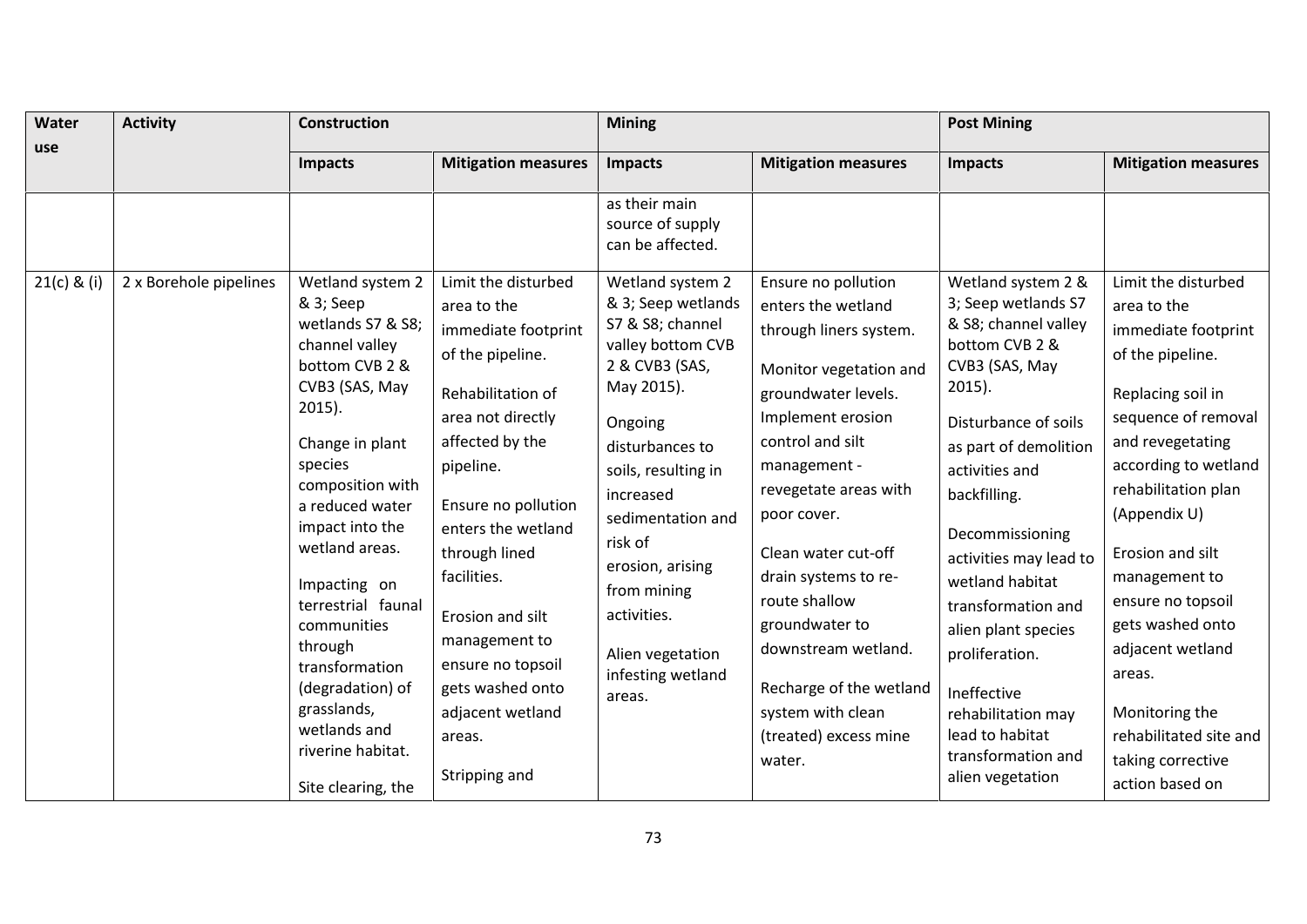| Water<br>use | <b>Activity</b> | <b>Construction</b>                                                                                                                                                                                                                                                                                                                                                                                                             |                                                  | <b>Mining</b>  |                                | <b>Post Mining</b> |                                                   |
|--------------|-----------------|---------------------------------------------------------------------------------------------------------------------------------------------------------------------------------------------------------------------------------------------------------------------------------------------------------------------------------------------------------------------------------------------------------------------------------|--------------------------------------------------|----------------|--------------------------------|--------------------|---------------------------------------------------|
|              |                 | <b>Impacts</b>                                                                                                                                                                                                                                                                                                                                                                                                                  | <b>Mitigation measures</b>                       | <b>Impacts</b> | <b>Mitigation measures</b>     | <b>Impacts</b>     | <b>Mitigation measures</b>                        |
|              |                 | removal of                                                                                                                                                                                                                                                                                                                                                                                                                      | stockpiling of topsoil                           |                | Implement alien                | encroachment.      | monitoring results.                               |
|              |                 | vegetation, and<br>associated<br>disturbances to<br>soils, leading to<br>increased runoff<br>and erosion and<br>consequent<br>sedimentation of<br>wetland habitat.<br>Topsoil<br>stockpiling<br>adjacent to<br>wetlands and<br>runoff from<br>stockpiles.<br>Dewatering of<br>wetland habitat<br>down gradient of<br>mining activities,<br>leading to loss of<br>water within<br>wetland habitat<br>and altered<br>hydrological | according the<br>wetland<br>rehabilitation plan. |                | vegetation<br>management plan. |                    | Implement alien<br>vegetation<br>management plan. |